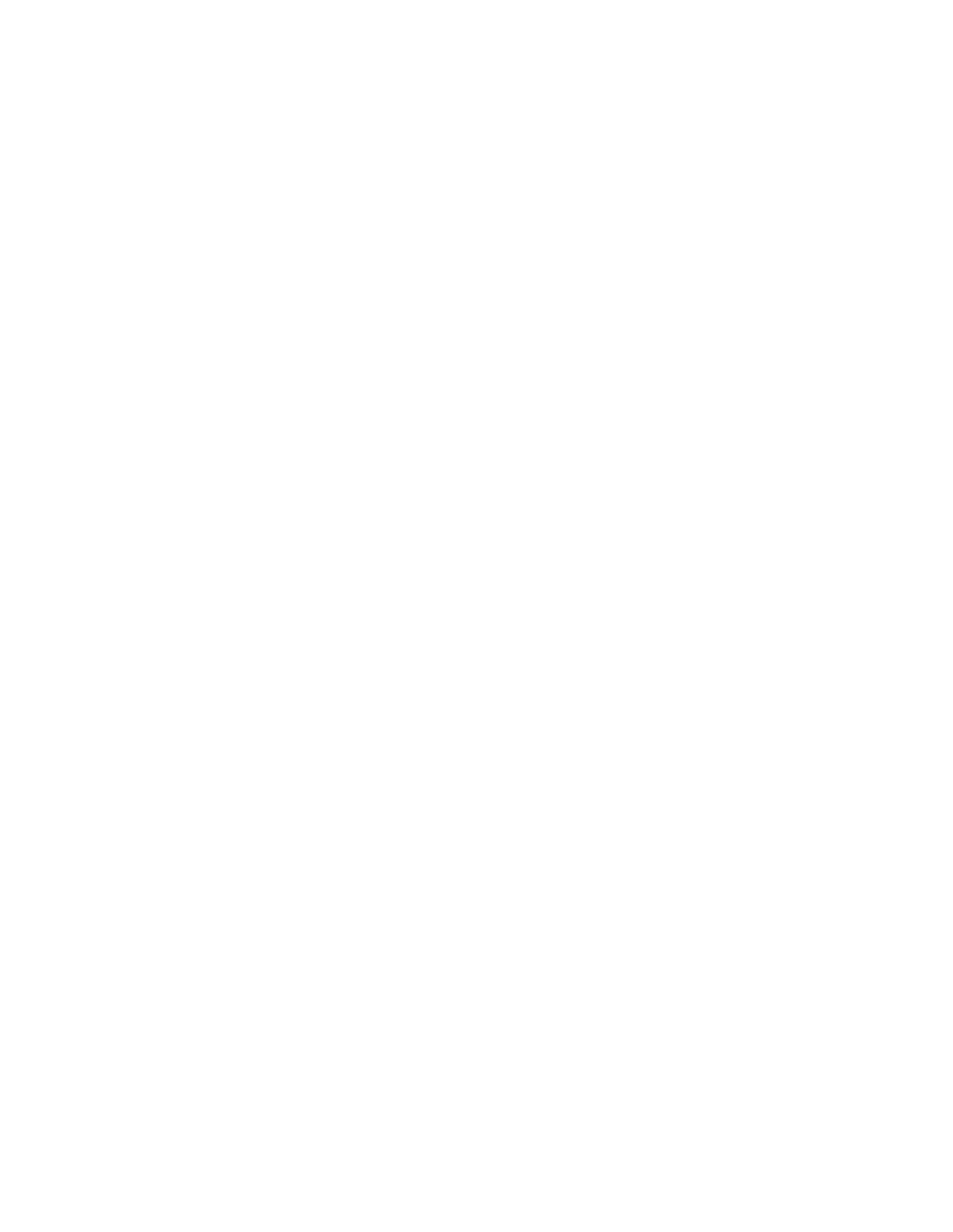# *Advanced Web Server Toolkit*

. . . . . . . . . . . . . . . . .

**Part number/version: 90000293\_B Release date: March 2004 www.netsilicon.com**

. . . . . . . . . . .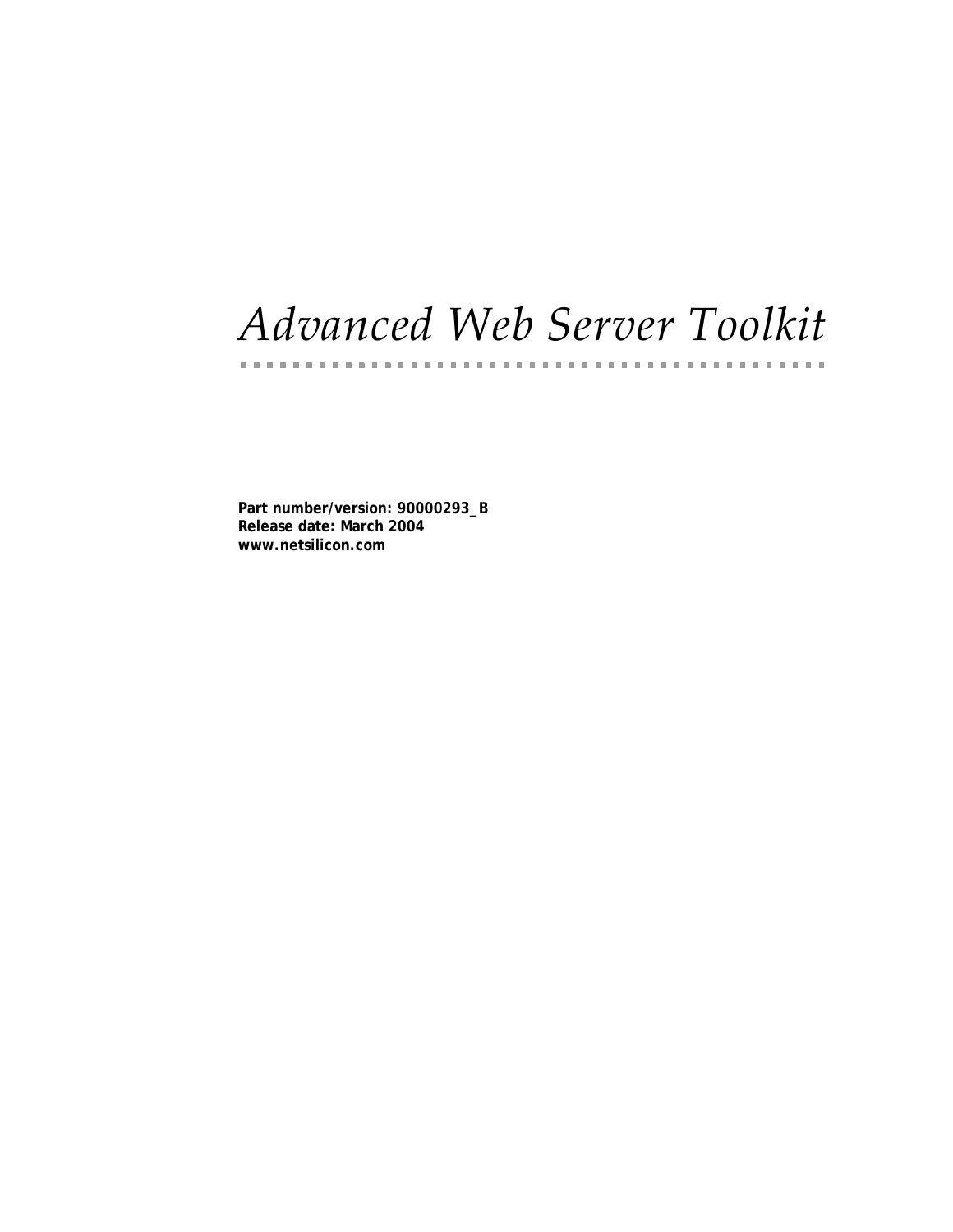©2001-2002 NetSilicon, Inc. Printed in the United States of America. All rights reserved.

NetSilicon, NET+Works, and NET+OS are trademarks of NetSilicon, Inc. ARM Is a registered trademark of ARM limited. NET+ARM is a registered trademark of ARM limited and is exclusively sublicensed to NetSilicon. Digi and Digi International are trademarks or registered trademarks of Digi International Inc. in the United States and other countries. All other trademarks are the property of their respective owners.

NetSilicon makes no representations or warranties regarding the contents of this document. Information in this document is subject to change without notice and does not represent a commitment on the part of NetSilicon. This document is protected by United States copyright law, and may not be copied, reproduced, transmitted, or distributed in whole or in part, without the express prior written permission of NetSilicon. No title to or ownership of the products described in this document or any of its parts, including patents, copyrights, and trade secrets, is transferred to customers. NetSilicon reserves the right to make changes to products without notice, and advises its customers to obtain the latest version of relevant information to verify, before placing orders, that the information being relied on is current.

NETSILICON PRODUCTS ARE NOT DESIGNED, INTENDED, AUTHORIZED, OR WARRANTED TO BE SUITABLE FOR USE IN LIFE-SUPPORT APPLICATIONS, DEVICES, OR SYSTEMS, OR OTHER CRITICAL APPLICATIONS.

NetSilicon assumes no liability for applications assistance, customer product design, software performance, or infringement of patents or services described herein. Nor does NetSilicon warrant or represent that any license, either express or implied, is granted under any patent right, copyright, mask work right, or other intellectual property right of NetSilicon covering or relating to any combination, machine, or process in which such semiconductor products or services might be or are used.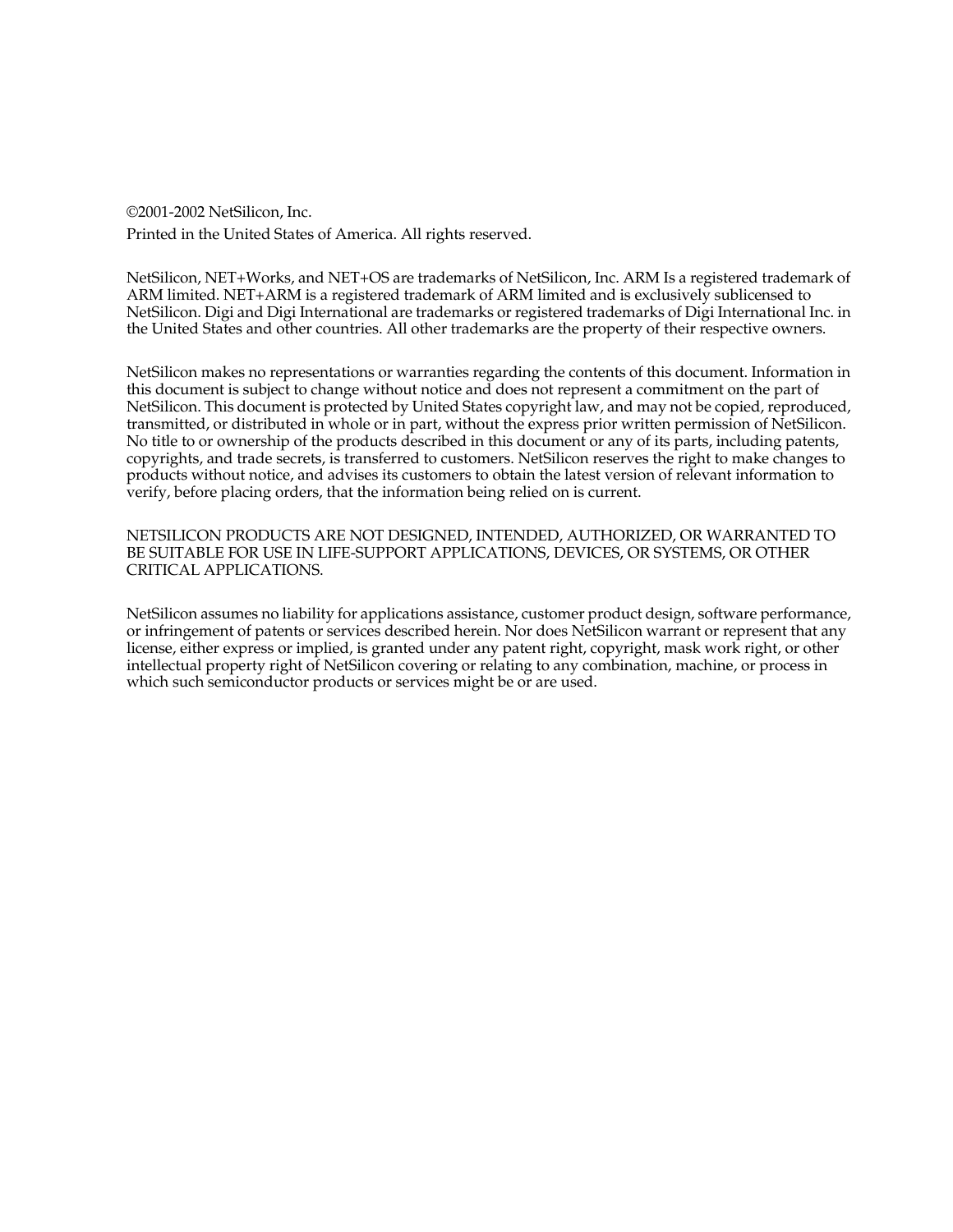# **Contents**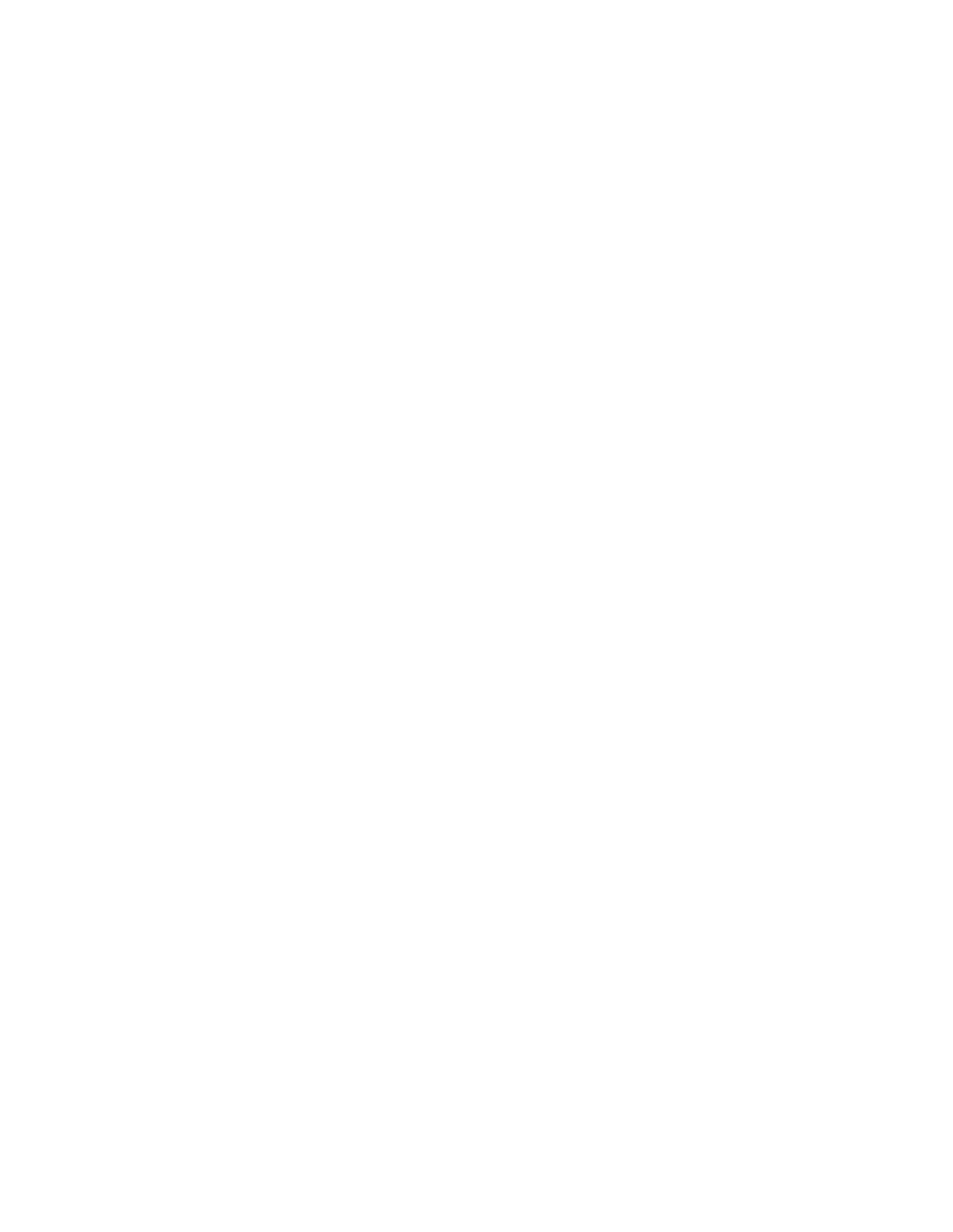# <span id="page-8-0"></span>**Using This Guide**

Review this section for basic information about the guide you are using, as well as general support and contact information.

# **About this guide**

This guide describes the NET+OS Web Application Toolkit for the Advanced Web Server. It is based on the *RomPager Advanced Web Server Programming Reference*, Version 4.00, from Allegro Software Development Corporation. NET+OS, a network software suite optimized for the NET+ARM chip, is part of the NET+Works integrated product family.

# **Conventions used in this guide**

| <b>Convention</b>  | <b>Description</b>                                                                                                                                                        |
|--------------------|---------------------------------------------------------------------------------------------------------------------------------------------------------------------------|
| <i>Italic type</i> | Used for emphasis and for book and manual titles, and reference documents.<br>In format statements and some command line examples, variables are also<br>show in italics. |
| <b>Bold type</b>   | Indicates specific choices within instructions in procedures. For example,<br>Click on Software Installation.                                                             |
| $<$ TAG $>$        | Source code, including HTML tags, are shown in this font. Note that angle<br>brackets are part of the tag name and do not indicate a placeholder.                         |
| Monospace          | Indicates filenames, pathnames, commands, and so on.                                                                                                                      |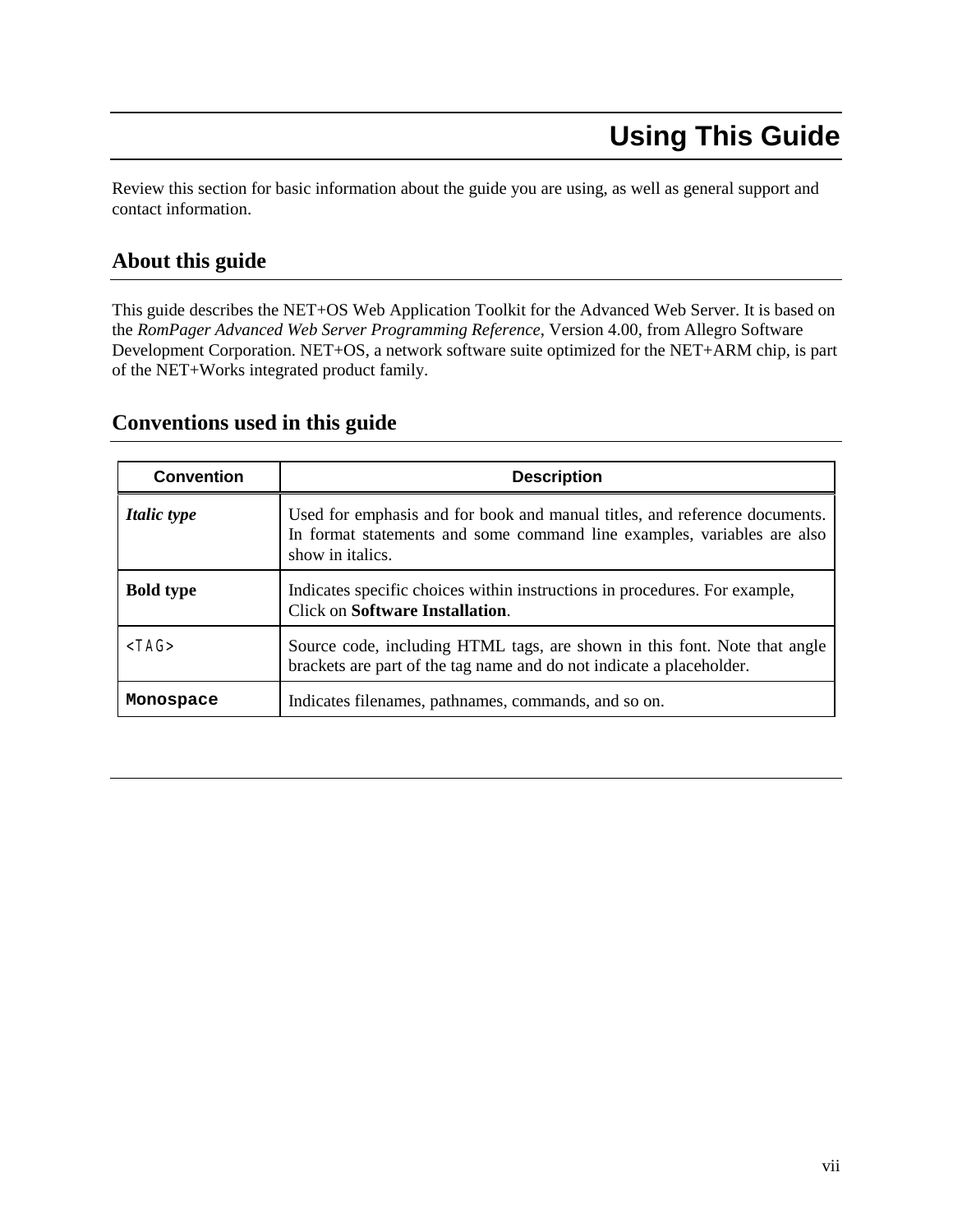# **Customer support**

To get help with a question or technical problem with this product, or to make comments and recommendations about our products or documentation, use the contact information listed in this table:

| Technical support        | <b>Telephone:</b> (800) 243–2333 or $+1$ (781) 647–1234<br><b>Fax:</b> $+1$ (781) 893-1338<br><b>E-mail:</b> tech_support@netsilicon.com          |
|--------------------------|---------------------------------------------------------------------------------------------------------------------------------------------------|
| Documentation comments   | techpubs@netsilicon.com                                                                                                                           |
| NetSilicon home page     | www.netsilicon.com                                                                                                                                |
| Online problem reporting | http://www.netsilicon.com/support/problemreporting.jsp<br>An engineer will analyze the information you provide and<br>call you about the problem. |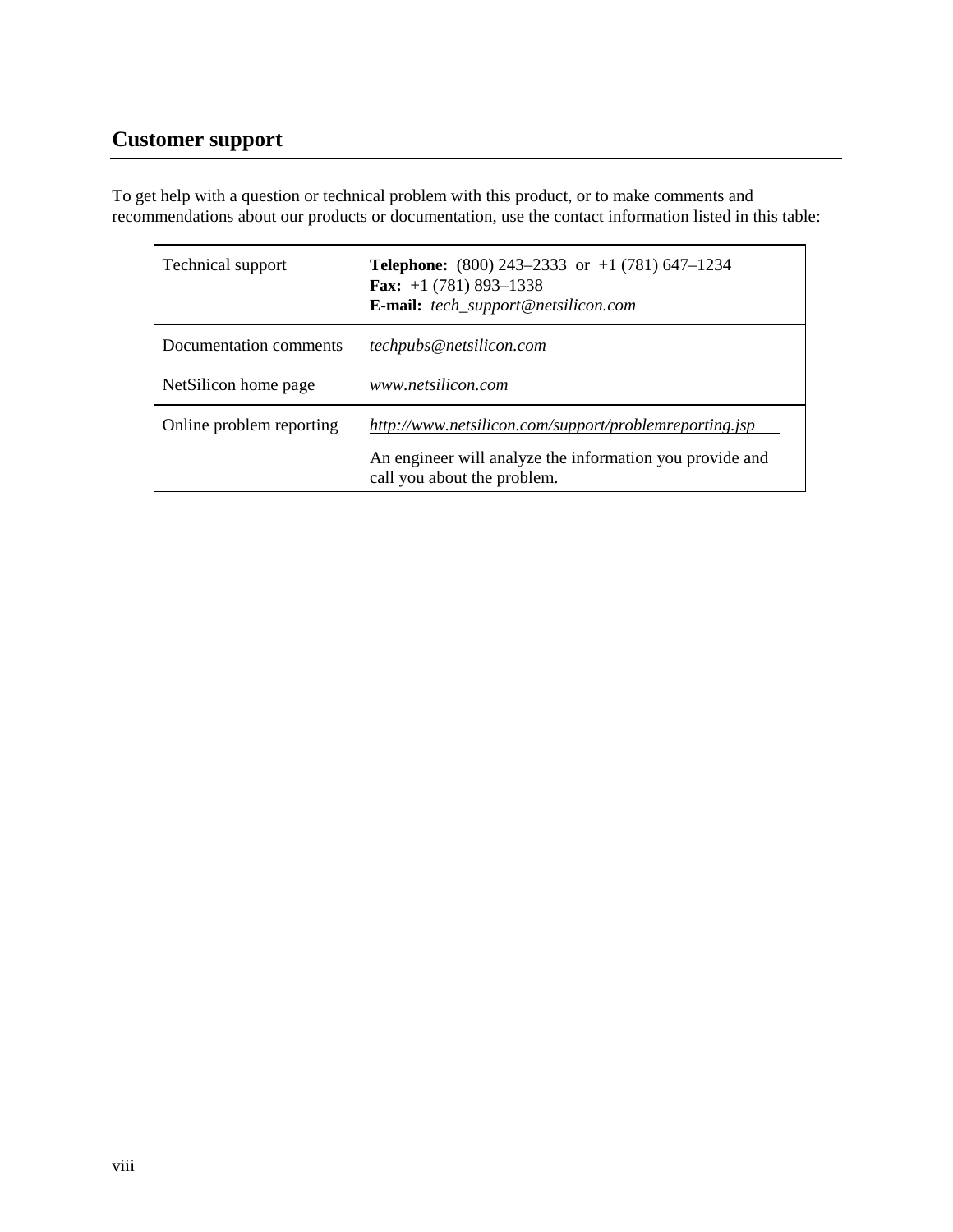# <span id="page-10-0"></span>**Development Process Overview**

The process of building Web pages for an embedded device running the Advanced Web Server is as follows:

- **1.** Design the Web pages for the device.
- **2.** Write the HTML code for these Web pages.
- **3.** Identify the variables to be accessed.
- **4.** Define the HTML links to the variables.
- **5.** Generate C source code from the HTML using the PBuilder compiler.
- **6.** Flesh out the C source code for variable access.
- **7.** Compile and link the C source code for the target device.

#### **Step 1. Design the Web pages**

The first step in developing Web pages for an embedded device is laying out the actual Web pages. What will the pages look like? Will a page have forms for data entry or just be a display page? What user interface elements will be employed? Which parts will be static and which will be dynamic? The dynamic components are particularly important since they need to be interfaced to the device.

Page design is beyond the scope of this manual, but an excellent reference book is *Teach Yourself Web Publishing with HTML in 14 Days* by Laura Lemay (SamsNet). It covers page design and HTML coding in an easy-to-read style, and includes a CD-ROM with helpful utilities.

#### **Step 2. Write the HTML code**

You can use any text editor to create HTML pages, because the storage format is a standard text file. Tools such as Adobe PageMill and Microsoft FrontPage can speed up the page creation process a great deal, since they provide WYSIWYG editing, as opposed to working directly with the HTML tags. You should know some HTML to port the pages efficiently. Most browsers have a View Source command, which you can use to look at the HTML of pages you've seen on other servers. Before integrating your pages, you should preview the pages. Place them in a single directory on your disk and use the Open File option of your browser to preview the pages.

For pages with forms, check the HTML pages to make sure the form actions (URLs) for each page are specified and unique, and that the form item tags have unique names specified. Also make sure that the form method (GET or POST) is the one you want to use. The POST method passes the form arguments in the HTTP request body; they are invisible to the user. The GET method appends the form arguments to the URL; they are visible. Sometimes this is desirable for repeated (or bookmarked) queries, but usually you want the forms to be submitted with the POST method.

#### **Step 3. Identify the variables to be accessed**

Once you have designed and coded your HTML pages, the key engineering task is to identify the device variables used in these pages. Each HTML page to be displayed may contain dynamic data retrieved from the device. Additionally, the device can be controlled by using HTML forms that pass data from the browser to the device.

Examples of dynamic data display are the status of ports on an Ethernet switch or the level of toner remaining in a laser printer. Examples of controlling a device are specifying the initial configuration of a router or changing the temperature setting of a building HVAC system. Each variable to be displayed or written needs to have the access to that variable defined. The RomPager engine uses a variable access structure for each variable. The variable access structure contains pointers to the direct memory location of the variable or to an access routine, as well as type information about the variable.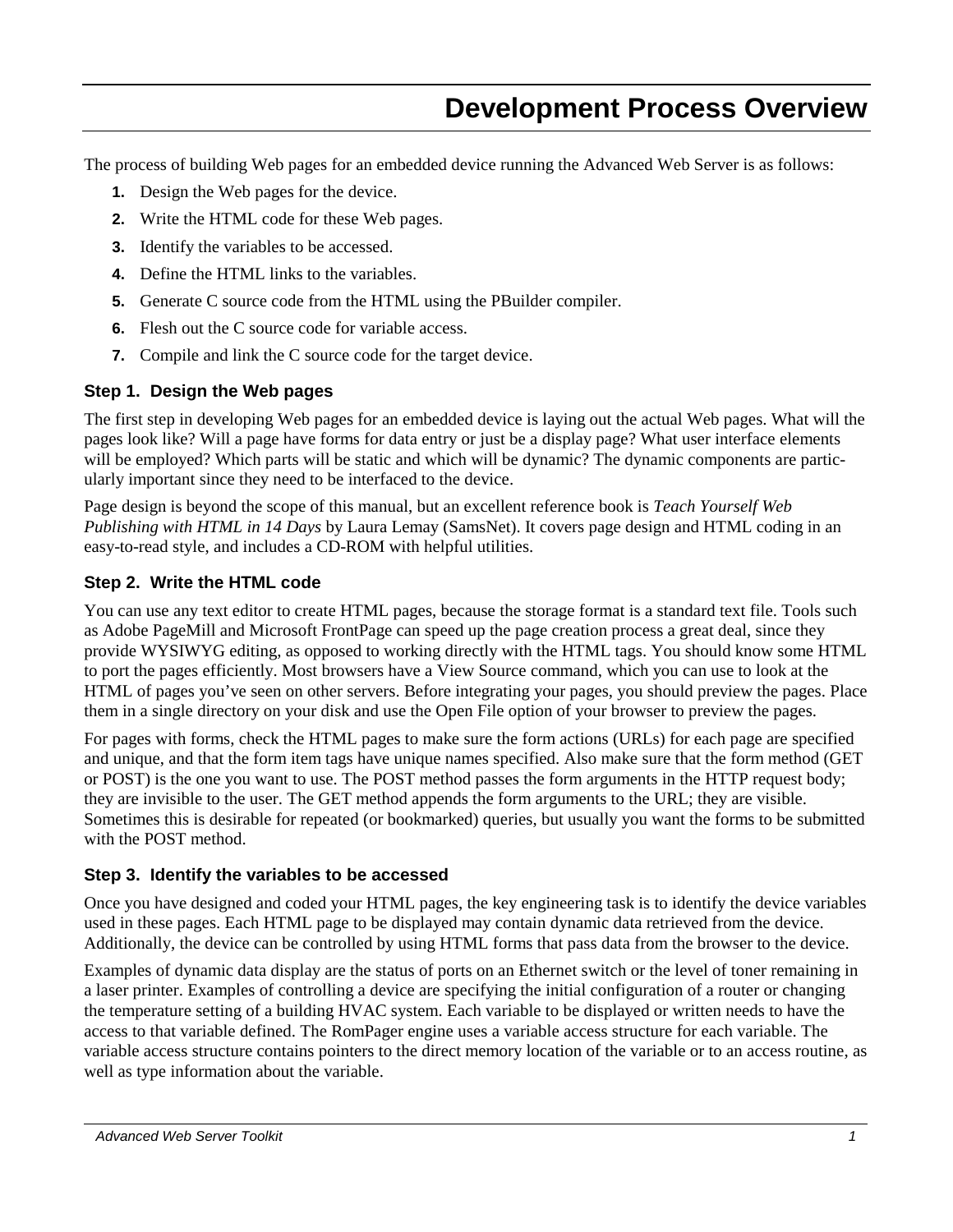The access routines used to read/write the variables are referred to as Get/Set routines throughout this manual because of their resemblance to SNMP Get/Set calls. These calls may indeed be the same Get/Set routines as used by SNMP if the device is SNMP manageable. Alternatively, they may be new calls written just to support the Web-based management of the device. The variable access structures provide the link between the HTML pages and forms and the Get/Set routines.

# **Step 4. Define the HTML links to the variables**

The variable access structures are defined by using special RomPager HTML comment tags that can be incorporated into the HTML file that defines a page. These comment tags, which are integrated with the HTML code of a page, are used to pass information to the PBuilder compiler about how the variables will be accessed. The compiler generates the ANSI C source code version of the HTML code. The combined HTML and comment tags describe the page layout and the access structures to the variables, while keeping the actual code that accesses the variables in separately compiled modules.

#### **Step 5. Generate C source code using the PBuilder compiler**

The next step in the process is to pass the HTML pages through the PBuilder compiler to produce C source code. The following figure shows the flow of the modules that are developed and passed through compile and linking steps.

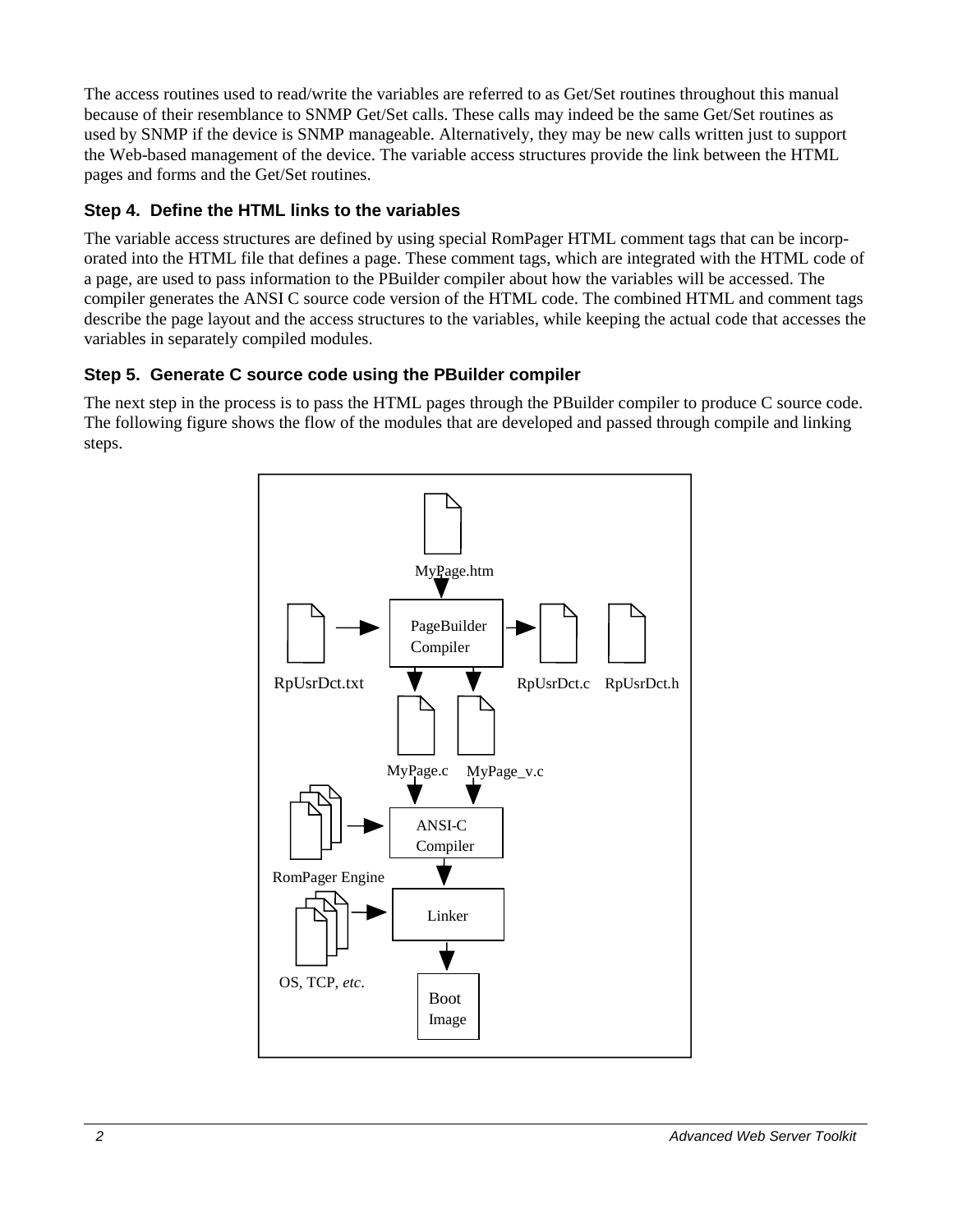The PBuilder compiler uses the HTML input file to build two output files:

- - The C source code that represents the compressed internal format of the HTML page with structures for both static text and variable access
- $\bullet$ A set of stub routines that can be fleshed out to access the variables

The compiler uses a built-in system dictionary for HTML and an optional user provided dictionary to compress commonly used character strings and phrases. See the Phrase Dictionaries section for further details.

If you have more than one HTML file, you should put them in a batch file and process this batch file (**.pbb**) using PBuilder, rather than processing them individually. Using a batch file ensures the correct **RpPages.c** file is generated for your application.

#### **Step 6. Flesh out the C source code for variable access**

The stub routines produced by the PBuilder compiler need to be fleshed out to access the variables, or they can be discarded, if the variable access structures point to existing access routines.

#### **Step 7. Compile and link the C source code**

The final step in the process of building the Web pages for the device is compiling the C source code. Since the PBuilder compiler produces standard ANSI C code, you can use any compliant compiler to generate the object code. The object code is then linked into the same ROM image as the engine and the Get/Set routines.

The next sections of the manual describe the HTML Comment Tags used to define pages, how to use the compiler, and the other information necessary to build a Web management application.

**Note:** Using some PBuilder functions requires calling RpHSGetServerData, which returns a handle to the internal data structure maintained on the server. See the *NET+OS API Reference.*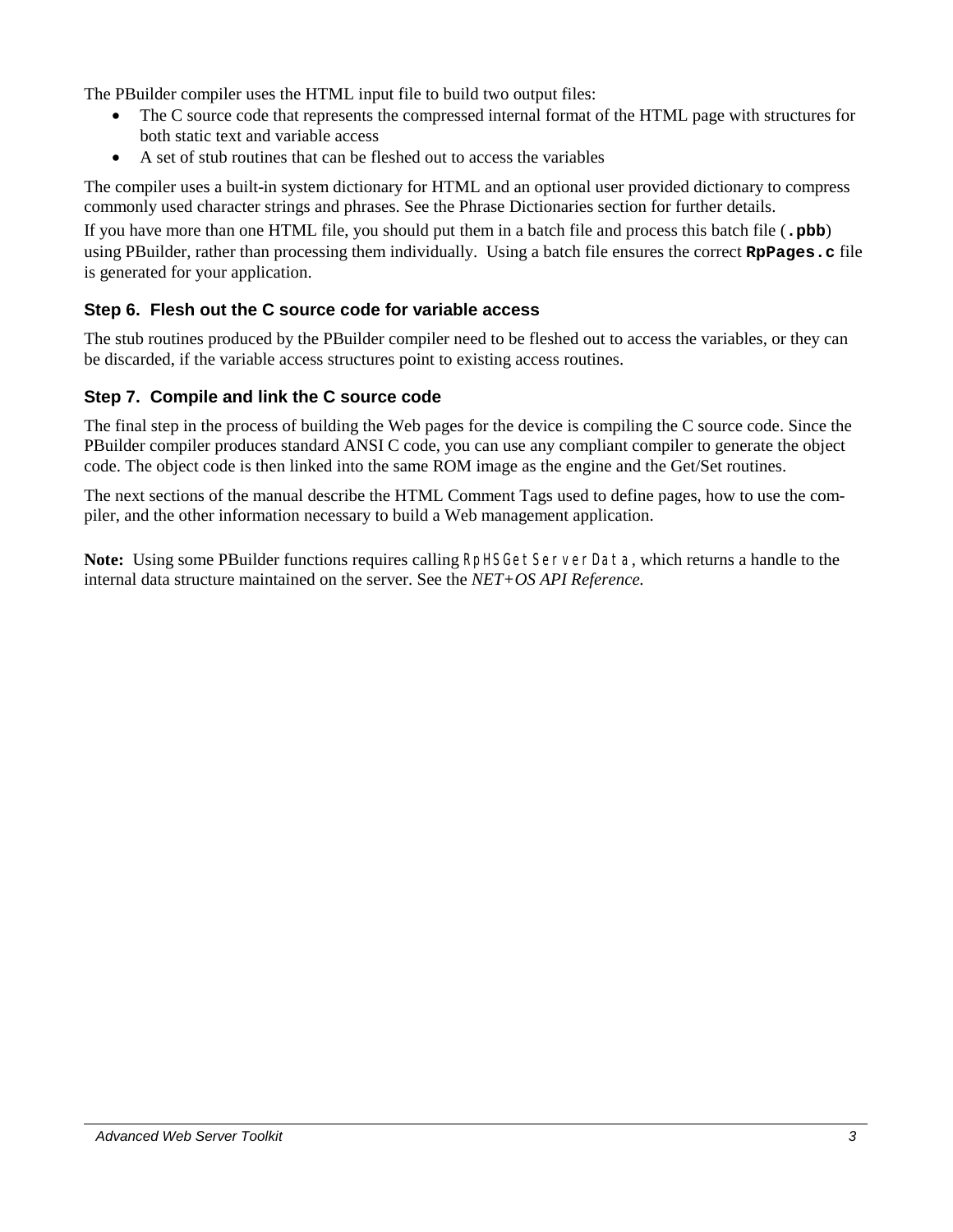# <span id="page-13-1"></span><span id="page-13-0"></span>**HTML comment tag formats**

The PBuilder compiler prepares the internal format of an HTML page by examining the page and storing the information into internal C-format structures that are used by the RomPager engine to serve the page. The internal structures consist of static elements for storing the regular HTML and dynamic elements for storing information about how to create the dynamic HTML at runtime. RomPager comment tags are a special form of standard HTML comment tags that are used to provide the compiler instructions for creating the RomPager internal formats. Since most HTML editors support HTML comment tags, the RomPager internal format information may be stored in the HTML file along with the normal HTML for displaying a page.

The form of an HTML comment tag is:

<!–– the comment ––>

The RomPager comment tags are used in this manner:

<!–– *rompagercommenttag keyword1=value1 keyword2=value2* …––> <P>*Some Sample HTML*</P> <!-- RpEnd -->

The tag provides the compiler with the information it needs to prepare the internal RomPager structures. Normally, there will be sample HTML following this tag, so that when the page is previewed by an offline browser or HTML page editor, the offline page will show what the dynamic page will look like when it is served. The page editor ignores the RomPager comment tags and displays the sample HTML. The RpEnd tag tells the compiler where the regular HTML starts up again.

For the cases where there is no sample HTML, the RpNoSample keyword can be inserted into any comment tag. In this case, the statement:

<!–– *rompagercommenttag keyword1=value1 keyword2=value2* … RpNoSample ––> is equivalent to:

<!–– *rompagercommenttag keyword1=value1 keyword2=value2* … ––><!-- RpEnd -->

Most of the dynamic RomPager elements have a variable access structure that contains pointers to access the dynamic information. The pointers are qualified with a type to indicate how the pointer is used to access the variable. The pointers can point to a memory location, or a function routine. Most variable access structures have methods both for retrieving a value (the Get pointer) and for setting a value (the Set pointer).

The comment tag keywords are used to specify the values of the variable access structures. The pointer types are indicated by the RpGetType and RpSetType keywords. The allowed values for these keywords are:

Di rect Function Complex Nul I

If the pointer type is Direct, then RpGetPtr or RpSetPtr specifies the name of the memory location of the variable. If the pointer type is Function or Complex, the RpGetPtr or RpSetPtr keyword specifies the name of the routine to the variable. If the pointer type is RpGetPtr or RpSetPtr, customer-provided routines are used to access the variable.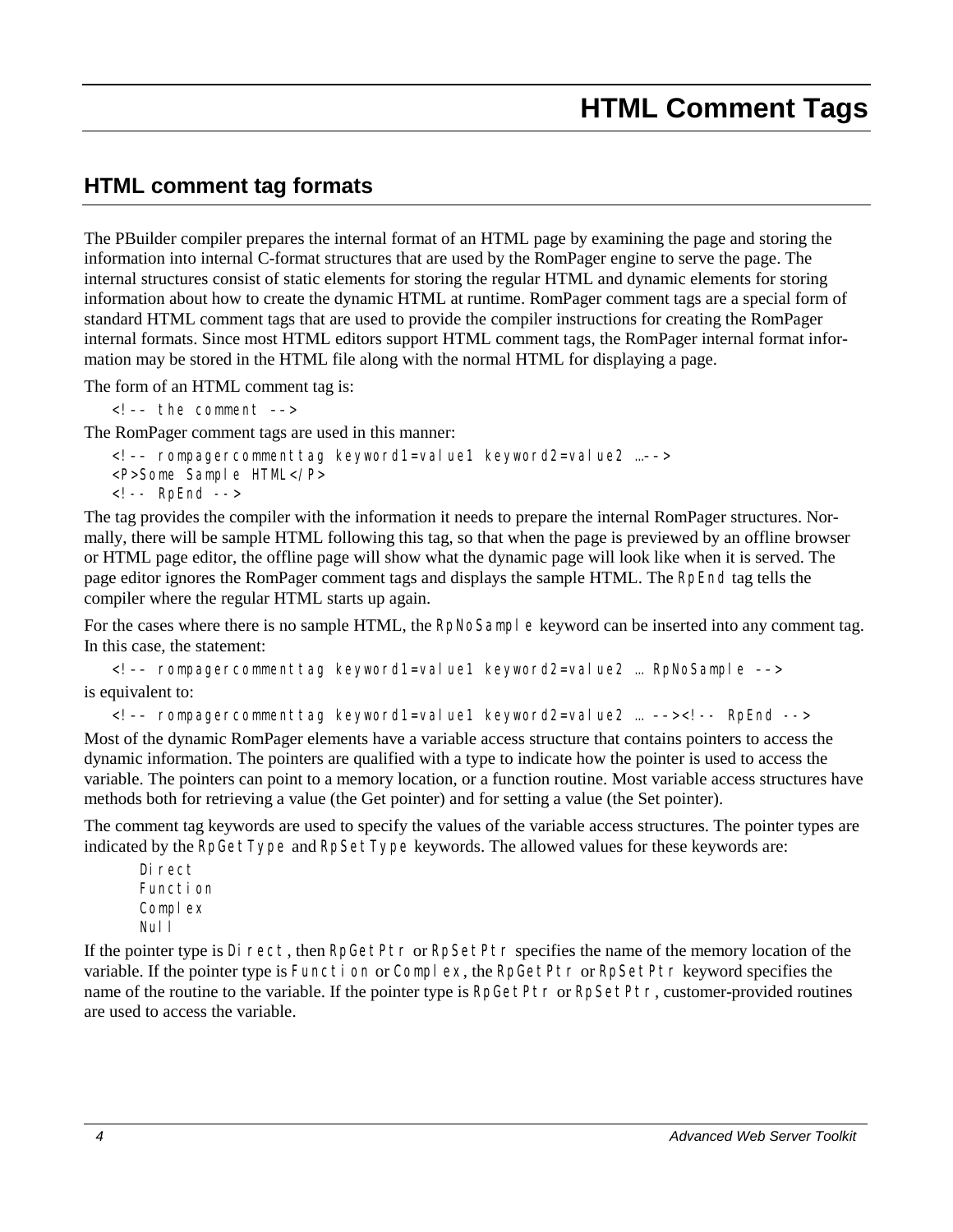If the comment tag is describing a form element that is only used to set a value and has no Get function, a keyword value of Nulles and be specified for RpGetType. If the RpGetType or RpSetType keywords are not specified, a value of Direct is used. If RpGetPtr or RpSetPtr is not specified and the comment tag contains a Name or RpName keyword, the pointer name is created from the Name or RpName keyword.

[RpGetType, RpSetType] = [Direct, Function, Complex, Null]

When the RomPager engine serves a page or processes a form, it provides conversion between the HTML ASCII string format and the device internal format. The type of conversion requested is indicated by using the RpTextType keyword in the various RomPager comment tags. The allowed values are:

ASCII ASCIIExtended ASCIIFi xed Hex HexColonForm DotForm Si gned8 Signed<sub>16</sub> Si gned32 Si gned64 Unsi gned8 Unsi gned16 Unsi gned32 Unsi gned64

If the RpTextType keyword is not specified, ASCII is used.

RpTextType = [ASCII, ASCIIExtended, ASCIIFixed, Hex, HexColonForm, DotForm, Signed8, Signed16, Signed32, Signed64,Unsigned8, Unsigned16, Unsigned32, Unsi gned64]

The internal elements that PBuilder creates all have default identifiers. The RpI dentifier keyword can be used with most RomPager comment tags to define a specific internal identifier. Memory savings can be achieved by using common elements among more than one page. If an element is to be used more than once, a specific identifier can be provided by using the RpI dentifier keyword. The RpUseI dentifier comment tag (which is discussed later) is used to refer to the additional uses of the common element. Normally, the internal elements that are defined are inserted into a page/form element list as well as being individually defined. If the elements being defined are common elements that are included independently, the Independent keyword can be set to prevent the element from being included in the page/form element list.

The Name keyword can be used in any RomPager comment tag to define the HTML name that is used to refer to the internal element. The RomPager comment tags that are used to define <INPUT> tags or form elements all require the Name keyword, but this keyword can be used with any RomPager comment tag to set up a name association. Since the name takes storage in device memory, a developer with a limited resource device should use name associations only when needed, and short names are preferable to longer names.

If you are using JavaScript in form elements, both PBuilder and the RomPager engine must be configured to store and display the JavaScript along with the rest of the internal elements. For PBuilder, you must enable the UseJavaScript keyword in the **PbSetUp.txt** file. PBuilder then assumes that all unrecognized keywords are JavaScript and assigns storage in the structure for the JavaScript. The RomPager engine can recreate the JavaScript when the element is displayed. See the <I NPUT TYPE=Button> example to see the use of JavaScript in RomPager comment tags.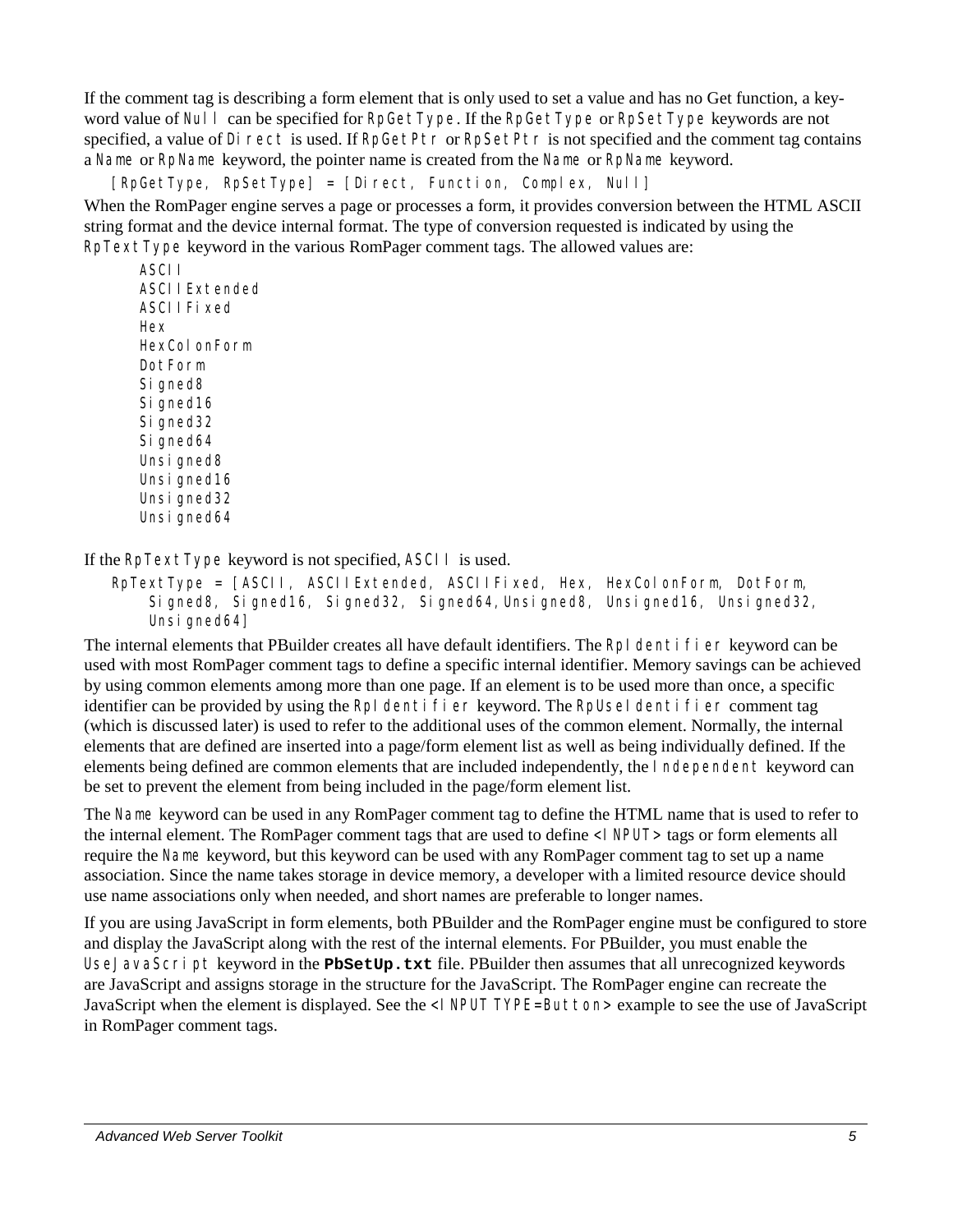# <span id="page-15-0"></span>**Static text**

Static text is the building block used for the bulk of an HTML page. It consists of all the text that does not vary as pages are served. PBuilder analyzes static text elements and compresses them using the built-in system phrase dictionary and a user-supplied phrase dictionary.

#### **HTML comment tags**

- <!–– RpDataZeroTerminated ––>
- $\leftarrow$  -– RpDZT -–>
- <!–– RpEnd ––>

The RpDataZeroTerminated tag and the RpEnd tag bracket HTML static text and are used to define the internal elements that generate the text when the page is served. These tags are not normally needed in a page, since PBuilder processes all unrecognized text as though it were bracketed by these tags. They can be used for clarity to define the HTML text not specified by the other RomPager comment tags. RpDZT is an alias for RpDataZeroTerminated.

#### **Function prototypes**

None.

#### **Sample**

# Visible Page Title

#### **Commented HTML**

```
<!–– RpDataZeroTerminated ––><HTML><HEAD> 
<TITLE>HTML Page Title</TITLE> 
</HEAD><BODY><! -- RpEnd -->
<!–– RpDZT ––><P><H2><CENTER>Visible Page Title</CENTER> 
</H2></P><! -- RpEnd -->
```
#### **Internal structures**

```
/* Element List Items */ 
    { eRpItemType_DataZeroTerminated, &PgSample_Item_1 }, 
    { eRpItemType_DataZeroTerminated, &PgSample_Item_2 }, 
/* Structures */ 
static char PgSample_Item_1[] =
    C_oHTML_oHEAD_oTITLE "HTML Page Title" C_xTITLE_xHEAD_oBODY; 
static char PgSample_Item_2[] =
    C_oP C_oH2 C_oCENTER "Visible Page Title" 
    C_xCENTER C_xH2 C_xP;
```
#### **Sample generated HTML**

```
<HTML><HEAD><TITLE>HTML Page Title</TITLE></HEAD><BODY> 
<P><H2><CENTER>Visible Page Title</CENTER></H2></P>
```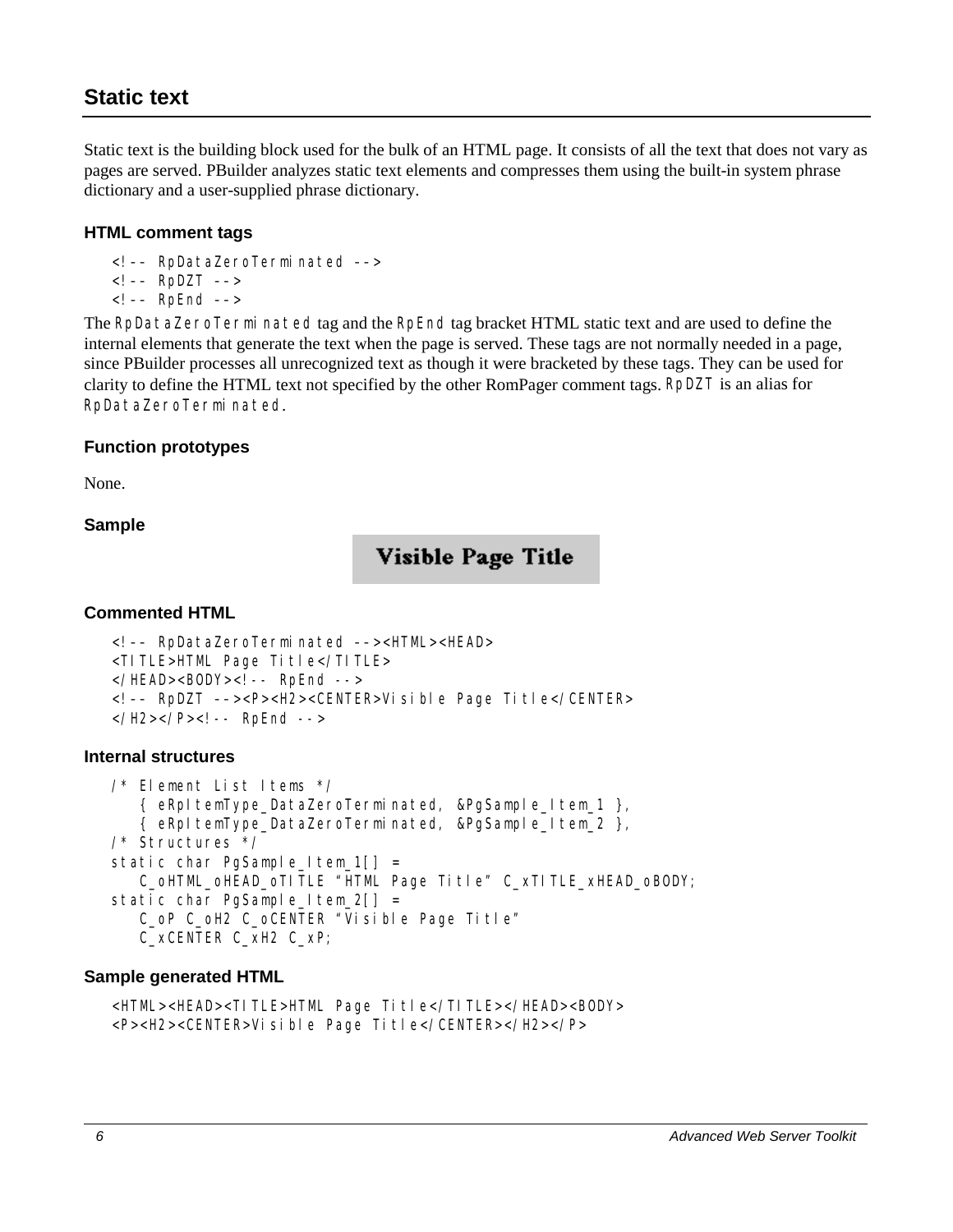<span id="page-16-0"></span>A dynamic value can be inserted anywhere in a page by pointing to the variable location or a function to provide the value.

#### **HTML comment tags**

```
<!–– RpDisplayText RpGetType=gt RpGetPtr=gp RpTextType=t Size=s ––>
```

```
<!–– RpNamedDisplayText Name=n RpGetType=gt RpGetPtr=gp
```

```
 RpTextType=t Size=s ––>
```
These tags define the location of the variable to display or point to a function to retrieve that variable. The value of the variable is dynamically inserted into the HTML page being displayed. If you specify RpTextType, the RomPager engine converts non-ASCII values at runtime. The Si ze keyword is used for conversions when RpTextType is ASCIIFixed, Hex, HexColonForm, or DotForm to specify the number of characters that should appear on the page for the field. The Name keyword is used with RpNamedDi  $\text{spl}$  ayText and specifies the HTML name to be passed into complex Get routines.

These tags give you the equivalent of "Server-side includes" in that if you want to have C functions that are called to insert arbitrary display data into the middle of a page, you can use these tags with the default RpTextType of ASCII.

# **Function prototypes**

```
GetType = Function - TextType = ASCII, ASCIIFixed, Hex, HexColonForm, 
                   DotForm 
typedef char * (*rpFetchBytesFuncPtr)(void); 
GetType = Complex - TextType = ASCII, ASCIIFixed, Hex, HexColonForm, DotForm
typedef char * (*rpFetchBytesComplexPtr)(void *theServerDataPtr, 
      char *theNamePtr, Signed16Ptr theIndexValuesPtr);
GetType = Function - TextType = Unsigned8, Unsigned16, Unsigned32,
                  Unsi gned64
typedef Unsigned8 (*rpFetchUnsigned8FuncPtr) (void); 
typedef Unsigned16 (*rpFetchUnsigned16FuncPtr)(void); 
typedef Unsigned32 (*rpFetchUnsigned32FuncPtr)(void); 
typedef Unsigned64 (*rpFetchUnsigned64FuncPtr)(void); 
GetType = Complex - TextType = Unsigned8, Unsigned16, Unsigned32, Unsigned64
typedef Unsigned8 (*rpFetchUnsigned8ComplexPtr)(void *theServerDataPtr, 
               char *theNamePtr, Signed16Ptr theIndexValuesPtr);
typedef Unsigned16 (*rpFetchUnsigned16ComplexPtr)(void *theServerDataPtr, 
               char *theNamePtr, Signed16Ptr theIndexValuesPtr);
typedef Unsigned32 (*rpFetchUnsigned32ComplexPtr)(void *theServerDataPtr, 
               char *theNamePtr, Signed16Ptr theIndexValuesPtr);
typedef Unsigned64 (*rpFetchUnsigned64ComplexPtr)(void *theServerDataPtr, 
               char *theNamePtr, Signed16Ptr theIndexValuesPtr);
GetType = Function - TextType = Signed8, Signed16, Signed32, Signed64
typedef Signed8 (*rpFetchSigned8FuncPtr)(void); 
typedef Signed16 (*rpFetchSigned16FuncPtr)(void); 
typedef Signed32 (*rpFetchSigned32FuncPtr)(void); 
typedef Signed64 (*rpFetchSigned64FuncPtr)(void); 
GetType = Complex - TextType = Signed8, Signed16, Signed32, Signed64
```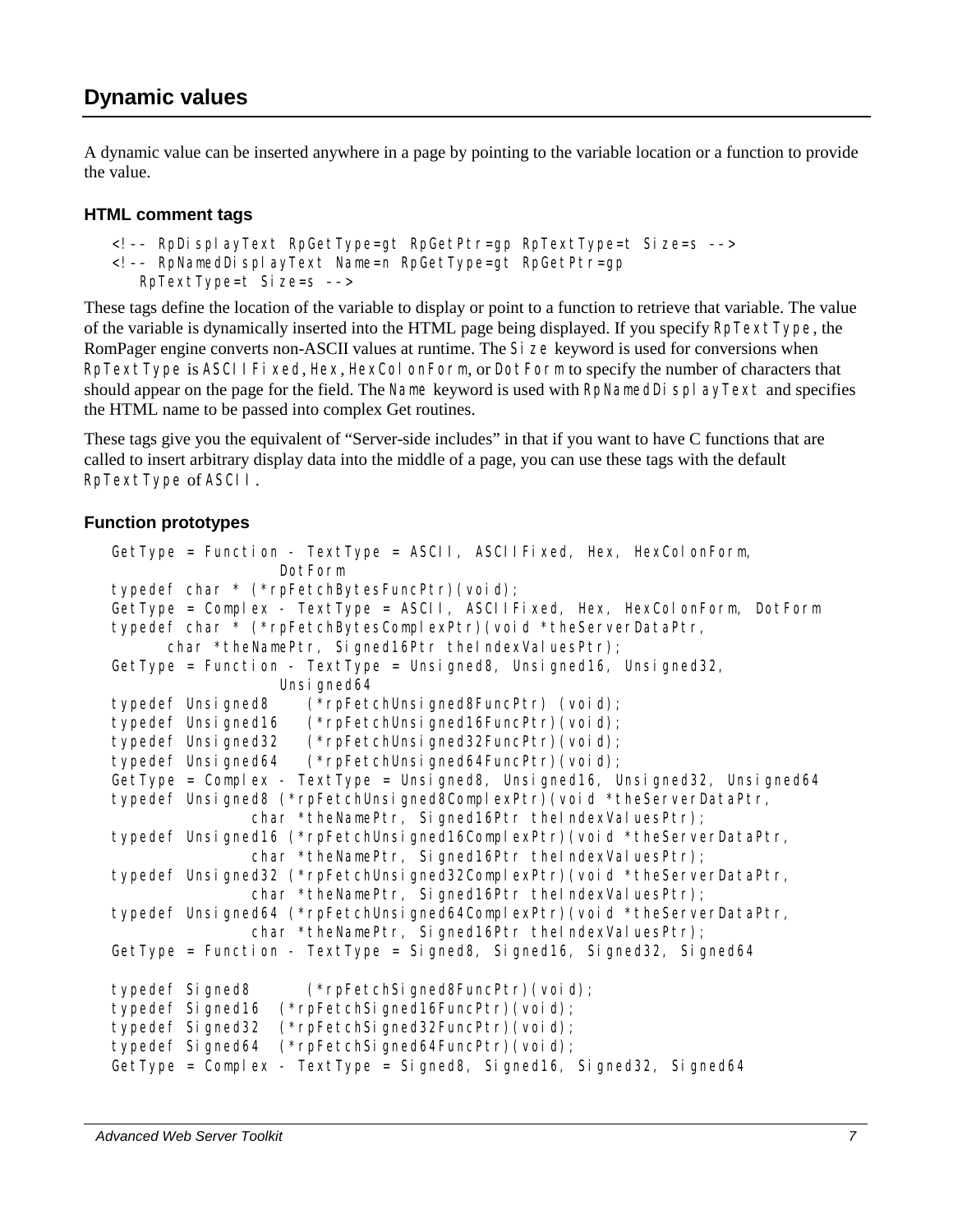```
typedef Signed8 (*rpFetchSigned8ComplexPtr)(void *theServerDataPtr, 
               char *theNamePtr, Signed16Ptr theIndexValuesPtr);
typedef Signed16 (*rpFetchSigned16ComplexPtr)(void *theServerDataPtr, 
               char *theNamePtr, Signed16Ptr theIndexValuesPtr);
typedef Signed32 (*rpFetchSigned32ComplexPtr)(void *theServerDataPtr, 
               char *theNamePtr, Signed16Ptr theIndexValuesPtr);
typedef Signed64 (*rpFetchSigned64ComplexPtr)(void *theServerDataPtr, 
               char *theNamePtr, Signed16Ptr theIndexValuesPtr);
```
#### **Sample**

The IP Address is: 199.200.100.50 on the Computer Room router.

#### **Commented HTML**

```
<!-- RpDisplayText RpGetType=Function RpGetPtr=SomeFunction --> 
The IP Address is: \langle! -- RpEnd -->
<!-- RpDisplayText RpGetType=Direct RpGetPtr=theIpAddress 
RpTextType=DotForm Size=15 -->199.200.100.50<!-- RpEnd --> 
<!-- RpNamedDisplayText RpName=ThisName RpGetType=Complex 
RpGetPtr=AnotherFunction --> on the Computer Room router.<!-- RpEnd -->
```
#### **Internal structures**

```
/* Element List Items */ 
    { eRpItemType_DisplayText, &PgSample_Item_1 }, 
    { eRpItemType_DisplayText, &PgSample_Item_2 }, 
    { eRpItemType_NamedDisplayText, &PgSample_Item_3 }, 
/* Structures */ 
rpTextDisplayItem PgSample Item 1 = \{ SomeFunction, 
    eRpVarType_Function 
    eRpTextType_ASCII, 
   \Omega}; 
rpTextDisplayItem PgSample Item 2 = \{ &theIpAddress, 
   eRpVarType_Direct,
    eRpTextType_DotForm, 
    15 
};
```
#### **Sample generated HTML**

<P>The IP Address is: 199.200.100.50 on the Computer Room router.</P>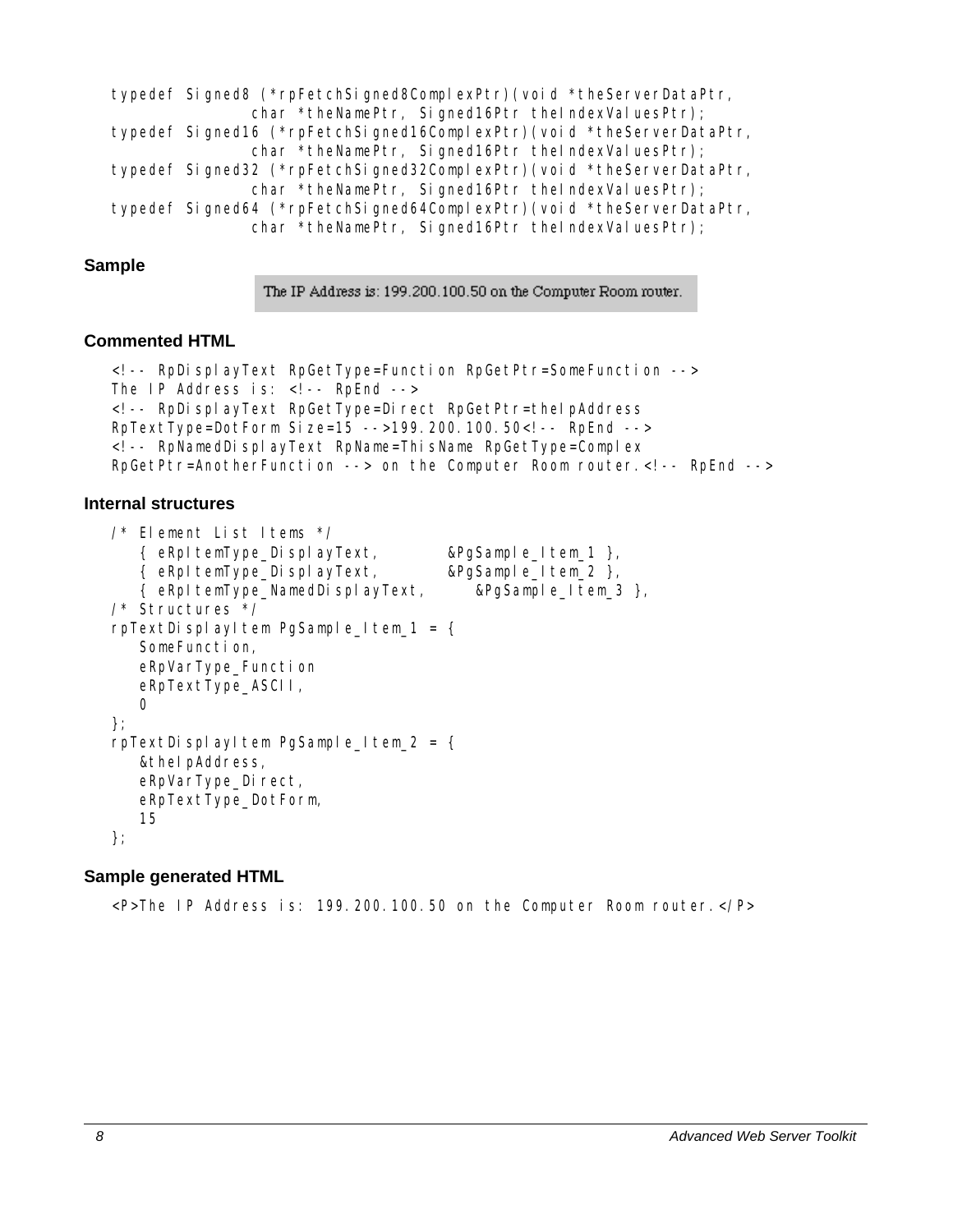<span id="page-18-0"></span>HTML forms use <I NPUT> tags to describe information that can be entered in a form. The RpFormI nput tag is used to provide PBuilder with the information it needs to prepare the internal structures to support the <I NPUT> tags.

## **HTML comment tag**

```
<!–– RpFormInput TYPE=t NAME=n VALUE=v RpGetType=gt RpGetPtr=gp 
             RpSetType=st RpSetPtr=sp RpTextType=tt MaxLength=m 
            Size=s RpItemNumber=in Dynamic -->
TYPE = [text, password, hidden, checkbox, radio, file, button, reset, submit]
```
This tag contains the information for both the generation of an <I NPUT> tag and for processing the form value. The TYPE keyword can be text, password, hidden, checkbox, radio, file, button, reset, or submit indicating the value for the <I NPUT> tag Type keyword. If this keyword is not specified, text is used.

The Si ze keyword is used for the <I NPUT> tag SI ZE keyword and for data type conversions when RpTextType is ASCIIFixed, Hex, HexColonForm, or DotForm to specify the number of characters that should appear on the page for the field.

MaxLength is used for the <I NPUT> tag MAXLENGTH keyword.

The VALUE keyword is used for the <INPUT>tag Value keyword when TYPE is radio, reset, or submit.

If TYPE is radio, the RpI temNumber keyword can supply a value to which the radio button group variable is set if this radio button is chosen. If RpI temNumber is not specified, the value for the radio button becomes one greater than the last radio button.

The Dynamic keyword is used if the form element will be used inside a repeat group. For further information, see the section on Repeat Groups.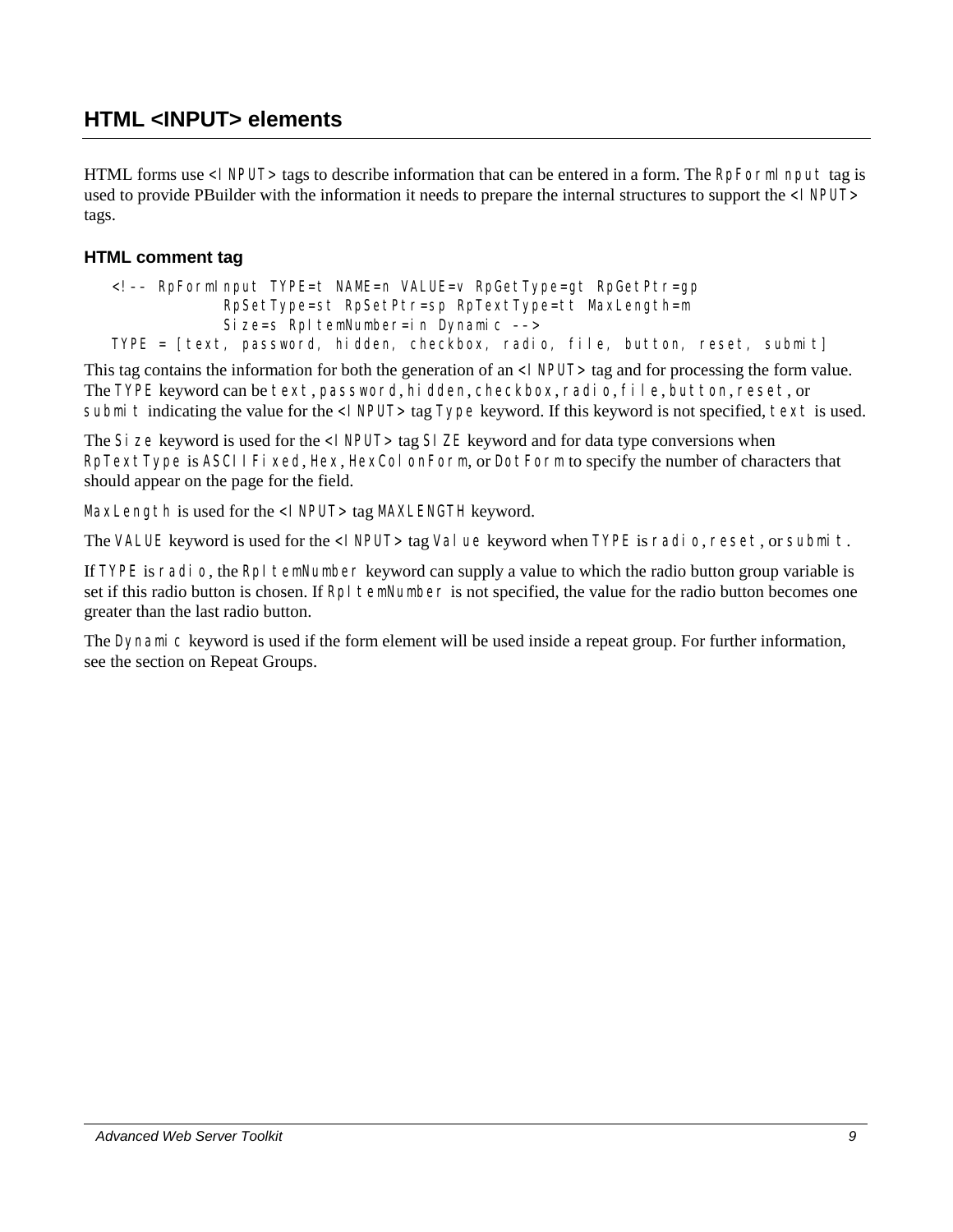# <span id="page-19-0"></span>**<INPUT TYPE=TEXT>**

#### **HTML comment tag**

```
<!–– RpFormInput TYPE=text NAME=n RpGetType=gt RpGetPtr=gp 
          RpSetType=st RpSetPtr=sp RpTextType=tt MaxLength=m Size=s ––>
```
This tag is used in a form to define text entry fields. The HTML name of the checkbox is specified by the NAME keyword. The Si ze keyword determines the display size of the field and the MaxLength keyword determines the maximum number of characters that can be entered in the field. The RomPager engine provides automatic data conversion from the HTML/form string format depending on the value of the RpTextType keyword. The function prototypes used to access and store the values are shown as follows.

#### **Function prototypes**

```
GetType = Function - TextType = ASCII, ASCIIFixed, Hex, HexColonForm, DotForm 
typedef char * (*rpFetchBytesFuncPtr)(void); 
GetType = Complex - TextType = ASCII, ASCIIFixed, Hex, HexColonForm, DotForm
typedef char * (*rpFetchBytesComplexPtr)(void *theServerDataPtr, 
               char *theNamePtr, Signed16Ptr theIndexValuesPtr);
GetType = Function - TextType = Unsigned8, Unsigned16, Unsigned32, Unsigned64
typedef Unsigned8 (*rpFetchUnsigned8FuncPtr)(void); 
typedef Unsigned16 (*rpFetchUnsigned16FuncPtr)(void); 
typedef Unsigned32 (*rpFetchUnsigned32FuncPtr)(void); 
typedef Unsigned64 (*rpFetchUnsigned64FuncPtr)(void); 
GetType = Complex - TextType = Unsigned8, Unsigned16, Unsigned32, Unsigned64
typedef Unsigned8 (*rpFetchUnsigned8ComplexPtr)(void *theServerDataPtr, 
               char *theNamePtr, Signed16Ptr theIndexValuesPtr);
typedef Unsigned16 (*rpFetchUnsigned16ComplexPtr)(void *theServerDataPtr, 
               char *theNamePtr, Signed16Ptr theIndexValuesPtr);
typedef Unsigned32 (*rpFetchUnsigned32ComplexPtr)(void *theServerDataPtr, 
               char *theNamePtr, Signed16Ptr theIndexValuesPtr);
typedef Unsigned64 (*rpFetchUnsigned64ComplexPtr)(void *theServerDataPtr, 
               char *theNamePtr, Signed16Ptr theIndexValuesPtr);
GetType = Function - TextType = Signed8, Signed16, Signed32, Signed64
typedef Signed8 (*rpFetchSigned8FuncPtr)(void); 
typedef Signed16 (*rpFetchSigned16FuncPtr)(void); 
typedef Signed32 (*rpFetchSigned32FuncPtr)(void); 
typedef Signed64 (*rpFetchSigned64FuncPtr)(void); 
GetType = Complex - TextType = Signed8, Signed16, Signed32, Signed64
typedef Signed8 (*rpFetchSigned8ComplexPtr)(void *theServerDataPtr, 
               char *theNamePtr, Signed16Ptr theIndexValuesPtr);
typedef Signed16 (*rpFetchSigned16ComplexPtr)(void *theServerDataPtr, 
               char *theNamePtr, Signed16Ptr theIndexValuesPtr);
typedef Signed32 (*rpFetchSigned32ComplexPtr)(void *theServerDataPtr, 
               char *theNamePtr, Signed16Ptr theIndexValuesPtr);
```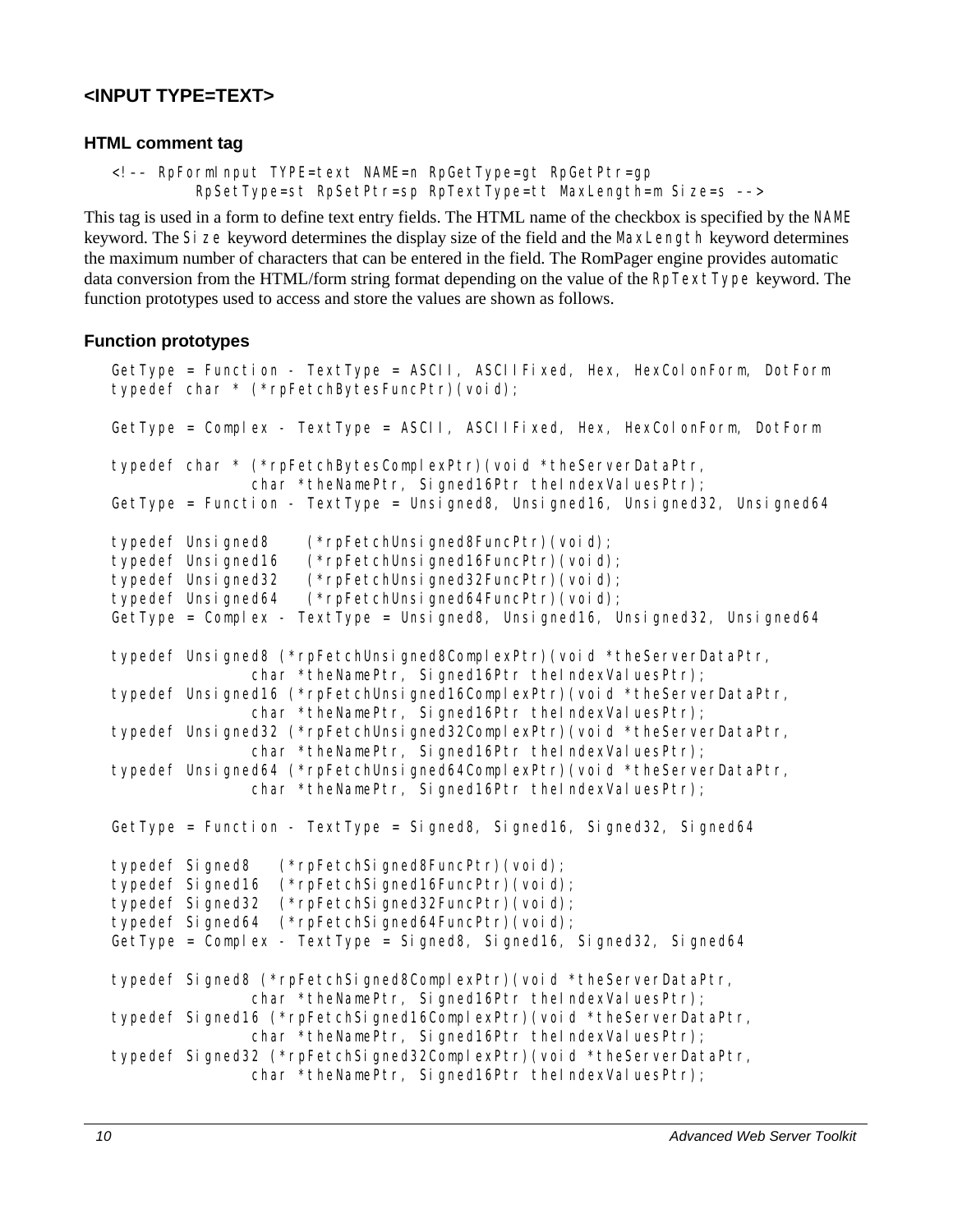typedef Signed64 (\*rpFetchSigned64ComplexPtr)(void \*theServerDataPtr, char \*theNamePtr, Signed16Ptr theIndexValuesPtr); SetType = Function - TextType = ASCII, ASCIIFixed, Hex, HexColonForm, DotForm typedef void (\*rpStoreAsciiTextFuncPtr)(char \*theValuePtr); SetType = Complex - TextType = ASCII, ASCIIFixed, Hex, HexColonForm, DotForm typedef void (\*rpStoreAsciiTextComplexPtr)(void \*theServerDataPtr, char \*theValuePtr, char \* theNamePtr, Signed16Ptr theIndexValuesPtr); SetType = Function - TextType = Unsigned8, Unsigned16, Unsigned32, Unsi gned64 typedef void (\*rpStoreUnsigned8FuncPtr)(Unsigned8 theValue); typedef void (\*rpStoreUnsigned16FuncPtr)(Unsigned16 theValue); typedef void (\*rpStoreUnsigned32FuncPtr)(Unsigned32 theValue); typedef void (\*rpStoreUnsigned64FuncPtr)(Unsigned64 theValue); SetType = Complex - TextType = Unsigned8, Unsigned16, Unsigned32, Unsigned64 typedef void (\*rpStoreUnsigned8ComplexPtr)(void \*theServerDataPtr, Unsigned8 theValue, char \*theNamePtr, Signed16Ptr theIndexValuesPtr); typedef void (\*rpStoreUnsigned16ComplexPtr)(void \*theServerDataPtr, Unsigned16 theValue, char \*theNamePtr, Signed16Ptr theIndexValuesPtr); typedef void (\*rpStoreUnsigned32ComplexPtr)(void \*theServerDataPtr, Unsigned32 theValue, char \*theNamePtr, Signed16Ptr theIndexValuesPtr); typedef void (\*rpStoreUnsigned64ComplexPtr)(void \*theServerDataPtr, Unsigned64 theValue, char \*theNamePtr, Signed16Ptr theIndexValuesPtr); SetType = Function - TextType = Signed8, Signed16, Signed32, Signed64 typedef void (\*rpStoreSigned8FuncPtr)(Signed8 theValue); typedef void (\*rpStoreSigned16FuncPtr)(Signed16 theValue); typedef void (\*rpStoreSigned32FuncPtr)(Signed32 theValue); typedef void (\*rpStoreSigned64FuncPtr)(Signed64 theValue); SetType = Complex - TextType = Signed8, Signed16, Signed32, Signed64 typedef void (\*rpStoreSigned8ComplexPtr)(void \*theServerDataPtr, Signed8 theValue, char \*theNamePtr, Signed16Ptr theIndexValuesPtr); typedef void (\*rpStoreSigned16ComplexPtr)(void \*theServerDataPtr, Signed16 theValue, char \*theNamePtr, Signed16Ptr theIndexValuesPtr);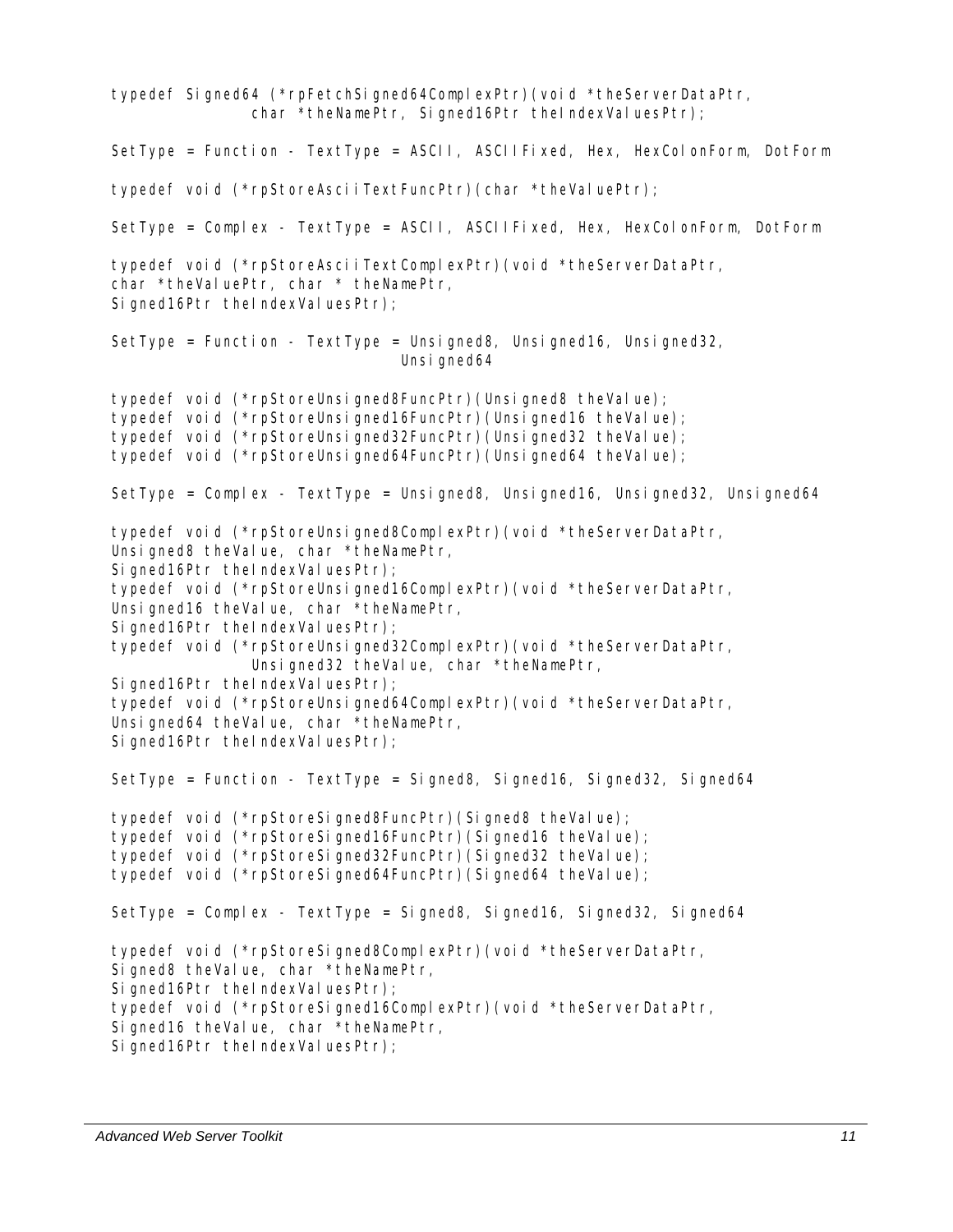typedef void (\*rpStoreSigned32ComplexPtr)(void \*theServerDataPtr, Signed32 theValue, char \*theNamePtr, Signed16Ptr theIndexValuesPtr); typedef void (\*rpStoreSigned64ComplexPtr)(void \*theServerDataPtr, Signed64 theValue, char \*theNamePtr,

Signed16Ptr theIndexValuesPtr);

#### **Sample**



#### **Commented HTML**

```
<!-- RpFormInput TYPE="TEXT" NAME="TextValue" SIZE="20" MAXLENGTH="20" --> 
<INPUT TYPE="TEXT" NAME="TextValue" VALUE="Initial Text" 
   SIZE="20" MAXLENGTH="20" >
\leq l -- RpFnd -->
<!-- RpFormInput TYPE="TEXT" NAME="DefaultGateway" SIZE="15" MAXLENGTH="15" 
   RpGetType=Complex RpGetPtr=GetDefaultGateway
    RpSetType=Complex RpSetPtr=SetDefaultGateway RpTextType="DotForm" --> 
<INPUT TYPE="TEXT" NAME="DefaultGateway" VALUE="0.0.0.0"
   SIZE="15" MAXLENGTH="15" >
<!-- RpEnd -->
```
#### **Internal structures**

```
/* Element List Items */ 
    { eRpItemType_FormAsciiText, &PgSample_Item_1 }, 
    { eRpItemType_FormAsciiText, &PgSample_Item_2 }, 
/* Structures */ 
static rpTextFormItem PgSample_Item_1 = {
   "TextValue",
    &TextValue, 
   &TextValue,
   eRpVarType_Direct,
    eRpVarType_Direct, 
    eRpTextType_ASCII, 
    20, 
    20 
};
```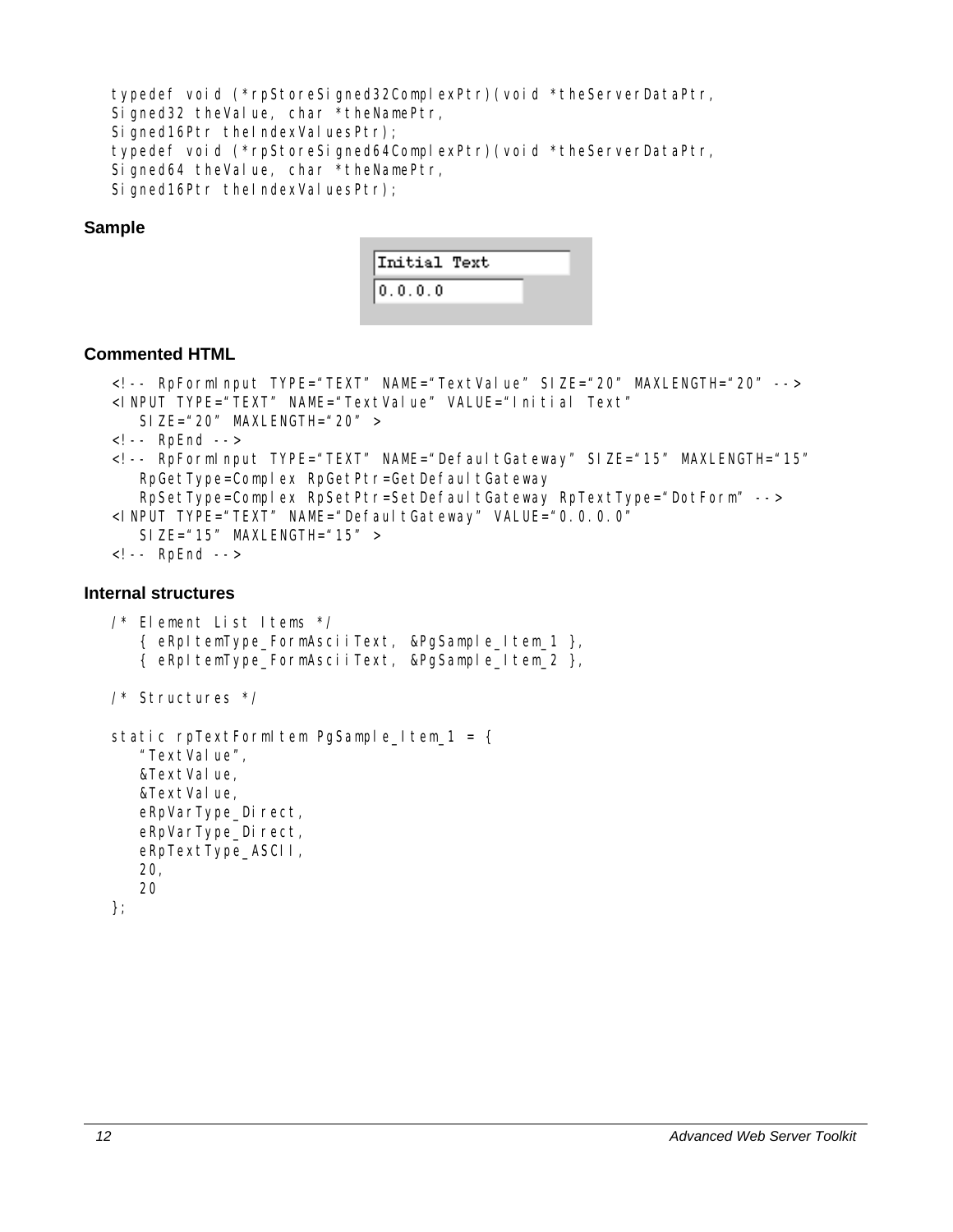```
static rpTextFormItem PgSample_Item_2 = {
   " Defaul tGateway",
   GetDefaultGateway,
   SetDefaultGateway,
   eRpVarType_Complex,
   eRpVarType_Complex,
    eRpTextType_DotForm, 
    15, 
    15 
}; 
/* Variables and Functions */ 
char TextValue[21] = "Initial Text";
char theGatewayAddress[4] = \{ 0, 0, 0, 0 \};
char *GetDefaultGateway(void *theServerDataPtr, char *theNamePtr,
   Signed16Ptr theIndexValuesPtr) {
   return theGatewayAddress; 
} 
void SetDefaultGateway(void *theServerDataPtr, char *theValuePtr,
                      char *theNamePtr, Signed16Ptr theIndexValuesPtr) {
memcpy(theGatewayAddress, theValuePtr, 4);
}
```
#### **Sample generated HTML**

```
<INPUT TYPE="TEXT" NAME="TextValue" SIZE="20" MAXLENGTH="20" 
    VALUE="Initial Text"> 
<INPUT TYPE="TEXT" NAME="DefaultGateway" SIZE="15" MAXLENGTH="15" 
  VALUE="0.0.0.0" >
```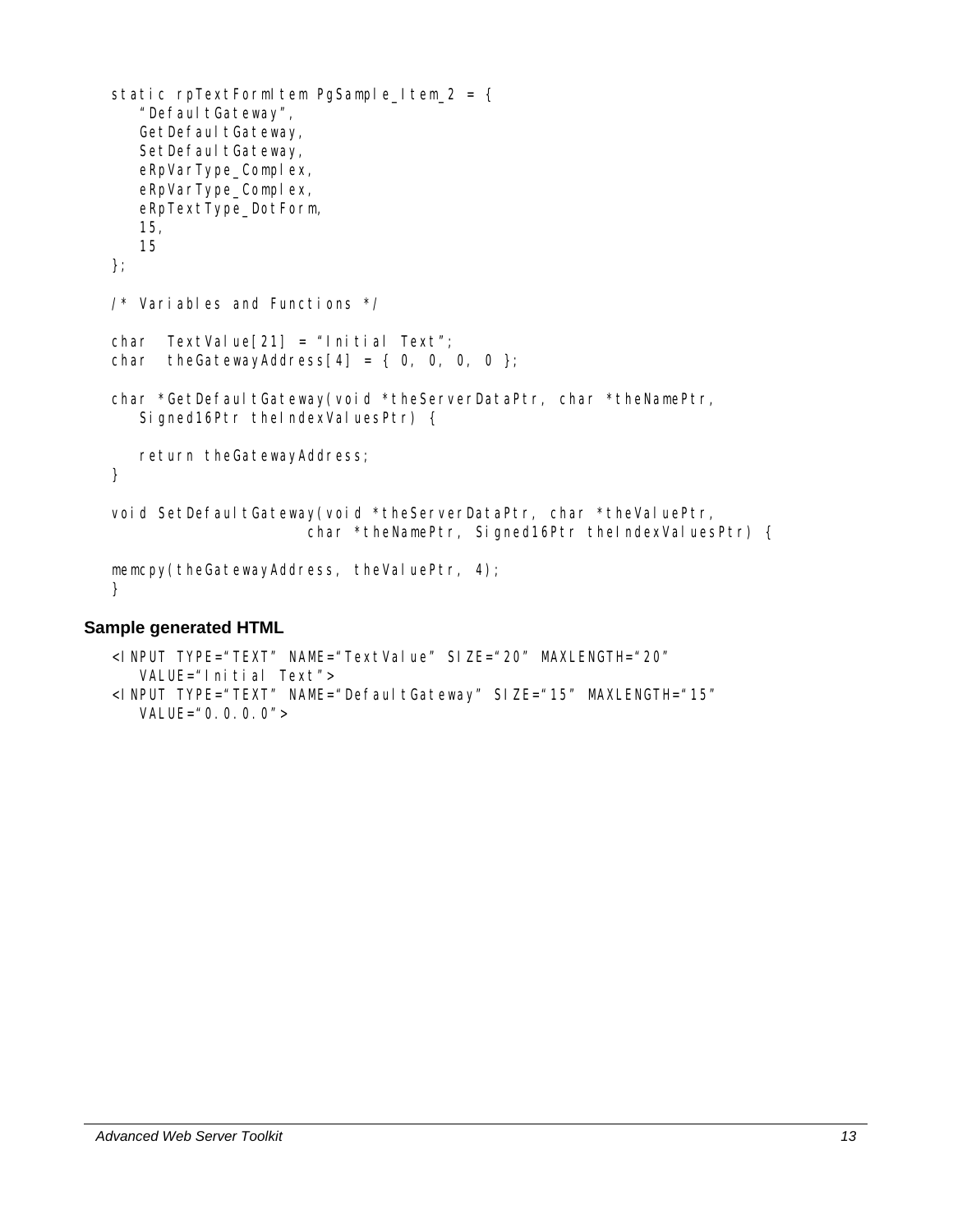# <span id="page-23-0"></span>**<INPUT TYPE=PASSWORD> <INPUT TYPE=HIDDEN>**

#### **HTML comment tag**

```
<!–– RpFormInput TYPE=password NAME=n RpGetType=gt RpGetPtr=gp 
    RpSetType=st RpSetPtr=sp RpTextType=tt MaxLength=m Size=s ––>
```

```
<!–– RpFormInput TYPE=hidden NAME=n RpGetType=gt RpGetPtr=gp 
    RpSetType=st RpSetPtr=sp RpTextType=tt MaxLength=m Size=s ––>
```
These tags are used in a form to define password and hidden fields. Password fields behave the same way as text entry fields except that the browser does not display the value that is keyed in. Hidden fields are not displayed by the browser, but are still submitted with other fields in a form. They can be used by applications for state passing. The keywords for these tags work the same way as in the TYPE=text tags.

#### **Function prototypes**

These comment tags use the same functions for accessing variables as the  $TYPE = te \times t$  tags.

#### **Sample**

```
Password Field: | *******************
Hidden Field:
```
#### **Commented HTML**

```
<!-- RpDataZeroTerminated --><P>Password Field:&nbsp;&nbsp;<!-- RpEnd --> 
<!-- RpFormInput TYPE=PASSWORD NAME=Password SIZE=25 MAXLENGTH=25 
RpTextType=ASCII 
   RpGetType=Direct RpGetPtr=qPassword
    RpSetType=Direct RpSetPtr=gPassword --> 
<INPUT TYPE="PASSWORD" NAME="Password" VALUE="Initial Password Text" 
   SIZE="25" MAXLENGTH="25" >
<!-- RpEnd --> 
<!-- RpDataZeroTerminated --><BR>Hidden Field:<!-- RpEnd --> 
<!-- RpFormInput TYPE=HIDDEN NAME=Hidden RpTextType=ASCII 
   RpGetType=Direct RpGetPtr=gHidden
   RpSetType=Direct RpSetPtr=gHidden -->
<INPUT TYPE="HIDDEN" NAME="Hidden" VALUE="Initial Hidden Text"> 
<!-- RpEnd -->
```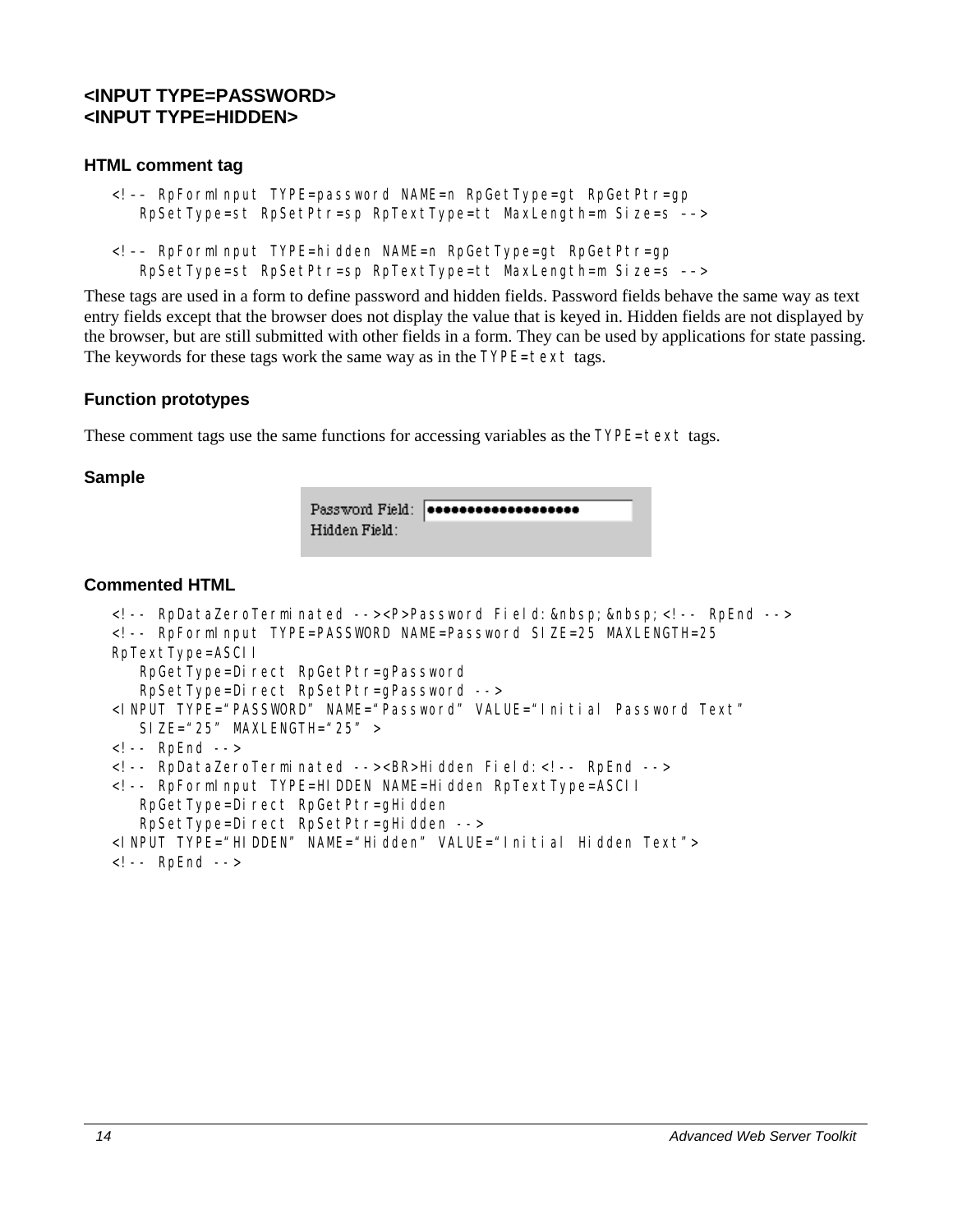#### **Internal structures**

```
/* Element List Items */ 
    { eRpItemType_DataZeroTerminated, &PgSample_Item_1 }, 
    { eRpItemType_FormPasswordText, &PgSample_Item_2 }, 
    { eRpItemType_DataZeroTerminated, &PgSample_Item_3 }, 
    { eRpItemType_FormHiddenText, &PgSample_Item_4 }, 
/* Structures */ 
static char PgSample_Item_1[] =
    C_oP "Password Field:" C_NBSP C_NBSP; 
static rpTextFormItem PgSample Item 2 = \{ "Password", 
    &gPassword, 
    &gPassword, 
   eRpVarType_Direct,
   eRpVarType_Direct,
    eRpTextType_ASCII, 
    25, 
    25, 
}; 
static char PgSample_Item_3[] =
   C_oBR "Hidden Field: ";
static rpTextFormItem PgSample Item 4 = \{ "Hidden", 
    &gHidden, 
   &gHidden,
   eRpVarType_Direct,
   eRpVarType_Direct,
    eRpTextType_ASCII, 
    20, 
    20, 
}; 
/* Variables and Functions */ 
static char qPassword[26] = "Initial Password Text";
static char gHidden[26] = "Initial Hidden Text";
```
#### **Sample generated HTML**

<P>Password Field: &nbsp; &nbsp; <INPUT TYPE="PASSWORD" NAME="Password" SIZE="25" MAXLENGTH="25" VALUE="Initial Password Text"><BR> Hidden Field:<INPUT TYPE="HIDDEN" NAME="Hidden" VALUE="Initial Hidden Text">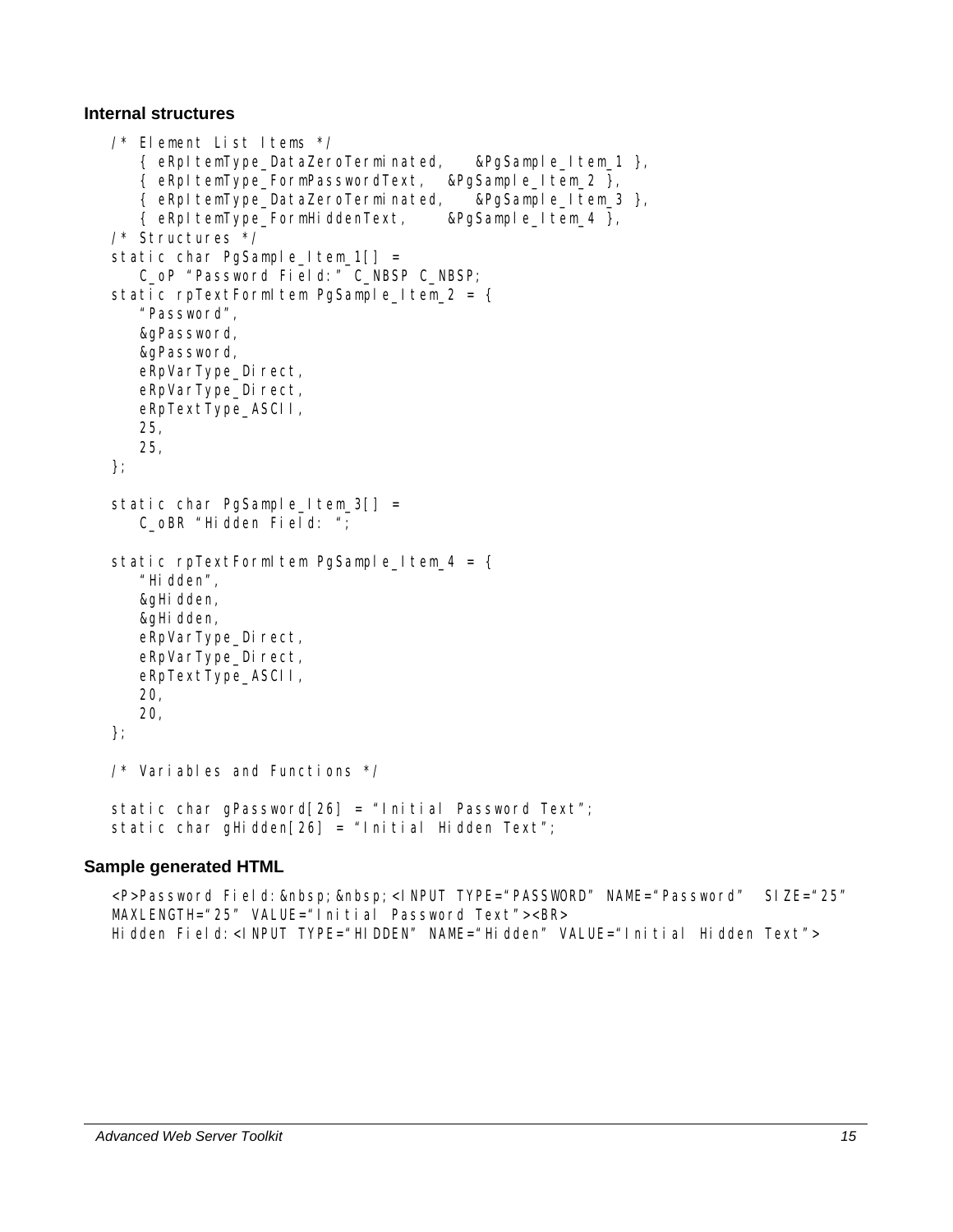# <span id="page-25-0"></span>**<INPUT TYPE=CHECKBOX>**

#### **HTML comment tag**

```
<!–– RpFormInput TYPE=checkbox NAME=n RpGetType=gt RpGetPtr=gp 
          RpSetType=st RpSetPtr=sp ––>
```
This tag is used in a form to define checkbox elements. The HTML name of the checkbox is specified by the NAME keyword. The functions described as follows can be used to access and store a Boolean value that determines whether the box is checked or not.

Since HTML forms only submit the checkbox items that are checked on a form, all checkboxes on a form will be turned off by the RomPager engine at the beginning of form processing. Then as the form is processed, the individual checkbox items that are checked, will be set to on. Both the reset and set operations use the set function specified by the comment tag.

#### **Function prototypes**

```
GetType = Function 
typedef Boolean (*rpFetchBooleanFuncPtr)(void); 
GetType = Complextypedef Boolean (*rpFetchBooleanComplexPtr)(void *theServerDataPtr, 
               char *theNamePtr, Signed16Ptr theIndexValuesPtr);
SetType = Function
```

```
typedef void (*rpStoreBooleanFuncPtr)(Boolean theValue);
```
 $SetType = Complex$ 

```
typedef void (*rpStoreBooleanComplexPtr)(void *theServerDataPtr, 
Boolean theValue, char *theNamePtr, 
Signed16Ptr theIndexValuesPtr);
```
#### **Sample**

**X** A Checkbox

#### **Commented HTML**

```
<!-- RpFormInput TYPE=CHECKBOX NAME=CheckBox 
   RpGetType=Function RpGetPtr=GetCheckBox 
    RpSetType=Function RpSetPtr=SetCheckBox --> 
<INPUT TYPE="CHECKBOX" NAME="CheckBox"> 
<!-- RpEnd --> 
<!-- RpDataZeroTerminated -->A Checkbox<BR><!-- RpEnd -->
```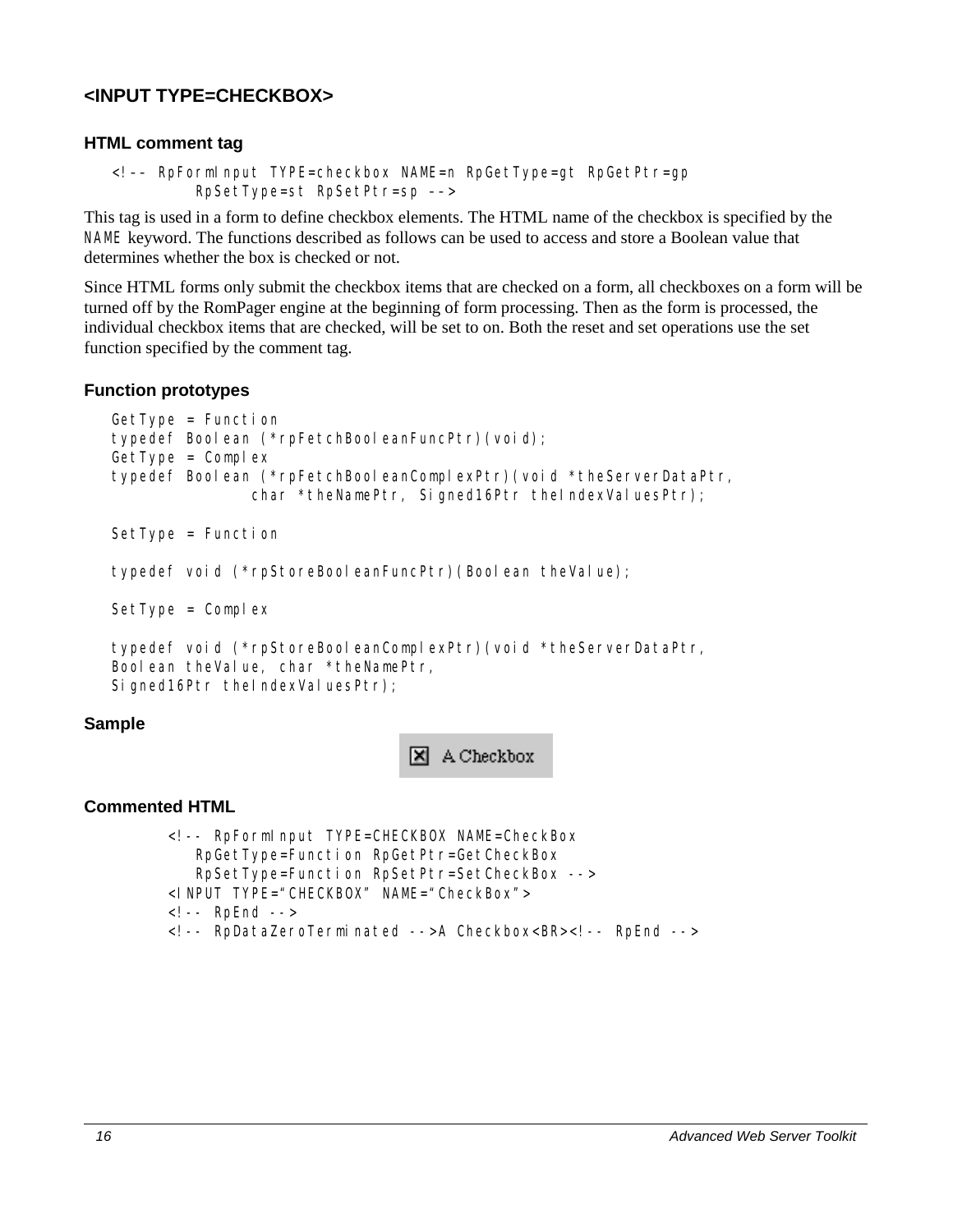#### **Internal structures**

```
/* Element List Items */ 
    { eRpItemType_FormCheckbox, &PgSample_Item_1 }, 
    { eRpItemType_DataZeroTerminated, &PgSample_Item_2 }, 
/* Structures */ 
static rpCheckboxFormItem PgSample_Item_1 = {
    "CheckBox", 
    GetCheckBox, 
    SetCheckBox, 
    eRpVarType_Function, 
    eRpVarType_Function 
}; 
static char PgSample_Item_2[] =
    "A Checkbox" C_oBR; 
/* Variables and Functions */ 
Boolean theCheckBoxValue = True;
Boolean GetCheckBox(void) { 
   return theCheckBoxValue;
} 
void SetCheckBox(Boolean theValue) {
   theCheckBoxValue = theValue;
}
```
#### **Sample generated HTML**

```
<INPUT TYPE="CHECKBOX" NAME="CheckBox" CHECKED>A Checkbox<BR>
```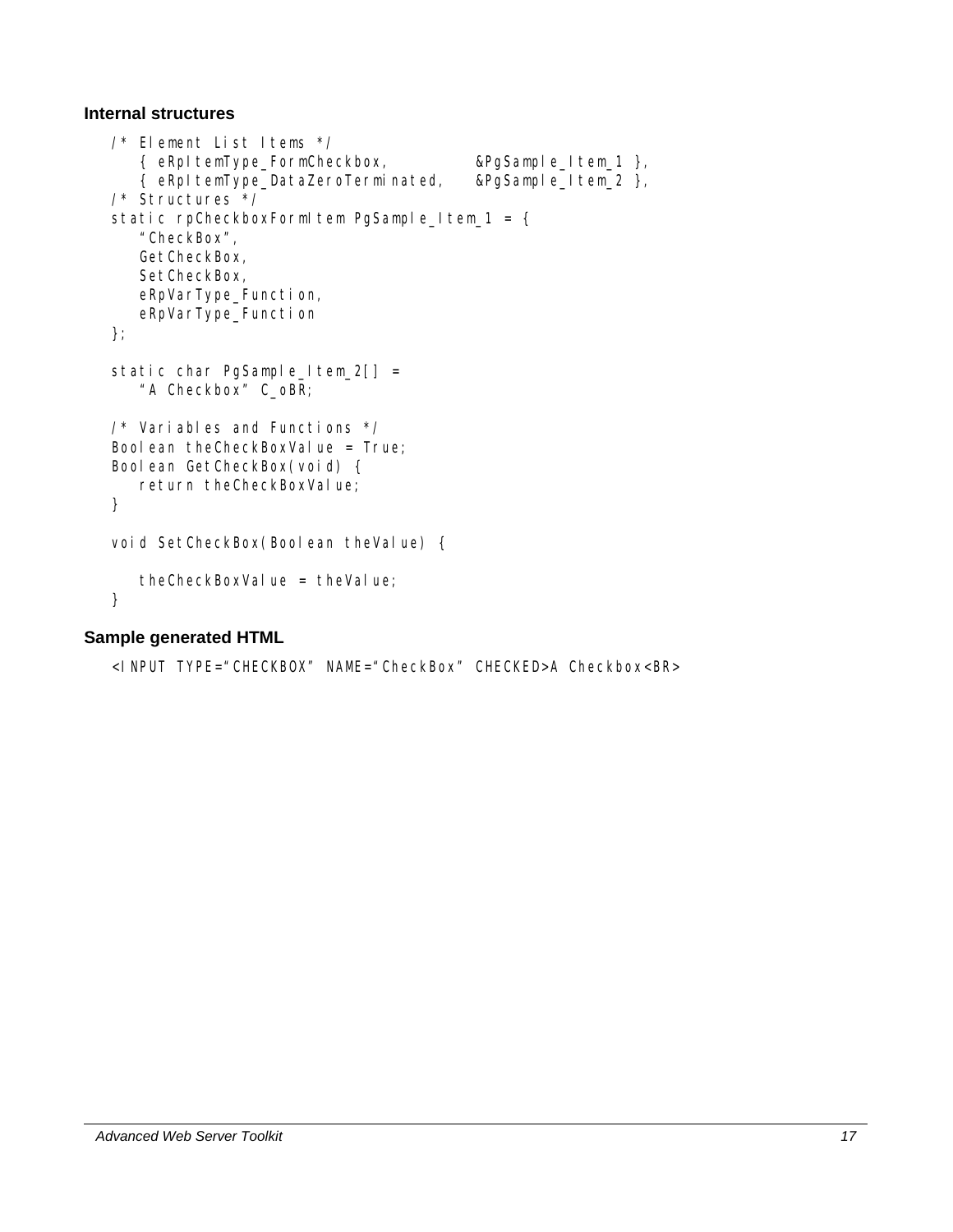# <span id="page-27-0"></span>**<INPUT TYPE=RADIO>**

#### **HTML comment tag**

- <!–– RpRadioButtonGroup NAME=n RpGetType=gt RpGetPtr=gp
	- RpSetType=st RpSetPtr=sp ––>
- <!–– RpFormInput TYPE=radio NAME=n VALUE=v RpItemNumber=in ––>

These tags are used in a form to define radio button groups. Radio buttons are used to specify groups of values, only one of which can be selected at a time. The RpRadioButtonGroup tag contains the information that is common for all radio buttons of a radio button group. It contains the information for both the generation of the button display values and for processing the form value. The Name keyword specifies the identification of the radio button group. This tag must precede the  $\leq$ !  $-$  RpFormI nput TYPE=radio  $-$  tags for a given radio button group. If it is missing, PBuilder creates a radio group structure with default values.

The RpFormI nput tag for a radio button uses the Name keyword to specify the radio button group it belongs to, uses the Value keyword to specify the HTML value and uses the RpI temNumber keyword to specify the item number used for internal processing. If the RpI temNumber keywords are not specified, PBuilder supplies default values starting at 0.

When a page is displayed, the RomPager engine uses the access functions described as follows to retrieve a value. It matches the retrieved value against the item number of each button in the group to determine which button to highlight. When a form is submitted, the RomPager engine matches the HTML value of the submitted button against the buttons in the radio group to determine which item number to pass to the storage functions.

#### **Function prototypes**

```
GetType = Function 
typedef rpOneOfSeveral (*rpFetchRadioGroupFuncPtr)(void); 
GetType = Complextypedef rpOneOfSeveral (*rpFetchRadioGroupComplexPtr) 
(void *theServerDataPtr, char *theNamePtr, 
Signed16Ptr theIndexValuesPtr);
SetType = Function
```

```
typedef void (*rpStoreRadioGroupFuncPtr)(rpOneOfSeveral theValue);
```
 $SetType = Complex$ 

```
typedef void (*rpStoreRadioGroupComplexPtr)(void *theServerDataPtr, 
rpOneOfSeveral theValue, char *theNamePtr, 
Signed16Ptr theIndexValuesPtr);
```
#### **Sample**

◯ One Radio Button ● Another Radio Button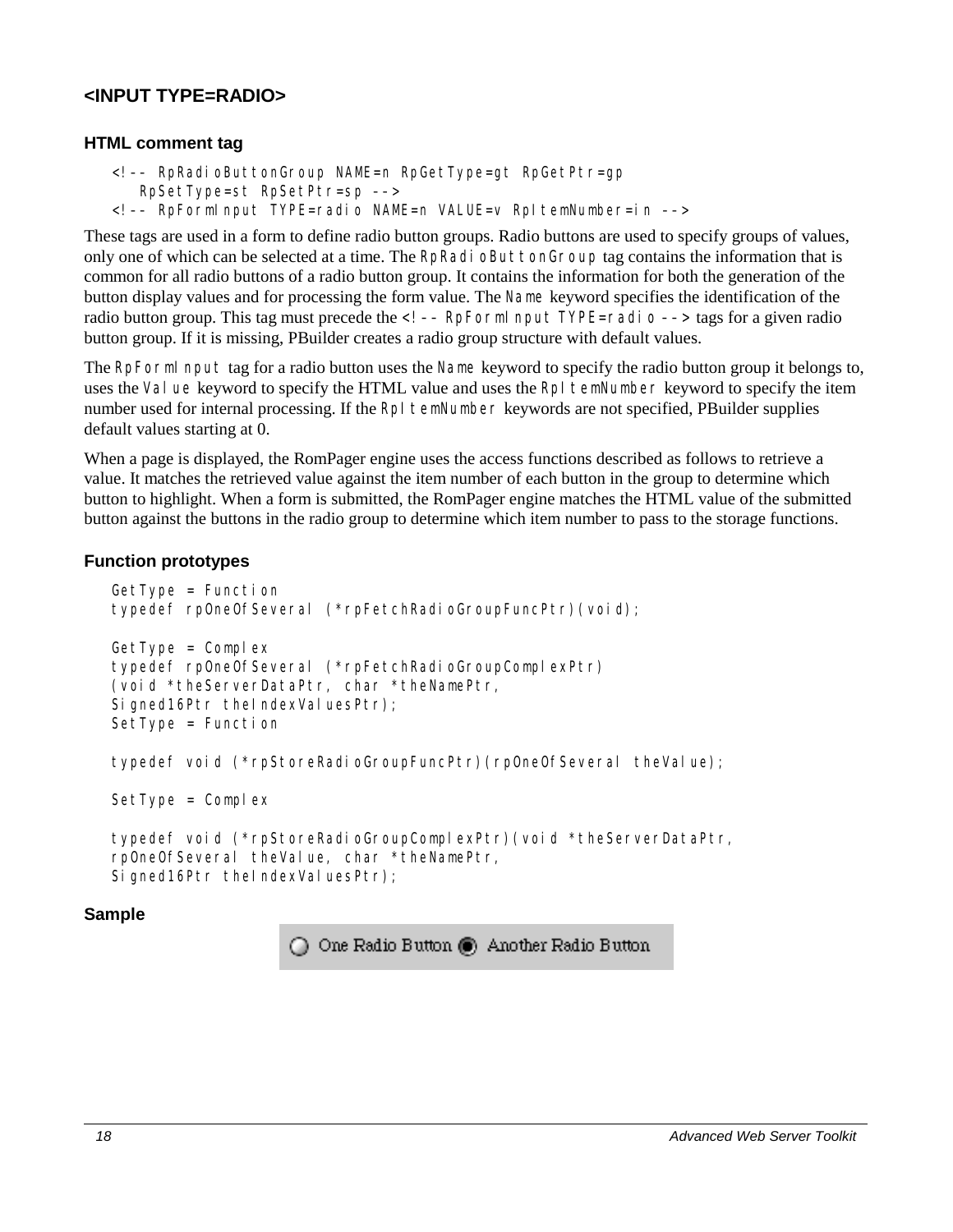#### **Commented HTML**

```
<!-- RpRadioButtonGroup NAME=RadioButtonGroup 
           RpGetType=Direct RpGetPtr=gRadioButtonGroup RpSetType=Direct
   RpSetPtr=gRadioButtonGroup --> 
   <!-- RpFormInput TYPE=RADIO NAME=RadioButtonGroup VALUE=One RpItemNumber=0 --> 
        <INPUT TYPE="RADIO" NAME="RadioButtonGroup" VALUE="One"> 
   <!-- RpEnd --> 
   <!-- RpDZT -->One Radio Button<!-- RpEnd -->
   <! -- RpFormInput TYPE=RADIO NAME=RadioButtonGroup VALUE=Another
   RpItemNumber=1 -->
        <INPUT TYPE="RADIO" NAME="RadioButtonGroup" VALUE="Another" CHECKED> 
   <!-- RpEnd --> 
   <!-- RpDZT -->Another Radio Button<BR><!-- RpEnd --> 
Internal structures 
   /* Element List Items */ 
       { eRpItemType_FormRadioButton, &PgSample_Item_1 }, 
       { eRpItemType_DataZeroTerminated, &PgSample_Item_2 }, 
       { eRpItemType_FormRadioButton, &PgSample_Item_3 }, 
       { eRpItemType_DataZeroTerminated, &PgSample_Item_4 }, 
   /* Structures */ 
   static rpRadioGroupInfo PgSample_Item_0 = {
       "RadioButtonGroup", 
       &gRadioButtonGroup, 
       &gRadioButtonGroup, 
      eRpVarType_Direct,
      eRpVarType_Direct
   }; 
   static rpRadioButtonFormItem PgSample_Item_1 = \{ &PgSample_Item_0, 
       "One", 
      \overline{O}}; 
   static char PgSample_Item_2[] =
       "One Radio Button\n"; 
   static rpRadioButtonFormItem PgSample Item 3 = \{ &PgSample_Item_0, 
       "Another", 
       1 
   }; 
   static char PgSample_Item_4[] =
       "Another Radio Button" C_oBR;
```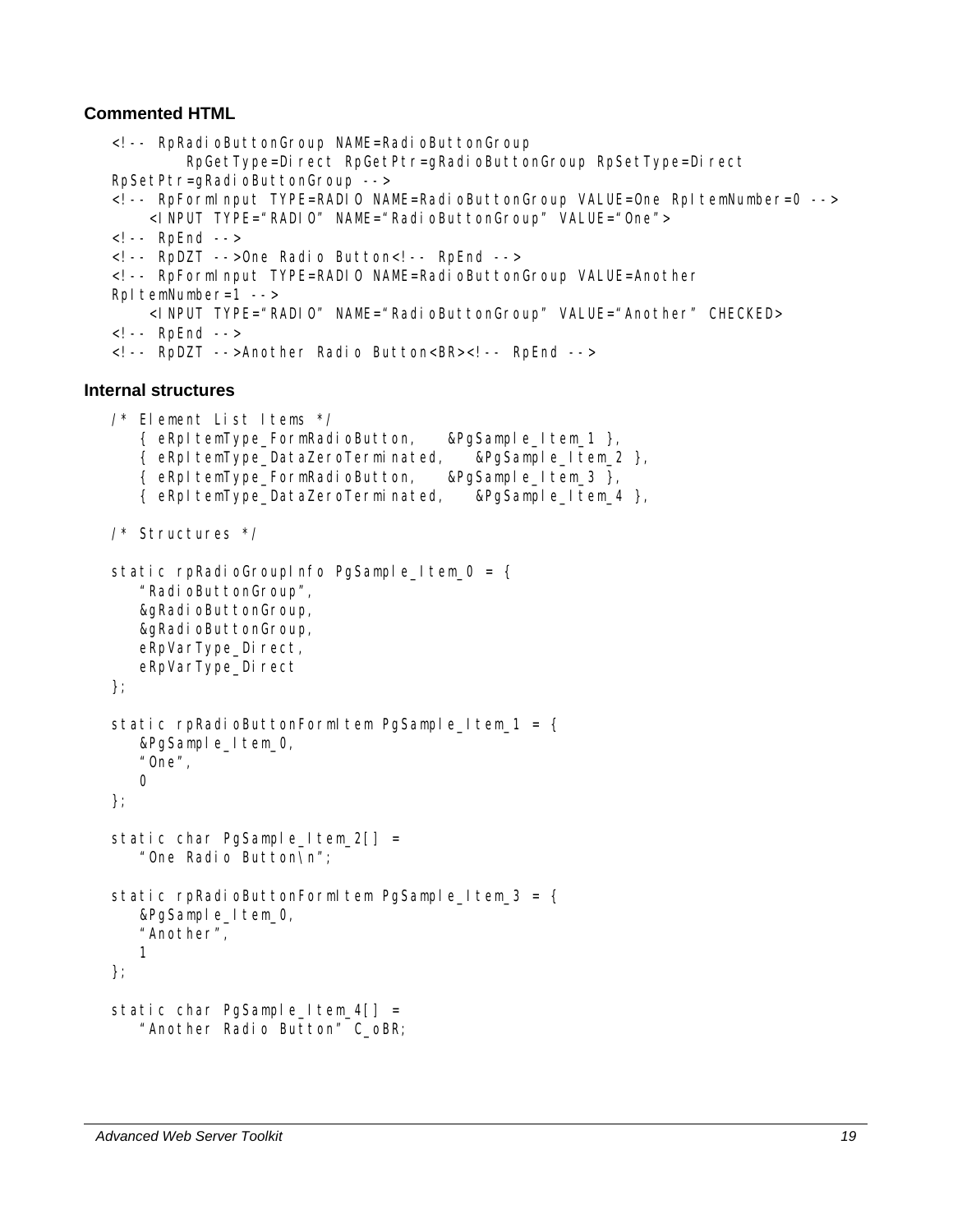/\* Variables and Functions \*/

rpOneOfSeveral gRadioButtonGroup = 1;

#### **Sample generated HTML**

<INPUT TYPE="RADIO" NAME="RadioButtonGroup" VALUE="One"> One Radio Button <INPUT TYPE="RADIO" NAME="RadioButtonGroup" VALUE="Another" CHECKED> Another Radio Button<BR>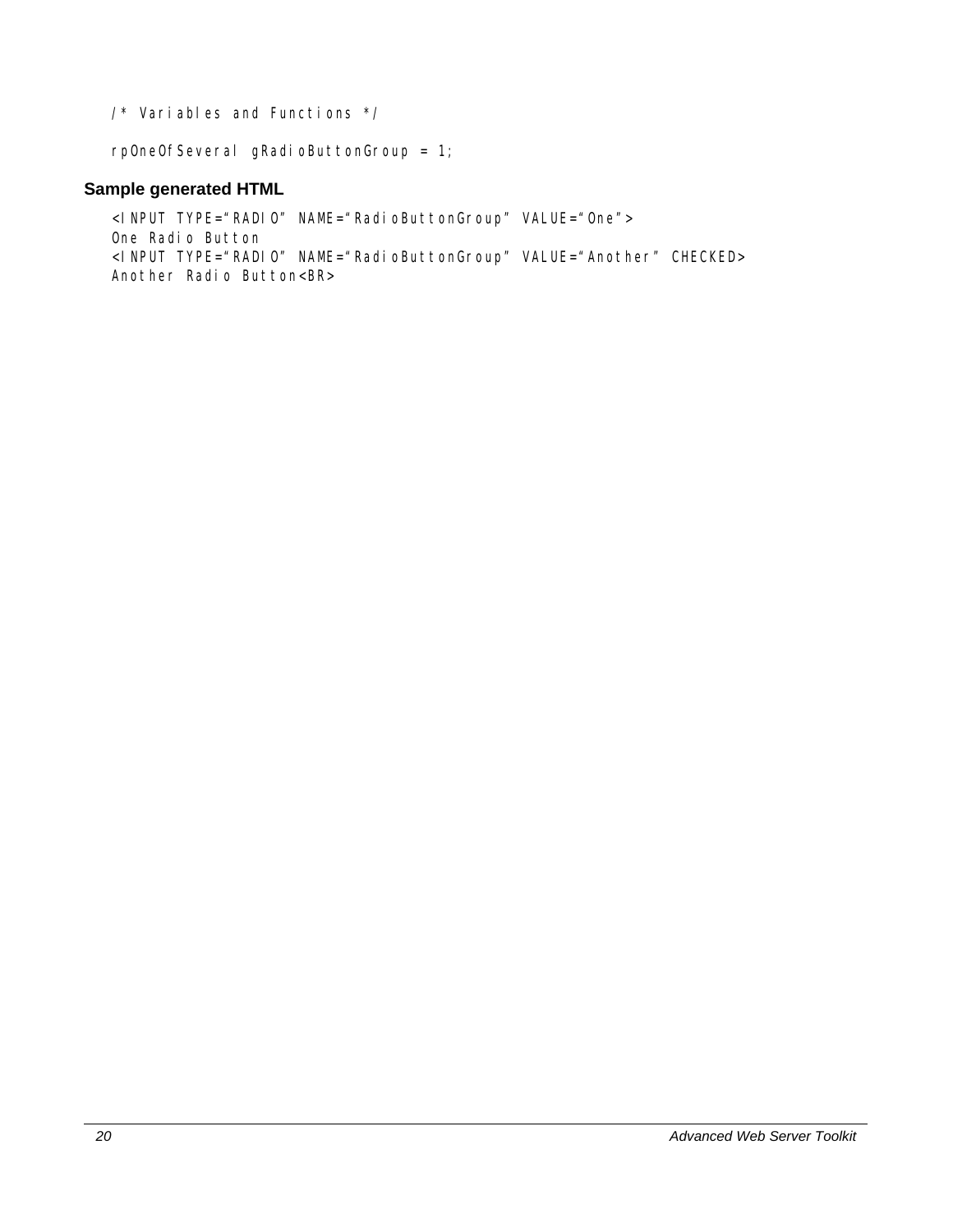# <span id="page-30-0"></span>**<INPUT TYPE=FILE>**

#### **HTML comment tag**

<!–– RpFormInput TYPE=file NAME=n MaxLength=m Size=s ––>

This tag is used in a form to define the field for selecting a file to upload. In order for HTTP file uploads to work, the Enctype keyword in the RpFormHeader tag must be specified as MULTIPART/FORM-DATA.

#### **Function prototypes**

There are no access functions for this element type.

#### **Sample**



#### **Commented HTML**

```
<!-- RpFormInput TYPE="file" NAME="FileUpload" SIZE="15" MAXLENGTH="15" --> 
<INPUT TYPE="FILE" NAME="FileUpload" SIZE="15" MAXLENGTH="15"> 
<!-- RpEnd -->
```
#### **Internal structures**

```
/* Element List Items */ 
    { eRpItemType_FormFile, &PgSample_Item_1 }, 
/* Structures */ 
static rpFileFormItem PgSample_Item_1 = {
    "FileUpload", 
    15, 
    15 
};
```
#### **Sample generated HTML**

<INPUT TYPE="FILE" NAME="FileUpload" SIZE="15" MAXLENGTH="15">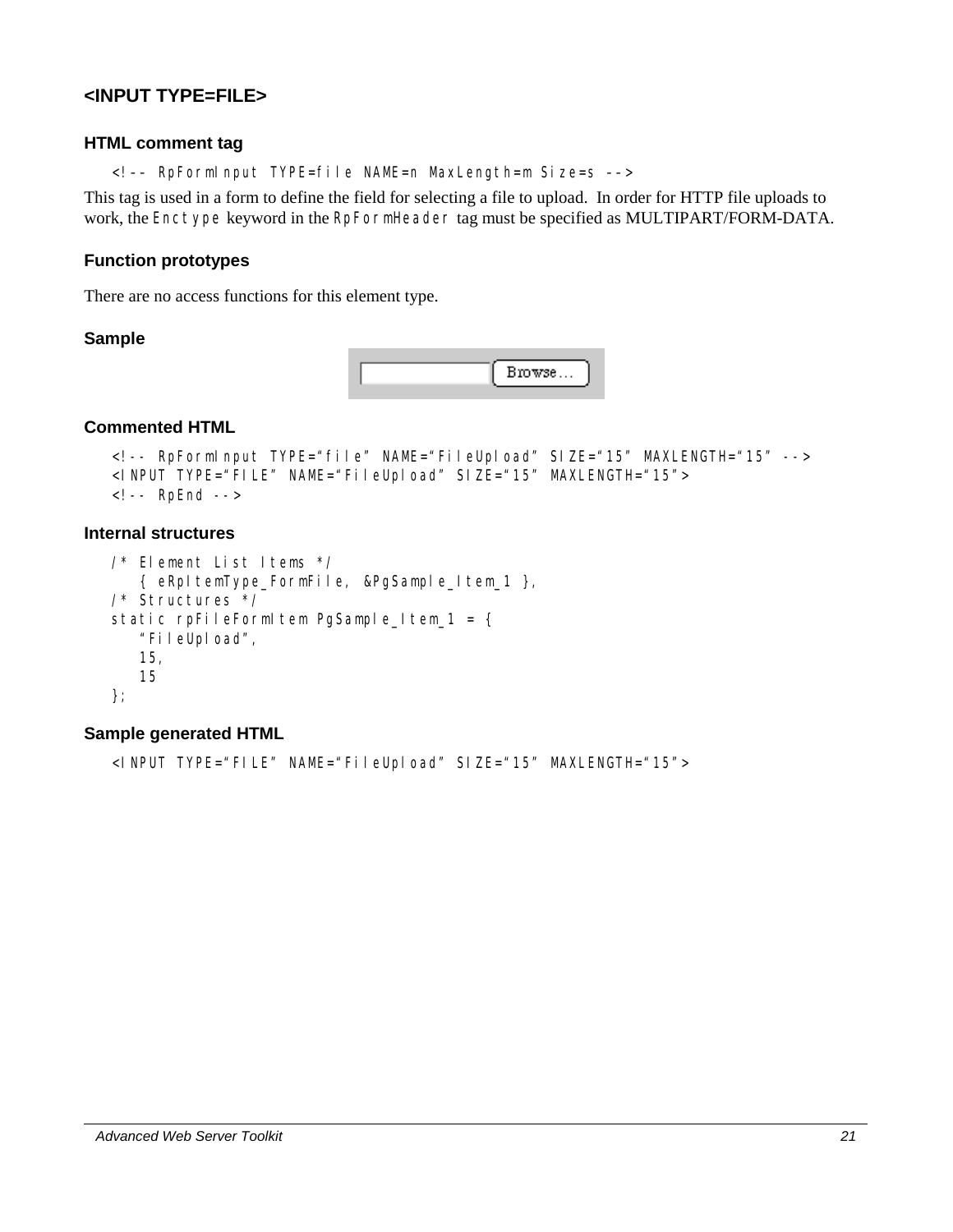# <span id="page-31-0"></span>**<INPUT TYPE=BUTTON>**

#### **HTML comment tag**

```
<!–– RpFormInput TYPE=button NAME=n RpGetType=gt RpGetPtr=gp 
       RpSetType=st RpSetPtr=sp ––>
```
These input elements are normally used as placeholders for JavaScript commands. The HTML name of the button is specified by the NAME keyword. The value displayed on the button is determined by the text functions described as follows. If the UseJavaScript keyword is enabled in the **PbSetUp.txt** file, PBuilder assumes that all unrecognized keywords are JavaScript and assigns storage in the structure for the JavaScript. The RomPager engine recreates the JavaScript when the element is displayed.

#### **Function prototypes**

```
GetType = Function 
typedef char * (*rpFetchBytesFuncPtr)(void); 
GetType = Complextypedef char * (*rpFetchBytesComplexPtr)(void *theServerDataPtr, 
char *theNamePtr, Signed16Ptr theIndexValuesPtr);
SetType = Function
```

```
typedef void (*rpStoreAsciiTextFuncPtr)(char *theValuePtr);
```
 $SetType = Complex$ 

```
typedef void (*rpStoreAsciiTextComplexPtr)(void *theServerDataPtr, 
char *theValuePtr, char * theNamePtr,
Signed16Ptr theIndexValuesPtr);
```
#### **Sample**



#### **Commented HTML**

```
<!-- RpFormInput TYPE=BUTTON NAME=MyButton RpGetType=Direct RpGetPtr=gMyButton 
   RpSetType=Direct RpSetPtr=gMyButton onclick=ButtonClick(this.form) -->
<INPUT TYPE="BUTTON" NAME="MyButton" VALUE="Click Here" 
   onclick=ButtonClick(this.form)>
   <!-- RpEnd -->
```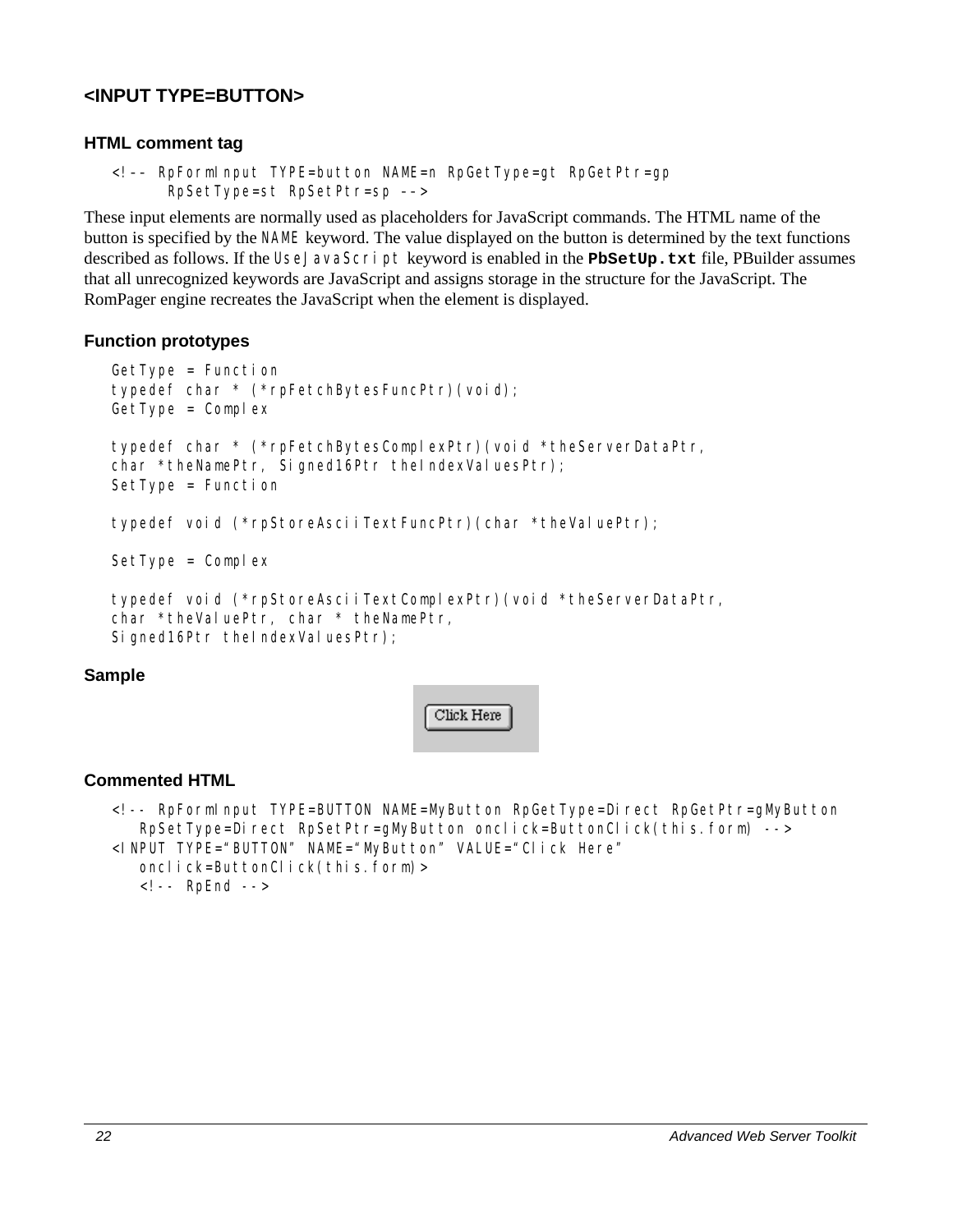#### **Internal structures**

```
/* Element List Items */ 
    { eRpItemType_FormButton, &PgSample_Item_1 }, 
/* Structures */ 
static rpCheckboxFormItem PgSample_Item_1 = \{ "MyButton", 
    &gMyButton, 
    &gMyButton, 
   eRpVarType_Direct,
   eRpVarType_Direct,
    gJavaScript 
}; 
/* Variables and Functions */ 
static char gMyButton[] = "Click Here";
static char gJavaScript[] = " onclick=ButtonClick(this.form)";
```
#### **Sample generated HTML**

```
<INPUT TYPE="BUTTON" NAME="MyButton" VALUE="Click Here" 
  onclick=ButtonClick(this.form)>
```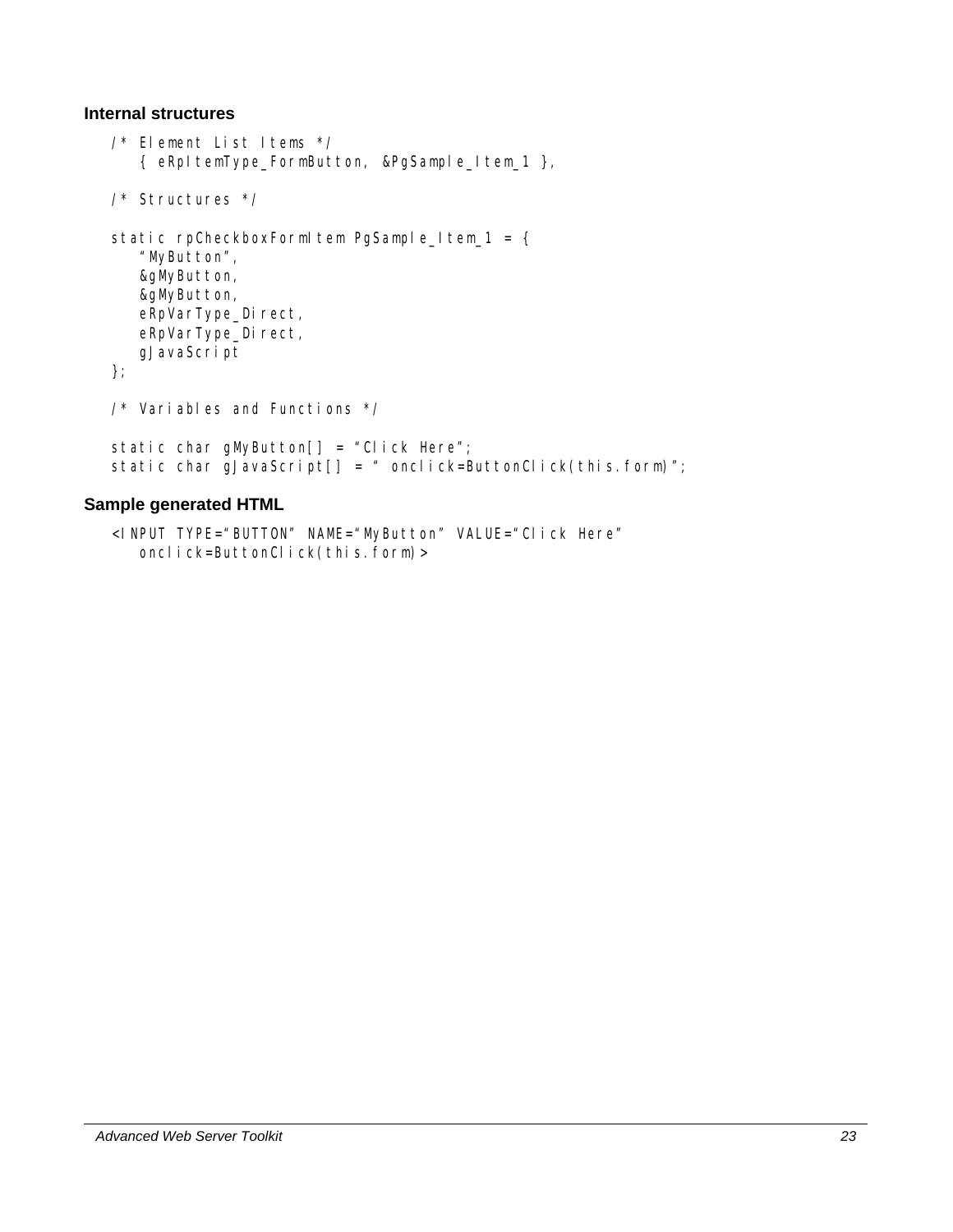# <span id="page-33-0"></span>**<INPUT TYPE=RESET> <INPUT TYPE=SUBMIT>**

#### **HTML comment tag**

<!–– RpFormInput TYPE=submit VALUE=v ––> <!–– RpFormInput TYPE=reset VALUE=v ––>

These tags are used to define HTML Submit and Reset buttons. The VALUE keyword defines the label displayed on the button. Reset buttons are used for functions local to the browser and never trigger server actions. Submit buttons are recognized by the RomPager engine and the value is stored in the engine's data structure. If the device needs to know which of multiple Submit buttons was pressed, it can use the RpGetSubmitButtonValue callback routine to retrieve the stored value.

#### **Function prototypes**

There are no function calls with these elements.

#### **Sample**



#### **Commented HTML**

```
<!-- RpFormInput TYPE=SUBMIT VALUE="Submit Form"--> 
     <INPUT TYPE="SUBMIT" NAME="Submit" VALUE="Submit Form"> 
<!-- RpEnd --> 
<!-- RpFormInput TYPE=RESET VALUE="Reset Form" --> 
     <INPUT TYPE="RESET" VALUE="Reset Form"> 
<!-- RpEnd -->
```
#### **Internal structures**

```
/* Element List Items */ 
    { eRpItemType_FormSubmit, &PgSample_Item_1 }, 
    { eRpItemType_FormReset, &PgSample_Item_2 }, 
/* Structures */ 
rpButtonFormItem PgSample_Item_1 = \{ "Submit Form" 
}; 
rpButtonFormItem PgSample_Item_2 = \{ "Reset Form" 
};
```
#### **Sample generated HTML**

```
<INPUT TYPE="SUBMIT" NAME="Submit" VALUE="Submit Form"> 
<INPUT TYPE="RESET" VALUE="Reset Form">
```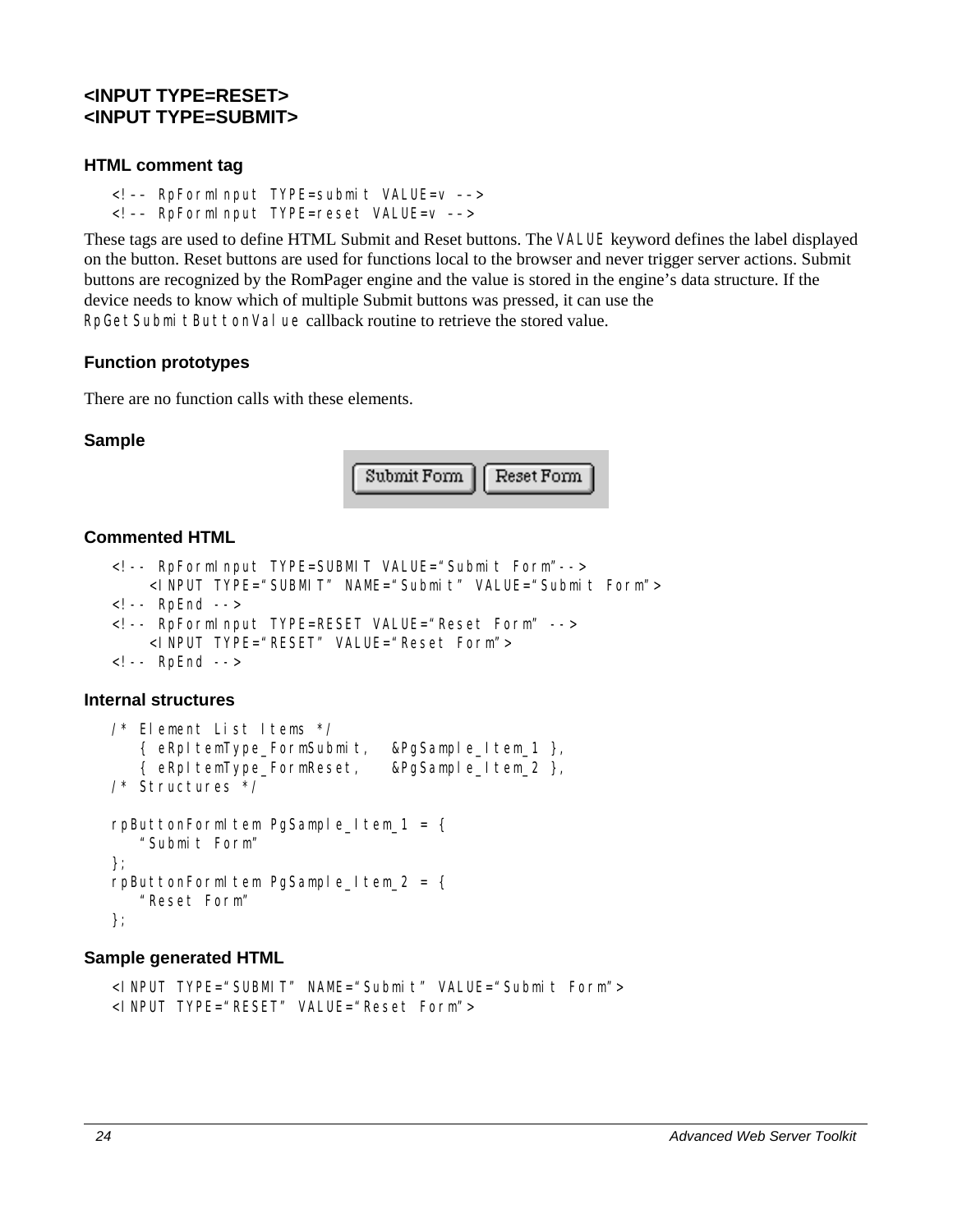# <span id="page-34-0"></span>**<INPUT TYPE=SUBMIT>**

#### **HTML comment tag**

<!–- RpFormNamedSubmit NAME=n RpGetType=gt RpGetPtr=gp RpSetType=st RpSetPtr=sp ––>

Defines HTML Submit buttons, where the label displayed on the button is determined at run time. This tag is also useful to define individually named buttons that can be referred to by JavaScript. The HTML name of the button is specified by the NAME keyword. The value that will be displayed on the button is determined by the text functions described as follows.

#### **Function prototypes**

```
GetType = Function 
typedef char * (*rpFetchBytesFuncPtr)(void); 
GetType = Complex 
typedef char * (*rpFetchBytesComplexPtr)(void *theServerDataPtr, 
char *theNamePtr, Signed16Ptr theIndexValuesPtr);
SetType = Function 
typedef void (*rpStoreAsciiTextFuncPtr)(char *theValuePtr); 
SetType = Complex
```

```
typedef void (*rpStoreAsciiTextComplexPtr)(void *theServerDataPtr, 
char *theValuePtr, char * theNamePtr,
Signed16Ptr theIndexValuesPtr);
```
#### **Sample**



#### **Commented HTML**

```
<!-- RpFormNamedSubmit NAME=Submit1 RpGetType=Direct RpGetPtr=gAddName 
  RpSetType=Direct RpSetPtr=gAddName -->
     <INPUT TYPE="SUBMIT" NAME="Submit1" VALUE="Add"> 
\leq -- RpFnd -->
<!-- RpFormNamedSubmit NAME=Submit2 RpGetType=Function RpGetPtr=GetChangeName 
   RpSetType=Function RpSetPtr=SetChangeName --> 
     <INPUT TYPE="SUBMIT" NAME="Submit2" VALUE="Change"> 
<!-- RpEnd --> 
<!-- RpFormNamedSubmit NAME=Submit3 RpGetType=Complex RpGetPtr=GetDeleteName 
   RpSetType=Complex RpSetPtr=SetDeleteName -->
     <INPUT TYPE="SUBMIT" NAME="Submit3" VALUE="Delete"> 
<!-- RpEnd -->
```
#### **Internal structures**

```
/* Element List Items */ 
    { eRpItemType_FormNamedSubmit, &PgSample_Item_1 }, 
    { eRpItemType_FormNamedSubmit, &PgSample_Item_2 }, 
    { eRpItemType_FormNamedSubmit, &PgSample_Item_3 },
```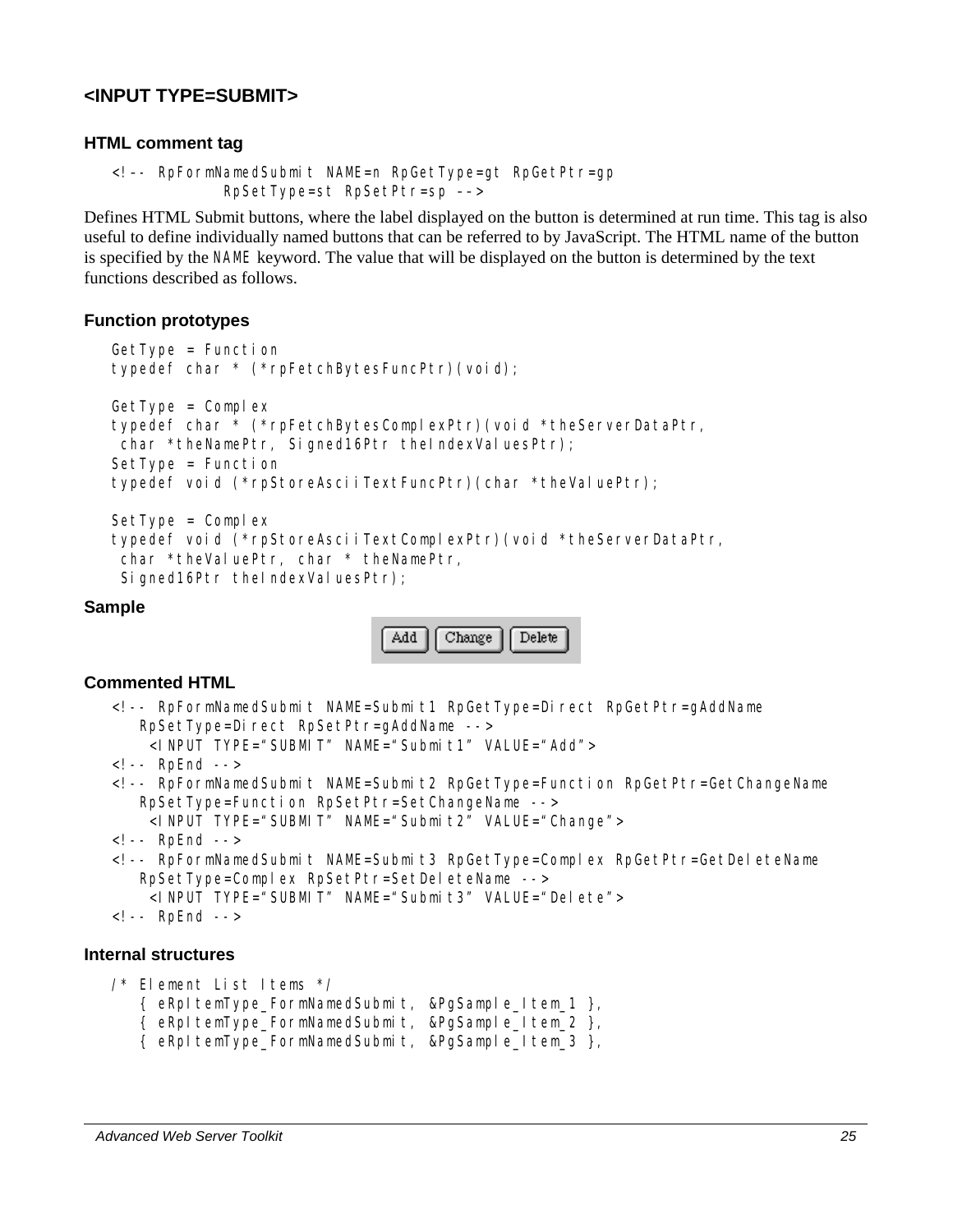```
/* Structures */ 
static rpCheckboxFormItem PgSample_Item_1[] = {
    "Submit1", 
    &gAddName, 
    &gAddName, 
   eRpVarType_Direct,
   eRpVarType_Direct
}; 
static rpCheckboxFormItem PgSample_Item_2[] = {
    "Submit2", 
   GetChangeName,
    SetChangeName, 
    eRpVarType_Function, 
    eRpVarType_Function 
}; 
static rpCheckboxFormItem PgSample Item 3[] = {"Submit3",
   GetDeleteName,
   SetDeleteName,
   eRpVarType_Complex,
   eRpVarType_Complex
}; 
/* Variables and Functions */ 
static char gAddName[15] = "Add";
static char gChangeName[15] = "Change"; 
static char gDeleteName[15] = "Delete";
char *GetChangeName(void) { 
    return gChangeName; 
} 
void SetChangeName(char *theValuePtr) {
   strcpy(gChangeName, theValuePtr);
} 
char *GetDeleteName(void *theServerDataPtr, char *theNamePtr, 
      Signed16Ptr theIndexValuesPtr) {
   return gDeleteName;
} 
void SetDeleteName(void *theServerDataPtr, char *theValuePtr,
      char *theNamePtr, Signed16Ptr theIndexValuesPtr) {
   strcpy(gDeleteName, theValuePtr);
}
```
#### **Sample generated HTML**

<INPUT TYPE="SUBMIT" NAME="Submit1" VALUE="Add"> <I NPUT TYPE="SUBMIT" NAME="Submit2" VALUE="Change"> <INPUT TYPE="SUBMIT" NAME="Submit3" VALUE="Delete">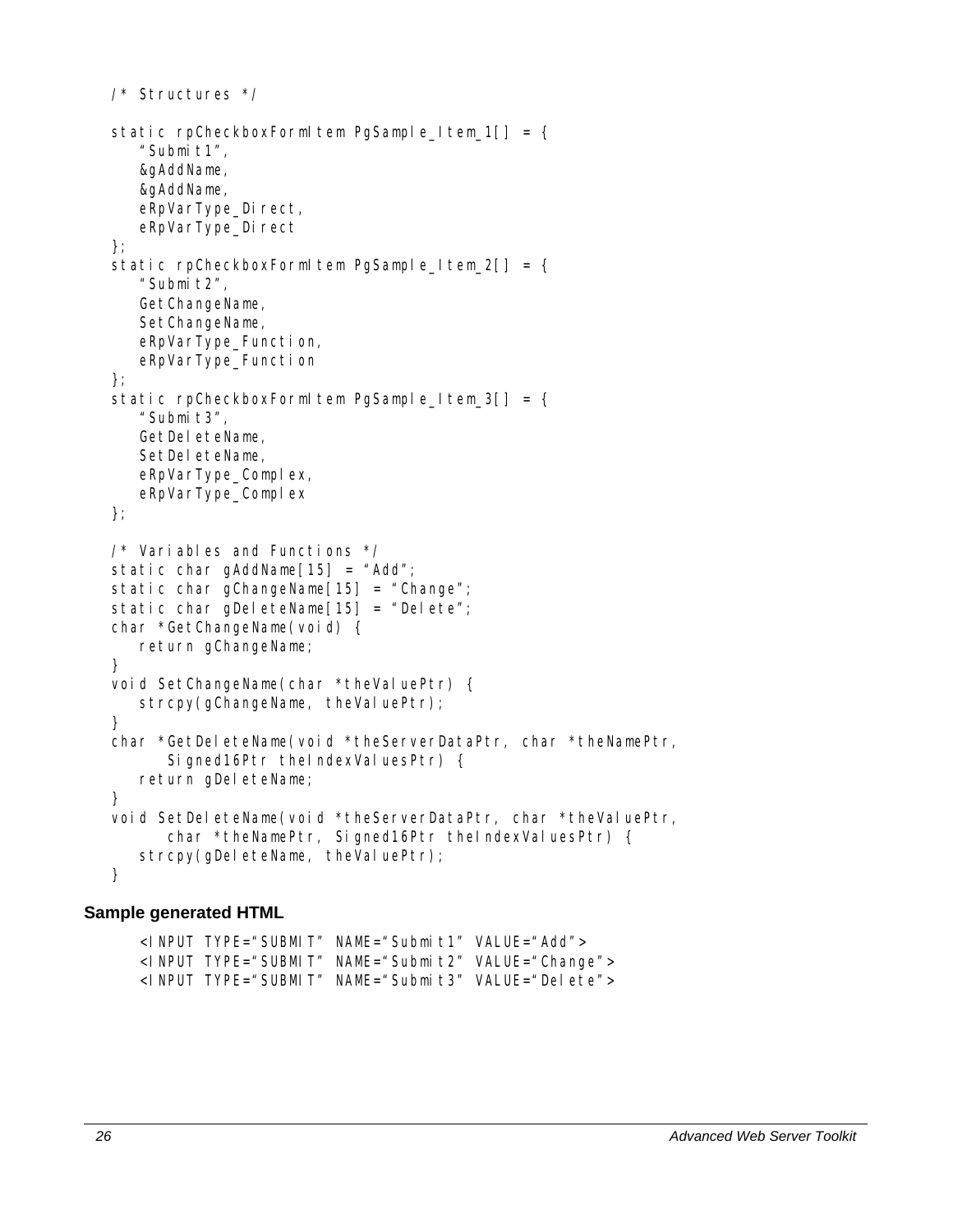## **<SELECT><OPTION> (Fixed List — Single Select)**

## **HTML comment tag**

```
<!–– RpFormSingleSelect NAME=n Size=s RpGetType=gt RpGetPtr=gp 
          RpSetType=st RpSetPtr=sp Dynamic ––> 
<!–– RpSingleSelectOption VALUE=v RpItemNumber=i ––> 
<!–– RpEndSelect ––>
```
These tags are used for creating <SELECT> menus where the list of menu choices is known at compile time and only a single choice can be made from the menu.

The RpFormSingleSelect tag contains the information for the generation of the <SELECT> tag and for processing the form value. The Name keyword specifies the HTML name of the item. The Size keyword is used for the <SELECT> tag SIZE keyword, which controls the size of the menu list. If the keyword is not specified, 1 is used. The access functions are used to retrieve and store a value that corresponds with a given option. The Dynamic keyword is used if the form element will be used inside a repeat group.

The RpSingleSelectOption comment tag provides the specifications of the options for the <SELECT> list. The tag uses the Value keyword to specify the display string of the option and uses the RpI temNumber keyword to specify the item number used for internal processing. If the RpI temNumber keywords are not specified, PBuilder supplies default values starting at 1.

The RpEndSel ect comment tag is used to terminate the options list of the <SELECT> menu.

When a page is displayed, the RomPager engine uses the access functions described as follows to retrieve a value. It matches the retrieved value against the item number of each option in the <SELECT> list to determine which option to highlight. When a form is submitted, the RomPager engine uses the HTML name of the submitted option to determine the value to pass to the storage function.

## **Function prototypes**

```
GetType = Function 
typedef Unsigned8 (*rpFetchRadioGroupFuncPtr)(void); 
GetType = Complextypedef Unsigned8 (*rpFetchRadioGroupComplexPtr)(void *theServerDataPtr, 
      char *theNamePtr, Signed16Ptr theIndexValuesPtr);
SetType = Function
typedef void (*rpStoreRadioGroupFuncPtr)(Unsigned8 theValue); 
SetType = Complextypedef void (*rpStoreRadioGroupComplexPtr)(void *theServerDataPtr, 
      Unsigned8 theValue, char *theNamePtr,
      Signed16Ptr theIndexValuesPtr);
```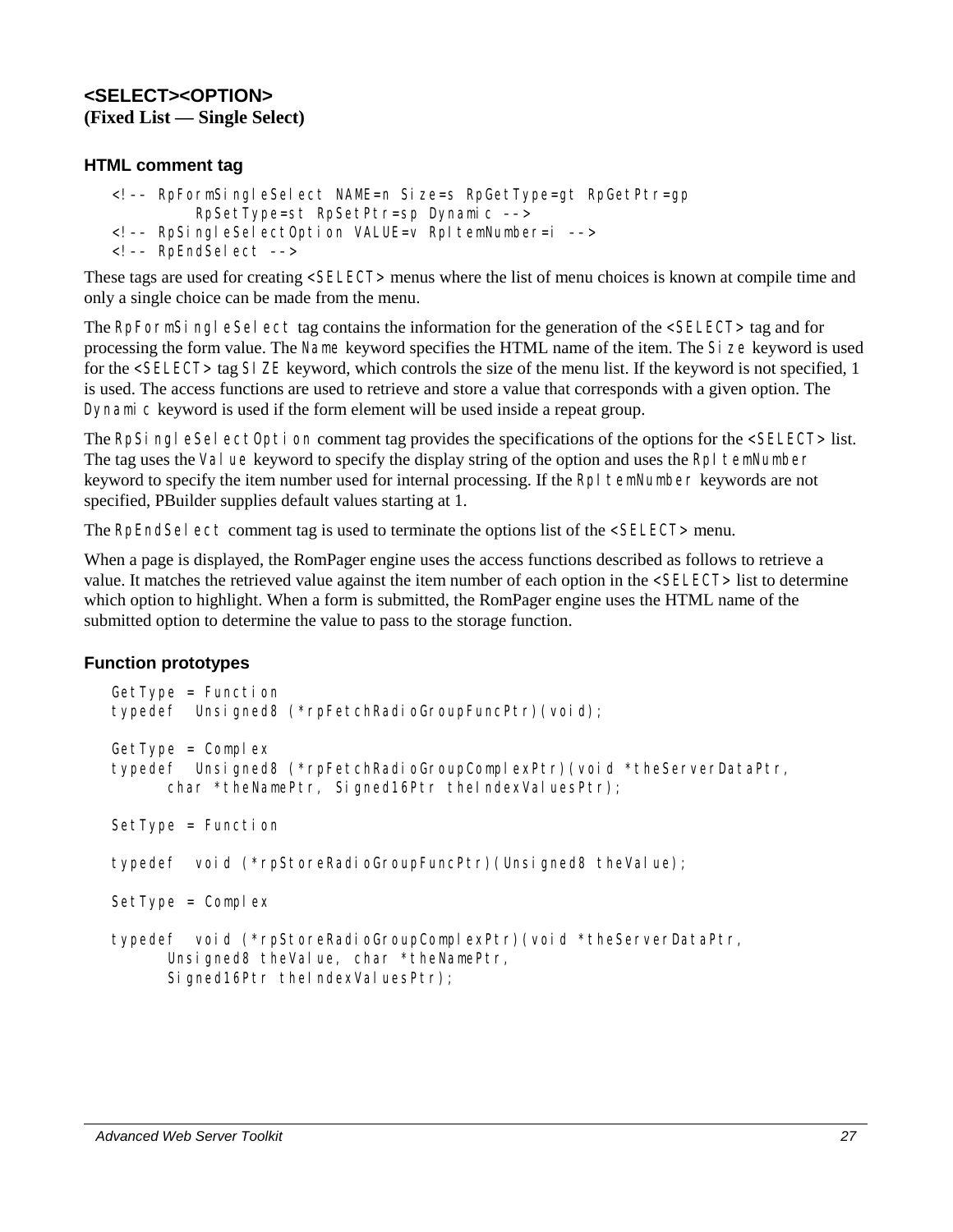## **Sample**

| tem |  |
|-----|--|
|     |  |
| tem |  |
| tem |  |

## **Commented HTML**

```
<!-- RpFormSingleSelect NAME="Fixed Single Select" SIZE=4 
   RpGetType=Direct RpGetPtr=gFixedSingleSelect
   RpSetType=Direct RpSetPtr=gFixedSingleSelect -->
    <SELECT NAME="Fixed Single Select" SIZE="4"> 
<!-- RpEnd --> 
<!-- RpSingleSelectOption VALUE="Item 1" RpItemNumber=1 --> 
   <OPTION>Item 1
<!-- RpEnd --> 
<!-- RpSingleSelectOption VALUE="Item 2" RpItemNumber=2 --> 
   <OPTION SELECTED>Item 2
<!-- RpEnd --> 
<!-- RpSingleSelectOption VALUE="Item 3" RpItemNumber=3 --> 
    <OPTION>Item 3 
<!-- RpEnd --> 
<!-- RpSingleSelectOption VALUE="Item 4" RpItemNumber=4 --> 
   <OPTION>Item 4
<!-- RpEnd --> 
<!-- RpSingleSelectOption VALUE="Item 5" RpItemNumber=5 --> 
   <OPTION>Item 5
<!-- RpEnd --> 
<!-- RpEndSelect --> 
    </SELECT> 
<!-- RpEnd -->
```
## **Internal structures**

```
/* Element List Items */ 
    { eRpItemType_FormFixedSingleSelect, &PgSample_Item_1 }, 
/* Structures */ 
static rpOption_OneSelect PgSample_Item_1_Option5 = {
    (rpOption_OneSelectPtr) 0, 
    "Item 5", 
    5 
}; 
static rpOption_OneSelect PgSample_Item_1_Option4 = {
    &PgSample_Item_1_Option5, 
   "Item 4",
    4 
};
```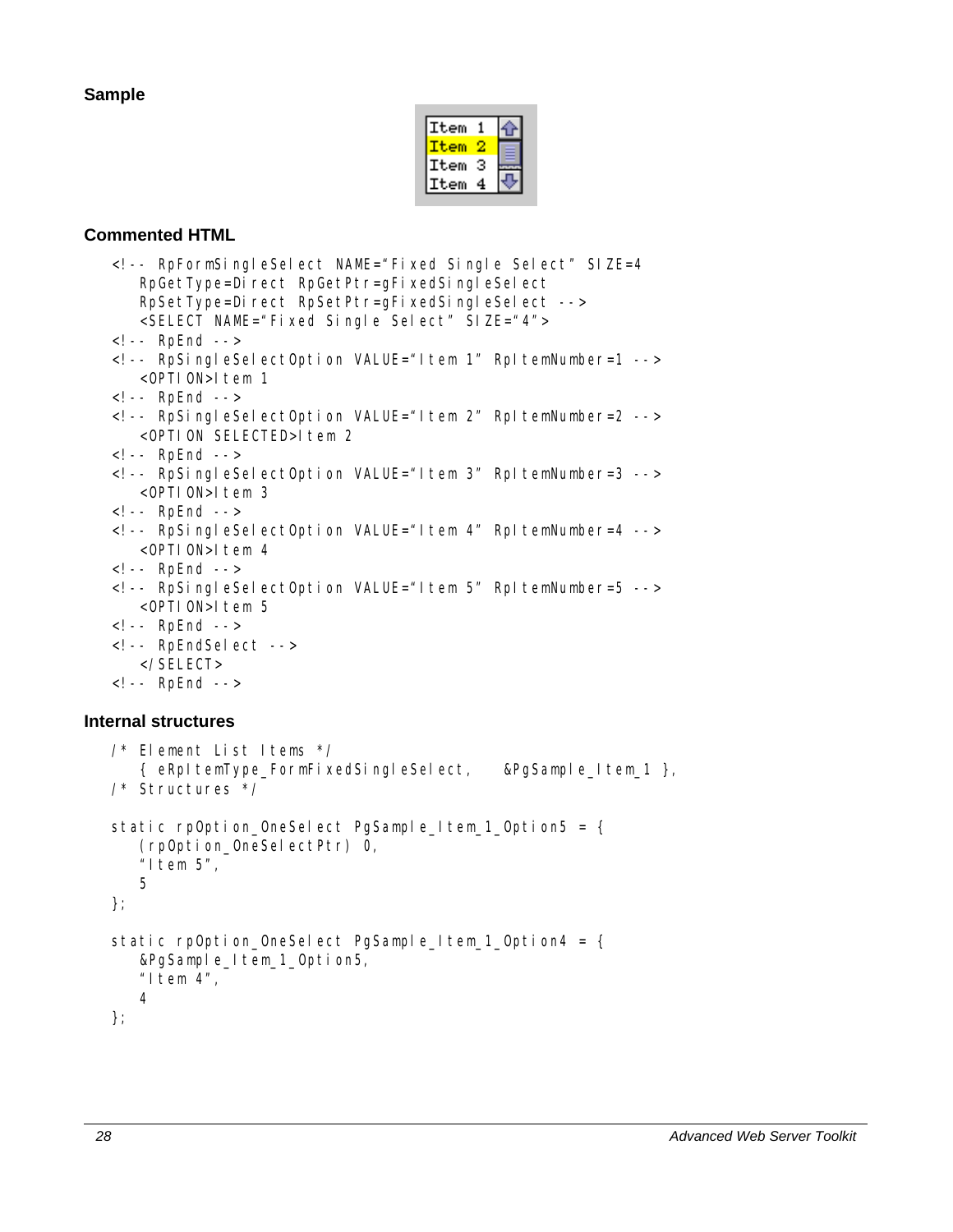```
static rpOption_OneSelect PgSample_Item_1_Option3 = {
    &PgSample_Item_1_Option4, 
   "I tem 3",
    3 
}; 
static rpOption_OneSelect PgSample_Item_1_Option2 = {
    &PgSample_Item_1_Option3, 
   "1tem 2",
    2 
}; 
static rpOption_OneSelect PgSample_Item_1_Option1 = {
    &PgSample_Item_1_Option2, 
   "I tem 1",
    1 
}; 
static rpFixedSingleSelectFormItem PgSample_Item_1 = {
    "Fixed Single Select", 
    &PgSample_Item_1_Option1, 
    &gFixedSingleSelect, 
    &gFixedSingleSelect, 
   eRpVarType_Direct,
   eRpVarType_Direct,
    4 
}; 
/* Variables and Functions */
```
rpOneOfSeveral gFixedSingleSelect = 2;

### **Sample generated HTML**

```
<SELECT NAME="Fixed Single Select" SIZE="4"> 
\leqOPTION VALUE=1>Item 1
<OPTION VALUE=2 SELECTED>Item 2
<OPTION VALUE=3>Item 3 
\langleOPTION VALUE=4>Item 4
<OPTION VALUE=5>Item 5 
</SELECT>
```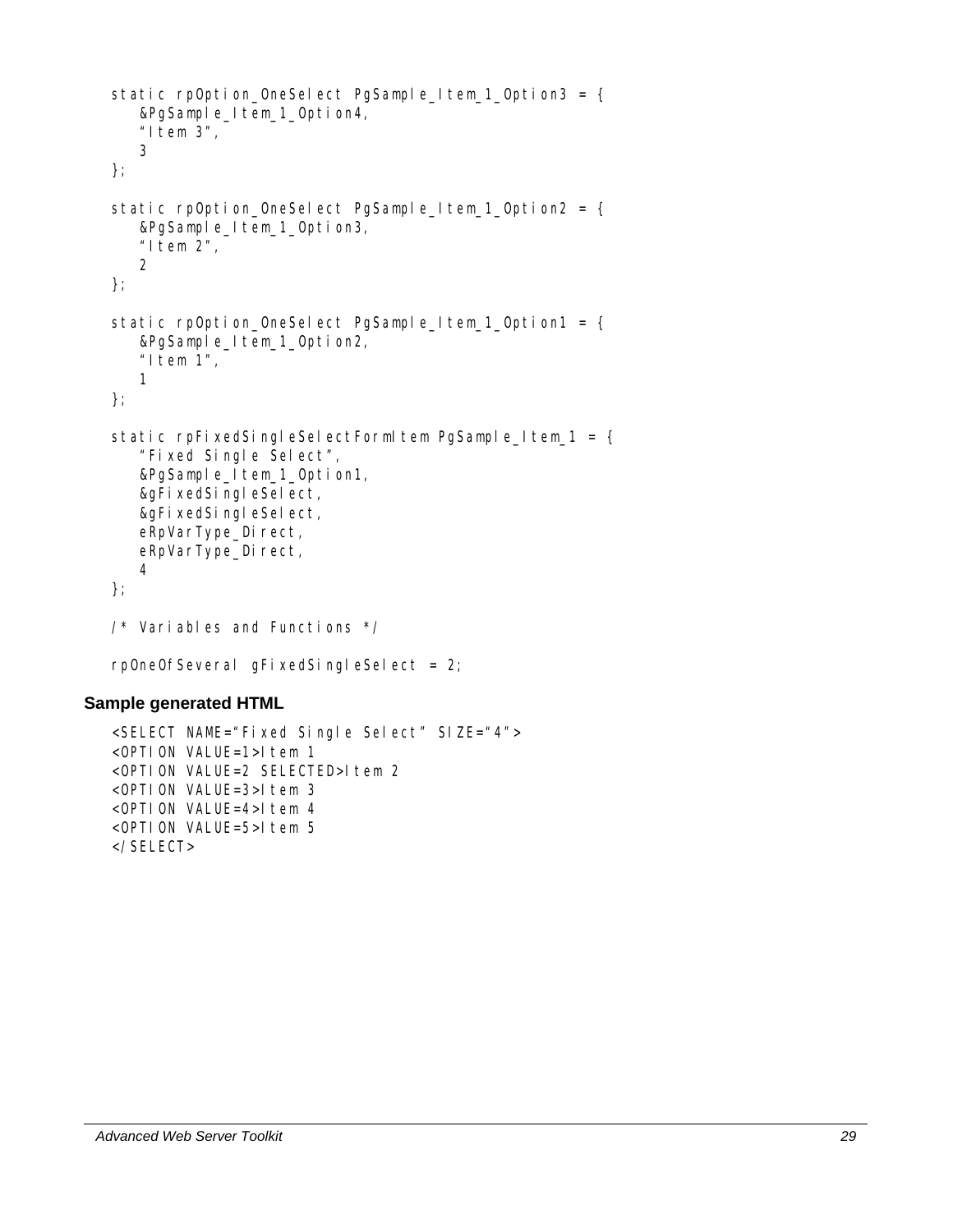## **<SELECT><OPTION> (Fixed List — Multiple Select)**

## **HTML comment tag**

```
<!–– RpFormMultiSelect NAME=n Size=s Dynamic ––> 
<!–– RpMultiSelectOption VALUE=v RpGetType=gt RpGetPtr=gp 
          RpSetType=st RpSetPtr=sp ––> 
<!–– RpEndSelect ––>
```
These tags are used for creating <SELECT> menus where the list of menu choices is known at compile time and multiple choices can be made from the menu.

The RpFormMultiSelect tag contains the information for the generation of the  $\leq$ SELECT MULTIPLE $>$  tag and for processing the form value. The Name keyword specifies the HTML name of the item. The Si ze keyword is used for the <SELECT> tag SIZE keyword, which controls the size of the menu list. If the keyword is not specified, 1 is used. The Dynamic keyword is used if the form element will be used inside a repeat group.

The RpMultiSelectOption comment tag provides the specifications of the options for the <SELECT> list. The tag uses the Value keyword to specify the display string of the option. It uses the functions described as follows to access a Boolean value that determines whether an option is selected or not.

The RpEndSel ect comment tag is used to terminate the options list of the <SELECT> menu.

Similar to checkboxes, an HTML form with a <SELECT MULTI PLE> item will submit only the options selected in the list. So, the RomPager engine will set all options in the list to off at the beginning of form processing. Then as the form is processed, the individual options that are selected will be set to on. Both the reset and set operations use the set function by specifying RpTextType specified by the comment tag.

## **Function prototypes**

| $GetType = Function$<br>typedef Boolean (*rpFetchBooleanFuncPtr) (void);                                                                                            |
|---------------------------------------------------------------------------------------------------------------------------------------------------------------------|
| $GetType = Compl ex$<br>typedef Boolean (*rpFetchBooleanComplexPtr) (void *theServerDataPtr,<br>char *theNamePtr, Signed16Ptr theIndexValuesPtr);                   |
| $SetType = Function$<br>typedef void (*rpStoreBooleanFuncPtr) (Boolean theValue);                                                                                   |
| $SetType = Compl ex$<br>typedef void (*rpStoreBooleanComplexPtr) (void *theServerDataPtr,<br>Boolean theValue, char *theNamePtr,<br>Signed16Ptr thelndexValuesPtr); |

### **Sample**

| Item |   |  |
|------|---|--|
| Item |   |  |
| Ttem |   |  |
| Item | 4 |  |
| Item | ô |  |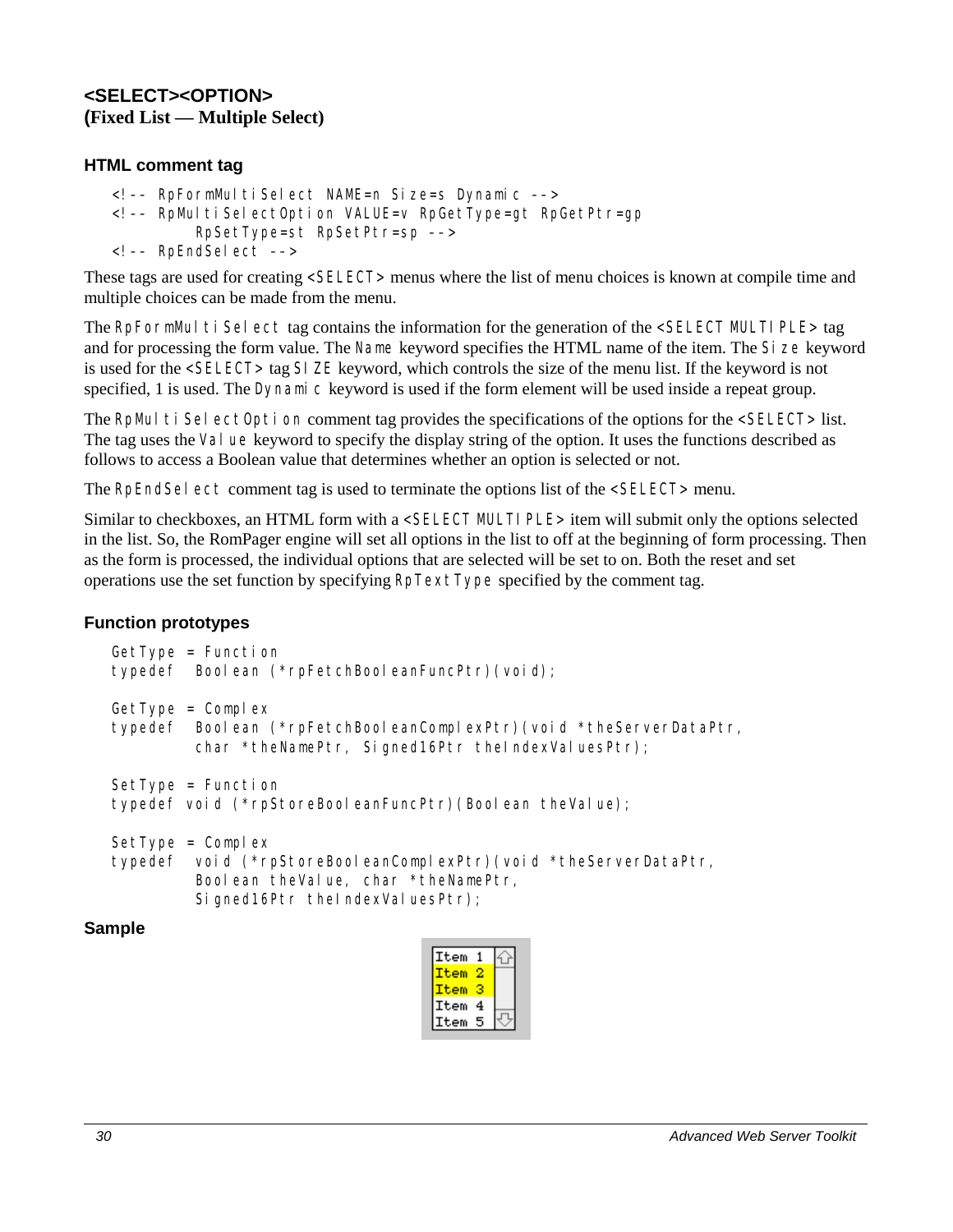## **Commented HTML**

```
<!-- RpFormMultiSelect NAME=FixedMultiple SIZE=0 --> 
        <SELECT MULTIPLE NAME="FixedMultiple"> 
   <!-- RpEnd --> 
   <!-- RpMultiSelectOption VALUE="Item 1" RpGetType=Direct RpGetPtr=gItem1
   RpSetType=Direct RpSetPtr=gltem1 -->
        <OPTION>Item 1 
   <!-- RpEnd --> 
   <!-- RpMultiSelectOption VALUE="Item 2" RpGetType=Direct RpGetPtr=gItem2
   RpSetType=Direct RpSetPtr=gltem2 -->
       <OPTION SELECTED>Item 2
   <!-- RpEnd --> 
   <!-- RpMultiSelectOption VALUE="Item 3" RpGetType=Direct RpGetPtr=gltem3
   RpSetType=Direct RpSetPtr=gltem3 -->
       <OPTION SELECTED>Item 3
   \leq! -- RpEnd -->
   <!-- RpMultiSelectOption VALUE="Item 4" RpGetType=Direct RpGetPtr=gItem4
   RpSetType=Direct RpSetPtr=gltem4 -->
        <OPTION>Item 4 
   <!-- RpEnd --> 
   <!-- RpMultiSelectOption VALUE="Item 5" RpGetType=Direct RpGetPtr=gItem5
   RpSetType=Direct RpSetPtr=gltem5 -->
       <OPTION>1tem 5
   <!-- RpEnd --> 
   <!-- RpEndSelect --> 
       </SELECT> 
   <!-- RpEnd --> 
Internal structures 
   /* Element List Items */ 
      { eRpItemType_FormFixedMultiSelect, &PgSample_Item_1 },
   /* Structures */ 
   static rpOption_MultiSelect PgSample_Item_1_Option5 = {
       (rpOption_MultiSelectPtr) 0, 
      "I tem 5".
       &gItem5, 
       &gItem5, 
      eRpVarType Direct,
```

```
}; 
static rpOption MultiSelect PgSample Item 1 Option4 = {
    &PgSample_Item_1_Option5, 
   "Item 4",
    &gItem4, 
    &gItem4, 
   eRpVarType_Direct,
   eRpVarType_Direct
};
```
eRpVarType\_Direct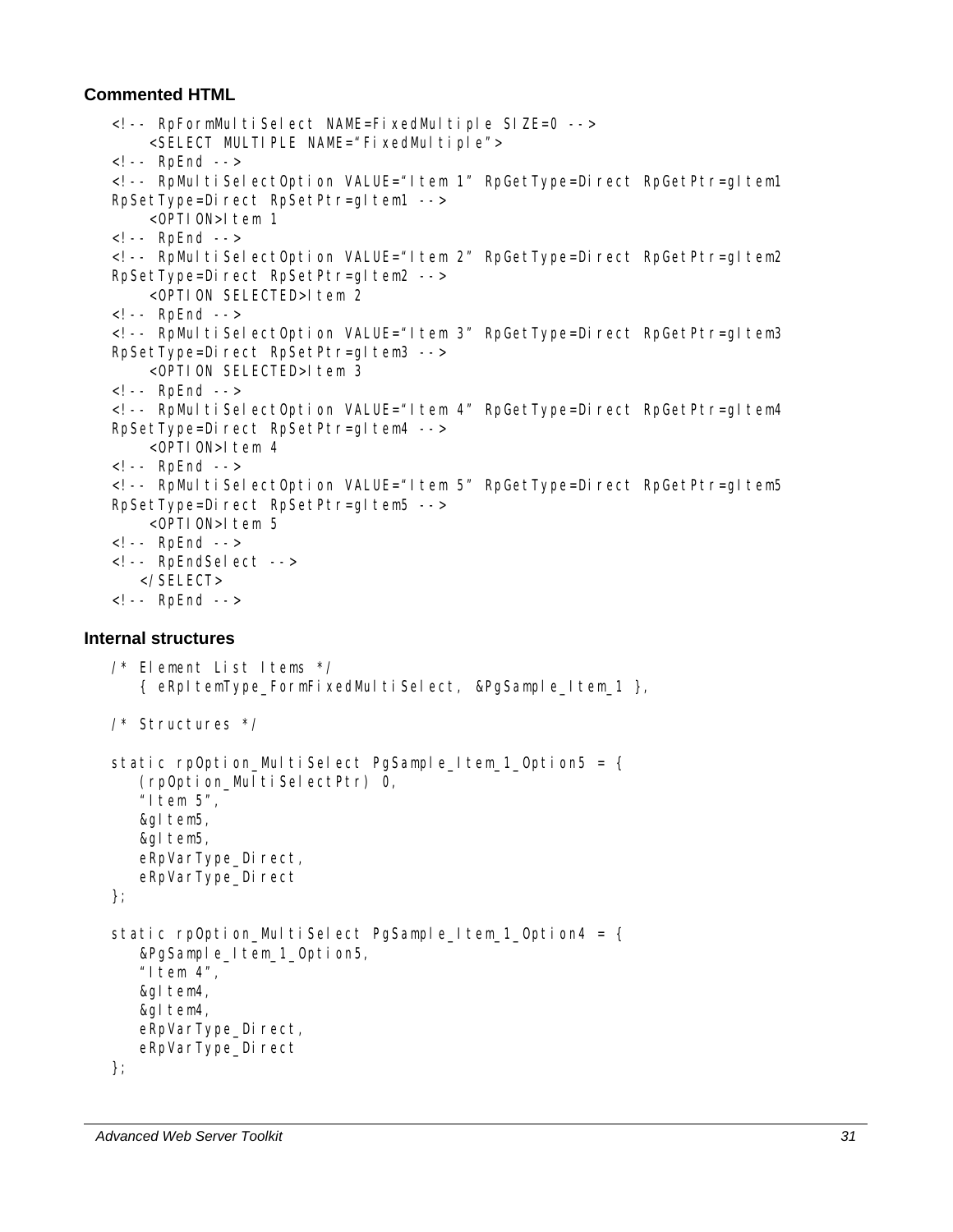```
static rpOption_MultiSelect PgSample_Item_1_Option3 = {
    &PgSample_Item_1_Option4, 
    "Item 3", 
    &gItem3, 
    &gItem3, 
   eRpVarType_Direct,
   eRpVarType_Direct
}; 
static rpOption_MultiSelect PgSample_Item_1_Option2 = {
    &PgSample_Item_1_Option3, 
   "1tem 2",
    &gItem2, 
    &gItem2, 
   eRpVarType_Direct,
   eRpVarType_Direct
}; 
static rpOption_MultiSelect PgSample_Item_1_Option1 = {
    &PgSample_Item_1_Option2, 
   "I tem 1",
    &gItem1, 
    &gItem1, 
   eRpVarType_Direct,
   eRpVarType_Direct
}; 
static rpFixedMultiSelectFormItem PgSample_Item_1 = {
    "FixedMultiple", 
    &PgSample_Item_1_Option1, 
    0 
}; 
/* Variables and Functions */ 
static Boolean gl tem1 = False;
static Boolean gltem2 = True;
static Boolean gltem3 = True;
static Boolean gl tem4 = False;
static Boolean gl tem5 = False;
```

```
<SELECT MULTIPLE NAME="FixedMultiple"> 
\langleOPTION>1tem 1
<OPTION SELECTED>Item 2
<OPTION SELECTED>Item 3
<OPTION>Item 4
<OPTION>Item 5 
</SELECT>
```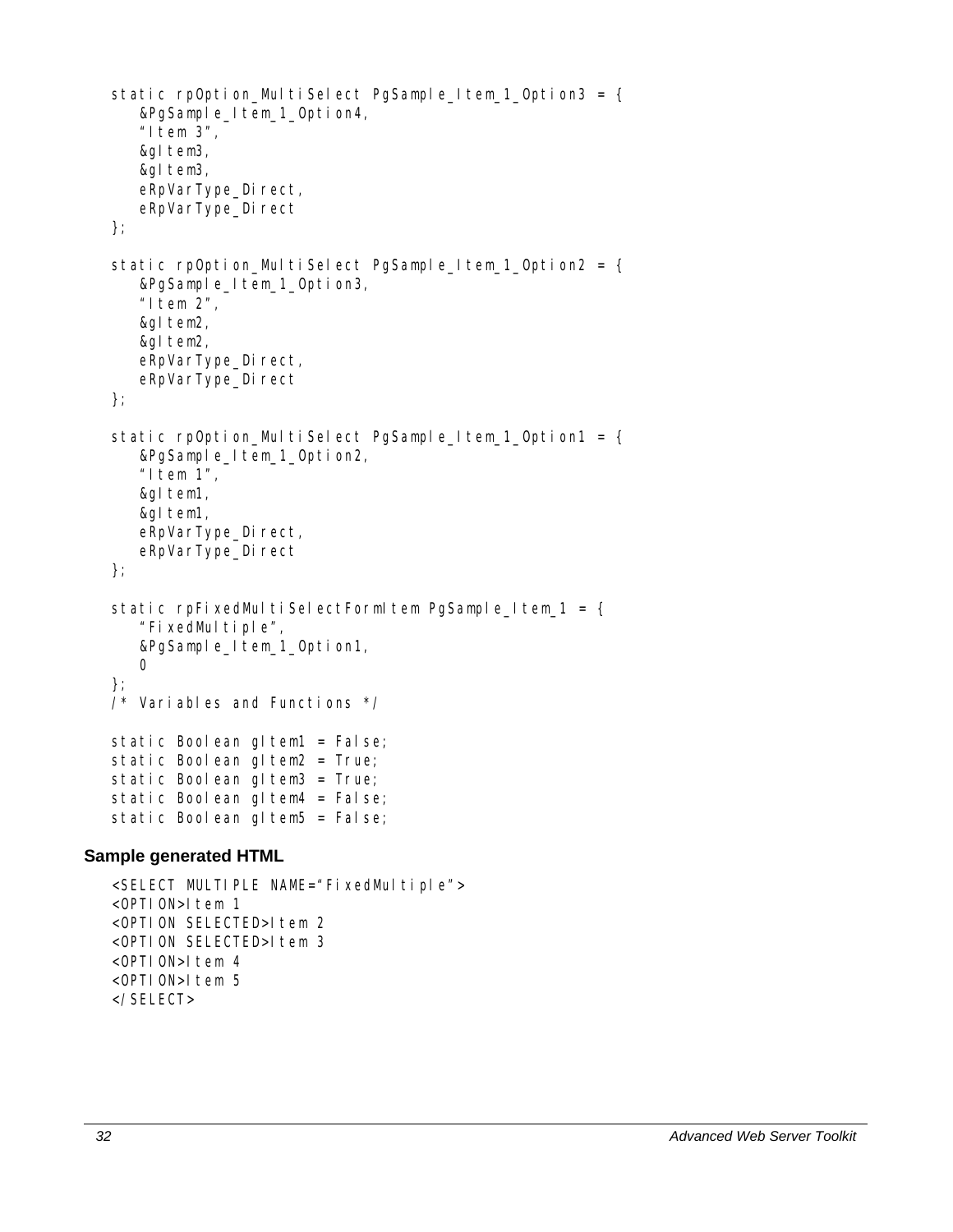## **<SELECT><OPTION> (Variable List — String Values)**

## **HTML comment tag**

```
<!–– RpFormVariableSelect NAME=n MULTIPLE RpResetPtr=r 
          RpGetType=gt RpGetPtr=gp RpSetType=st RpSetPtr=sp 
          Size=s RpTextType=t RpFieldWidth=f Dynamic ––>
```
This tag is used for creating <SELECT> menus where the list of menu choices is created at run time. The values retrieved by the access functions are used to create the list of choices and the selected values are returned to the storage functions when the form is processed.

The RpFormVari able Select tag contains the information for the generation of the <SELECT> and <OPTION> tags and for processing the form value. The Name keyword specifies the HTML name of the item. The Size keyword is used for the <SELECT> tag SIZE keyword, which controls the size of the menu list. If the keyword is not specified, 1 is used. The MULTIPLE keyword specifies that the MULTIPLE keyword is to be generated for the <SELECT> tag, which allows multiple options to be selected from the list. If the MULTI PLE keyword is present, the RpResetPtr keyword must also be supplied to specify a pointer to a function that is called to reset the options. The RpFieldWidth keyword is used for conversions when  $R$ pTextType is ASCIIFixed, Hex, HexColonForm, or DotForm to specify the number of characters that should appear on the page for the field. The Dynamic keyword is used if the form element is used inside a repeat group.

The engine calls the Get function once to get the value to display for each <OPTI ON> string until the function returns a null pointer to signal that there are no more <OPTION> strings. The engine increments theI temNumber each time the Get function is called. The values returned to the Set function during form processing are the values that the Get function supplied for the selected options.

## **Function prototypes**

```
GetType = Functi on
typedef void * (*rpFetchOptionFuncPtr)(Unsigned8 theItemNumber,
               Boolean *theOptionSelectedFlag);
GetType = Complextypedef void * (*rpFetchOptionComplexPtr)(void *theServerDataPtr, 
               char *theNamePtr, 
               Signed16Ptr theIndexValuesPtr,
               Unsigned8 theItemNumber,
               Boolean *theOptionSelectedFlag);
Reset Function
```
typedef void (\*rpResetVarSelectPtr)(void \*theServerDataPtr);

The prototypes used for setting the value of the selected option are the same as the SetType prototypes used by the <I NPUT TYPE=TEXT> tags. The actual prototype used depends on the value of the RpSetType and RpTextType keywords.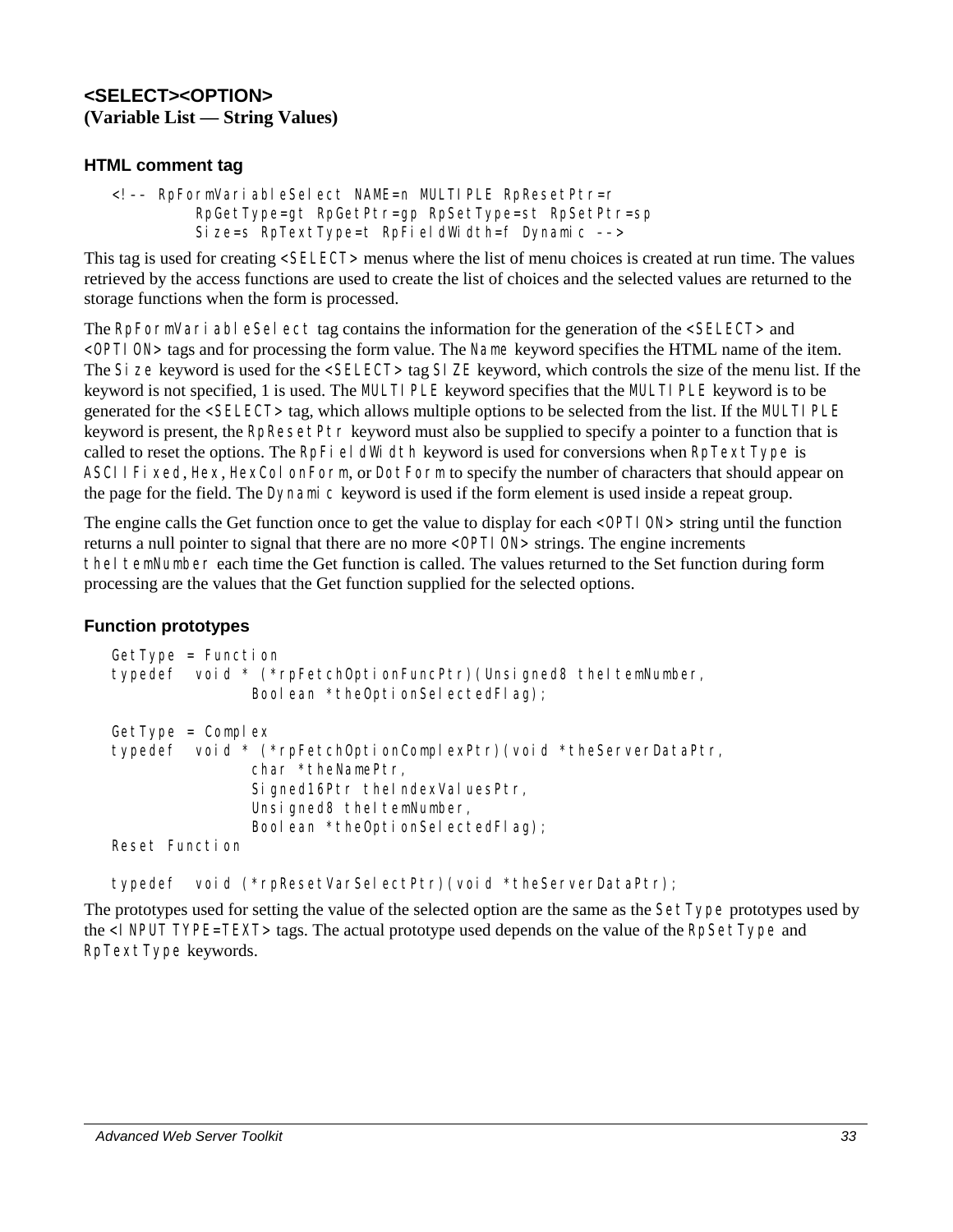#### **Sample**



```
<!-- RpFormVariableSelect NAME=VariableSingle SIZE=16 RpTextType=ASCII 
    RpGetType=Function RpGetPtr=VariableSingleGet 
    RpSetType=Function RpSetPtr=VariableSinglePut --> 
     <SELECT NAME="VariableSingle" SIZE="16"> 
     <OPTION>One 
     <OPTION SELECTED>Two 
     <OPTION>Three 
     <OPTION>Four 
     <OPTION>Five 
     <OPTION>Six 
     <OPTION>Seven 
     <OPTION>Eight 
     </SELECT> 
<!-- RpEnd --> 
<!-- RpFormVariableSelect NAME=VariableMultiple MULTIPLE SIZE=0 
   RpFieldWidth=15 RpTextType=DotForm RpResetPtr=VariableMultipleReset 
   RpGetType=Function RpGetPtr=VariableMultipleGet 
   RpSetType=Function RpSetPtr=VariableMultiplePut -->
     <SELECT MULTIPLE NAME="VariableMultiple"> 
     <OPTION>0.0.0.0 
     <OPTION>1.1.1.1 
     <OPTION SELECTED>2.2.2.2 
     <OPTION SELECTED>3.3.3.3 
     <OPTION>4.4.4.4 
     <OPTION SELECTED>7.7.7.7 
     <OPTION SELECTED>8.8.8.8 
     <OPTION>15.15.15.15 
     <OPTION>16.16.16.16 
     <OPTION>32.32.32.32 
     <OPTION>32.32.32.32 
     <OPTION>63.63.63.63 
     <OPTION>64.64.64.64 
     <OPTION>127.127.127.127 
     <OPTION>128.128.128.128
```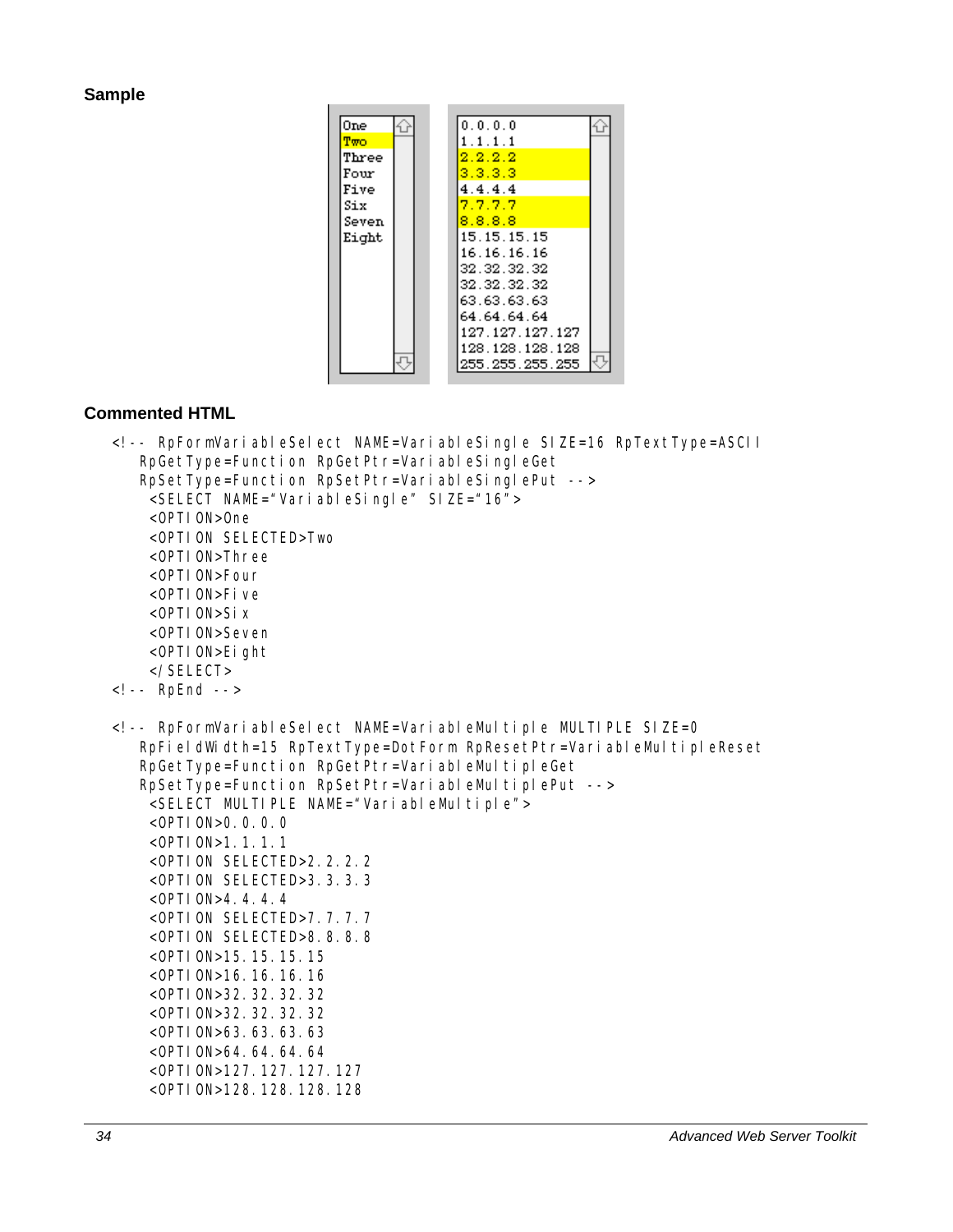```
 <OPTION>255.255.255.255 
     </SELECT> 
<!-- RpEnd -->
```
### **Internal structures**

```
/* Element List Items */ 
    { eRpItemType_FormVariableSingleSelect, &PgSample_Item_1 }, 
    { eRpItemType_FormVariableMultiSelect, &PgSample_Item_2 }, 
/* Structures */ 
static rpVariableSelectFormItem PgSample_Item_1 = {
    "VariableSingle", 
    (rpResetVarSelectPtr) 0, 
    VariableSingleGet, 
    VariableSinglePut, 
    eRpVarType_Function, 
    eRpVarType_Function, 
    eRpTextType_ASCII, 
    0, 
    16 
}; 
static rpVariableSelectFormItem PgSample Item 2 = {"VariableMultiple",
   VariableMultipleReset,
   VariableMultipleGet,
   VariableMultiplePut,
    eRpVarType_Function, 
    eRpVarType_Function, 
    eRpTextType_DotForm, 
    15, 
    0 
}; 
\frac{1}{2} Variables and Functions \frac{1}{2}#define kVariableSingleCount 8 
#define kVariableMultipleCount 16
static Unsigned8 gVariableSingleSelect = 2;
static char *qVariableSingleSelectItems[kVariableSingleCount] = {
    "One", 
    "Two", 
    "Three", 
    "Four", 
    "Five", 
   "Six",
    "Seven", 
    "Eight" 
};
```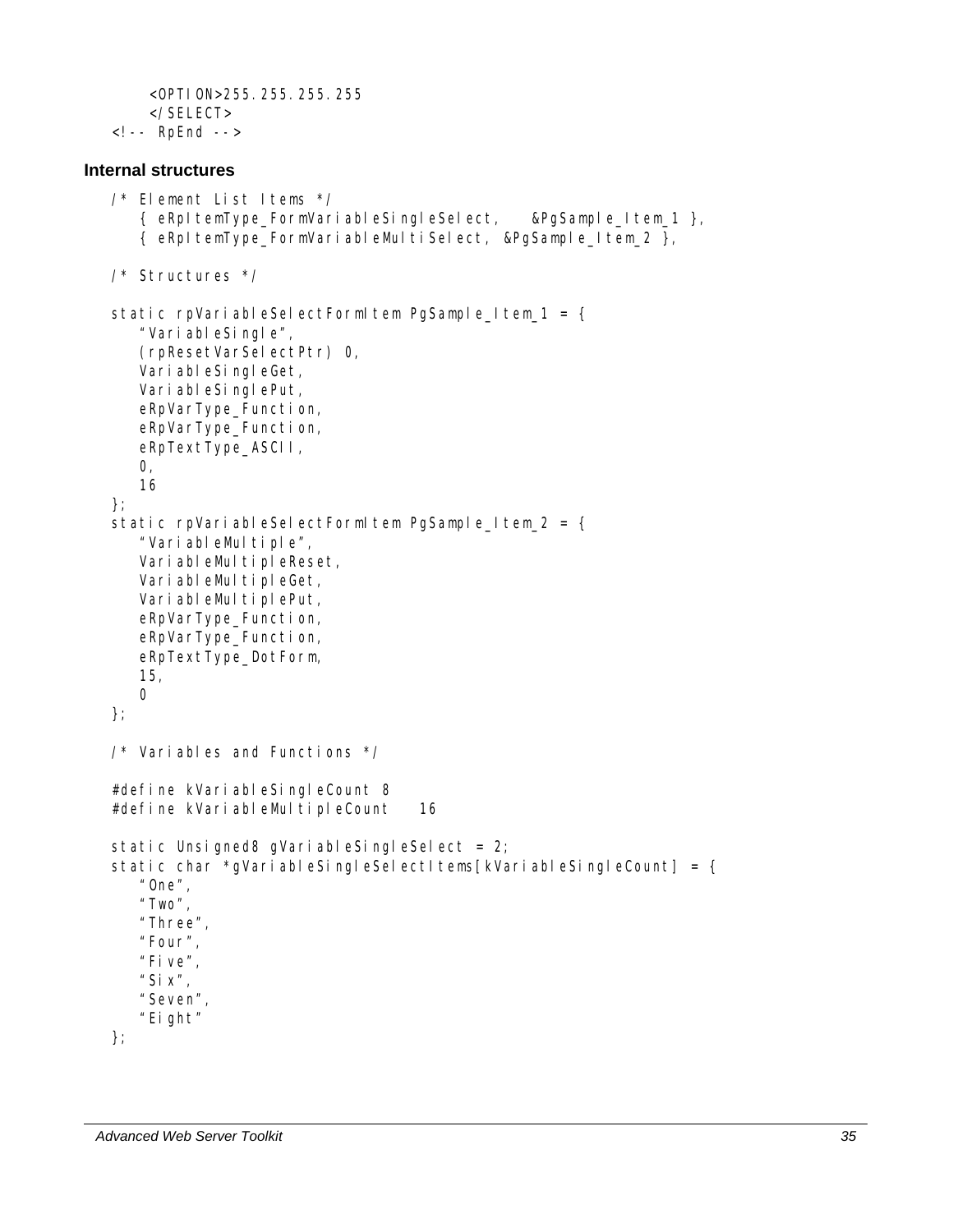typedef struct { Boolean fSelected; Unsigned8 fValue[4]; } VariableMultiSelect, \*VariableMultiSelectPtr; static VariableMultiSelect gVariableMultiSelect[kVariableMultipleCount] = { { False, { 0, 0, 0, 0 } }, { False, { 1, 1, 1, 1 } }, { $True, { 2, 2, 2, 2, 2}$ }, { True, { 3, 3, 3, 3 } }, { False, { 4, 4, 4, 4 } }, { True, { 7, 7, 7, 7 } }, { True, { 8, 8, 8, 8 } }, { False, { 15, 15, 15, 15 } }, { False, { 16, 16, 16, 16 } }, { False, { 32, 32, 32, 32 } }, { False, { 32, 32, 32, 32 } }, { False, { 63, 63, 63, 63 } }, { False, { 64, 64, 64, 64 } }, { False, { 127, 127, 127, 127 } }, { False, { 128, 128, 128, 128 } }, { False, { 255, 255, 255, 255 } } }; static void \*VariableSingleGet(Unsigned8 theItemNumber, Boolean \*theOptionSelectedFlag) { \*theOptionSelectedFlag = (theItemNumber + 1) == qVariableSingleSelect; return (theItemNumber < kVariableSingleCount) ? gVariableSingleSelectItems[theItemNumber] : (void  $\star$ ) 0; } static void VariableSinglePut(char \*theValuePtr) { int the temsindex; theltemsIndex =  $0$ ; while (theItemsIndex < kVariableSingleCount && strcmp(theValuePtr, qVariableSingleSelectItems[theItemsIndex])) { theltemsindex  $+= 1$ ; } qVariableSingleSelect = theItemsIndex + 1; return; } static void \*VariableMultipleGet(Unsigned8 theItemNumber, Boolean \*theOptionSelectedFlag) { \*theOptionSelectedFlag = qVariableMultiSelect[theItemNumber].fSelected; return (theItemNumber < kVariableMultipleCount) ? &gVariableMultiSelect[theItemNumber].fValue : (void \*) 0; } static void VariableMultipleReset(void \*theServerDataPtr) { int theIndex; VariableMultiSelectPtr theVariableMultiSelectPtr;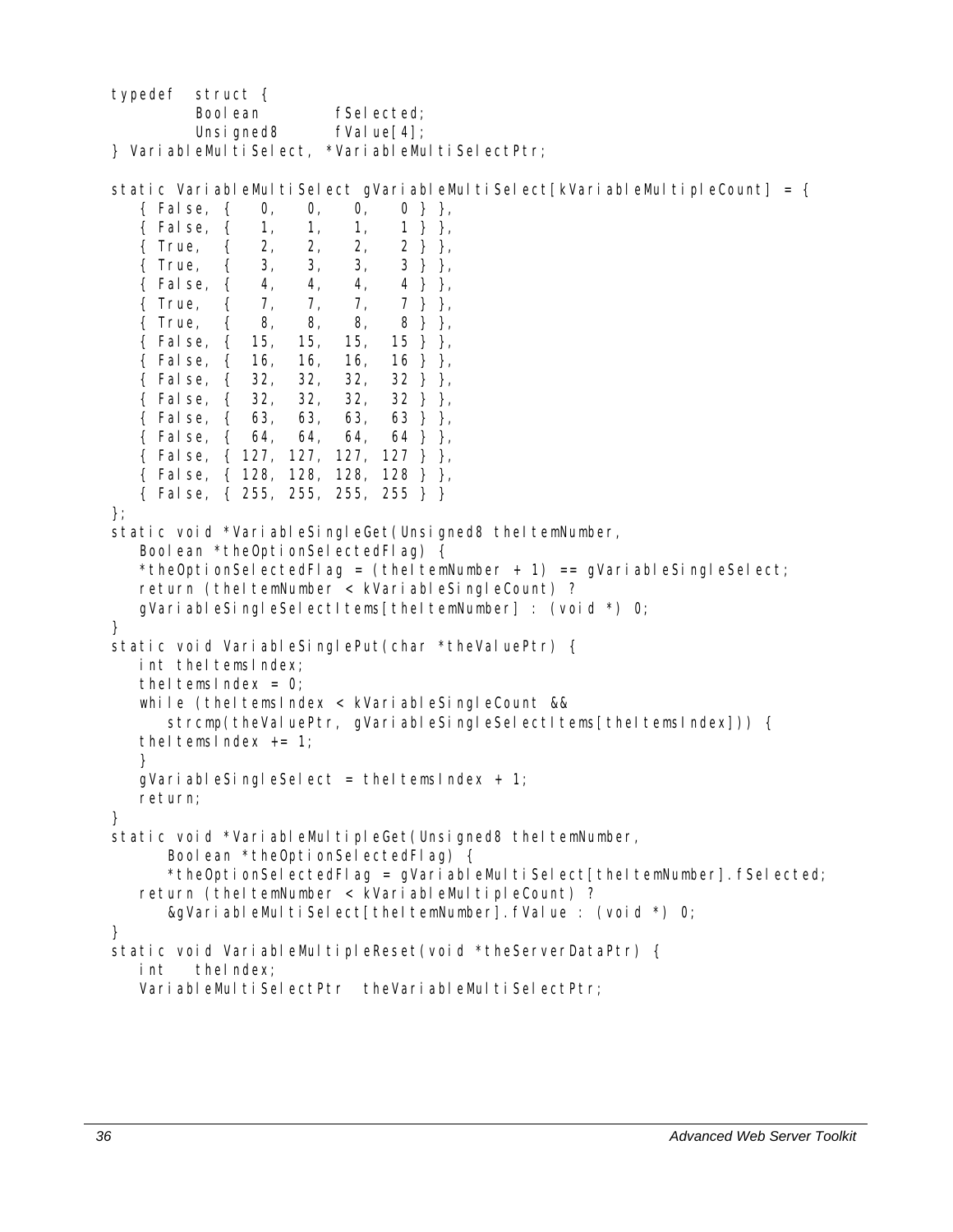```
theVariableMultiSelectPtr = qVariableMultiSelect;
   for (the Index = 0; the Index < kVariable Multiple Count; the Index += 1) {
       theVariableMultiSelectPtr->fSelected = False; 
      theVariableMultiSelectPtr += 1;
    } 
    return; 
static void VariableMultiplePut(char *theValuePtr) {
    int theIndex; 
   VariableMultiSelectPtr theVariableMultiSelectPtr;
    Boolean theFoundFlag; 
   theVariableMultiSelectPtr = gVariableMultiSelect;
   theIndex = 0;
    theFoundFlag = False; 
   while (! the Found Flag && the Index \langle kVariable Multiple Count) {
       if (!memcmp(theValuePtr, theVariableMultiSelectPtr->fValue, 
               sizeof(theVariableMultiSelectPtr->fValue))) {
         theVariableMultiSelectPtr->fSelected = True;
          theFoundFlag = True; 
       } 
       else { 
         theVariableMultiSelectPtr += 1;
         the Index + = 1;
 } 
    } 
    return; 
}
```

```
<SELECT NAME="VariableSingle" SIZE="16"> 
<OPTI ON>One
<OPTION SELECTED>Two 
<OPTION>Three 
<OPTION>Four 
<OPTION>Five 
<OPTION>Six 
<OPTION>Seven 
<OPTION>Eight 
</SELECT> 
<SELECT MULTIPLE NAME="VariableMultiple"> 
<OPTION>O.O.O.O.O
<OPTION>1.1.1.1 
<OPTION SELECTED>2.2.2.2 
<OPTION SELECTED>3.3.3.3 
<OPTION>4.4.4.4 
<OPTION SELECTED>7.7.7.7 
<OPTION SELECTED>8.8.8.8 
<OPTION>15.15.15.15 
<OPTION>16.16.16.16 
<OPTION>32.32.32.32 
<OPTION>32.32.32.32 
<OPTION>63.63.63.63
```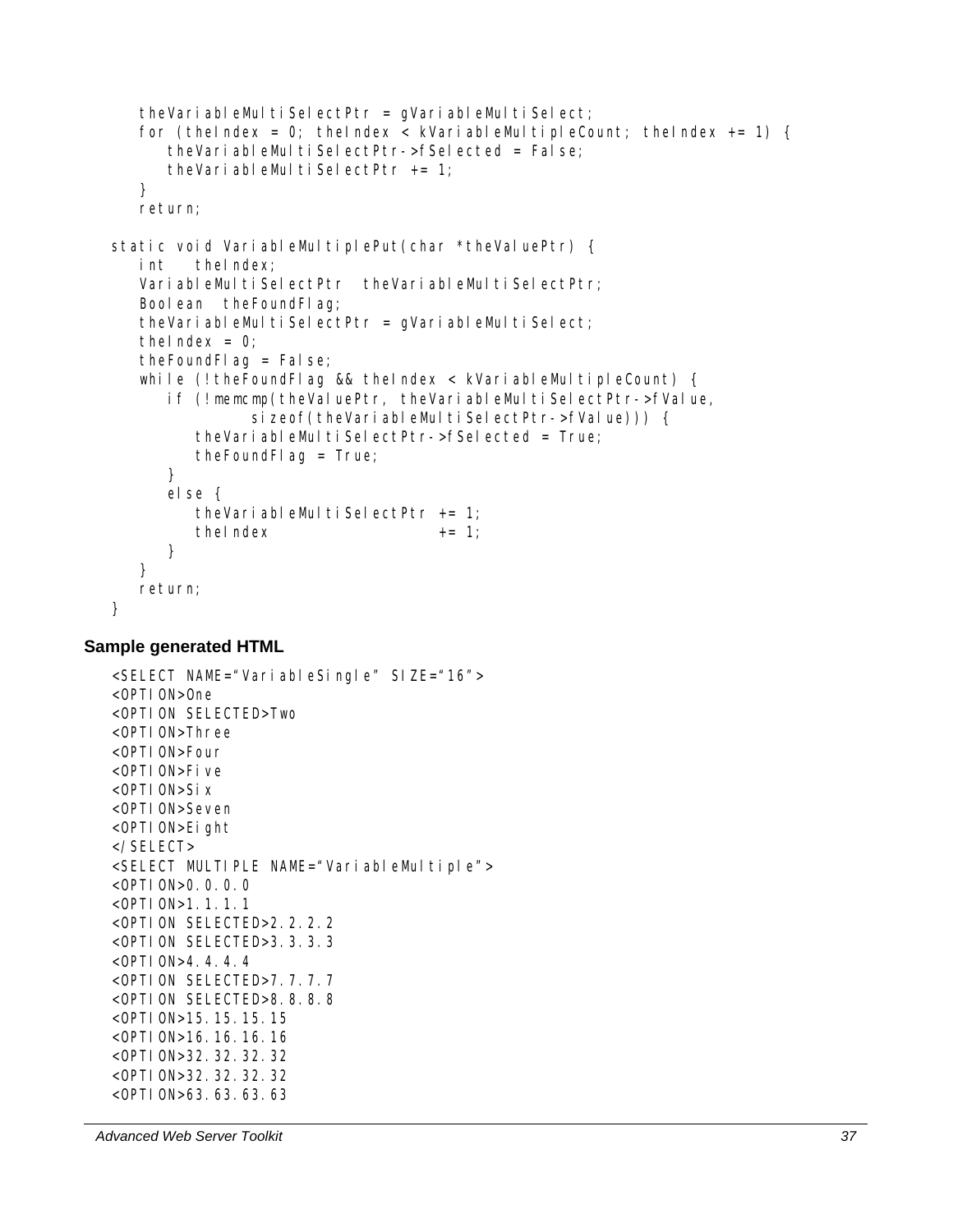<OPTION>64.64.64.64 <OPTION>127.127.127.127 <OPTION>128.128.128.128 <OPTION>255.255.255.255 </SELECT>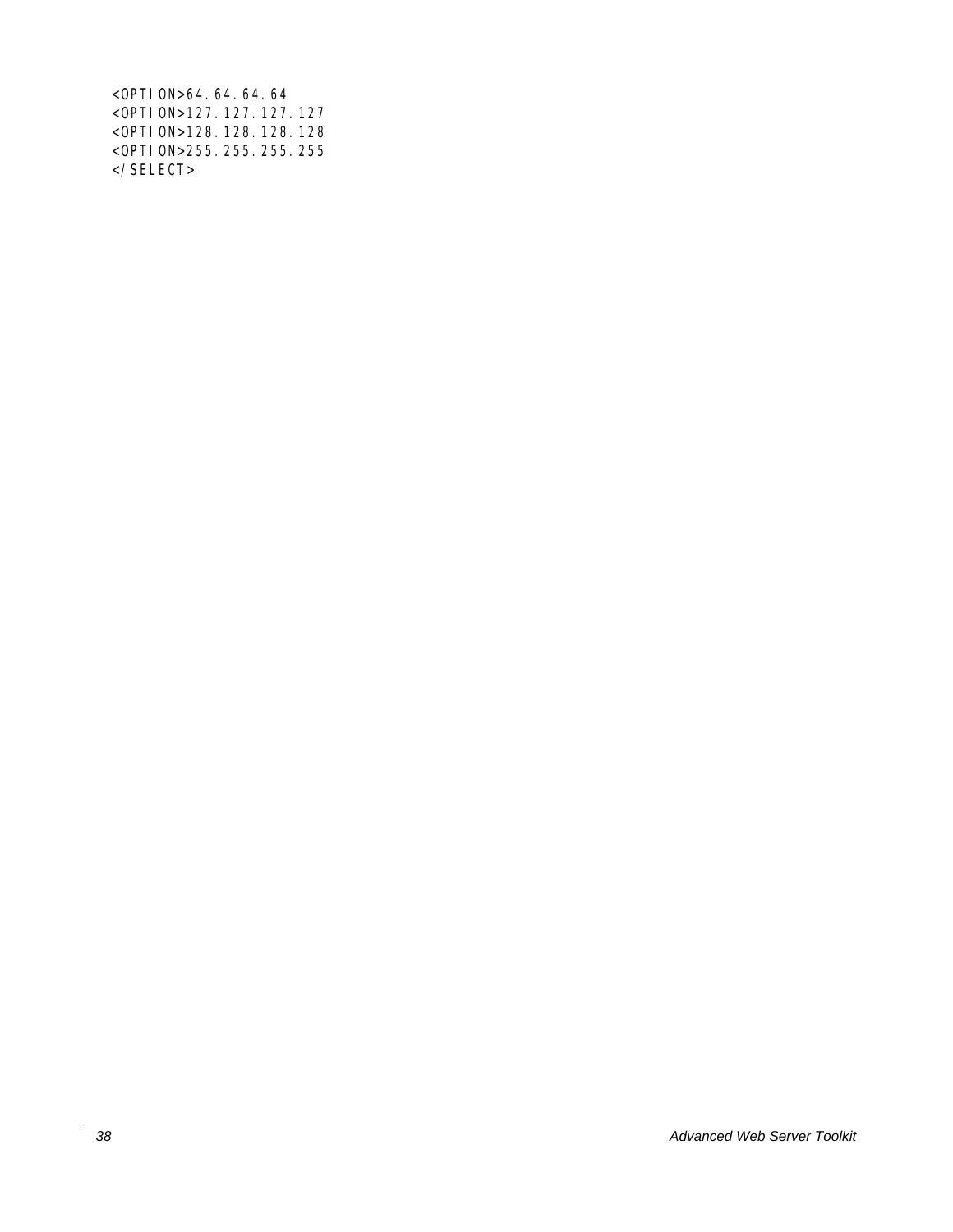## **<SELECT><OPTION> (Variable List — Item Number Values)**

## **HTML comment tag**

<!–– RpFormVarValueSelect NAME=n MULTIPLE RpResetPtr=r RpGetType=gt RpGetPtr=gp RpSetType=st RpSetPtr=sp Size=s RpTextType=t RpFieldWidth=f Dynamic ––>

This tag is used for creating <SELECT> menus where the list of menu choices is created at run time. The values retrieved by the access functions are used to create the list of choices and the item number of the choice is returned to the storage function when the form is processed.

The RpFormVarVal ueSel ect tag contains the information for the generation of the <SELECT> and <OPTION> tags and for processing the form value. The Name keyword specifies the HTML name of the item. The Size keyword is used for the <SELECT> tag SIZE keyword, which controls the size of the menu list. If the keyword is not specified, 1 is used. The MULTIPLE keyword specifies that the MULTIPLE keyword is to be generated for the <SELECT> tag, which allows multiple options to be selected from the list. If the MULTI PLE keyword is present, the RpResetPtr keyword must also be supplied to specify a pointer to a function that is called to reset the options. The RpFieldWidth keyword is used for conversions when  $R$ pTextType is ASCIIFixed, Hex, HexColonForm, or DotForm to specify the number of characters that should appear on the page for the field. The Dynamic keyword is used if the form element is used inside a repeat group.

The engine calls the application's Get function to retrieve the label to display for the <OPTI ON> string. The Get function will be called once for each <OPTI ON> string until the function returns a null pointer to signal that there are no more <OPTI ON> strings. The engine increments theI temNumber each time the Get function is called. When the application's Get function returns the label to display for the <OPTI ON> string, it also returns an arbitrary unsigned 32-bit value that will be associated with the display string. This unsigned 32-bit value can be a numeric, a structure pointer, or any other value that the application finds useful. The engine encodes the value using 8 hex digits in the VALUE keyword of the <OPTI ON> tag.

When the browser submits the form, the engine takes the 8 hex digits and turns it back into the unsigned 32 bit value. In turn, this value is passed to the Set function during form processing for the application to handle. With some machines, the encoded value can appear to be byte-swapped, but the value will be reassembled correctly at form processing time. In this way, the value returned to the Set function is the unsigned 32-bit value associated with the <OPTI ON> display string rather than the display string. This capability can be used to simplify the form processing routines used for variable list menus.

### **Function prototypes**

```
GetType = Function 
typedef void * (*rpFetchOptionValueFuncPtr)(Unsigned8 theItemNumber,
                  Boolean *theOptionSelectedFlag,
                  Unsigned32Ptr theValuePtr);
GetType = Complextypedef void * (*rpFetchOptionValueComplexPtr)(void *theServerDataPtr, 
                   char *theNamePtr, 
                  Signed16Ptr theIndexValuesPtr,
                  Unsigned8 theItemNumber,
                  Boolean *theOptionSelectedFlag,
                  Unsigned32Ptr theValuePtr);
```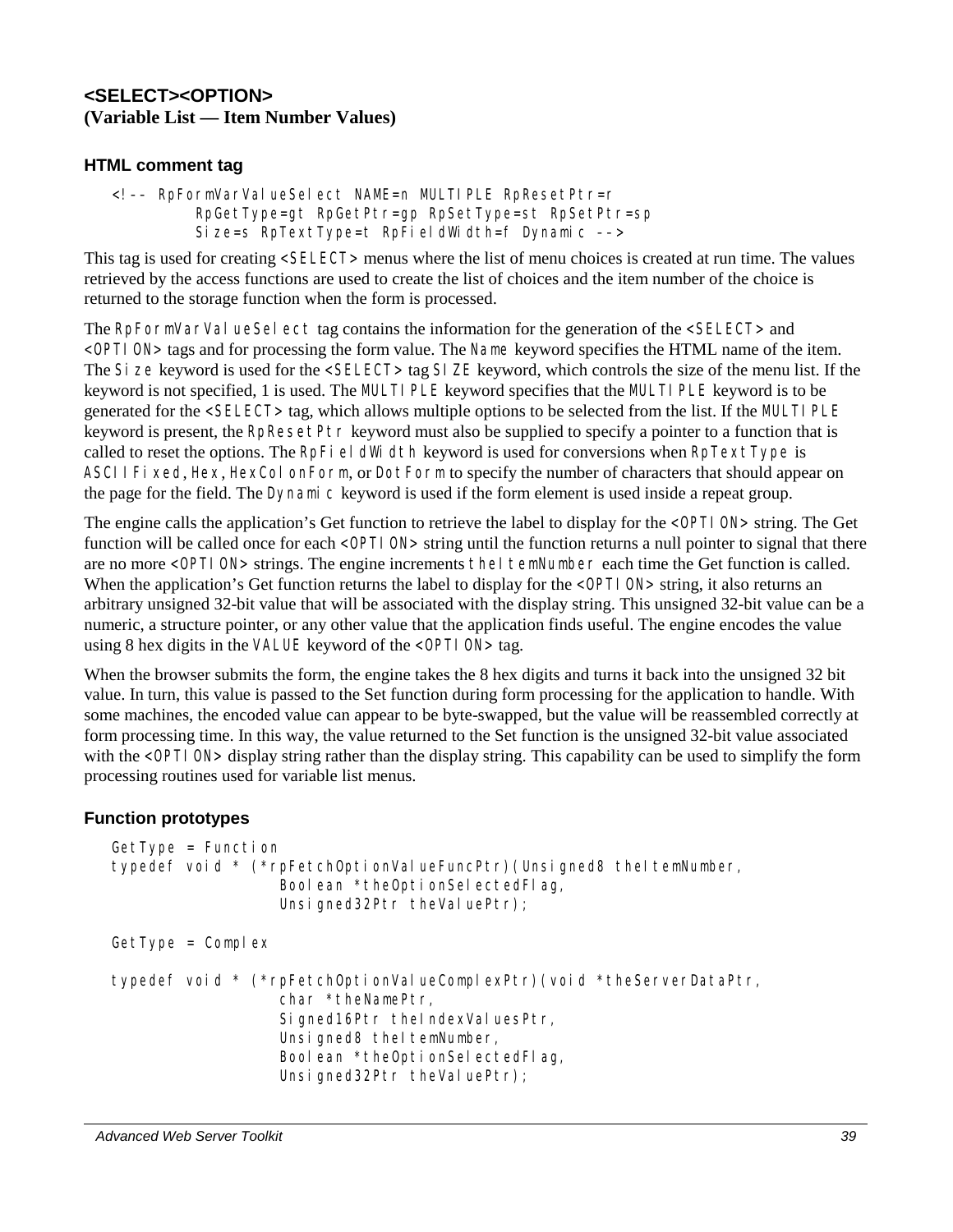Reset Function

typedef void (\*rpResetVarSelectPtr)(void \*theServerDataPtr);

SetType = Function

typedef void (\*rpStoreUnsigned32FuncPtr)(Unsigned32 theValue);

Two Hundred

- $SetType = Complex$
- typedef void (\*rpStoreUnsigned32ComplexPtr)(void \*theServerDataPtr, Unsigned32 theValue, char \*theNamePtr, Signed16Ptr theIndexValuesPtr);

#### **Sample**

| 0.0.0.0               |  |
|-----------------------|--|
| $1$ . $1$ . $1$ . $1$ |  |
| 2.2.2.2               |  |
| 3.3.3.3               |  |
| 4.4.4.4               |  |
| 7.7.7.7               |  |
| 8.8.8.8               |  |
| 15.15.15.15           |  |
| 16.16.16.16           |  |
| 32.32.32.32           |  |
| 32.32.32.32           |  |
| 63.63.63.63           |  |
| 64.64.64.64           |  |
| 127.127.127.127       |  |
| 128.128.128.128       |  |
| 255.255.255.255       |  |
|                       |  |

```
<!-- RpFormVarValueSelect NAME=VariableValueSingle SIZE=1 RpTextType=ASCII 
          RpGetType=Function RpGetPtr=VariableValueSingleGet 
          RpSetType=Function RpSetPtr=VariableValueSinglePut --> 
     <SELECT NAME="VariableValueSingle" SIZE="1"> 
     <OPTION VALUE=00000001>One Hundred 
     <OPTION VALUE=00000002 SELECTED>Two Hundred 
     <OPTION VALUE=00000003>Three Hundred 
     <OPTION VALUE=00000004>Four Hundred 
     <OPTION VALUE=00000005>Five Hundred 
     </SELECT> 
<!-- RpEnd --> 
<!-- RpFormVarValueSelect NAME=VariableValueMultiple MULTIPLE SIZE=0 
   RpFieldWidth=15 RpTextType=DotForm RpResetPtr=VarValueMultipleReset
   RpGetType=Function RpGetPtr=VarValueMultipleGet
   RpSetType=Function RpSetPtr=VarValueMultiplePut -->
     <SELECT MULTIPLE NAME="VariableValueMultiple"> 
     <OPTION VALUE=00000000>0.0.0.0 
     <OPTION VALUE=00000001>1.1.1.1 
     <OPTION VALUE=00000002 SELECTED>2.2.2.2 
     <OPTION VALUE=00000003 SELECTED>3.3.3.3 
     <OPTION VALUE=00000004>4.4.4.4 
     <OPTION VALUE=00000005 SELECTED>7.7.7.7
```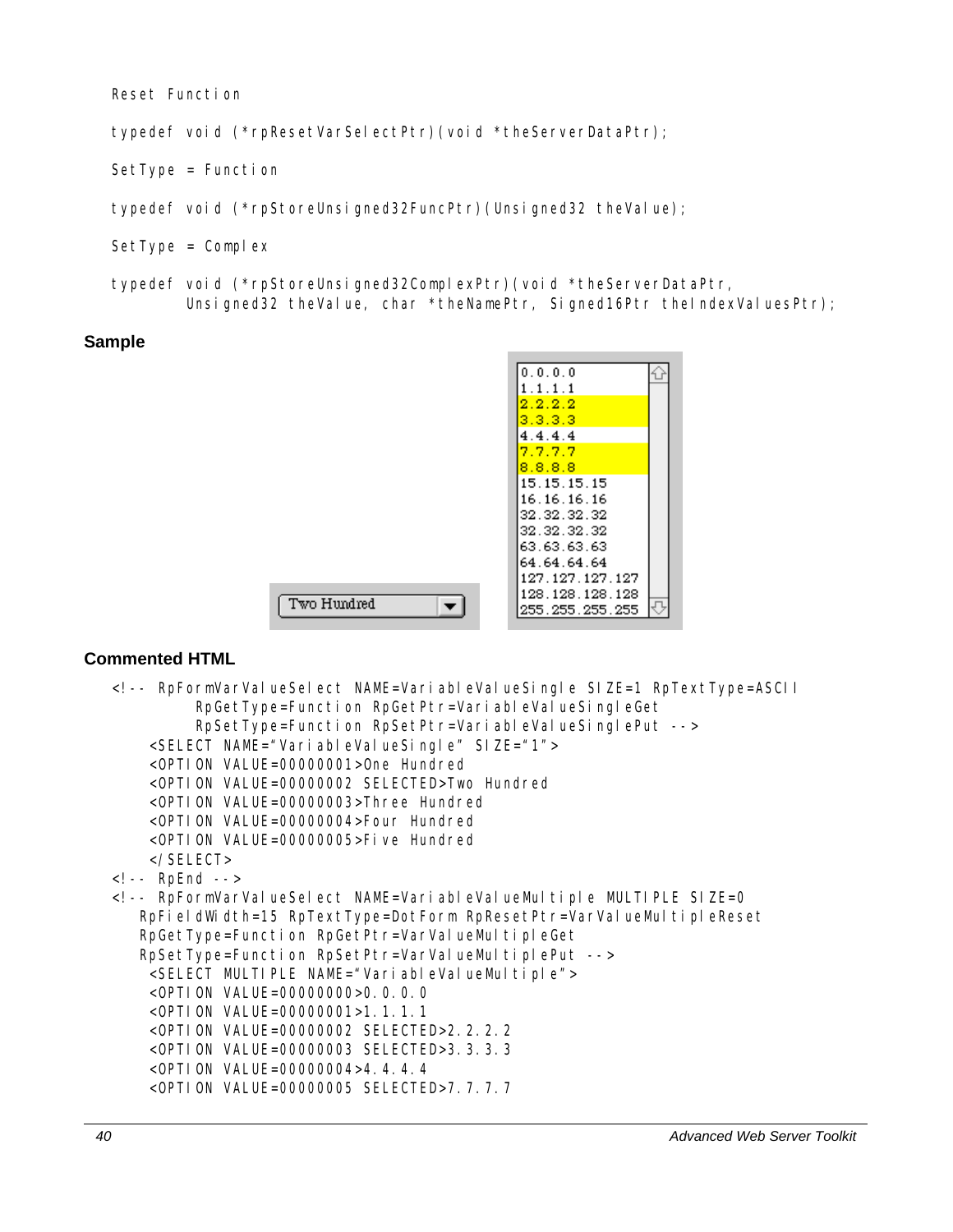```
 <OPTION VALUE=00000006 SELECTED>8.8.8.8 
 <OPTION VALUE=00000007>15.15.15.15 
 <OPTION VALUE=00000008>16.16.16.16 
 <OPTION VALUE=00000009>32.32.32.32 
 <OPTION VALUE=0000000a>32.32.32.32 
 <OPTION VALUE=0000000b>63.63.63.63 
 <OPTION VALUE=0000000c>64.64.64.64 
 <OPTION VALUE=0000000d>127.127.127.127 
 <OPTION VALUE=0000000e>128.128.128.128 
 <OPTION VALUE=0000000f>255.255.255.255 
 </SELECT>
```
<!-- RpEnd -->

### **Internal structures**

```
/* Element List Items */ 
    { eRpItemType_FormVarValueSingleSelect, &PgSample_Item_1 }, 
    { eRpItemType_FormVarValueMultiSelect, &PgSample_Item_2 }, 
/* Structures */ 
static rpVariableSelectFormItem PgSample_Item_1 = {
    "VariableValueSingle", 
    (rpResetVarSelectPtr) 0, 
   VariableValueSingleGet,
   VariableValueSinglePut,
    eRpVarType_Function, 
    eRpVarType_Function, 
    eRpTextType_ASCII, 
   O<sub>1</sub> 1 
}; 
static rpVariableSelectFormItem PgSample_Item_2 = {
   "VariableValueMultiple",
   VarValueMultipleReset,
   VarValueMultipleGet,
   VarValueMultiplePut,
    eRpVarType_Function, 
    eRpVarType_Function, 
    eRpTextType_DotForm, 
    15, 
    0 
}; 
/* Variables and Functions */ 
#define kVariableValueSingleCount 5
#define kVariableMultipleCount 16
static Unsigned8 gVarValueSingleSelect = 2;
```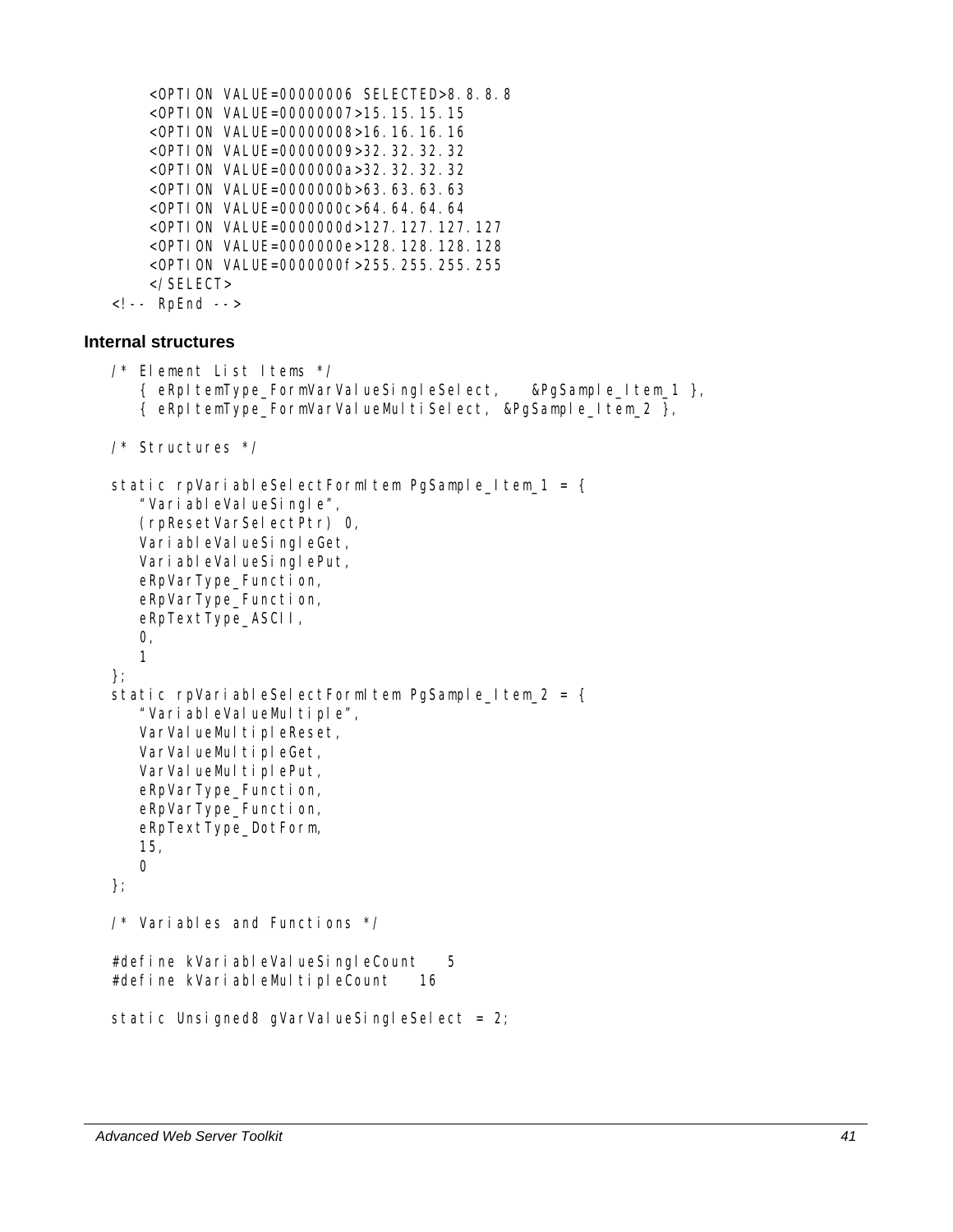static char \*gVarValueSingleSelectItems[kVariableValueSingleCount] = {

```
 "One Hundred", 
    "Two Hundred", 
    "Three Hundred", 
    "Four Hundred", 
    "Five Hundred", 
}; 
typedef struct { 
    Boolean fSelected; 
   Unsigned8 fValue[4];
} VariableMultiSelect, *VariableMultiSelectPtr; 
static VariableMultiSelect gVariableMultiSelect[kVariableMultipleCount] = \{ { False, { 0, 0, 0, 0 } }, 
    { False, { 1, 1, 1, 1 } }, 
    { True, { 2, 2, 2, 2 } }, 
    { True, { 3, 3, 3, 3 } }, 
    { False, { 4, 4, 4, 4 } }, 
    { True, { 7, 7, 7, 7 } }, 
    { True, { 8, 8, 8, 8 } }, 
    { False, { 15, 15, 15, 15 } }, 
    { False, { 16, 16, 16, 16 } }, 
    { False, { 32, 32, 32, 32 } }, 
    { False, { 32, 32, 32, 32 } }, 
    { False, { 63, 63, 63, 63 } }, 
    { False, { 64, 64, 64, 64 } }, 
    { False, { 127, 127, 127, 127 } }, 
    { False, { 128, 128, 128, 128 } }, 
    { False, { 255, 255, 255, 255 } } 
}; 
static void *VariableValueSingleGet(Unsigned8 theItemNumber,
                  Boolean *theOptionSelectedFlag,
                  Unsigned32Ptr theValuePtr) {
   *theOptionSelectedFlag = (theItemNumber + 1) == qVarValueSingleSelect;
   *theValuePtr = theItemNumber + 1;
   return (theItemNumber < kVariableSingleCount) ?
       gVarValueSingleSelectItems[theItemNumber] : (void *) 0; 
} 
static void VariableValueSinglePut(Unsigned32 theValue) {
   gVarValueSingleSelect = (Unsi gned8) theValue;
    return; 
}
```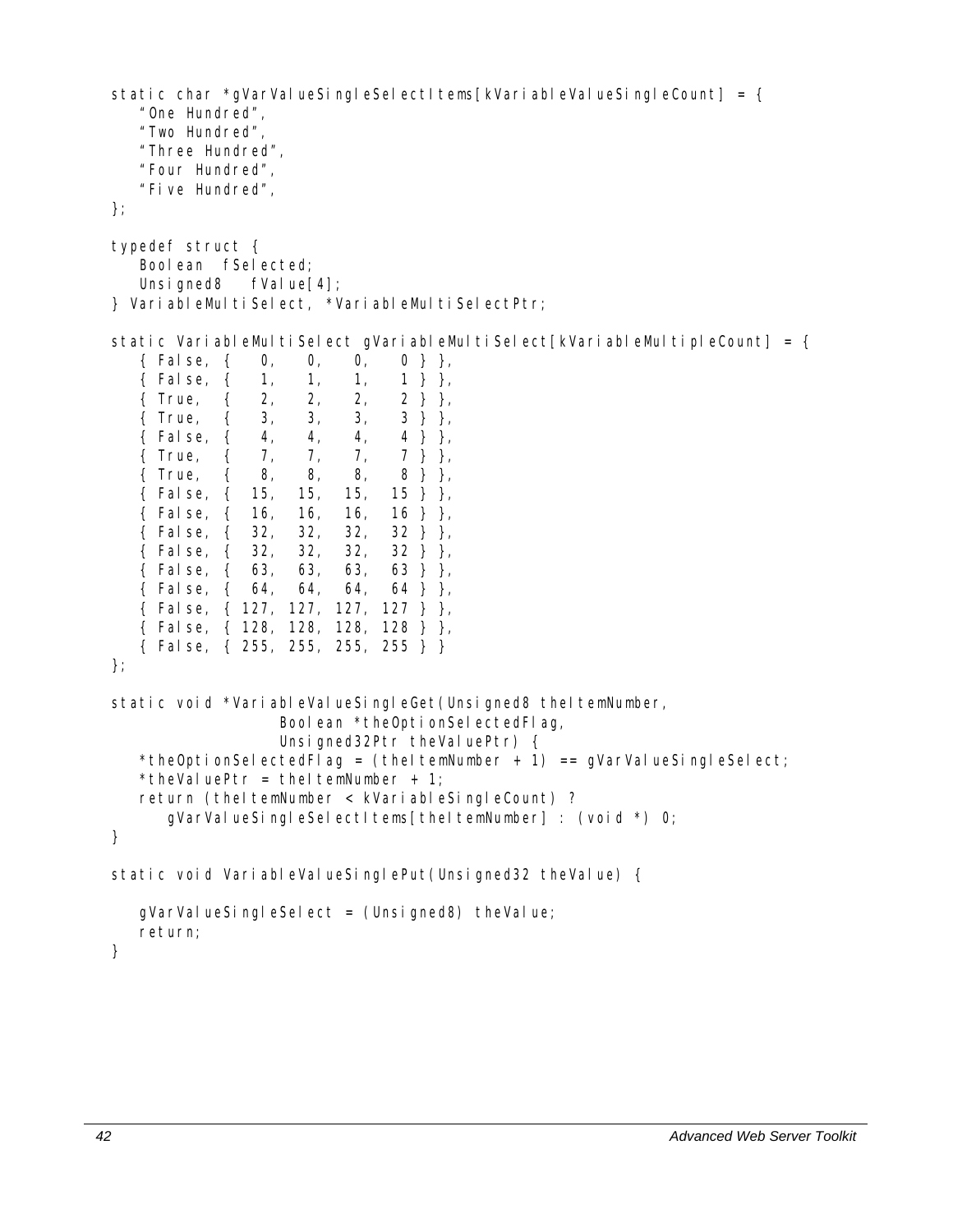```
static void *VarValueMultipleGet(Unsigned8 theItemNumber,
                  Boolean *theOptionSelectedFlag,
                  Unsigned32Ptr theValuePtr) {
   *theOptionSelectedFlag = qVariableMultiSelect[theItemNumber].fSelected;
   *theValuePtr = theItemNumber;
   return (theItemNumber < kVariableMultipleCount) ?
         &gVariableMultiSelect[theltemNumber].fValue : (void *) 0;
} 
static void VarValueMultipleReset(void *theServerDataPtr) {
  int theIndex;
  VariableMultiSelectPtr theVariableMultiSelectPtr;
   theVariableMultiSelectPtr = gVariableMultiSelect;
   for (the Index = 0; the Index < kVariableMultipleCount; the Index += 1) {
       theVariableMultiSelectPtr->fSelected = False; 
      theVariableMultiSelectPtr += 1;
    } 
    return; 
} 
static void VarValueMultiplePut(Unsigned32 theValue) {
   gVariableMultiSelect[theValue]. fSelected = True;
    return; 
}
```

```
<SELECT NAME="VariableValueSingle" SIZE="1"> 
<OPTION VALUE=00000001>One Hundred 
<OPTION VALUE=00000002 SELECTED>Two Hundred 
<OPTION VALUE=00000003>Three Hundred 
<OPTION VALUE=00000004>Four Hundred 
<OPTION VALUE=00000005>Five Hundred 
</SELECT> 
<SELECT MULTIPLE NAME="VariableValueMultiple"> 
<OPTION VALUE=00000000>0.0.0.0 
<OPTION VALUE=00000001>1.1.1.1 
<OPTION VALUE=00000002 SELECTED>2.2.2.2 
<OPTION VALUE=00000003 SELECTED>3.3.3.3 
<OPTION VALUE=00000004>4.4.4.4 
<OPTION VALUE=00000005 SELECTED>7.7.7.7 
<OPTION VALUE=00000006 SELECTED>8.8.8.8 
<OPTION VALUE=00000007>15.15.15.15 
<OPTION VALUE=00000008>16.16.16.16 
<OPTION VALUE=00000009>32.32.32.32 
<OPTION VALUE=0000000a>32.32.32.32 
<OPTION VALUE=0000000b>63.63.63.63 
<OPTION VALUE=0000000c>64.64.64.64 
<OPTION VALUE=0000000d>127.127.127.127 
<OPTION VALUE=0000000e>128.128.128.128 
<OPTION VALUE=0000000f>255.255.255.255 
</SELECT>
```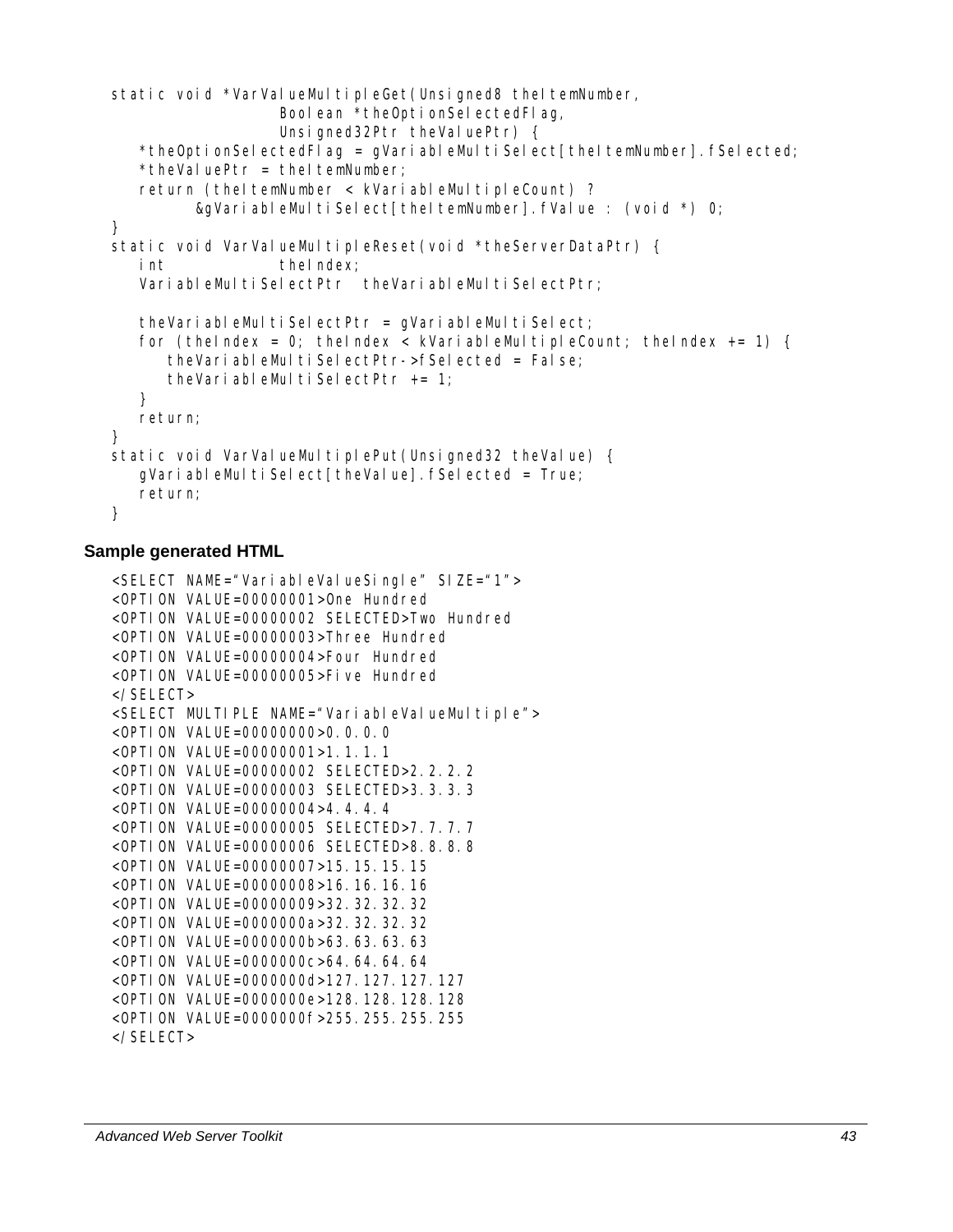## **<TEXTAREA>**

### **HTML comment tags**

```
<!–– RpFormTextArea NAME=n RpGetType=gt RpGetPtr=gp ROWS=r COLS=c ––>
```
<!–– RpFormTextAreaBuf NAME=n RpGetType=gt RpGetPtr=gp RpSetType=gt RpSetPtr=gp ROWS=r COLS=c ––>

These tags are used in a form to define <TEXTAREA> elements. The HTML name of the text area is specified by the NAME keyword. The ROWS keyword is used for the <TEXTAREA> tag ROWS keyword. If the keyword is not specified, 1 is used. The COLS keyword is used for the <TEXTAREA> tag COLS keyword. If the keyword is not specified, 40 is used.

The RpFormTextArea tag is used to build a display-only text area. The RpGetType keyword value must be either Function or Complex and the RpGetPtr keyword points to a function that retrieves one line at a time. The RomPager engine calls the Get function once to get each display line of the text area until the function returns a null pointer to signal that there are no more display lines. The engine increments the I temNumber each time the Get function is called.

The RpFormTextAreaBuf tag is used to build a text area by using a display buffer. The RpGetType and RpSetType keywords value must be either Function or Complex. The RpGetPtr and RpSetPtr keywords point to functions that access and store the complete text area buffer.

### **Function prototypes**

```
GetType = Function - RpFormTextArea 
typedef char * (*rpFetchTextFuncPtr)(Unsigned16 theItemNumber);
GetType = Complex - RpFormTextArea 
typedef char * (*rpFetchTextComplexPtr)(void *theServerDataPtr, 
               char *theNamePtr, 
               Signed16Ptr theIndexValuesPtr,
               Unsigned16 theItemNumber);
GetType = Function - RpFormTextAreaBuf 
typedef char * (*rpFetchBytesFuncPtr)(void); 
GetType = Complex - RpFormTextAreaBuf 
typedef char * (*rpFetchBytesComplexPtr)(void *theServerDataPtr, 
               char *theNamePtr, 
               Signed16Ptr theIndexValuesPtr);
SetType = Function - RpFormTextAreaBuf 
typedef void (*rpStoreAsciiTextFuncPtr)(char *theValuePtr); 
SetType = Complex - RpFormTextAreaBuf
```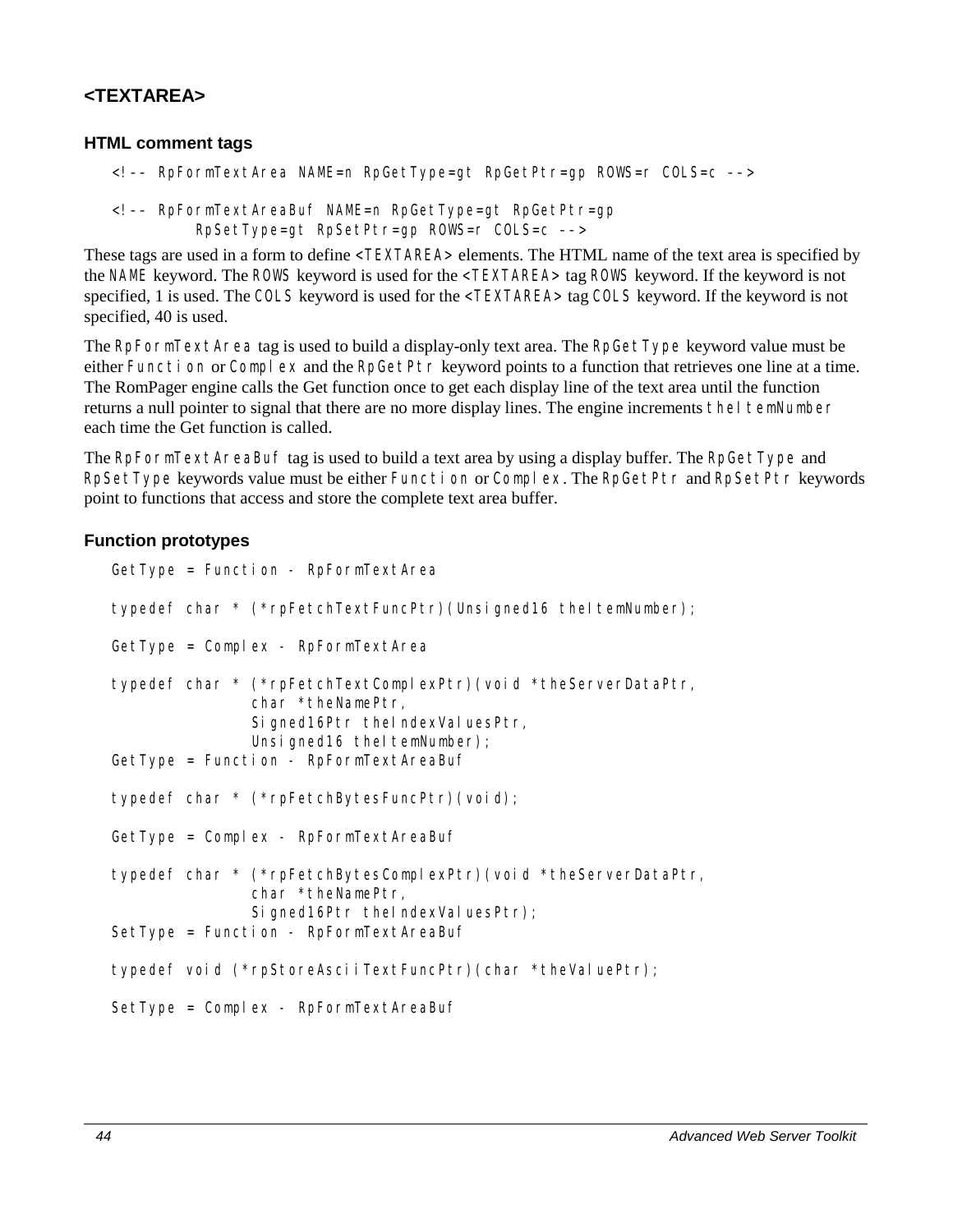typedef void (\*rpStoreAsciiTextComplexPtr)(void \*theServerDataPtr, char \*theValuePtr, char \* theNamePtr, Signed16Ptr theIndexValuesPtr);

#### **Sample**

| Initial Text Line 1 |  |
|---------------------|--|
| Initial Text Line 2 |  |
| Initial Text Line 3 |  |
| Initial Text Line 4 |  |
| $m = 1$ $m = 1$     |  |



```
<!-- RpFormTextArea NAME=TextArea ROWS=4 COLS=60 
    RpGetType=Function RpGetPtr=TextAreaGet --> 
     <TEXTAREA NAME="TextArea" ROWS="4" COLS="60"> 
     Initial Text Line 1 
     Initial Text Line 2 
     Initial Text Line 3 
     Initial Text Line 4 
     Initial Text Line 5 
     Initial Text Line 6 
     </TEXTAREA> 
<!-- RpEnd --> 
<!-- RpFormTextAreaBuf NAME=TextArea ROWS=3 COLS=55 
    RpGetType=Function RpGetPtr=TextAreaBufGet 
    RpSetType=Function RpSetPtr=TextAreaBufPut --> 
     <TEXTAREA NAME="TextArea" ROWS="3" COLS="55"> 
     This text is read and written from a single buffer. The 
     buffer must be smaller than kHttpWorkSize and the write 
     function needs to check for buffer overflow. 
     </TEXTAREA> 
<!-- RpEnd -->
```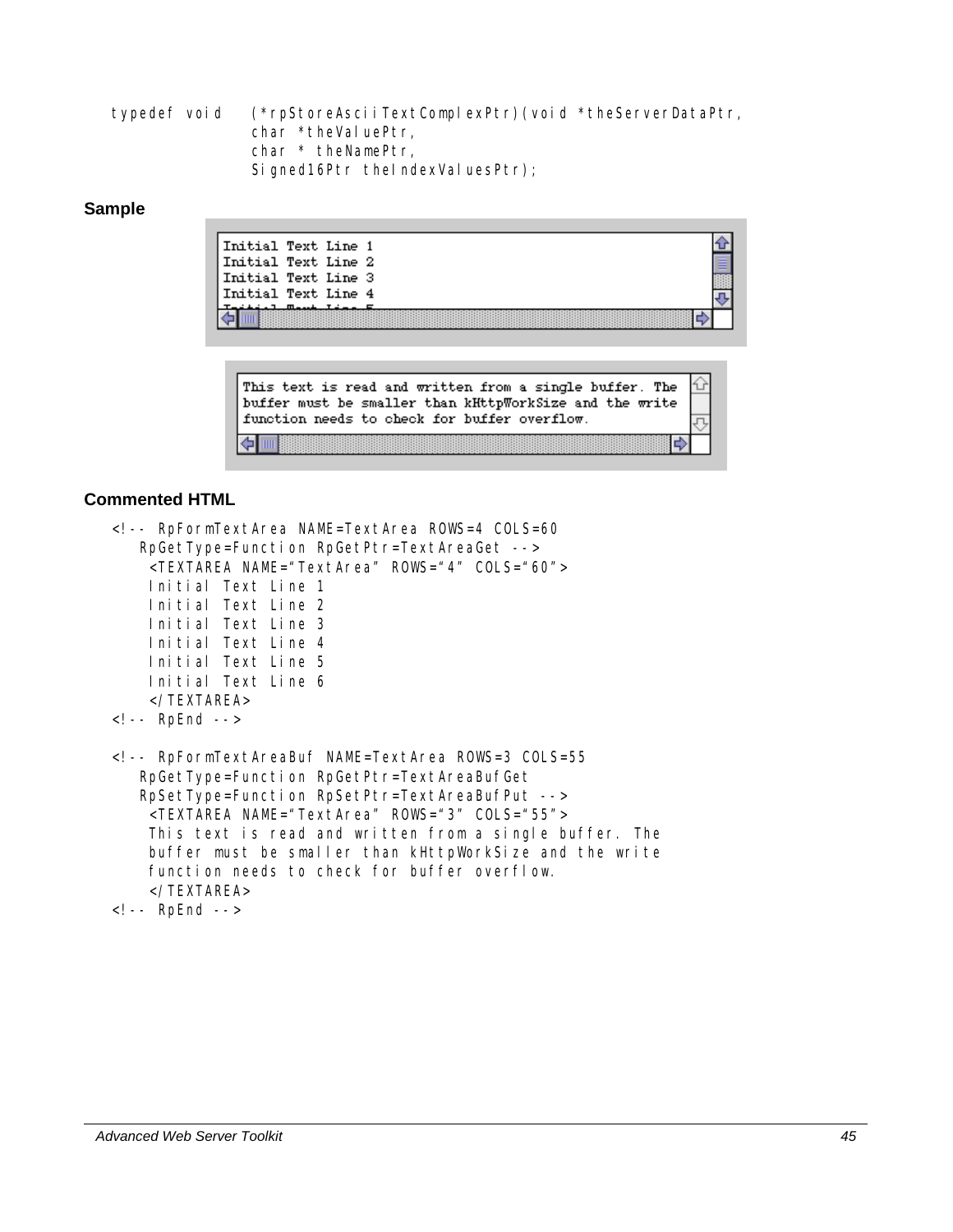### **Internal structures**

```
/* Element List Items */ 
    { eRpItemType_FormTextArea, &PgSample_Item_1 }, 
    { eRpItemType_FormTextAreaBuf, &PgSample_Item_2 }, 
/* Structures */ 
static rpTextAreaFormItem PgSample_Item_1 = {
    "TextArea", 
    TextAreaGet, 
   (void *) 0,
    eRpVarType_Function, 
   eRpVarType Direct,
    4, 
    60 
}; 
static rpTextAreaFormItem PgSample_Item_2 = {
    "TextArea", 
    TextAreaBufGet, 
    TextAreaBufPut, 
    eRpVarType_Function, 
    eRpVarType_Function, 
    3, 
    55 
}; 
/* Variables and Functions */ 
#define kTextAreaCount 7 
#define kTextAreaBufferSize 200 
static char *TextArea[kTextAreaCount] = { 
    "Initial Text Line 1", 
    "Initial Text Line 2", 
    "Initial Text Line 3", 
    "Initial Text Line 4", 
    "Initial Text Line 5", 
    "Initial Text Line 6" 
}; 
static char TextAreaBufBuffer[kTextAreaBufferSize] =
     "This text is read and written from a single buffer. The\n" 
     "buffer must be smaller than kHttpWorkSize and the write\n" 
     "function needs to check for buffer overflow."; 
char *TextAreaGet(Unsigned16 theItemNumber) {
   return TextArea[theltemNumber];
} 
char *TextAreaBufGet(void) { 
    return TextAreaBufBuffer; 
}
```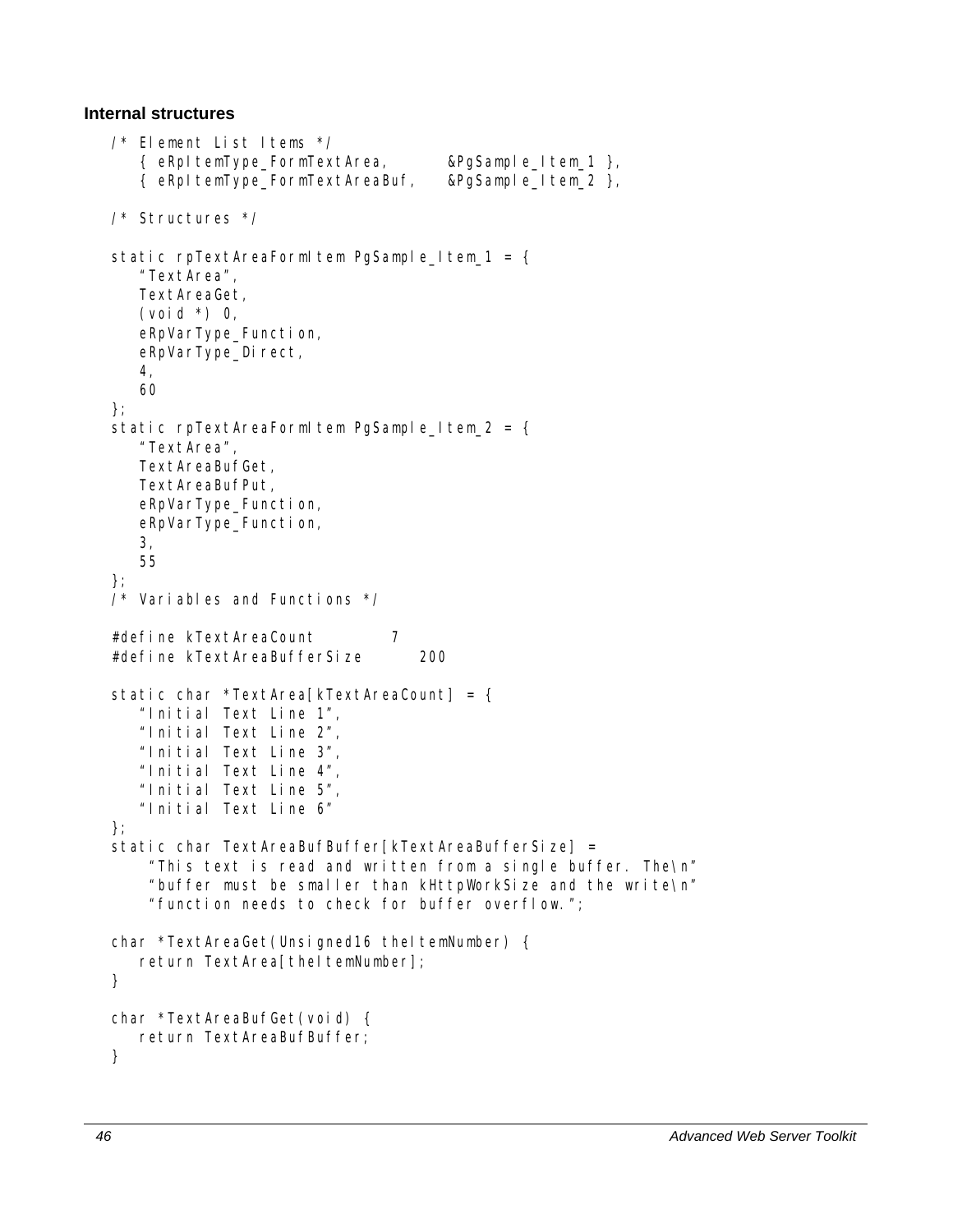```
void TextAreaBufPut(char *theValue) { 
   Unsigned16 theInputSize;
   the InputSize = strlen(theValue);
    if (theInputSize > kTextAreaBufferSize) { 
      *(theValue + kTextAreaBufferSize - 1) = '\sqrt{0}';
    } 
   strcpy(TextAreaBufBuffer, theValue);
}
```

```
<TEXTAREA NAME="TextArea" ROWS="4" COLS="60"> 
Initial Text Line 1 
Initial Text Line 2 
Initial Text Line 3 
Initial Text Line 4 
Initial Text Line 5 
Initial Text Line 6 
</TEXTAREA> 
<TEXTAREA NAME="TextArea" ROWS="3" COLS="55"> 
This text is read and written from a single buffer. The 
buffer must be smaller than kHttpWorkSize and the write 
function needs to check for buffer overflow. 
</TEXTAREA>
```
## **Item groups**

At times it may be useful to group a series of elements that are used on more than one page.

### **HTML comment tags**

```
<!–– RpItemGroup RpIdentifier=i ––>
```

```
<!-- RpLastItemInGroup -->
```
These tags define a group of items that are used more than once. By grouping common sets of items, a significant amount of page storage memory can be saved. Any other page element including static text, dynamic text and form elements can be placed in an element group. The RpI temGroup tag defines the beginning of a common element group and the RpLastItemInGroup tag defines the end of the common group.

You can place element groups within element groups for complex structures. The nesting level is 5. No checking for recursion is done, so it is possible to set up items groups that point to themselves thus generating an infinite amount of HTML and browser user dismay.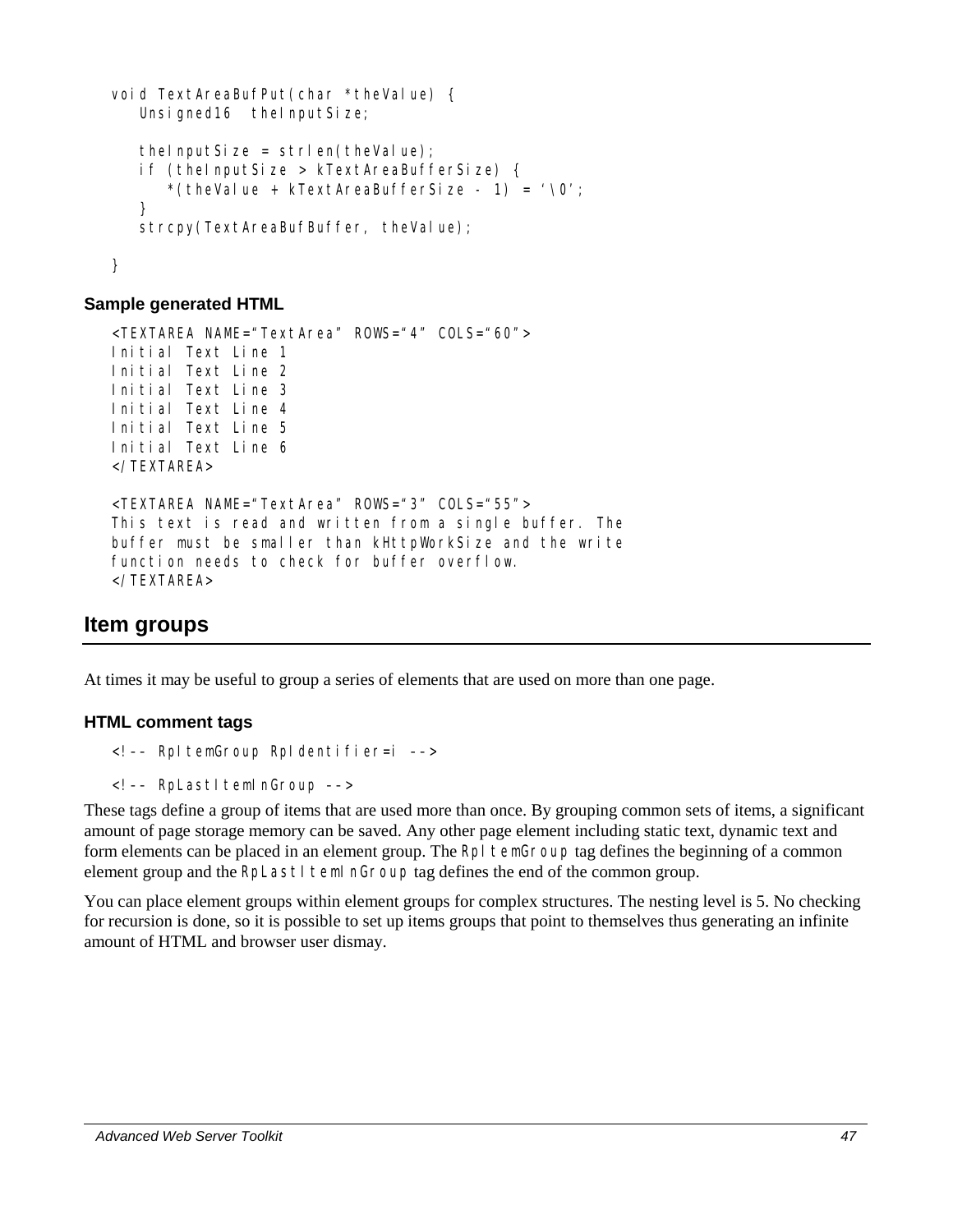### **Sample**



### **Commented HTML**

```
<!–– RpItemGroup RpIdentifier=PgEndItems ––> 
    <!-- RpDataZeroTerminated --> 
   <BR><BR> <!-- RpEnd --> 
    <!-- RpFormInput TYPE=SUBMIT NAME=Submit VALUE=Submit --> 
    <INPUT TYPE="SUBMIT" NAME="Submit" VALUE="Submit"> 
    <!-- RpEnd --> 
    <!-- RpFormInput TYPE=RESET VALUE=Reset --> 
    <INPUT TYPE="RESET" VALUE="Reset"> 
    <!-- RpEnd --> 
    <!-- RpDataZeroTerminated --> 
   <P>  </P>
   Return to: <A HREF="ValidationSuite">Validation Main Page</A>
   \langle /FORM> </BODY> 
    </HTML> 
    <!-- RpEnd --> 
<!-- RpLastItemInGroup -->
```
#### **Internal structures**

```
/* Element List Items */ 
    { eRpItemType_ItemGroup, &PgEndItems }, 
/* Structures */ 
static rpItem PgEndItems[ ] = { } { eRpItemType_DataZeroTerminated, &PgItemGroup_1 }, 
    { eRpItemType_FormSubmit, &PgItemGroup_2 }, 
    { eRpItemType_FormReset, &PgItemGroup_3 }, 
    { eRpItemType_DataZeroTerminated, &PgItemGroup_4 }, 
    { eRpItemType_LastItemInList } 
}; 
static char PgItemGroup_1[] =
   C_oBR C_oBR; 
static rpButtonFormItem PgItemGroup_2 = {
   "Submit"
};
```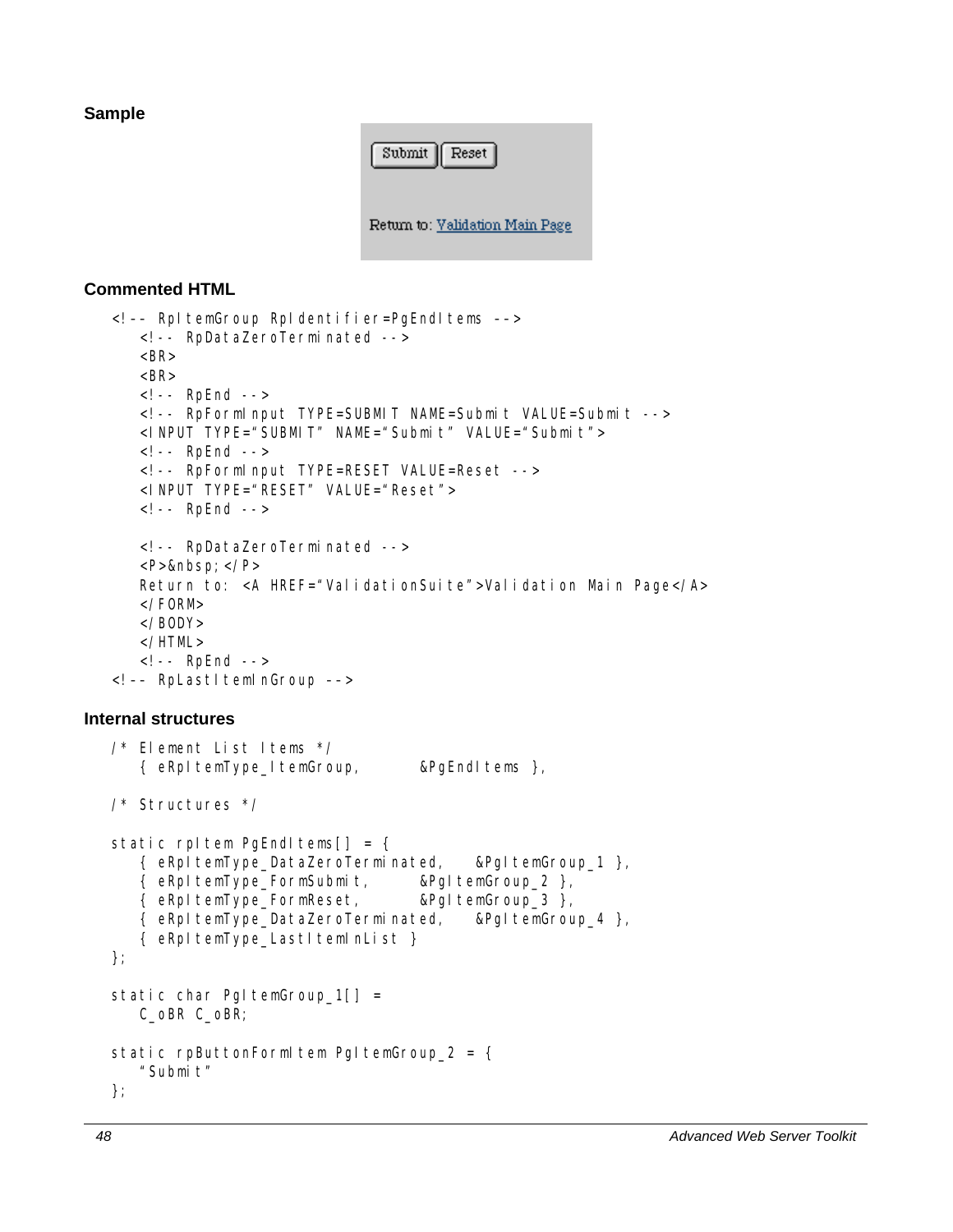```
static rpButtonFormItem PgItemGroup_3 = {
    "Reset" 
}; 
static char PgItemGroup 4[] = C_oP_NBSP_xP 
    "Return to: C_oANCHOR_HREF "ValidationSuite\">Validation Main Page" C_xANCHOR 
    C_xFORM C_xBODY_xHTML;
```

```
<BR><BR><INPUT TYPE="SUBMIT" NAME="Submit" VALUE="Submit"> 
<INPUT TYPE="RESET" VALUE="Reset"> 
<P>&nbsp:</P>Return to: <A HREF="ValidationSuite">Validation Main Page</A>
</FORM></BODY> 
</HTML>
```
# **Dynamic HTML**

Using the RomPager dynamic HTML capability allows a page to display different HTML at different times depending on the current values in the device. This can be useful for status message display and dynamic table creation.

### **HTML comment tag**

```
<!–– RpDynamicDisplay RpItemCount=n RpGetType=gt RpGetPtr=gp RpGroupPtr=g ––>
```

```
<!-- RpLastItemInGroup -->
```
The RpDynamicDisplay tag is used to generate different HTML depending on the state of an internal variable accessed by the Get function. The Get function returns a variable that is used as an index into a group of items, thereby choosing which HTML to generate. The RpI temCount keyword specifies the number of elements in the display list and is used for internal validation of the value returned by the Get function. The group of display list items can be specified by items that follow the RpDynamicDisplay tag with the RpLastItemInGroup tag ending the group. If the RpGroupPtr keyword is present, it specifies the identifier of a previously defined display list group of items.

### **Function prototypes**

```
GetType = Functi on
typedef Unsigned8 (*rpFetchIndexFuncPtr)(void); 
GetType = Complextypedef Unsigned8 (*rpFetchIndexComplexPtr)(void *theServerDataPtr, 
                     Signed16Ptr theIndexValuesPtr);
```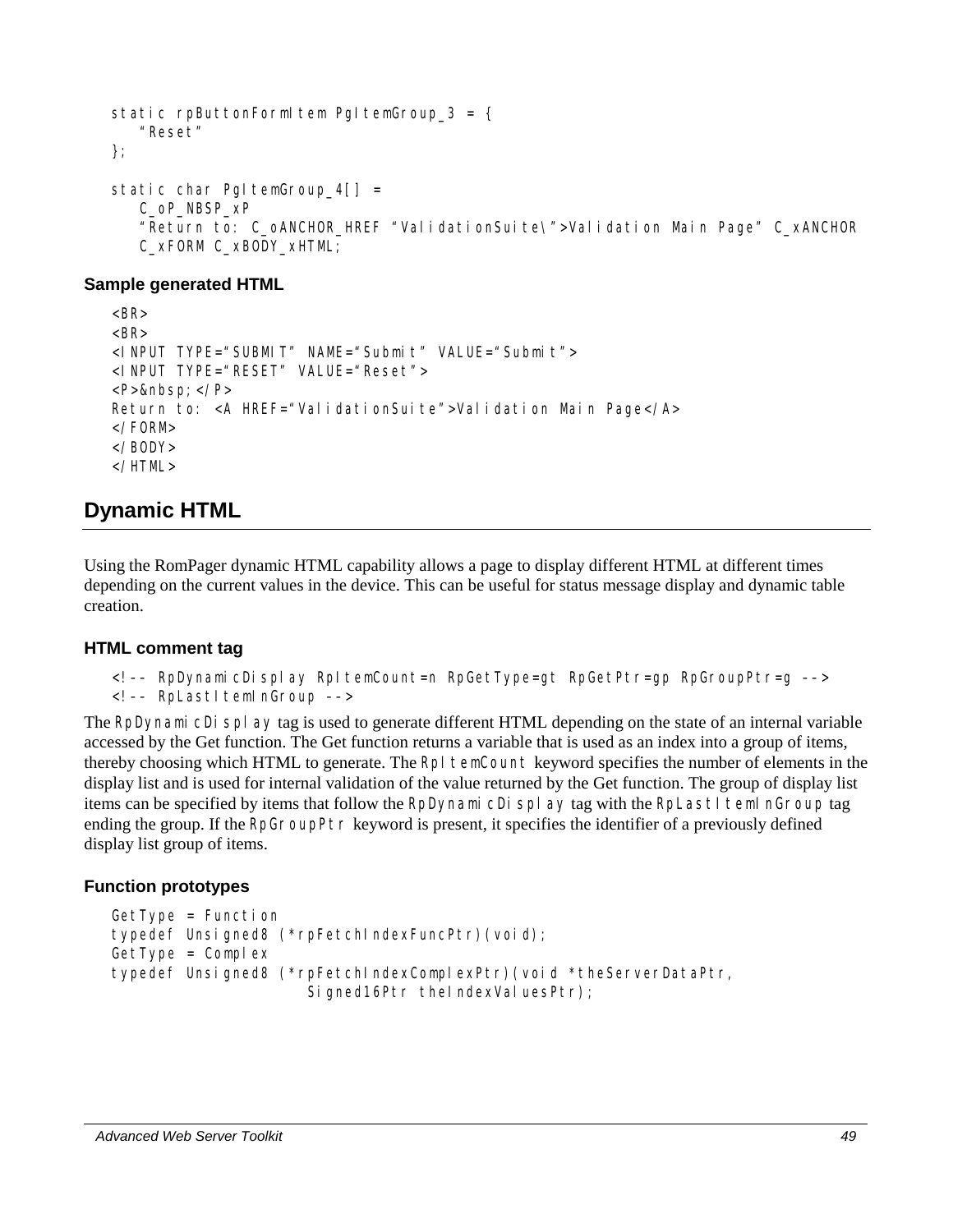**Samples** 

The print queue is empty.

or

The print queue is full.

or

There are 6 jobs in the print queue.

```
<!–– RpDynamicDisplay RpItemCount=3 
       RpGetType=Function RpGetPtr=GetPrintQueueStatus ––> 
   <!-- RpDataZeroTerminated --> 
        <BR>The print queue is empty.<BR> 
   <!-- RpEnd --> 
   <!-- RpDataZeroTerminated --> 
        <BR>The print queue is full.<BR> 
   <!-- RpEnd --> 
       <!–– RpItemGroup ––> 
       <!-- RpDataZeroTerminated --> 
             <BR>There are 
       <!-- RpEnd --> 
       <!–– RpDisplayText RpGetPtr=PrintQueueCount RpTextType=Unsigned16 ––> 
       6 
       <!-- RpEnd --> 
       <!-- RpDataZeroTerminated --> 
          jobs in the print queue.<BR> 
       <!-- RpEnd --> 
      <!-- RpLastItemInGroup -->
   <!-- RpLastItemInGroup -->
Internal structures 
   /* Element List Items */ 
       { eRpItemType_DynamicDisplay, &PgSample_Item_1 }, 
   /* Structures */
```

```
static rpDynamicDisplayItem PgSample_Item_1 = {
   GetPrintQueueStatus,
    eRpVarType_Function, 
    3, 
   PgSample_Item_1_Group
};
```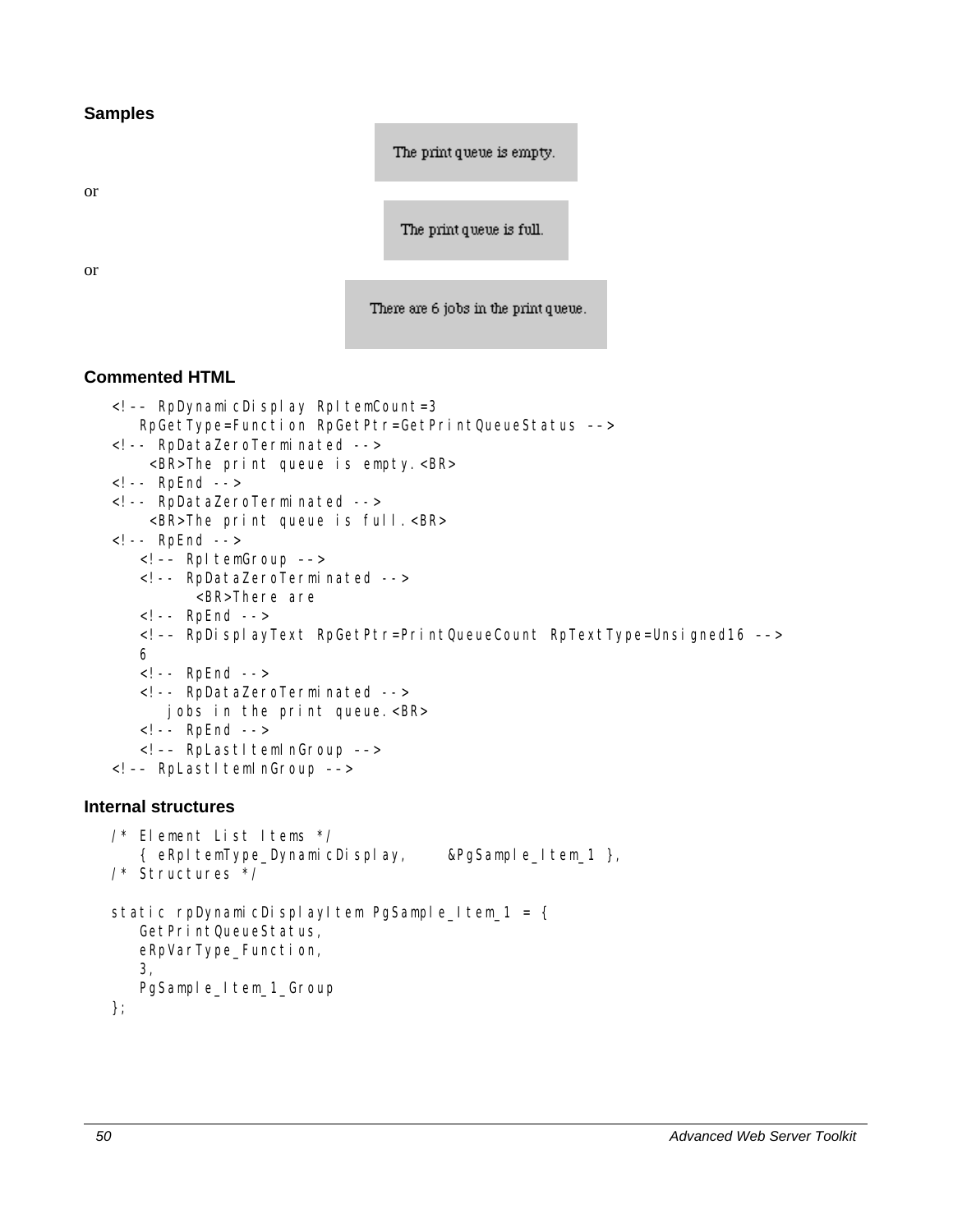```
static rpltem PgSample_Item_1_Group[] = {
    { eRpItemType_DataZeroTerminated, &PgSample_Item_2 }, 
    { eRpItemType_DataZeroTerminated, &PgSample_Item_3 }, 
    { eRpItemType_ItemGroup, &PgSample_Item_4 }, 
    { eRpItemType_LastItemInList } 
}; 
static char PgSample_Item_2[] = 
    C_oBR "The print queue is empty." C_oBR; 
static char PgSample_Item_3[] =
    C_oBR "The print queue is full." C_oBR; 
static rpItem PgSample_Item_4[] = {
    { eRpItemType_DataZeroTerminated, &PgSample_Item_5 }, 
    { eRpItemType_DisplayText, &PgSample_Item_6 }, 
    { eRpItemType_DataZeroTerminated, &PgSample_Item_7 }, 
    { eRpItemType_LastItemInList } 
}; 
static char PgSample_Item_5[] =
    C_oBR "There are "; 
static rpTextDisplayItem PgSample_Item_6 = {
    &PrintQueueCount, 
    eRpVarType_Direct, 
   eRpTextType_Unsigned16,
    20 
}; 
static char PgSample_Item_7[] =
    " jobs in the print queue." 
    C_oBR; 
/* Variables and Functions */ 
#define kMaxPrintQueueCount 300 
Unsigned8 GetPrintQueueStatus(void) {
    if (PrintQueueCount == 0) { 
       return 0; 
    } 
    else if (PrintQueueCount >= kMaxPrintQueueCount) { 
       return 1; 
    } 
   else { 
       return 2; 
    } 
}
```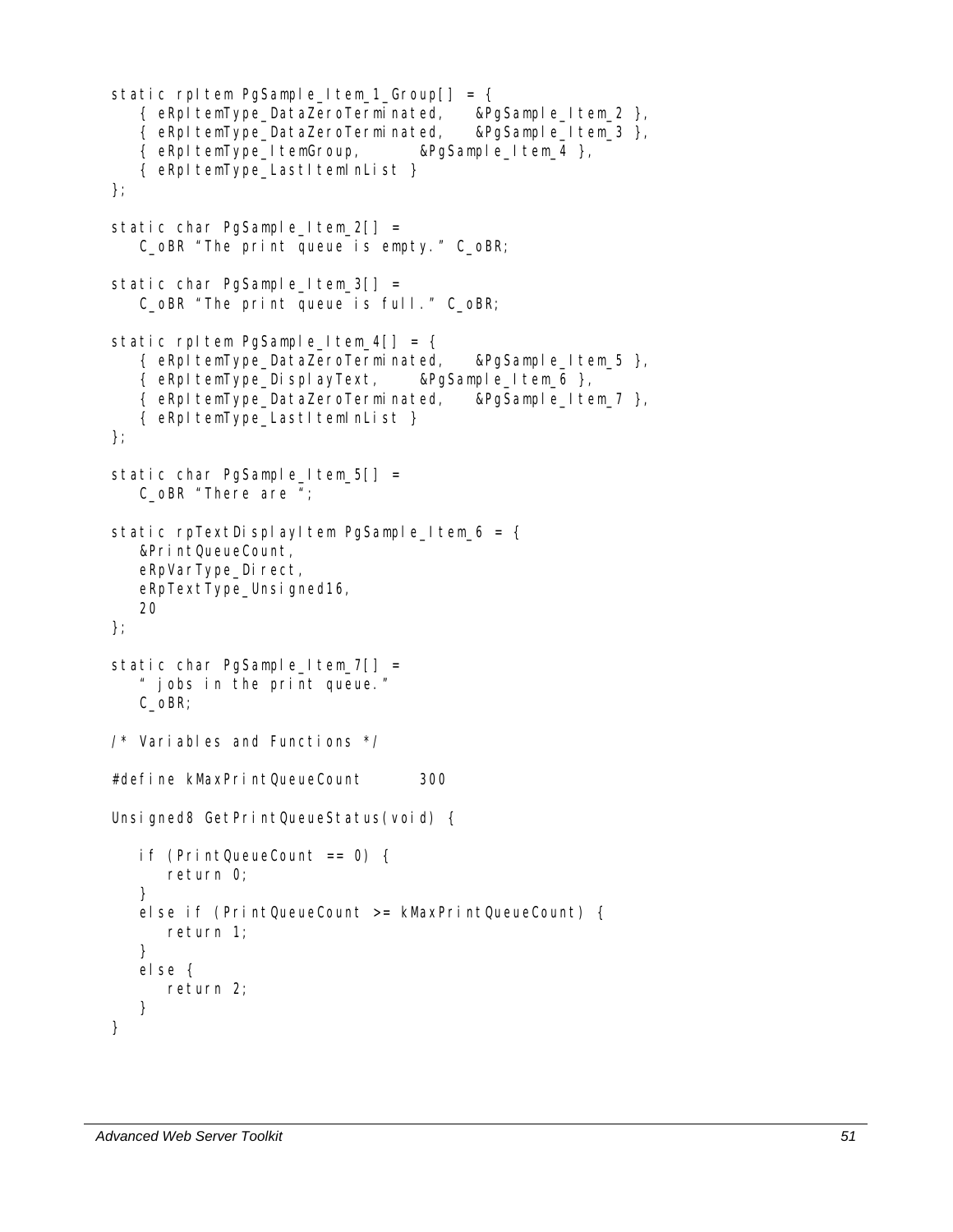```
<BR>The print queue is empty.<BR> 
or 
   <BR>The print queue is full.<BR> 
or 
   <BR>There are 6 jobs in the print queue.<BR>
```
# **Repeat groups**

Groups of items such as those that define table rows and columns can be defined once and repeated as necessary to generate a page. Using repeat groups to generate common sets of page items can lead to substantial page storage savings.

### **HTML comment tags**

- <!–– RpRepeatGroup RpStart=s RpLimit=l RpIncrement=inc RpGroupPtr=g ––>
- <!–– RpRepeatGroupDynamic RpFunctionPtr=fp RpGroupPtr=gp RpMaxItems=m ––>
- <!–– RpRepeatGroupWhile RpFunctionPtr=fp RpGroupPtr=gp RpMaxItems=m ––>

The RpRepeatGroup tag is used to define a repeating group of items where the parameters to define the repeat loop are known at compile time. This item provides the equivalent of a "for" loop. The RpStart, RpLimit, and RpIncrement keywords specify the parameters of the "for" loop. If the RpIncrement keyword is not specified, 1 is used.

The RpRepeatGroupDynamic tag is used to define a repeating group of items where the parameters to define the repeat loop are determined at run time at the beginning of the loop. This item provides the equivalent of a "for" loop with dynamic initialization. The RpFunctionPtr keyword specifies a function that returns the start, limit and increment values for the repeat group.

The RpRepeatGroupWhile tag is used to define a repeating group of items where the parameters to define the repeat loop are determined at run time. This item provides the equivalent of a "while" loop. The RpFunctionPtr keyword specifies a function that indicates when the looping is to terminate. The function is passed a pointer to a location it can use as a loop index. The function is also passed a pointer to an arbitrary value that the device routine can use. Initially, the index value is passed as 0 and the arbitrary value is passed to the device routine as a (void \*) 0. On subsequent calls, the index and the arbitrary value passed to the device routine will be whatever the device passed back on the previous call. When the device routine returns a value of a (void \*) 0, it signals to the RomPager engine that the loop is complete.

The group of items to repeat can be specified by items that follow the repeat group tag with the RpLastI temInGroup tag ending the group. If the RpGroupPtr keyword is present, it specifies the identifier of a previously defined group of repeat items.

If the Structure Access form of variable retrieval is used, the RpMaxI tems keyword is used to tell the PBuilder compiler how much room to reserve in the structures it creates. See the Structured Access section for more details.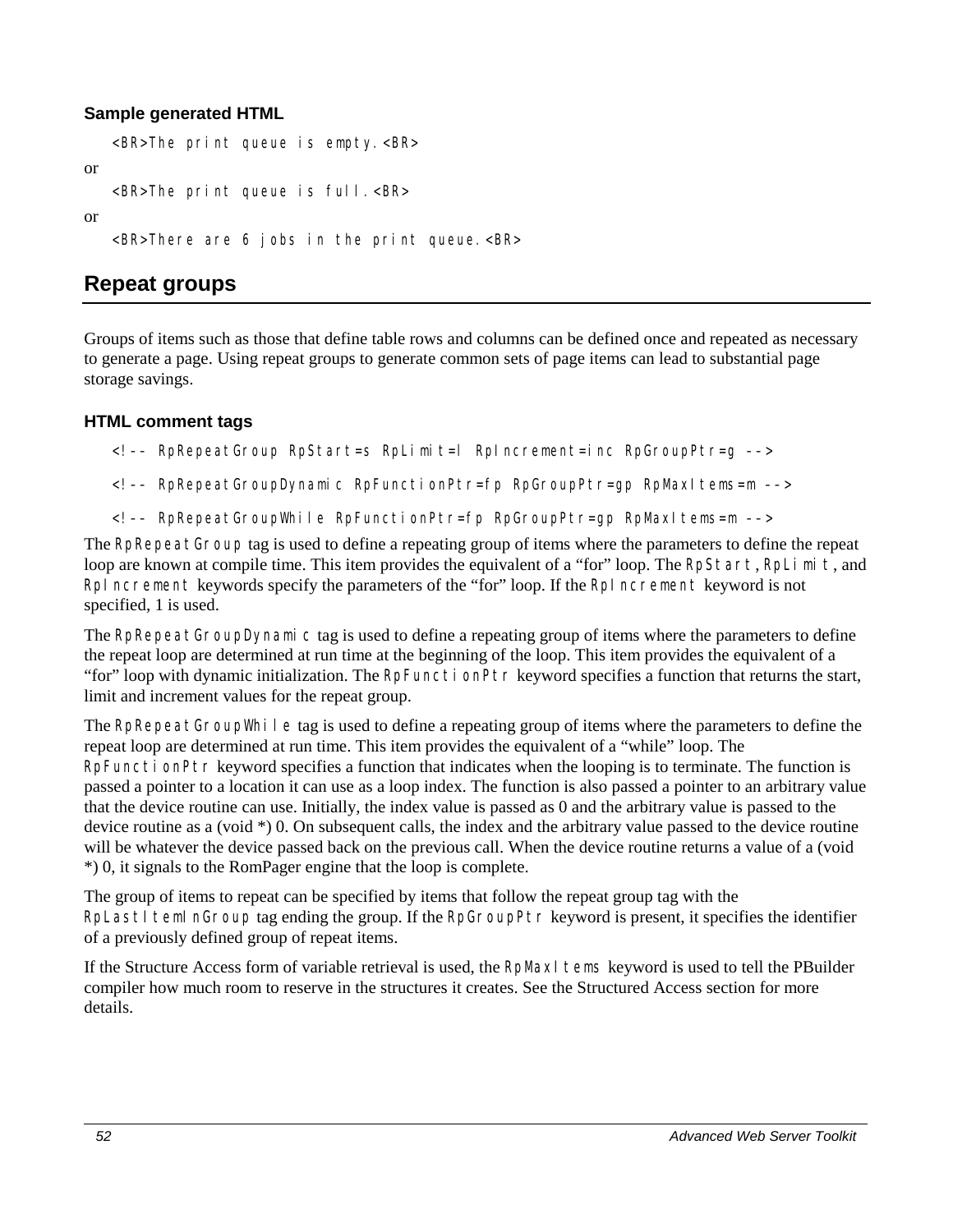### **Function prototypes**

RpRepeatGroupDynamic

```
typedef void (*rpDynamicRepeatFuncPtr)(void *theServerDataPtr, 
                       Signed16Ptr theStart, 
                       Signed16Ptr theLimit, 
                      Signed16Ptr theIncrement);
```
RpRepeatGroupWhile

```
typedef void (*rpRepeatWhileFuncPtr)(void *theServerDataPtr, 
                      Signed16Ptr theIndexPtr, 
                     void ** theRepeatGroupValuePtr);
```
### **Sample**



```
<!-- RpDataZeroTerminated --> 
       <TABLE BORDER="0" CELLPADDING = "0" CELLSPACING= "0" BGCOLOR=#000000> 
      <TR><!-- RpEnd --> 
   <!–– RpRepeatGroup RpStart=1 RpLimit=8 RpIncrement=1 ––> 
       <!-- RpDataZeroTerminated --> 
          <TD><IMG SRC="/Images/10BT_Port"></TD> 
       <!-- RpEnd --> 
   <!-- RpLastItemInGroup -->
   <!-- RpDataZeroTerminated --> 
       </TR></TABLE> 
   <!-- RpEnd --> 
Internal structures 
   /* Element List Items */
```

```
 { eRpItemType_DataZeroTerminated, &PgSample_Item_1 }, 
    { eRpItemType_RepeatGroup, &PgSample_Item_2 }, 
    { eRpItemType_DataZeroTerminated, &PgSample_Item_3 }, 
/* Structures */ 
static char PgSample_Item_1[] =
    C_oTABLE_BORDER "\"0\"" C_CELLPADDING " \"0\"" C_CELLSPACING " \"0\" " 
    "BGCOLOR=#000000>\n" 
   C_OTR "\n";
```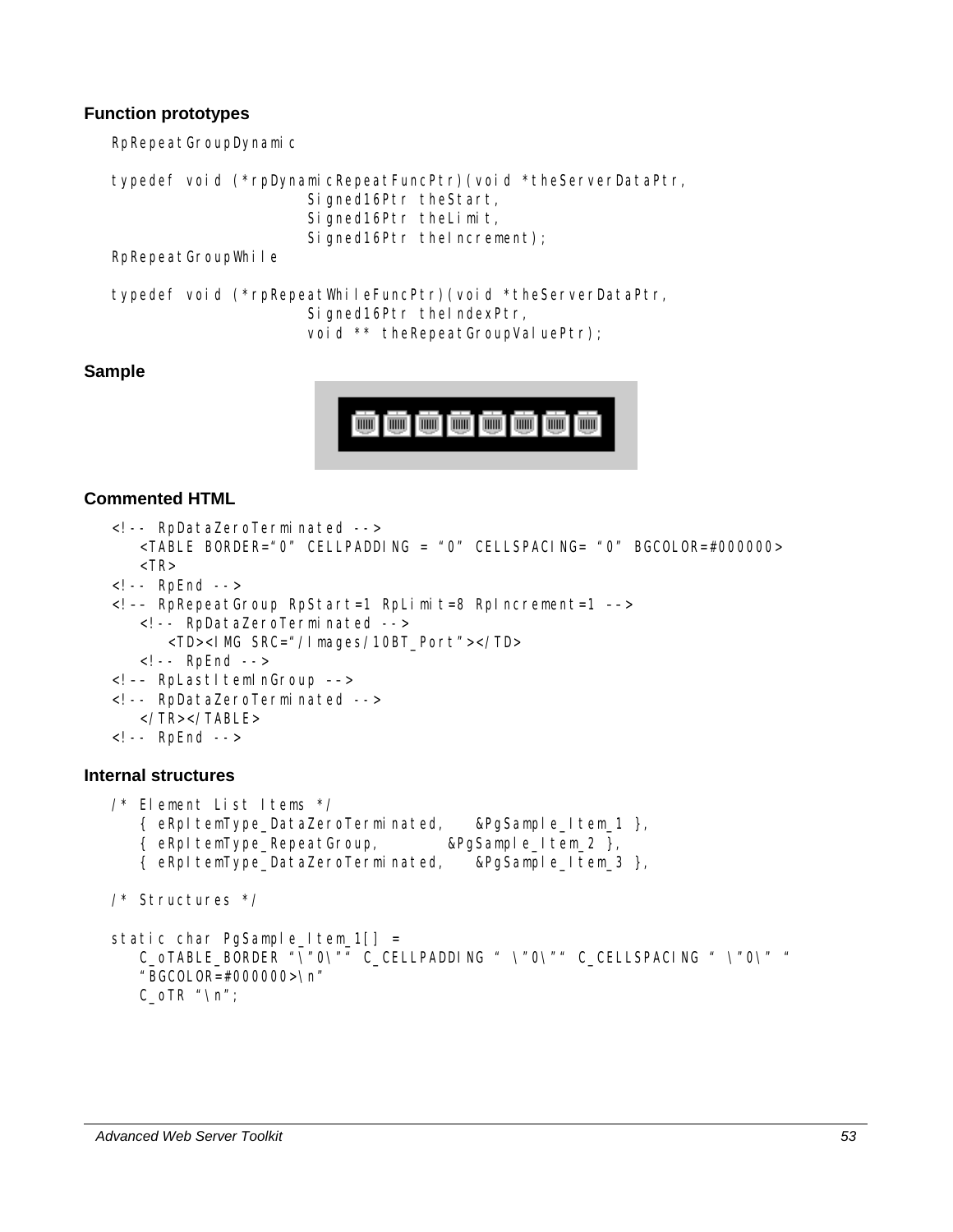```
static rpRepeatGroupItem PgSample_Item_2 = {
    1, 
    8, 
    1, 
   PgSample_Item_2_Group
}; 
static char PgSample_Item_3[] =
    C_xTR 
    C_xTABLE; 
static rpItem PgSample Item 2 Group[] = {
    { eRpItemType_DataZeroTerminated, &PgSample_Item_4 }, 
    { eRpItemType_LastItemInList } 
}; 
static char PgSample_Item_4[] =
    C_oTD C_oIMG_SRC "/Images/10BT_Port\">" 
    C_xTD;
```
## **Commented HTML**

<!-- RpDataZeroTerminated --> <TABLE BORDER="0" CELLPADDING = "0" CELLSPACING= "0" BGCOLOR=#000000>  $<$ TR $>$ <!-- RpEnd --> <!–– RpRepeatGroupDynamic RpFunctionPtr=GetRepeatGroupLimits ––> <!-- RpDataZeroTerminated --> <TD><IMG SRC="/Images/10BT\_Port"></TD> <!-- RpEnd --> <!-- RpLastItemInGroup --> <!-- RpDataZeroTerminated --></TR></TABLE><!-- RpEnd --> **Internal structures**  /\* Element List Items \*/ { eRpItemType\_DataZeroTerminated, &PgSample\_Item\_1 }, { eRpItemType\_RepeatGroupDynamic, &PgSample\_Item\_2 }, { eRpItemType\_DataZeroTerminated, &PgSample\_Item\_3 }, /\* Structures \*/ static char PgSample\_Item\_1[] = C\_oTABLE\_BORDER "\"0\"" C\_CELLPADDING " \"0\"" C\_CELLSPACING " \"0\" " "BGCOLOR=#000000>\n"  $C_$ OTR "\n"; static rpRepeatGroupDynItem PgSample\_Item\_2 = { GetRepeatGroupLimits, PgSample\_Item\_2\_Group };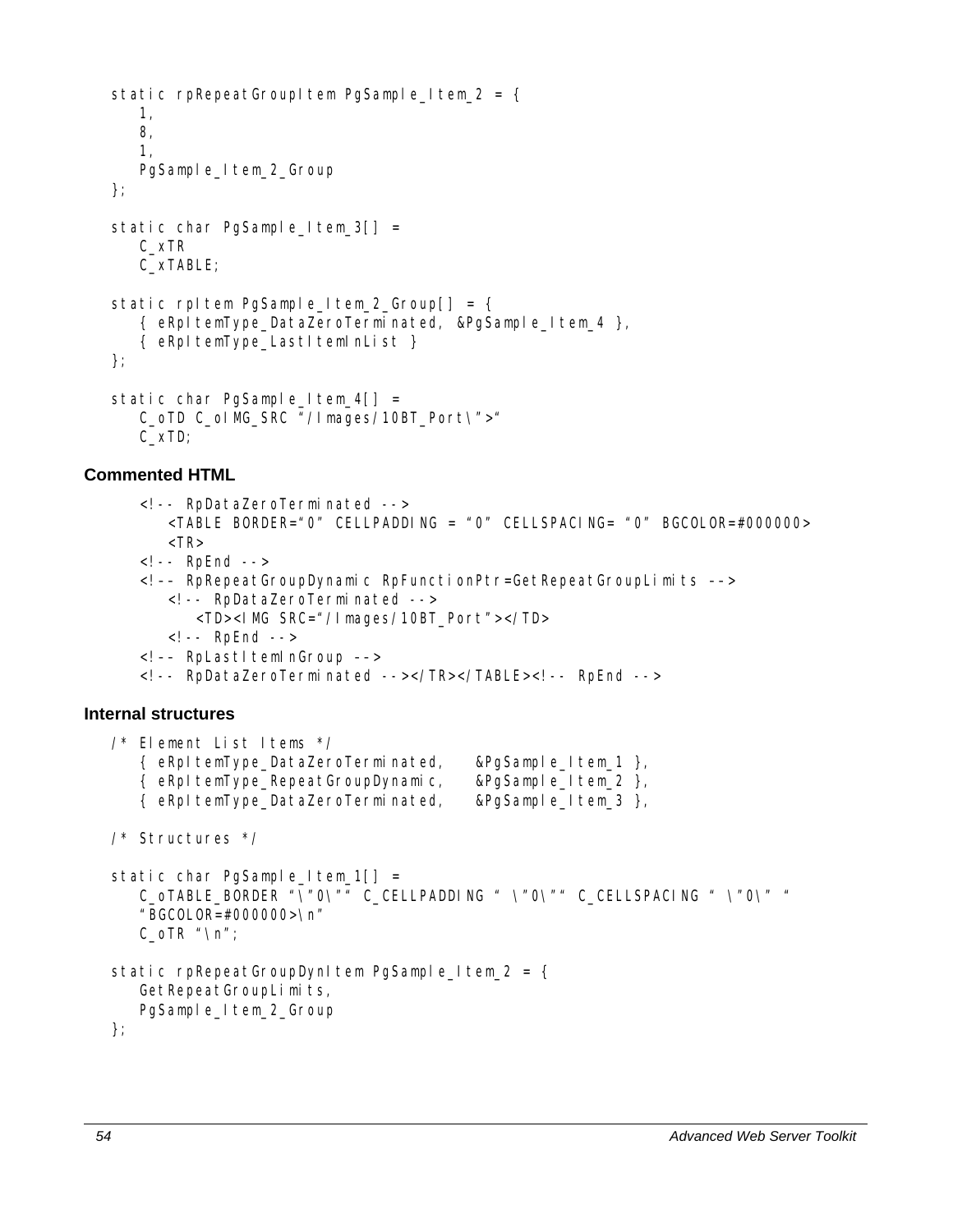```
static char PgSample_Item_3[] =
    C_xTR 
    C_xTABLE; 
static rpItem PgSample_Item_2_Group[] = {
    { eRpItemType_DataZeroTerminated, &PgSample_Item_4 }, 
   { eRpItemType_LastItemInList }
}; 
static char PgSample_Item_4[] =
   C_oTD C_oIMG_SRC "/Images/10BT_Port\">"
    C_xTD; 
/* Variables and Functions */ 
void GetRepeatGroupLimits(void *theServerDataPtr, Signed16Ptr theStart, 
       Signed16Ptr theLimit, Signed16Ptr theIncrement) { 
   *theStart = 1;
   * the Limit = 8;
   *thelncrement = 1;
}
```

```
<!-- RpDataZeroTerminated --> 
       <TABLE BORDER="0" CELLPADDING = "0" CELLSPACING= "0" BGCOLOR=#000000> 
      <TR><!-- RpEnd --> 
   <!–– RpRepeatGroupWhile RpFunctionPtr=TestPortRepeatGroup ––> 
       <!-- RpDataZeroTerminated --> 
          <TD><IMG SRC="/Images/10BT_Port"></TD> 
       <!-- RpEnd --> 
   <!–– RpLastItemInGroup ––> 
   <!-- RpDataZeroTerminated --> 
       </TR></TABLE> 
   <!-- RpEnd --> 
Internal structures 
   /* Element List Items */ 
       { eRpItemType_DataZeroTerminated, &PgSample_Item_1 }, 
       { eRpItemType_RepeatGroupWhile, &PgSample_Item_2 }, 
       { eRpItemType_DataZeroTerminated, &PgSample_Item_3 }, 
   /* Structures */
```

```
static char PgSample_Item_1[] =
    C_oTABLE_BORDER "\"0\"" C_CELLPADDING " \"0\"" C_CELLSPACING " \"0\" " 
    "BGCOLOR=#000000>\n" 
   C_OTR "\n";
```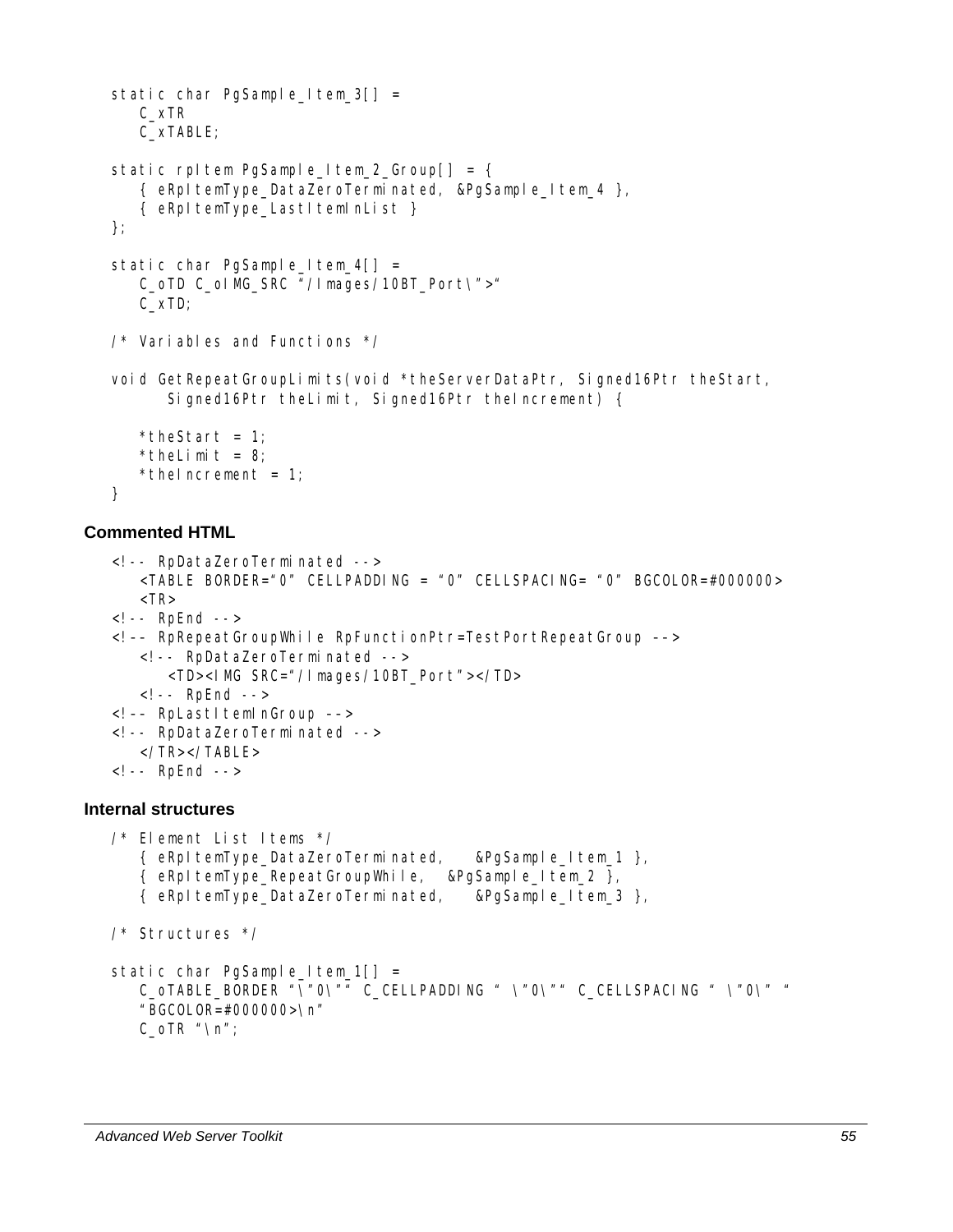```
static rpRepeatGroupDynItem PgSample_Item_2 = {
    TestPortRepeatGroup, 
   PgSample_Item_2_Group
}; 
static char PgSample_Item_3[] =
    C_xTR 
    C_xTABLE; 
static rpltem PgSample_Item_2_Group[] = {
    { eRpItemType_DataZeroTerminated, &PgSample_Item_4 }, 
    { eRpItemType_LastItemInList } 
}; 
static char PgSample Item 4[] =
    C_oTD C_oIMG_SRC "/Images/10BT_Port\">" 
    C_xTD; 
/* Variables and Functions */ 
#define kPortMax = 8 
void TestPortRepeatGroup(void *theServerDataPtr, 
                 Signed16Ptr theIndexPtr, 
                void **theRepeatGroupValuePtr) {
   Signed16 theIndex;
   the index = *theIndexPtr;
    if (theIndex < kPortMax) { 
      *theRepeatGroupValuePtr = thePortName[theIndex];
    } 
    else { 
      *theRepeatGroupValuePtr = (voi d * ) 0; } 
   thelndex += 1;
   *theIndexPtr = theIndex;
}
```

```
<TABLE BORDER="0" CELLPADDING = "0" CELLSPACING= "0" BGCOLOR=#000000><TR> 
<TD><IMG SRC="/Images/10BT_Port"></TD> 
<TD><IMG SRC="/Images/10BT_Port"></TD> 
<TD><IMG SRC="/Images/10BT_Port"></TD> 
<TD><IMG SRC="/Images/10BT_Port"></TD> 
<TD><IMG SRC="/Images/10BT_Port"></TD> 
<TD><IMG SRC="/Images/10BT_Port"></TD> 
<TD><IMG SRC="/Images/10BT_Port"></TD> 
<TD><IMG SRC="/Images/10BT_Port"></TD> 
</TR></TABLE>
```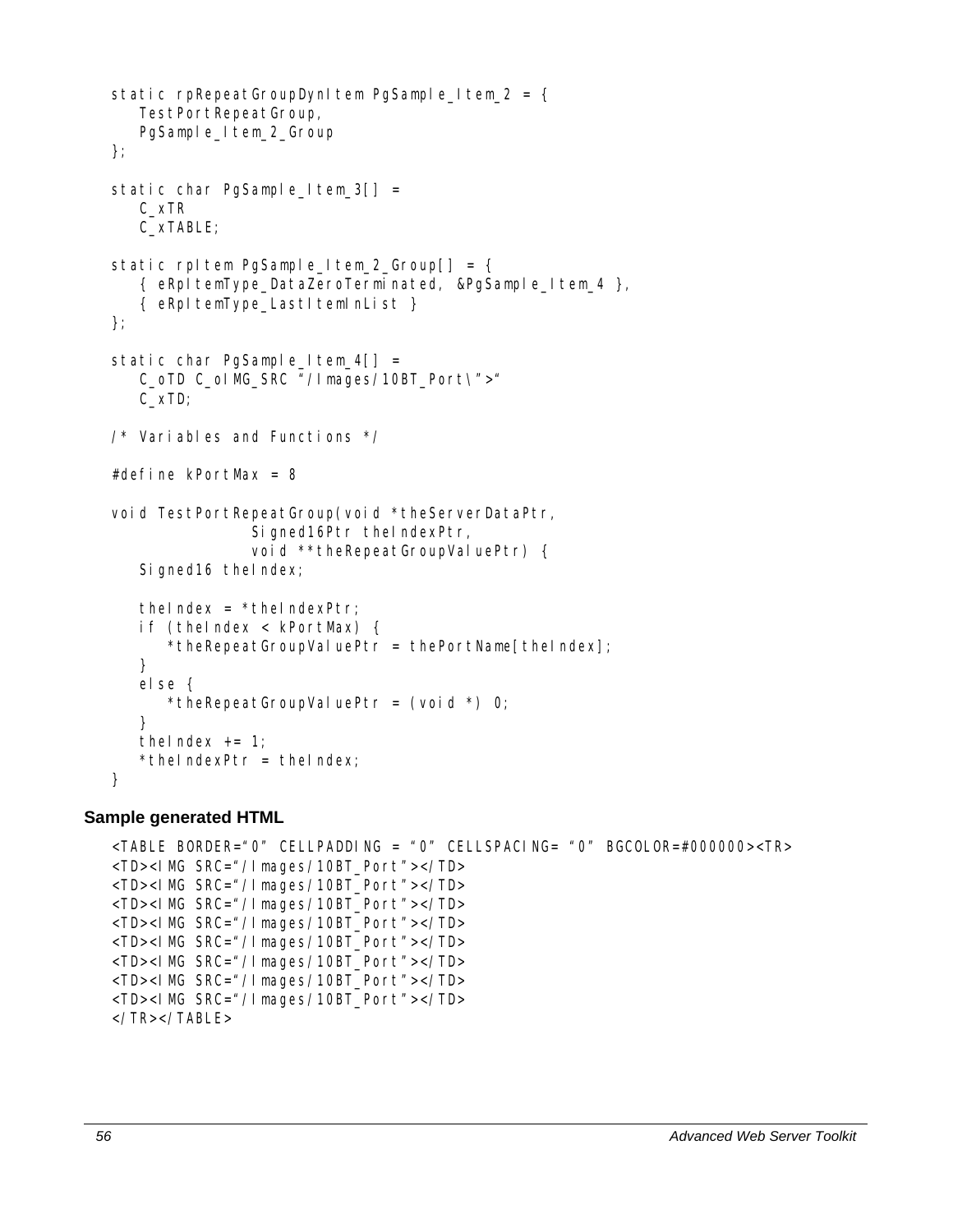Within repeat groups, it is sometimes useful to display HTML that uses the current index settings of the repeat group.

#### **HTML comment tags**

<!-- RpIndexDisplay\_0 RpText=t --> <!-- RpIndexDisplay\_1 RpText=t --> <!-- RpIndexDisplay\_2 RpText=t --> <!-- RpIndexDisplay\_3 RpText=t --> <!-- RpIndexDisplay\_4 RpText=t --> <!-- RpIndexDisplay\_5 RpText=t --> <!-- RpQueryDisplay RpText=t -->

These tags are used within repeat groups to display the current value of an index. RpI ndexDi  $\text{spl ay_0}$ references the current index for the current repeat group. When nested repeat groups are used, RpI ndexDi spl  $ay_1$  references the current index for the repeat group that contains the current repeat group. If you have a 3-level repeat group  $(x, y, z)$ , and you are in the inner most group, RpI ndexDi spl ay 0 refers to the

*z* value, RpIndexDisplay\_1 refers to the *y* value and RpIndexDisplay\_2 refers to the *x* value. The string value of the appropriate index is appended to the text that is defined by the RpText keyword.

Index values are generated automatically within repeat groups. They can also be passed to other pages by using query strings. When the RomPager engine receives a URL that has an appended query string of the form " $\langle x, y, z \rangle$ ", it stores the incoming values in the current index array.

The RpQueryDi splay tag is used within repeat groups to display a query string that includes the current value of all indices. The query string is appended to the text that is defined by the RpText keyword.

#### **Sample**



```
<!-- RpDataZeroTerminated --> 
    <TABLE BORDER="1" CELLPADDING = "10" CELLSPACING= "0"><TR> 
<!-- RpEnd --> 
<!-- RpIndexDisplay_0 RpText="<TD><B>Slot " --> 
    <TD><B>Slot 3 
<!-- RpEnd --> 
<!-- RpDataZeroTerminated --> 
   </B></TD>
<!-- RpEnd --> 
<!–– RpRepeatGroup RpStart=1 RpLimit=8 RpIncrement=1 ––> 
    <!-- RpQueryDisplay RpText="<TD><FONT SIZE=+2><A HREF=\"/PortInfo" --> 
       <TD><FONT SIZE=+2><A HREF="/PortInfo?3,1 
    <!-- RpEnd -->
```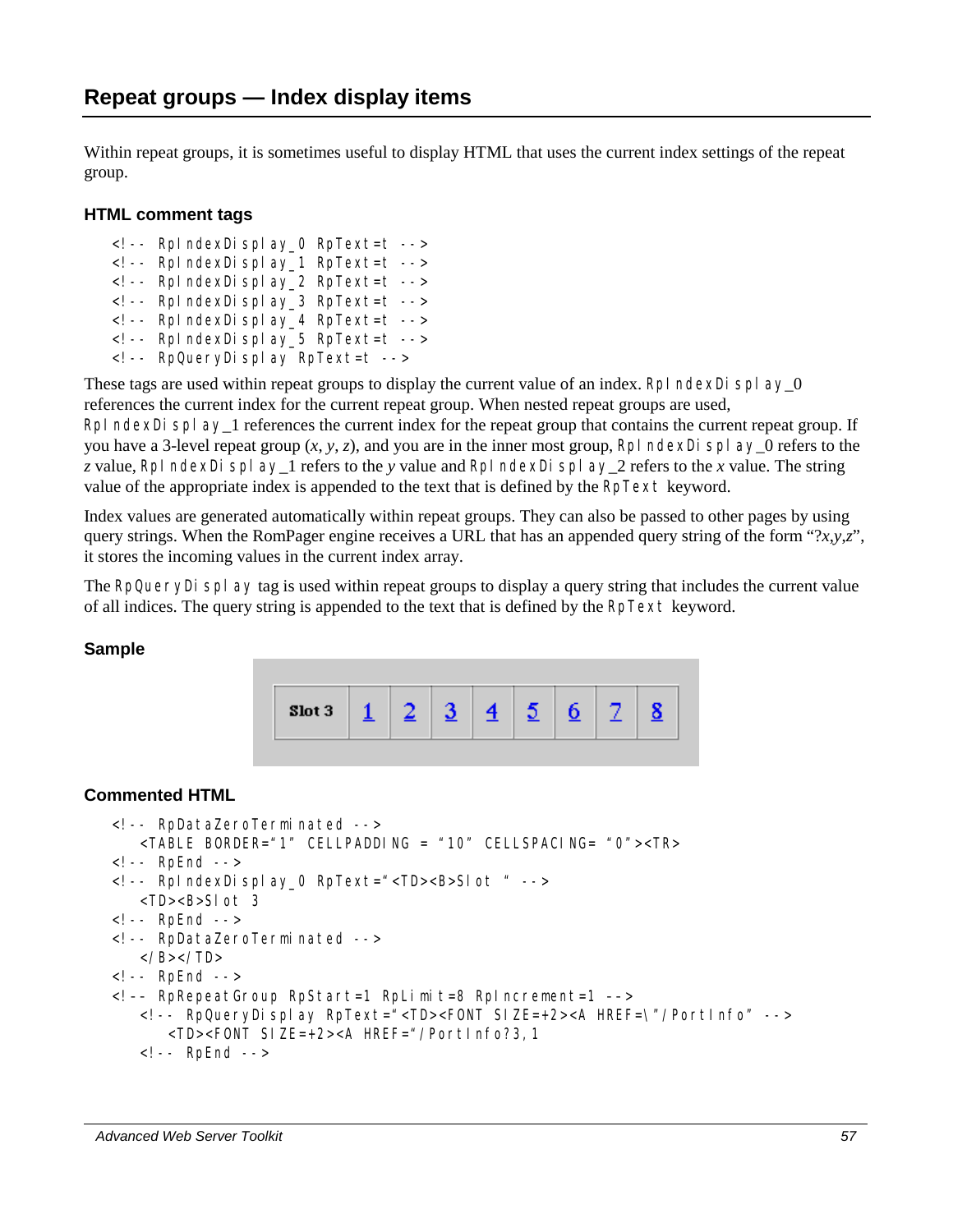```
<!-- RpIndexDisplay_0 RpText="\">" --> 
          ^{\prime\prime} > 1
    <!-- RpEnd --> 
    <!-- RpDataZeroTerminated --> 
           </A></FONT></TD> 
    <!-- RpEnd --> 
<!-- RpLastItemInGroup -->
<!-- RpDataZeroTerminated --> 
    </TR></TABLE> 
<!-- RpEnd -->
```
### **Internal structures**

```
/* Element List Items */ 
    { eRpItemType_DataZeroTerminated, &PgSample_Item_1 }, 
   \{ eRpItemType_IndexDisplay_0, \& PgSample_Item_2 \},
    { eRpItemType_DataZeroTerminated, &PgSample_Item_3 }, 
    { eRpItemType_RepeatGroup, &PgSample_Item_4 }, 
    { eRpItemType_DataZeroTerminated, &PgSample_Item_5 }, 
/* Structures */ 
static char PgSample_Item_1[] =
   C_OTABLE_BORDER "\"1\"" C_CELLPADDING " \"10\"" C_CELLSPACING " \"0\">"
   C_OTR "\n";
static char PgSample_Item_2[] =
    C_oTD C_oB "Slot "; 
static char PgSample_Item_3[] =
    C_xB 
    C_xTD; 
static rpRepeatGroupItem PgSample Item 4 = { 1, 
    8, 
    1, 
   PgSample_Item_4_Group
}; 
static char PgSample_Item_5[] =
    C_xTR 
    C_xTABLE; 
static rpltem PgSample_Item_4_Group[] = {
    { eRpItemType_QueryDisplay, &PgSample_Item_6 }, 
    { eRpItemType_IndexDisplay_0, &PgSample_Item_7 }, 
    { eRpItemType_DataZeroTerminated, &PgSample_Item_8 }, 
   { eRpItemType_LastItemInList }
};
```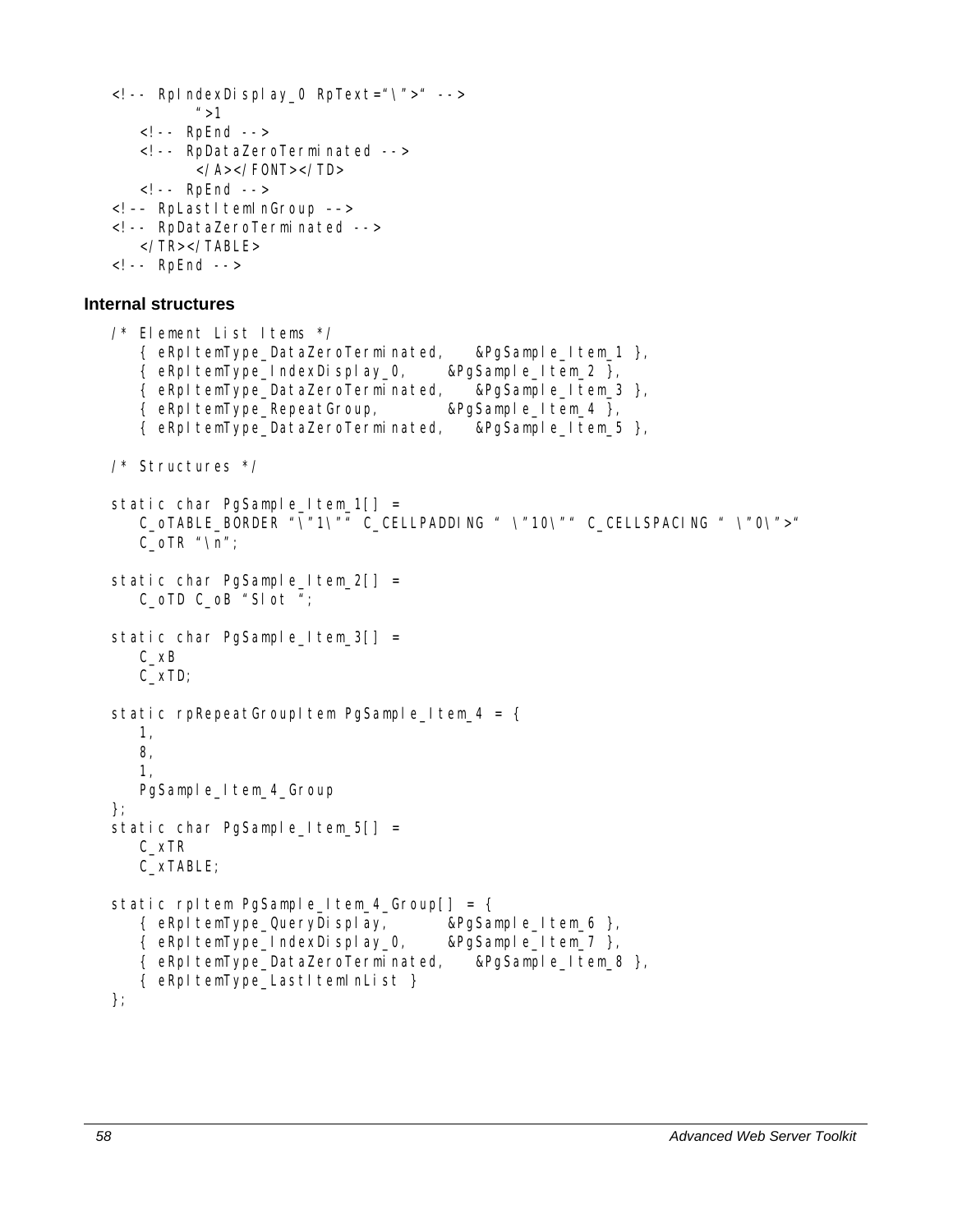```
static char PgSample Item 6[] = C_oTD C_oFONT_SIZE "+2>" C_oANCHOR_HREF "/PortInfo"; 
static char PgSample Item 7[] =
   "\setminus">";
static char PgSample Item 8[] =
    C_xANCHOR C_xFONT C_xTD;
```

```
<TABLE BORDER="1" CELLPADDING = "10" CELLSPACING= "0"><TR> 
<TD><B>Slot 3</B></TD> 
<TD><FONT SIZE=+2><A HREF="/PortInfo?3,1">1</FONT></TD> 
<TD><FONT SIZE=+2><A HREF="/PortInfo?3,2">2</FONT></TD> 
<TD><FONT SIZE=+2><A HREF="/PortInfo?3,3">3</FONT></TD> 
<TD><FONT SIZE=+2><A HREF="/PortInfo?3,4">4</FONT></TD> 
<TD><FONT SIZE=+2><A HREF="/PortInfo?3,5">5</FONT></TD> 
<TD><FONT SIZE=+2><A HREF="/PortInfo?3,6">6</FONT></TD> 
<TD><FONT SIZE=+2><A HREF="/PortInfo?3,7">7</FONT></TD> 
<TD><FONT SIZE=+2><A HREF="/PortInfo?3,8">8</FONT></TD> 
</TR></TABLE>
```
# **Repeat groups — Dynamic form items**

Within a repeat group, it is often desirable to use common internal routines for processing array values for form items such as the <I NPUT TYPE=*xxxx*> items and <SELECT> items.

#### **HTML comment tags**

- <!–– RpFormInput TYPE=t NAME=n VALUE=v RpGetPtr=gp RpSetPtr=sp RpTextType=tt MaxLength=m Size=s RpItemNumber=in Dynamic RpResetPtr=rp -->
- <!–– RpFormSingleSelect NAME=n Size=s RpGetPtr=gp RpSetPtr=sp Dynamic ––>
- <!–– RpFormMultiSelect NAME=n Size=s Dynamic RpResetPtr=rp ––>
- <!–– RpFormVariableSelect NAME=n MULTIPLE RpResetPtr=r RpGetPtr=gp RpSetPtr=sp Size=s RpTextType=t RpFieldWidth=f Dynamic ––>
- <!–– RpFormVarValueSelect NAME=n MULTIPLE RpResetPtr=r RpGetPtr=gp RpSetPtr=sp Size=s RpTextType=t RpFieldWidth=f Dynamic ––>

If the Dynamic keyword is used with any of these tags, the PBuilder compiler generates different internal structures so that the array values can be accessed by common routines. The access functions are assumed to be of type Complex so that the functions can access the index values of the repeat group. Therefore, the RpGetType and RpSetType keywords need not be specified.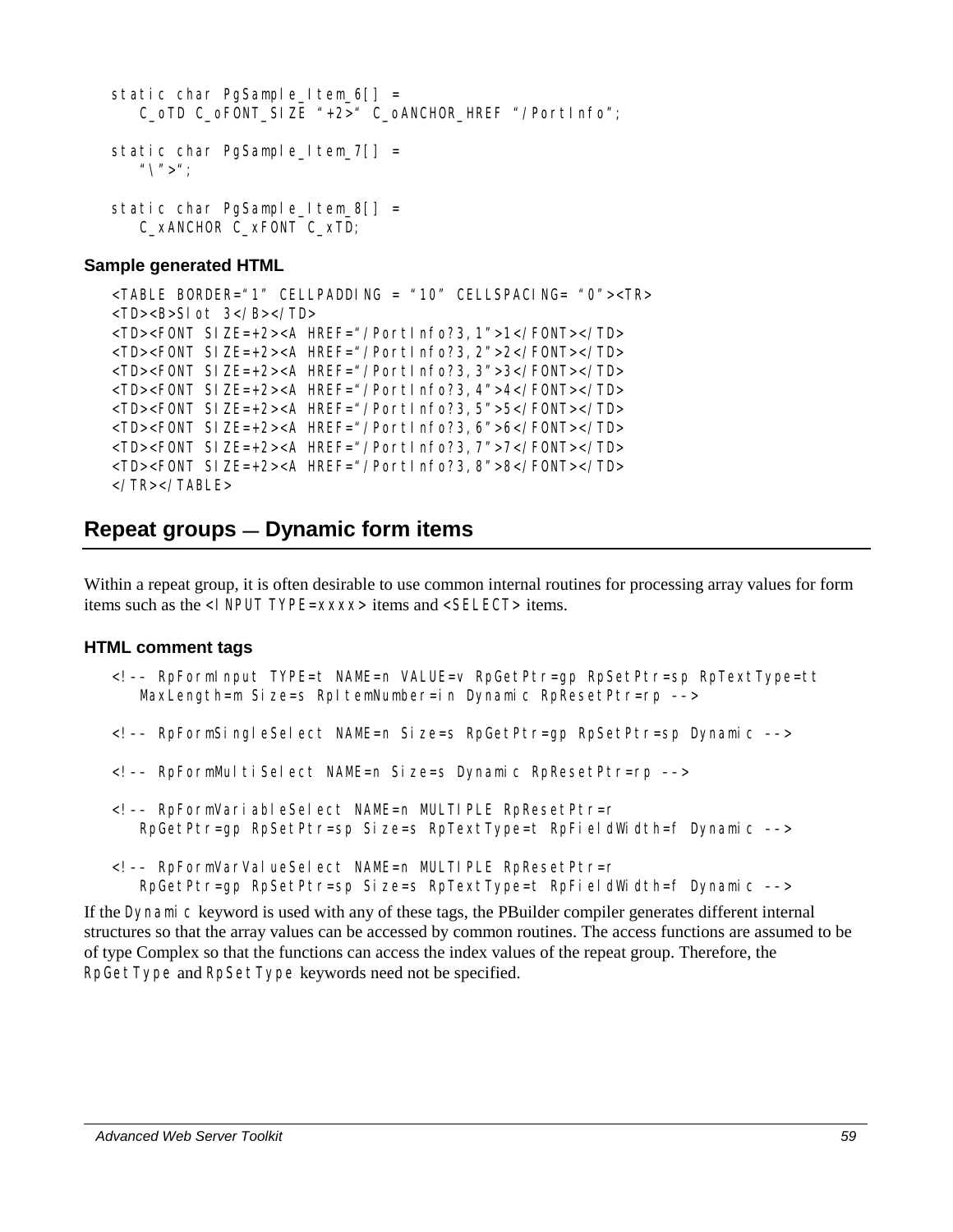### **Function prototypes**

The function prototypes for the repeat group versions of the form elements are the same as for the regular complex type form elements.

In the case of the checkbox and the multi-select items, an additional function is defined using the RpResetPtr keyword. This function is used to reset the entire array prior to repeat group processing.

```
<!–– RpFormInput TYPE=checkbox --> 
<!-- RpFormMultiSelect -->
typedef void (*rpResetCheckboxArrayPtr) (void *theServerDataPtr, 
                   char *theNamePtr, 
                  Signed16Ptr theIndexValuesPtr);
```
### **Sample**

| Slot 3         |                               |        |
|----------------|-------------------------------|--------|
| Port Number    | Port Name                     | Active |
| $\mathbf{1}$   | $\overline{\mathsf{Port}}\_1$ | □      |
| $\overline{c}$ | Accounting                    | ×      |
| 3              | Port_3                        | □      |
| 4              | $Port_4$                      | $\Box$ |
| 5              | Marketing                     | ⊠      |
| 6              | Port_6                        | □      |
| 7              | Port_7                        | ⊠      |
| 8              | Port_8                        | □      |

```
<!-- RpDataZeroTerminated --> 
    <TABLE BORDER="1" CELLPADDING = "5" CELLSPACING= "0"> 
    <TR ALIGN=CENTER><TD COLSPAN=3> 
<!-- RpEnd --> 
<!-- RpIndexDisplay_0 text="<B>Slot " --> 
   <B>Slot 3 
<!-- RpEnd --> 
<!-- RpDataZeroTerminated --> 
  </B></TD></TR>
    <TR ALIGN=CENTER><TD>Port Number</TD> 
    <TD>Port Name</TD><TD>Active</TD></TR> 
<!-- RpEnd -->
```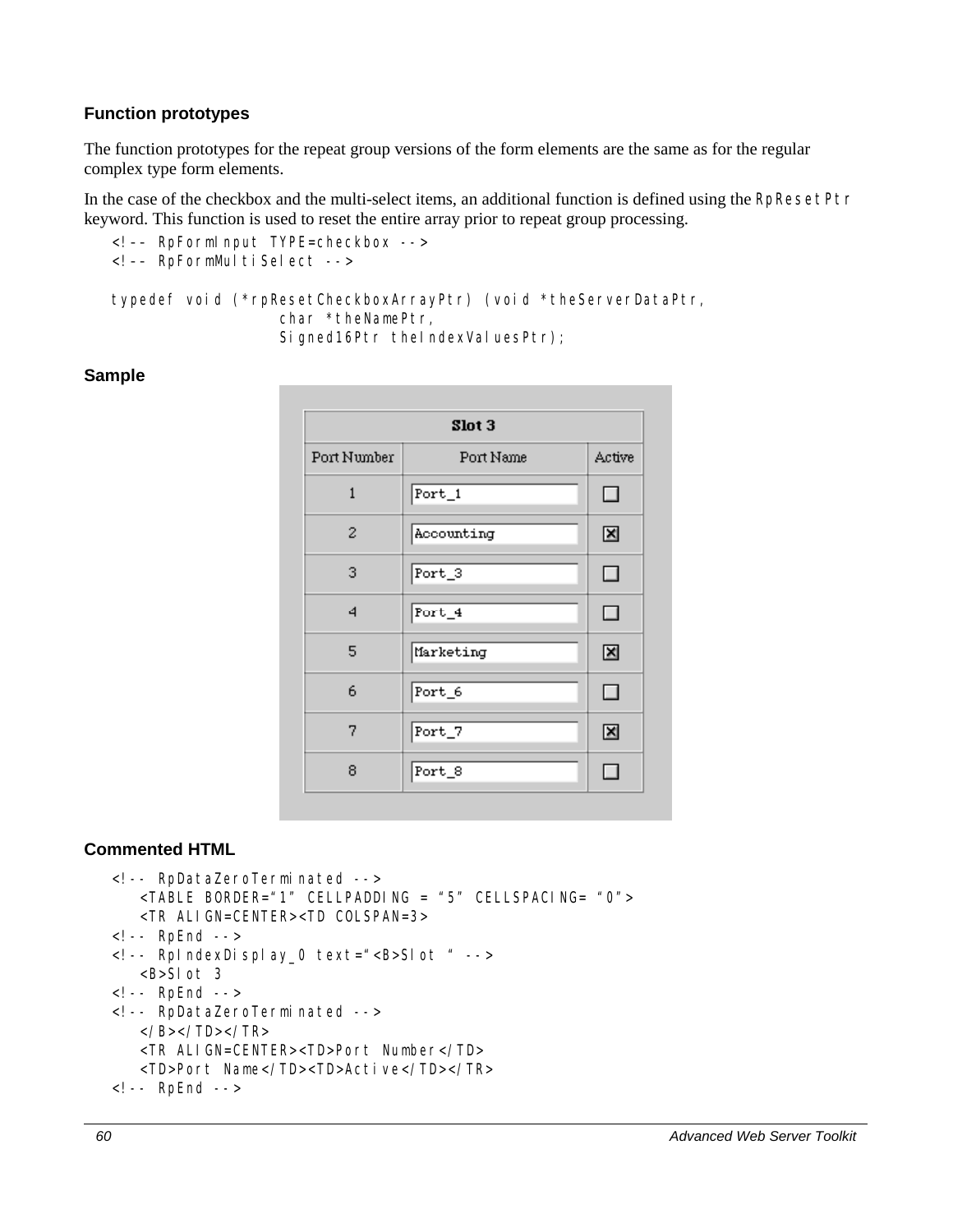```
<!–– RpRepeatGroup RpStart=1 RpLimit=8 RpIncrement=1 ––> 
       <!-- RpIndexDisplay_0 text="<TR ALIGN=CENTER><TD>" --> 
          <TR ALIGN=CENTER><TD>1 
       <!-- RpEnd --> 
       <!-- RpDataZeroTerminated RpIdentifier=PgCellSeparator --> 
         </TD><TD> <!-- RpEnd --> 
       <!-- RpEnd --> 
       <!-- RpUseId RpId=PgCellSeparator RpItemType=DZT --> 
         </TD><TD>
       <!-- RpEnd --> 
       <!–– RpFormInput TYPE=checkbox NAME=PortActive 
          RpGetPtr=GetPortStatus RpSetPtr=SetPortStatus 
          Dynamic RpResetPtr=ResetPortStatus ––> 
          <INPUT TYPE="CHECKBOX" NAME="PortActive"> 
       <!-- RpEnd --> 
       <!-- RpDataZeroTerminated --> 
         </TD></TR>
       <!-- RpEnd --> 
   <!-- RpLastItemInGroup -->
   <!-- RpDataZeroTerminated --> 
      \langleTABLE><!-- RpEnd --> 
Internal structures 
   /* Element List Items */ 
       { eRpItemType_DataZeroTerminated, &PgSample_Item_1 }, 
       { eRpItemType_IndexDisplay_0, &PgSample_Item_2 }, 
       { eRpItemType_DataZeroTerminated, &PgSample_Item_3 }, 
       { eRpItemType_RepeatGroup, &PgSample_Item_4 }, 
       { eRpItemType_DataZeroTerminated, &PgSample_Item_5 }, 
   /* Structures */ 
   static char PgSample_Item_1[] =
       C_oTABLE_BORDER "\"1\"" C_CELLPADDING " \"5\"" C_CELLSPACING " \"0\">\n" 
       C_oTR_ALIGN_CENTER ">" C_oTD_COLSPAN "3>\n"; 
   static char PgSample_Item_2[] =
       C_oB "Slot "; 
   static char PgSample_Item_3[] =
       C_xB C_xTD C_xTR C_oTR_ALIGN_CENTER ">" C_oTD "Port Number" C_xTD 
       C_oTD "Port Name" C_xTD C_oTD "Active" C_xTD C_xTR; 
   static rpRepeatGroupItem PgSample_Item_4 = \{ 1, 
       8, 
       1, 
       PgSample_Item_4_Group 
   };
```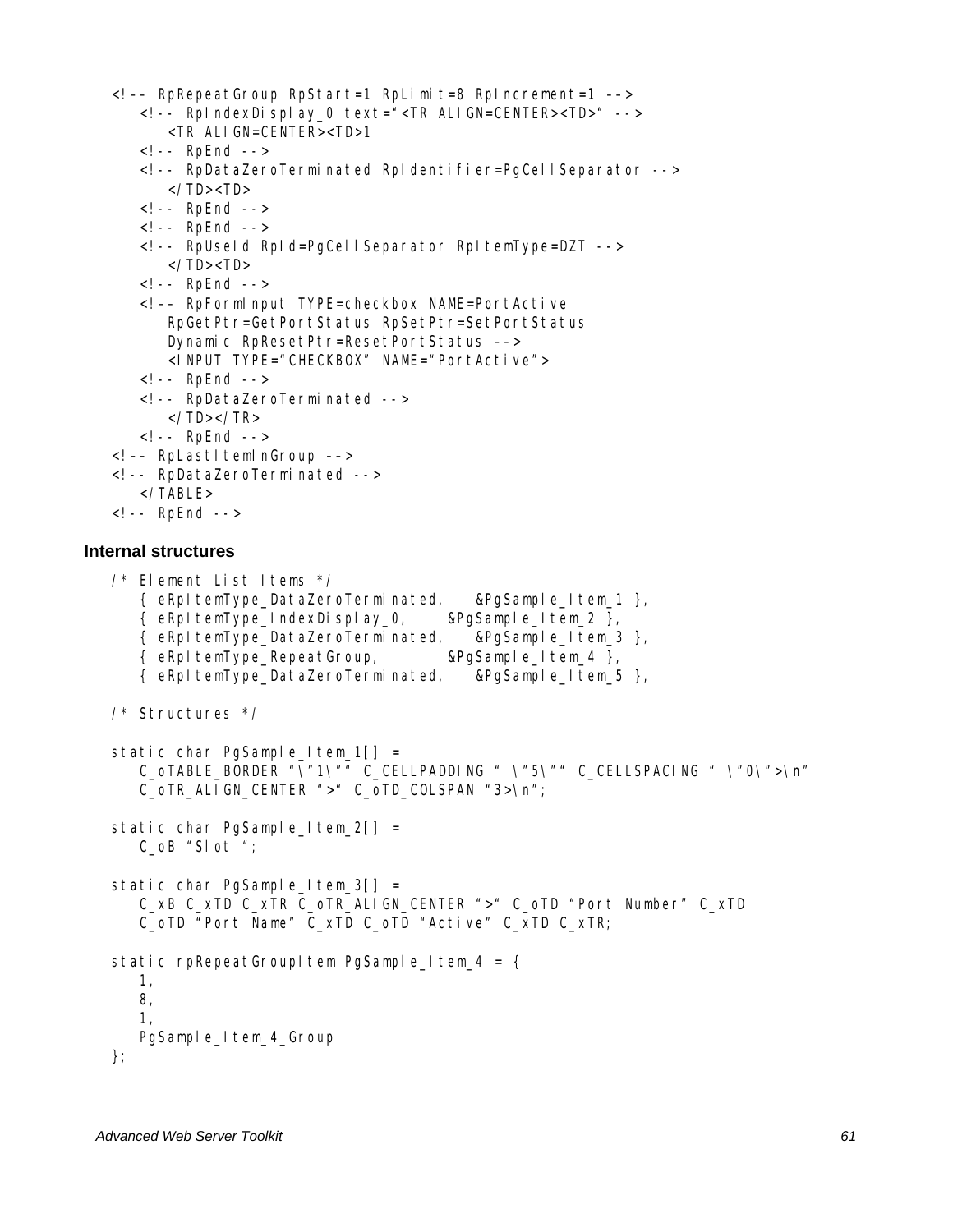```
static char PgSample_Item_5[] =
    C_xTABLE; 
static rpItem PgSample_Item_4_Group[] = {
    { eRpItemType_IndexDisplay_0, &PgSample_Item_6 }, 
    { eRpItemType_DataZeroTerminated, &PgCellSeparator }, 
    { eRpItemType_FormTextDyn, &PgSample_Item_7 }, 
    { eRpItemType_DataZeroTerminated, &PgCellSeparator }, 
    { eRpItemType_FormCheckboxDyn, &PgSample_Item_8 }, 
    { eRpItemType_DataZeroTerminated, &PgSample_Item_9 }, 
    { eRpItemType_LastItemInList } 
}; 
static char PgSample_Item_6[] =
   C_oTR_ALIGN_CENTER ">\n" C_oTD;
char PgCellSeparator[] =
    C_xTD C_oTD; 
static rpTextFormItem PgSample Item 7 = \{ "PortName", 
    GetPortName, 
    SetPortName, 
   eRpVarType_Complex,
   eRpVarType_Complex,
    eRpTextType_ASCII, 
    20, 
    20 
}; 
static char PgSample_Item_8[] =
    C_xANCHOR C_xFONT C_xTD; 
    C_oBR; 
static rpDynCheckboxFormItem PgSample_Item_8 = {
    "PortActive", 
    GetPortStatus, 
    SetPortStatus, 
   eRpVarType_Complex,
    eRpVarType_Complex, 
    ResetPortStatus 
}; 
static char PgSample_Item_9[] =
    C_xTD C_xTR; 
/* Variables and Functions */ 
Boolean thePortStatusArray[4][8];
char thePortNameArray[4][8][21];
char *GetPortName(void *theServerDataPtr, 
                char *theNamePtr, 
                Signed16Ptr theIndexValuesPtr) {
```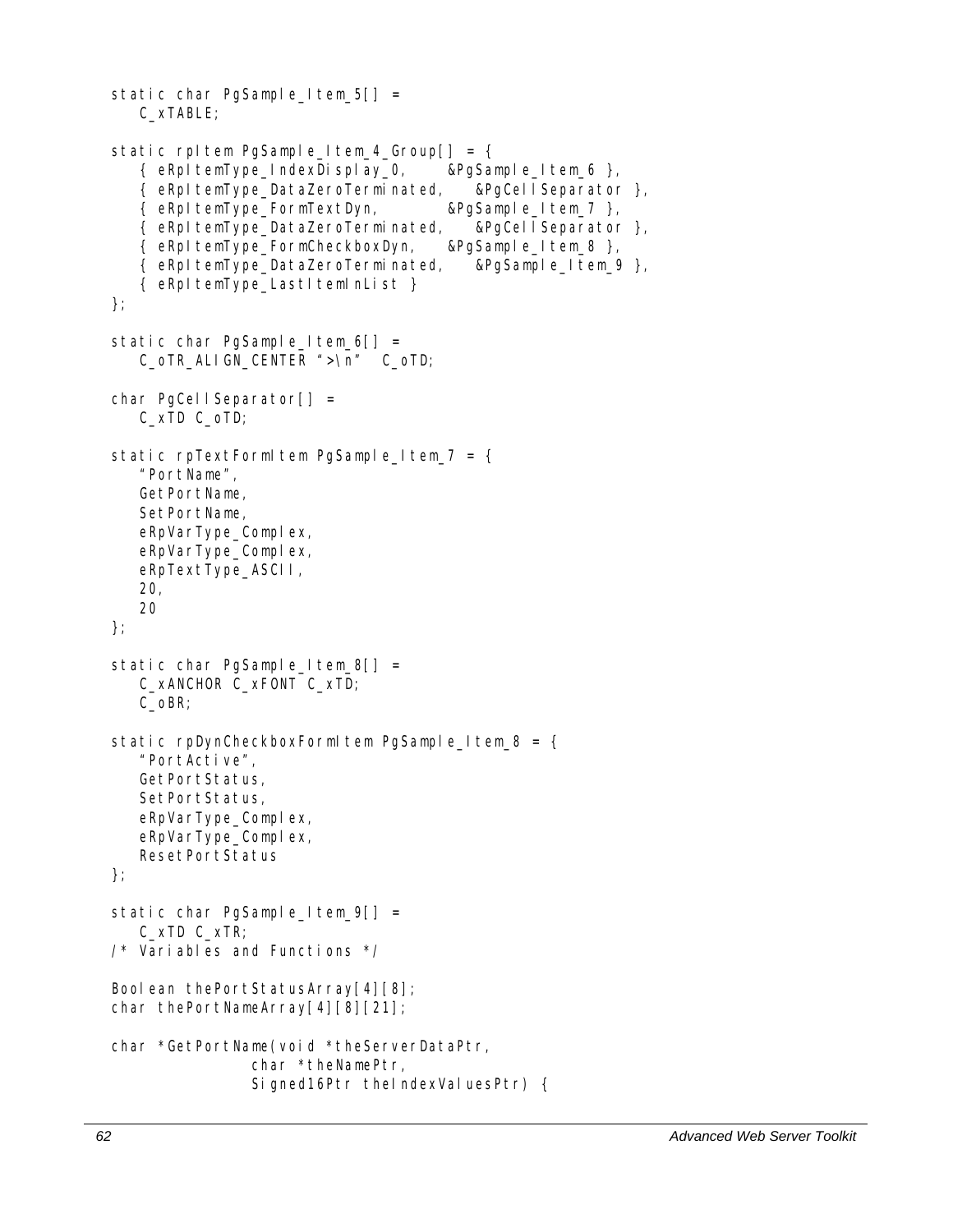```
Signed16 theSlotIndex = *theIndexValuesPtr;
   Signed16 thePortIndex = *(theIndexValuesPtr + 1);
   return thePortNameArray[theSlotIndex][thePortIndex];
} 
extern void SetPortName(void *theServerDataPtr, 
               char *theValuePtr,
                char *theNamePtr, 
               Signed16Ptr theIndexValuesPtr) {
   Signed16 theSlotIndex = *theIndexValuesPtr;
   Signed16 thePortIndex = *(theIndexValuesPtr + 1);
   strcpy (thePortStatusArray[theSlotIndex][thePortIndex], theValuePtr);
} 
Boolean GetPortStatus(void *theServerDataPtr,
                char *theNamePtr, 
               Signed16Ptr theIndexValuesPtr) {
   Signed16 theSlotIndex = *theIndexValuesPtr;
   Signed16 thePortIndex = *(theIndexValuesPtr + 1);
   return thePortStatusArray[theSlotIndex][thePortIndex];
} 
void SetPortStatus(void *theServerDataPtr, 
               Boolean theValue,
                char *theNamePtr, 
               Signed16Ptr theIndexValuesPtr) {
   Signed16 theSlotIndex = *theIndexValuesPtr;
   Signed16 thePortIndex = *(theIndexValuesPtr + 1);
    thePortStatusArray[theSlotIndex][thePortIndex] = theValue; 
} 
void ResetPortStatus(void *theServerDataPtr, 
                char *theNamePtr, 
               Signed16Ptr theIndexValuesPtr) {
   Signed16 theSI otIndex;
   Signed16 thePortIndex;
   for (theSlotIndex = 0; theSlotIndex < 4; theSlotIndex += 1) {
      for (thePortIndex = 0; thePortIndex < 8; thePortIndex += 1) {
          thePortStatusArray[theSlotIndex][thePortIndex] = False; 
       } 
    } 
}
```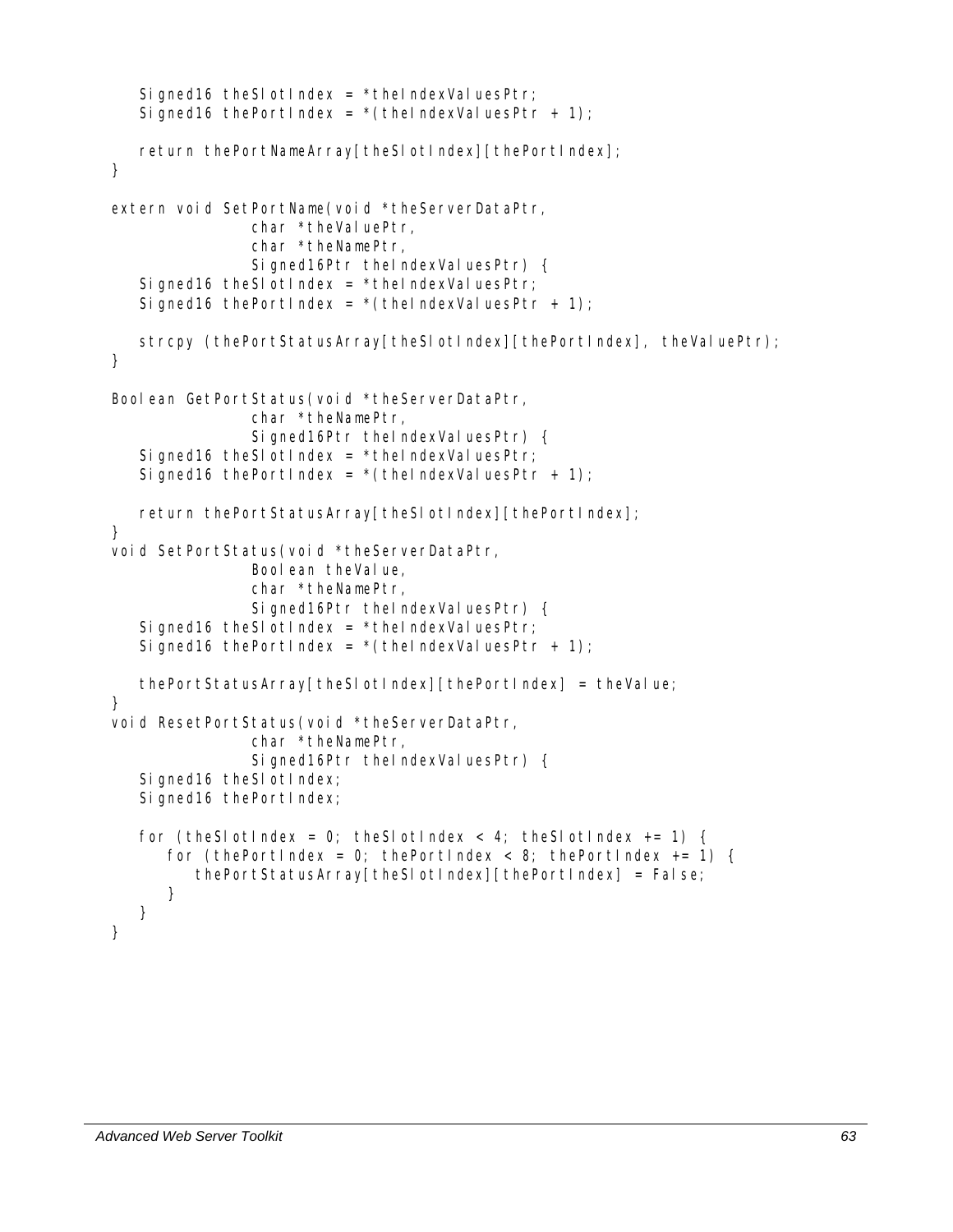#### **Sample generated HTML**

```
<TABLE BORDER="1" CELLPADDING = "5" CELLSPACING= "0"> 
<TR ALIGN=CENTER><TD COLSPAN=3><B>Slot 3</B></TD></TR> 
<TR ALIGN=CENTER><TD>Port Number</TD><TD>Port Name</TD><TD>Active</TD></TR> 
<TR ALIGN=CENTER><TD>1</TD> 
<TD><INPUT TYPE="Text" NAME="PortName?3,1" Value="Port_1" Size=20></TD> 
<TD><INPUT TYPE="CHECKBOX" NAME="PortActive?3,1"></TD></TR> 
<TR ALIGN=CENTER><TD>2</TD> 
<TD><INPUT TYPE="Text" NAME="PortName?3,2" Value="Accounting" Size=20></TD> 
<TD><INPUT TYPE="CHECKBOX" NAME="PortActive?3,2" CHECKED></TD></TR> 
<TR ALIGN=CENTER><TD>3</TD> 
<TD><INPUT TYPE="Text" NAME="PortName?3,3" Value="Port_3" Size=20></TD> 
<TD><INPUT TYPE="CHECKBOX" NAME="PortActive?3,3"></TD></TR> 
<TR ALIGN=CENTER><TD>4</TD> 
<TD><INPUT TYPE="Text" NAME="PortName?3,4" Value="Port_4" Size=20></TD> 
<TD><INPUT TYPE="CHECKBOX" NAME="PortActive?3,4"></TD></TR> 
<TR ALIGN=CENTER><TD>5</TD> 
<TD><INPUT TYPE="Text" NAME="PortName?3,5" Value="Marketing" Size=20></TD> 
<TD><INPUT TYPE="CHECKBOX" NAME="PortActive?3,5" CHECKED></TD></TR> 
<TR ALIGN=CENTER><TD>6</TD> 
<TD><INPUT TYPE="Text" NAME="PortName?3,6" Value="Port_6" Size=20></TD> 
<TD><INPUT TYPE="CHECKBOX" NAME="PortActive?3,6"></TD></TR> 
<TR ALIGN=CENTER><TD>7</TD> 
<TD><INPUT TYPE="Text" NAME="PortName?3,7" Value="Port_7" Size=20></TD> 
<TD><INPUT TYPE="CHECKBOX" NAME="PortActive?3,7" CHECKED></TD></TR> 
<TR ALIGN=CENTER><TD>8</TD> 
<TD><INPUT TYPE="Text" NAME="PortName?3,8" Value="Port_8" Size=20></TD> 
<TD><INPUT TYPE="CHECKBOX" NAME="PortActive?3,8"></TD></TR> 
</TABLE>
```
# **Repeat groups — Radio buttons**

Within a repeat group, it may be desirable to have a radio button group with one button for each member of the group. This capability can be useful for selecting an item within a repeat group.

## **HTML comment tag**

<!–– RpFormRadioGroupDyn NAME=n RpGetType=gt RpGetPtr=gp RpSetType=st RpSetPtr=sp ––>

The RpFormRadi oGroupDyn tag specifies a radio button group that spans the range of the repeat group with one button associated with each index value of the repeat group. The NAME keyword specifies the HTML name of the radio button group.

When a page is displayed, the RomPager engine can use the access functions described as follows to retrieve a value. If the value matches the current index of the repeat group, the button is highlighted. When a form is submitted, the RomPager engine passes the value of the submitted button (the repeat group index) to the storage functions.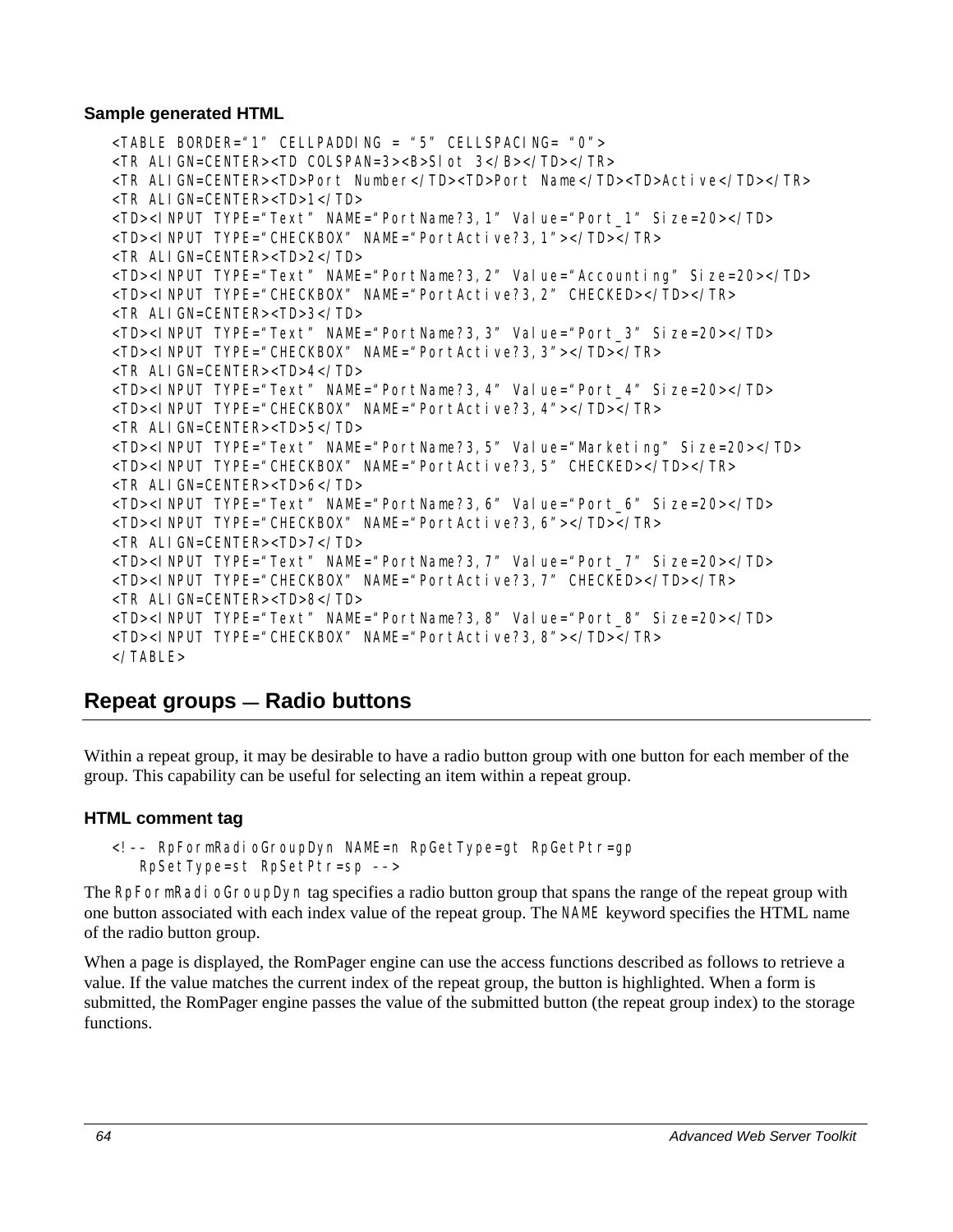#### **Function prototypes**

GetType = Function

typedef rpOneOfSeveral (\*rpFetchRadioGroupFuncPtr)(void);

- GetType = Complex
- typedef rpOneOfSeveral (\*rpFetchRadioGroupComplexPtr)(void \*theServerDataPtr, char \*theNamePtr, Signed16Ptr theIndexValuesPtr);
- SetType = Function
- typedef void (\*rpStoreRadioGroupFuncPtr)(Unsigned8 theValue);

 $SetType = Complex$ 

typedef void (\*rpStoreRadioGroupComplexPtr)(void \*theServerDataPtr, Unsigned8 theValue, char \*theNamePtr, Signed16Ptr theIndexValuesPtr);

#### **Sample**

| Port Number | Port Name  |
|-------------|------------|
| $\circ$ 1   | Port_1     |
| $\circ$ 2   | Accounting |
| $\circ$ 3   | Port_3     |
| O 4         | Port_4     |
| O 5         | Marketing  |
| O 6         | Port_6     |
| ◉ 7         | Port_7     |
| ⊙ 8         | Port_8     |
| Configure   |            |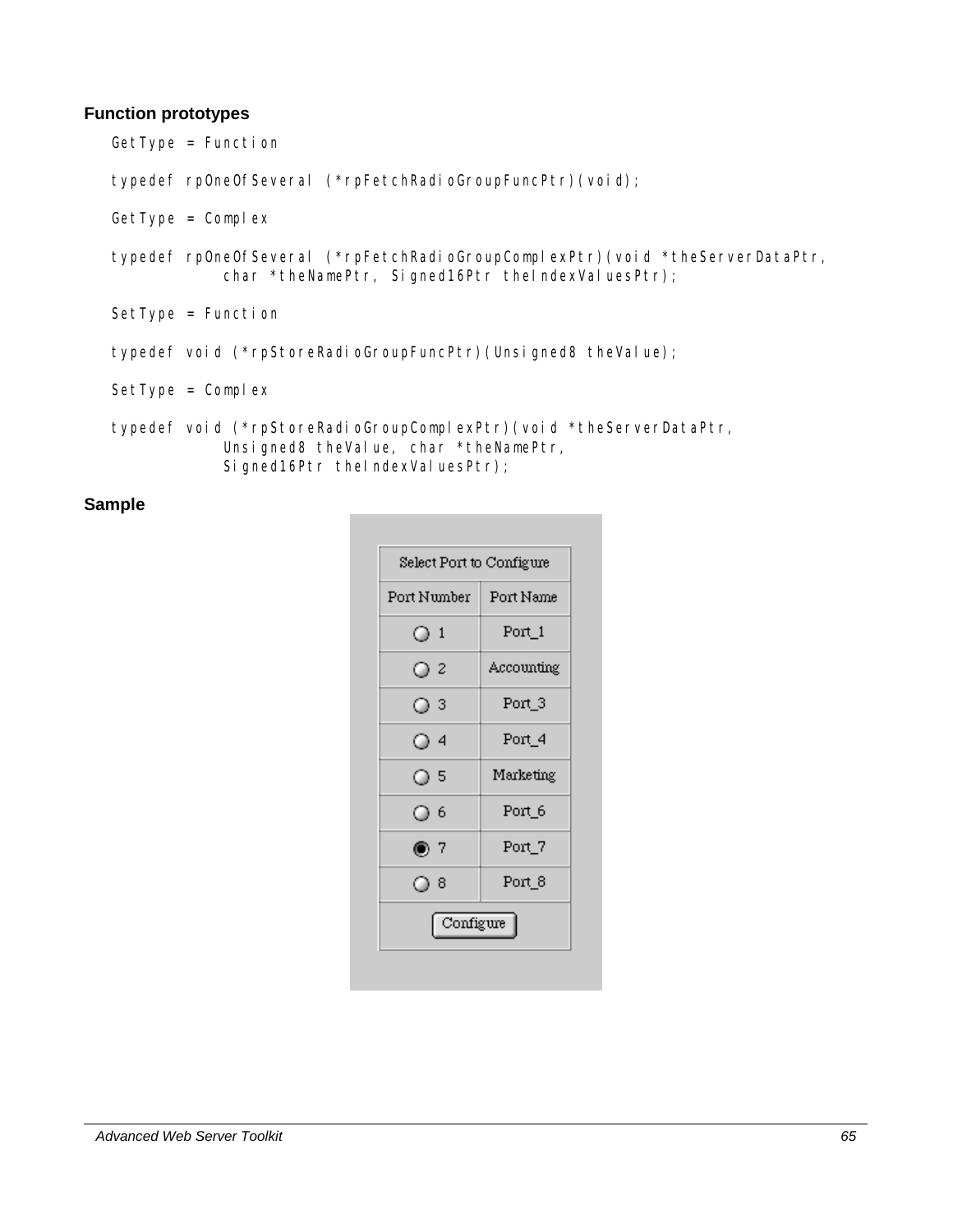#### **Commented HTML**

```
<!-- RpDataZeroTerminated --> 
       <TABLE BORDER="1" CELLPADDING = "5" CELLSPACING= "0"> 
       <TR ALIGN=CENTER><TD COLSPAN=2>Select Port to Configure</TD></TR> 
       <TR ALIGN=CENTER><TD>Port Number</TD> 
       <TD>Port Name</TD></TR> 
   <!-- RpEnd --> 
   <!-- RpRepeatGroup RpStart=1 RpLimit=8 RpIncrement=1 --> 
       <!-- RpDataZeroTerminated --> 
          <TR ALIGN=CENTER><TD> 
       <!-- RpEnd --> 
       <!-- RpFormRadioGroupDyn NAME=SelPort 
          RpGetPtr=SelectedPort RpSetPtr=SelectedPort --> 
      \langle!-- RpIndexDisplay_0 text=" "-->
         &nbsp:
       <!-- RpEnd --> 
       <!-- RpDataZeroTerminated --> 
         \langle/TD>\langleTD> <!-- RpEnd --> 
       <!-- RpDisplayText RpGetType=Complex RpGetPtr=GetPortName --> 
         Port_1
      \leq! -- RpEnd -->
       <!-- RpDataZeroTerminated --> 
         </TD>>/TR> <!-- RpEnd --> 
   <!-- RpLastItemInGroup --> 
   <!-- RpDataZeroTerminated --> 
       <TR ALIGN=CENTER><TD COLSPAN=2> 
   <!-- RpEnd --> 
       <INPUT TYPE="Submit" VALUE="Configure"> 
   <!-- RpDataZeroTerminated --> 
       </TD></TR> 
       </TABLE> 
   <!-- RpEnd --> 
Internal structures 
   /* Element List Items */ 
      \{ eRpItemType DataZeroTerminated, &PgSample Item 1 \},
       { eRpItemType_RepeatGroup, &PgSample_Item_2 }, 
       { eRpItemType_DataZeroTerminated, &PgSample_Item_3 }, 
       { eRpItemType_FormSubmit, &PgSample_Item_4 }, 
       { eRpItemType_DataZeroTerminated, &PgSample_Item_5 }, 
   /* Structures */ 
   static char PgSample_Item_1[] =
       C_oTABLE_BORDER "\"1\"" C_CELLPADDING " \"5\"" C_CELLSPACING " \"0\">\n" 
       C_oTR_ALIGN_CENTER ">" C_oTD_COLSPAN "2>Select Port to Configure" 
       C_xTD C_xTR C_oTR_ALIGN_CENTER ">" C_oTD "Port Number" C_xTD C_oTD 
       "Port Name" C_xTD
```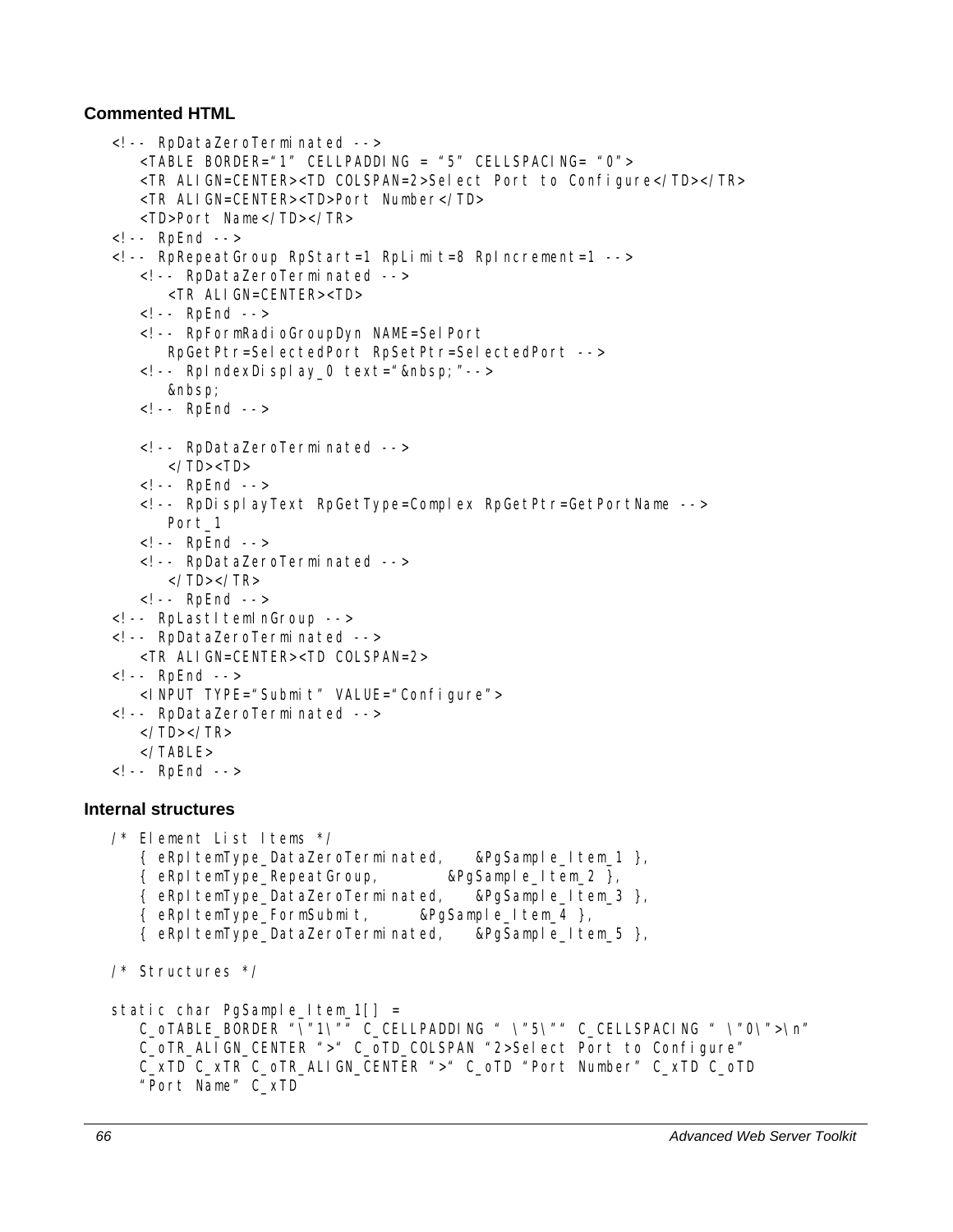```
 C_xTR; 
static rpRepeatGroupItem PgSample_Item_2 = {
    1, 
    8, 
    1, 
    PgSample_Item_2_Group 
}; 
static char PgSample_Item_3[] =
   C_oTR_ALIGN_CENTER ">" C_oTD_COLSPAN "2>\n";
static rpButtonFormItem PgSample_Item_4 = {
    "Configure" 
}; 
static char PgSample_Item_5[] =
    C_xTD C_xTR C_xTABLE; 
static rpltem PgSample_Item_2_Group[] = {
    { eRpItemType_DataZeroTerminated, &PgSample_Item_6 }, 
    { eRpItemType_FormRadioGroupDyn, &PgSample_Item_7 }, 
    { eRpItemType_IndexDisplay_0, &PgSample_Item_8 }, 
    { eRpItemType_DataZeroTerminated, &PgSample_Item_9 }, 
    { eRpItemType_DisplayText, &PgSample_Item_10 }, 
    { eRpItemType_DataZeroTerminated, &PgSample_Item_11 }, 
   { eRpItemType_LastItemInList }
}; 
static char PgSample_Item_6[] =
    C_oTR_ALIGN_CENTER ">" C_oTD; 
static rpRadioGroupInfo PgSample_Item_7 = {
    "SelPort", 
    &SelectedPort, 
    &SelectedPort, 
   eRpVarType_Direct,
   eRpVarType_Direct
}; 
static char PgSample_Item_8[] =
    C_NBSP; 
static char PgSample_Item_9[] =
    C_xTD C_oTD; 
static rpTextDisplayItem PgSample_Item_10 = {
    GetPortName, 
   eRpVarType_Complex,
    eRpTextType_ASCII, 
    20 
}; 
static char PgSample_Item_11[] =
```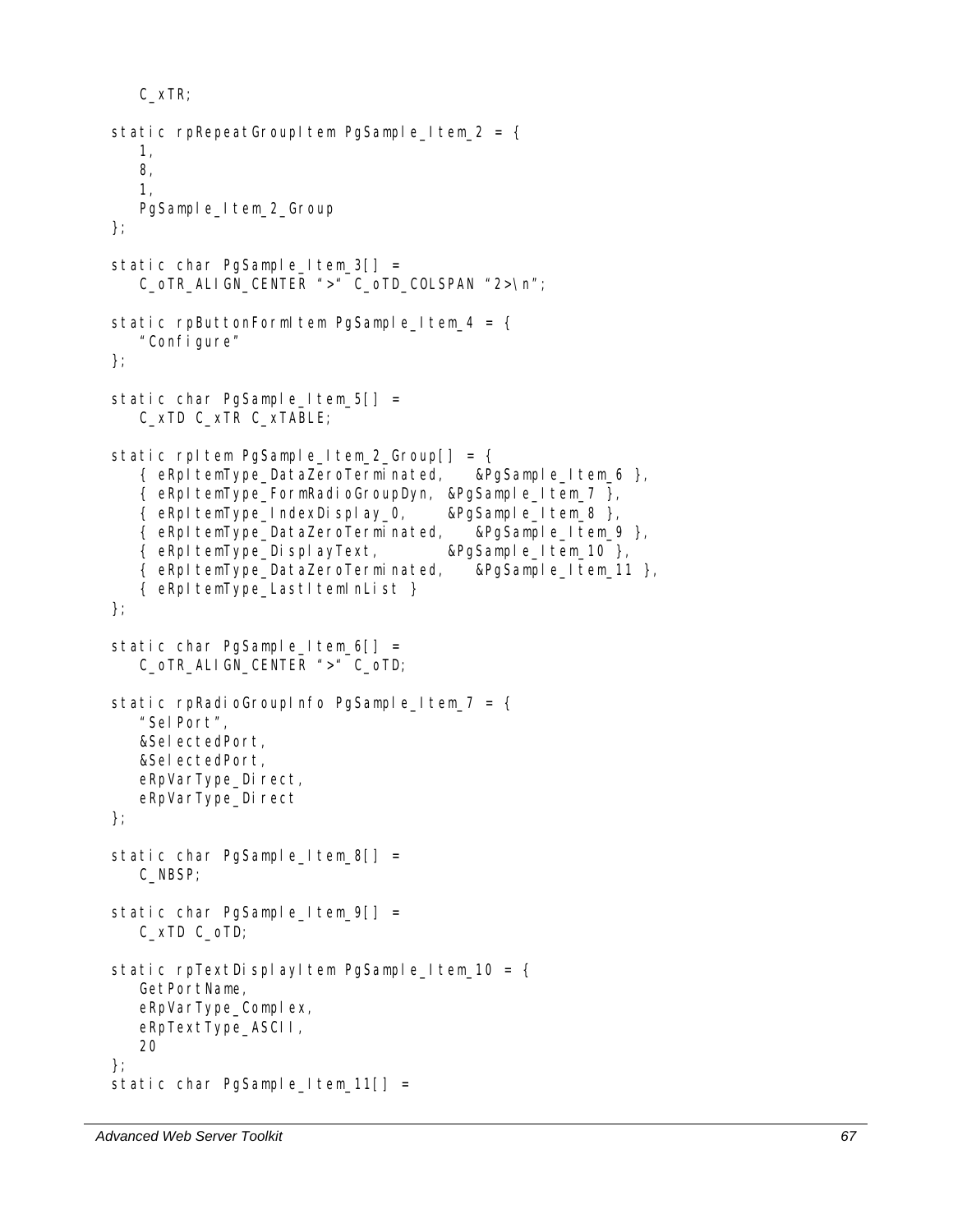C\_xTD C\_xTR;

```
\frac{1}{2} Variables and Functions \frac{1}{2}rpOneOfSeveral SelectedPort = 7; 
char thePortNameArray[4][8][21];
char *GetPortName(void *theServerDataPtr, 
                 char *theNamePtr, 
                Signed16Ptr theIndexValuesPtr) {
   Signed16 theSI otIndex = *theIndexVaIuesPtr;
   Signed16 thePortIndex = *(theIndexValuesPtr + 1);
   return thePortNameArray[theSlotIndex][thePortIndex];
   }
```
#### **Sample generated HTML**

```
<TABLE BORDER="1" CELLPADDING = "6" CELLSPACING= "0"> 
<TR ALIGN=CENTER><TD COLSPAN=2>Select Port to Configure</TD></TR> 
<TR ALIGN=CENTER><TD>Port Number</TD><TD>Port Name</TD></TR> 
<TR ALIGN=CENTER> 
<TD><INPUT TYPE="RADIO" NAME="SelPort" VALUE="1">&nbsp; 1</TD>
<TD>Port_1</TD></TR> 
<TR ALIGN=CENTER> 
<TD><INPUT TYPE="RADIO" NAME="SelPort" VALUE="2">&nbsp; 2</TD>
<TD>Accounting</TD></TR> 
<TR ALIGN=CENTER> 
<TD><INPUT TYPE="RADIO" NAME="SelPort" VALUE="3">&nbsp;3</TD> 
<TD>Port_3</TD></TR> 
<TR ALIGN=CENTER> 
<TD><INPUT TYPE="RADIO" NAME="SelPort" VALUE="4">&nbsp; 4</TD>
<TD>Port_4</TD></TR> 
<TR ALIGN=CENTER> 
<TD><INPUT TYPE="RADIO" NAME="SelPort" VALUE="5">&nbsp; 5</TD>
<TD>Marketing</TD></TR> 
<TR ALIGN=CENTER> 
<TD><INPUT TYPE="RADIO" NAME="SelPort" VALUE="6">&nbsp;6</TD> 
<TD>Port_6</TD></TR> 
<TR ALIGN=CENTER> 
<TD><INPUT TYPE="RADIO" NAME="SelPort" VALUE="7" CHECKED>&nbsp;7</TD> 
<TD>Port_7</TD></TR> 
<TR ALIGN=CENTER> 
<TD><INPUT TYPE="RADIO" NAME="SelPort" VALUE="8">&nbsp; 8</TD>
<TD>Port_8</TD></TR> 
<TR ALIGN=CENTER> 
<TD COLSPAN=2><INPUT TYPE="Submit" VALUE="Configure"></TD></TR> 
</TABLE>
```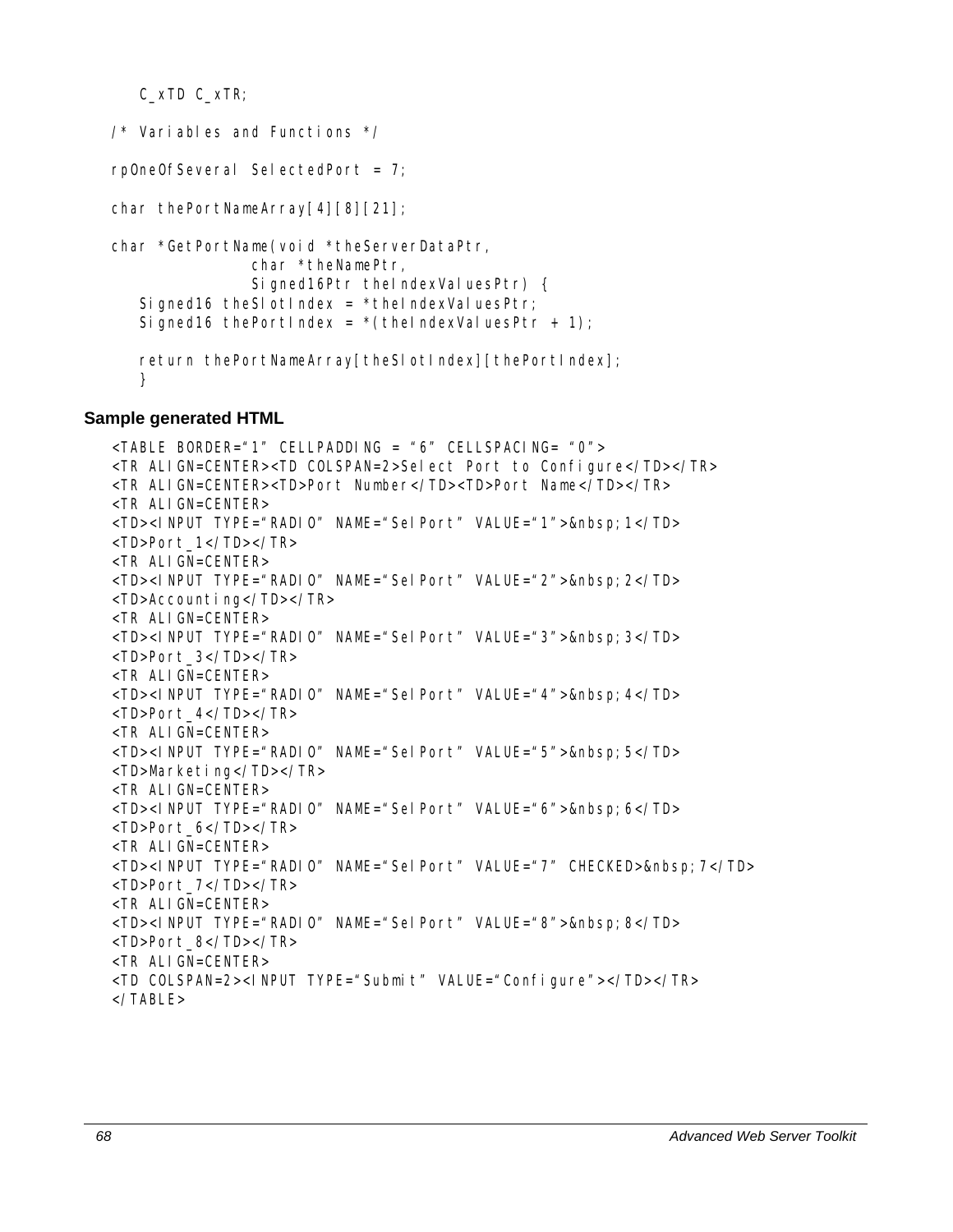# **Page and form objects**

The RomPager engine uses object structures to manage the ROM-based pages. When a browser requests a URL, the server finds the object in a master object list and determines how to process the request. The PBuilder compiler creates object structures as part of compiling an HTML page. A page without a form will create a single object structure. A page with a form will create two object structures — one for the page and one for the form. The headers described as follows are optional and used for overriding the default values that the compiler creates. Certain types of special processing require these tags so that the appropriate flags are set in the object structure.

## **HTML comment tag**

- <!–– RpPageHeader RpUrl=url RpObjectType=ot RpRefreshTime=rt RpRefreshPage=pgid RpServerPush RpAccess=aa RpFunctionPtr=fp RpStructuredAccess DebugFlow Disposition ––>
- <!–– RpFormHeader Action=url Enctype=et Method=m RpNextPage=pgid RpAccess=aa RpFunctionPtr=fp RpDirect ––>

The RpPageHeader tag is used to supply information that is stored in the page object structure. The RpUrl keyword is used to specify the URL that is used to match a request from a browser. If the RpUrl keyword is not specified, the PBuilder compiler creates the URL in the form /*xxxxx* where *xxxxx* is the name of the page (*xxxxx***.html**). The RpObjectType keyword specifies how the page should be cached, the allowed values are Static and Dynamic. If the keyword is not specified, Dynamic is used. Dynamic pages are served to the browser with HTTP headers to indicate that the page should not be cached. Static pages are served to the browser with HTTP headers indicating that the page was created on the ROM image date of the device and can be cached.

Pages can be served dynamically using client pull techniques. The RpRefresh Time keyword specifies that dynamic page techniques should be used on this page and the time to wait before a page is served again. If the RpRefreshPage keyword is specified, it identifies the page to be served when the time expires. If the RpRefreshPage keyword is not specified, the current page is redisplayed when the time expires. The pgid parameter for the RpRefreshPage keyword specifies the internal PBuilder generated name of the next page to be served. This name is of the form Pg*xxxxx* where *xxxxx* is the name of the page.

If the RpStructuredAccess keyword is defined, the PBuilder compiler creates structured access routines and storage for accessing and storing the variables. See the *Stub Routines* section and the *Configure Network Info Page* (Example 2 in Appendix A) for more details.

If the Disposition keyword is defined, the compiler sets the kRpObj Flag Disposition flag for the page object structure. This flag is used to identify a page object that should be treated as an attachment. If the flag is set, the RomPager engine will serve the page with a Content-Disposition: attachment header. Some browsers recognize this header and save the page to the user's disk rather than interpreting the HTML and displaying the page.

The RpFormHeader tag is used to supply information that is stored in the form object structure. The Action keyword is used to specify the URL that is used with the Action keyword of the <FORM> tag. This URL is sent by the browser when a form is submitted and used by the server to find the object that handles the form items. If the Action keyword is not specified, the PBuilder compiler creates the URL in the form /Forms/*xxxxx* where *xxxxx* is the name of the page (*xxxxx***.html**).

The Enctype keyword specifies the encoding of the form data. The allowed values are APPLI CATI ON/X-WWW-FORM-URLENCODED (the default) and MULTI PART/FORM-DATA. The Method keyword specifies the HTTP method for sending the form data. The allowed values are POST (the default) and GET.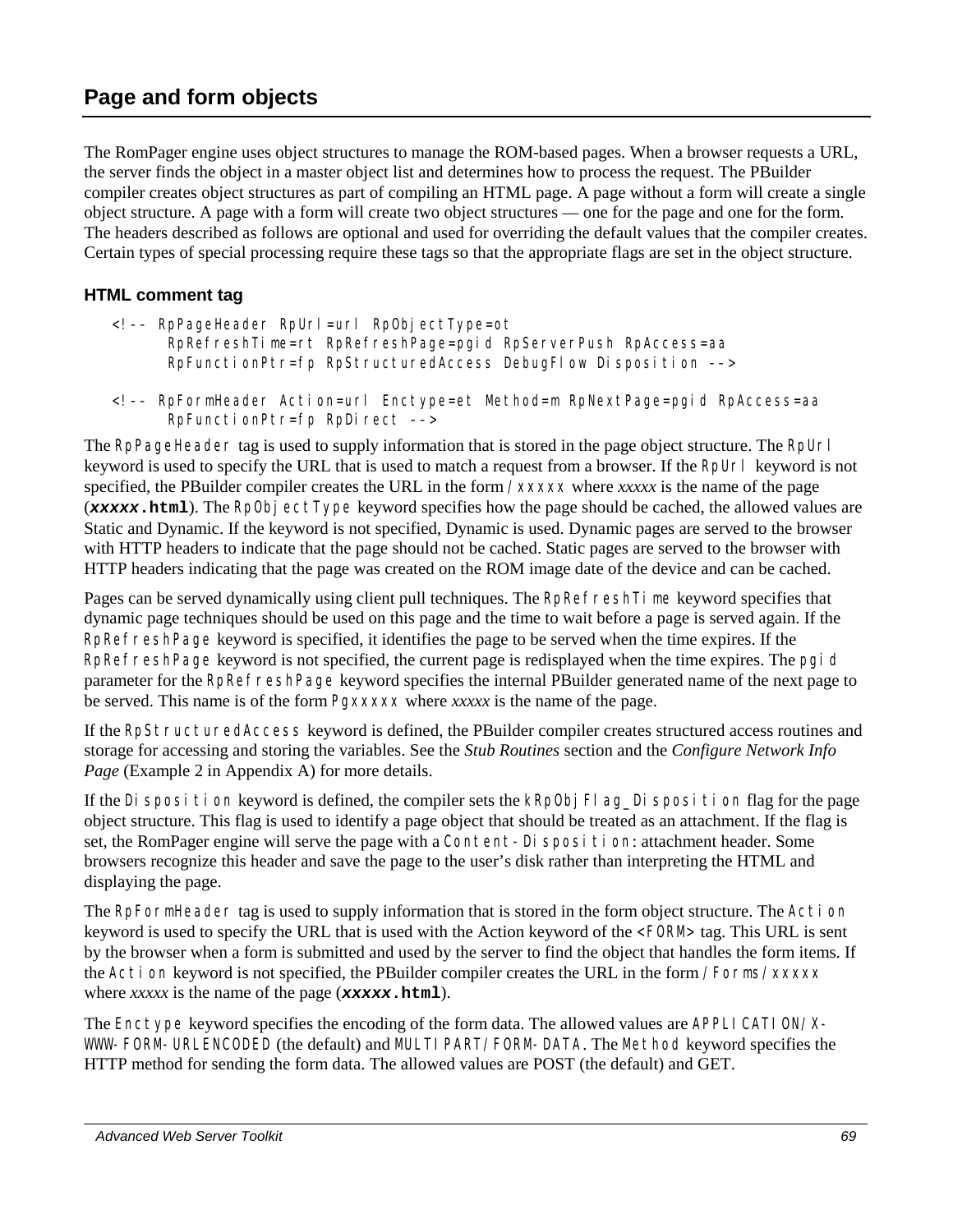The RpNextPage keyword specifies the page to be served after the form is processed. If the RpNextPage keyword is not specified, the page that the form is on will be served again. The pgid parameter for the RpNextPage keyword specifies the internal PBuilder generated name of the next page to be served. This name is of the form Pg*xxxxx* where *xxxxx* is the name of the page.

Normally the RomPager engine uses HTTP redirection techniques (using the 302 Moved Temporarily header) to serve the page after a form is processed. The redirection techniques allow the browsers to maintain more accurate history lists. The optional RpDirect keyword specifies that the next page is to be served directly and not redirected.

The RpAccess keyword specifies the security realm for both page and form objects. The allowed values are: Unprotected, Realm1, Realm2, ... Realm8. The RpAccess keyword can be specified multiple times to indicate the page is allowed in multiple realms. If RpAccess is not specified, a value of Unprotected is used.

The RpFunctionPtr keyword specifies a pre-processing function to be called before the page items are displayed or a post-processing function to be called after the form items are processed.

## **Object structure definitions and prototypes**

```
\frac{1}{2} Required for Page and Form objects \frac{1}{2}typedef struct rpObjectDescription { 
      char * fURL; 
       rpItem * fItemsArrayPtr; 
      rpObjectExtensionPtr fExtensionPtr; 
     Unsigned32 fLength;
      rpAccess fObjectAccess; 
      rpDataType fMimeDataType; 
      rpObjectType fCacheObjectType; 
  } rpObjectDescription, *rpObjectDescriptionPtr; 
  \frac{1}{2} Required for Form objects, optional for Page Objects \frac{x}{2}typedef struct rpObjectExtension { 
       rpProcessDataFuncPtr fProcessDataFuncPtr; 
       rpObjectDescription * fPagePtr; 
      rpObjectDescription * fRefreshPagePtr; 
     Unsigned16 fRefreshSeconds;
      rpObjectFlags fFlags; 
  } rpObjectExtension, *rpObjectExtensionPtr; 
  /* Page object pre-processing, Form object post-processing */ 
  typedef void (*rpProcessDataFuncPtr)(void *theServerDataPtr, 
         Signed16Ptr theIndexValuesPtr);
Sample
```
Empty Page and Form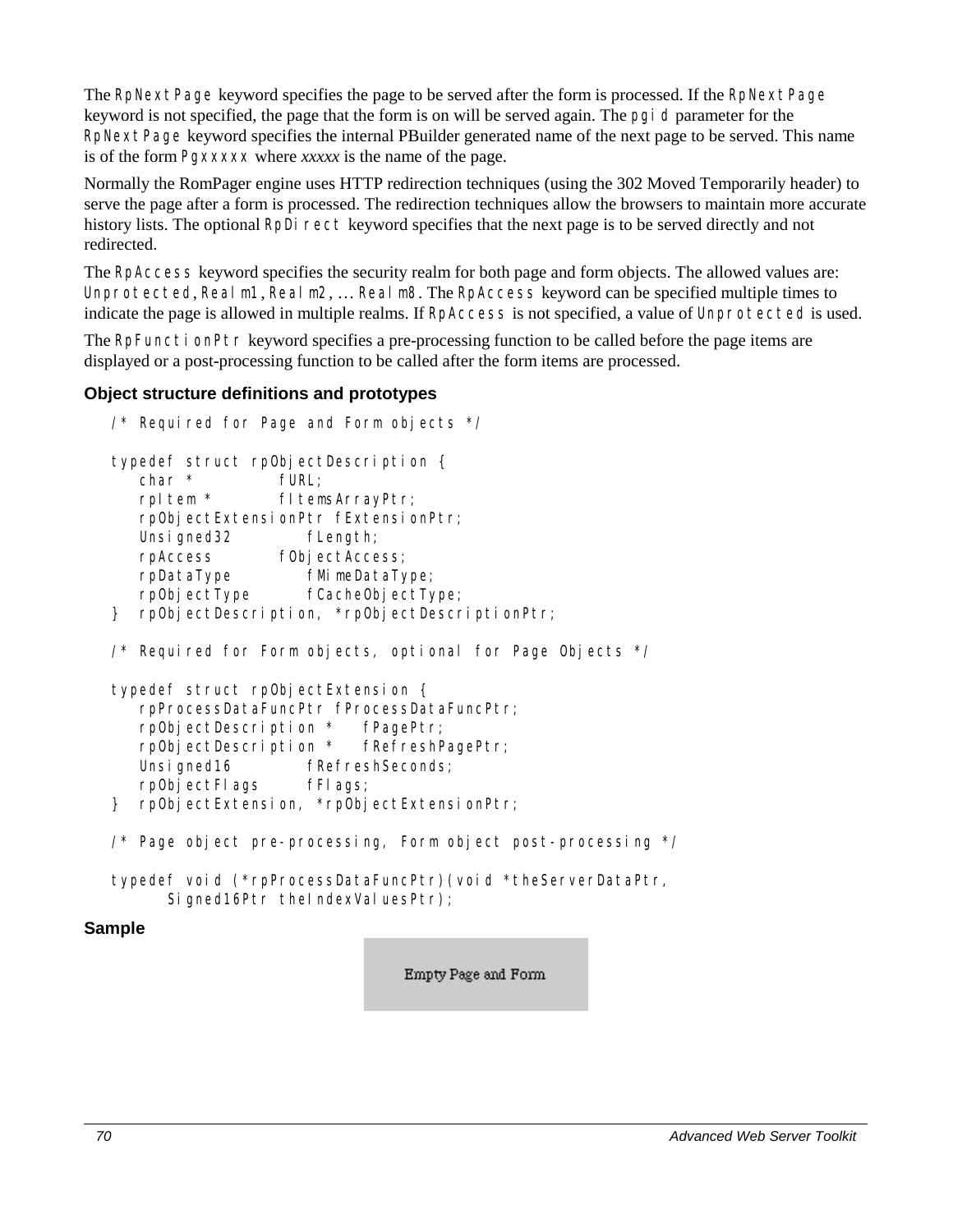## **Commented HTML**

```
<!-- RpPageHeader RpRefreshTime=17 RpFunctionPtr=SamplePagePreProcessing 
    RpAccess=Realm1 RpAccess=Realm2 --> 
<!-- RpDataZeroTerminated --> 
    <HTML> 
    <HEAD> 
    <TITLE>Sample Page</TITLE> 
    </HEAD> 
      <BODY>\leq! -- RpEnd -->
<!-- RpFormHeader RpNextPage=PgSample2 RpFunctionPtr=SampleFormPostProcessing 
    RpAccess=Realm1 --> 
    <FORM METHOD="POST" ACTION="/Forms/Sample"> 
<!-- RpEnd --> 
<!-- RpDataZeroTerminated --> 
    <P><CENTER>Empty Page and Form</CENTER></P> 
    </FORM> 
    </BODY> 
    </HTML> 
   <!-- RpEnd -->
```
## **Internal structures**

```
rpObjectDescription PgSample = \{ "/Sample", 
   PgSample_Items,
   &PgSample_ObjectExtension,
    (Unsigned32) 0, 
    kRpPageAccess_Realm1 | kRpPageAccess_Realm2, 
    eRpDataTypeHtml, 
   eRpObjectTypeDynamic
}; 
static rpObjectExtension PgSample ObjectExtension = \{SamplePagePreProcessing,
    (rpObjectDescriptionPtr) 0, 
    (rpObjectDescriptionPtr) 0, 
    17, 
   kRp0bj Fl ags_None
}; 
static rpltem PgSample_Items[] = {
    { eRpItemType_DataZeroTerminated, &PgSample_Item_1 }, 
    { eRpItemType_FormHeader, &PgSample_Form }, 
    { eRpItemType_DataZeroTerminated, &PgSample_Item_2 }, 
    { eRpItemType_LastItemInList } 
}; 
rpObjectDescription PgSample_Form = { 
    "/Forms/Sample", 
   PgSample_FormItems,
    &PgSample_FormObjectExtension, 
    (Unsigned32) 0, 
    kRpPageAccess_Realm1, 
    eRpDataTypeForm, 
   eRpObjectTypeDynamic
```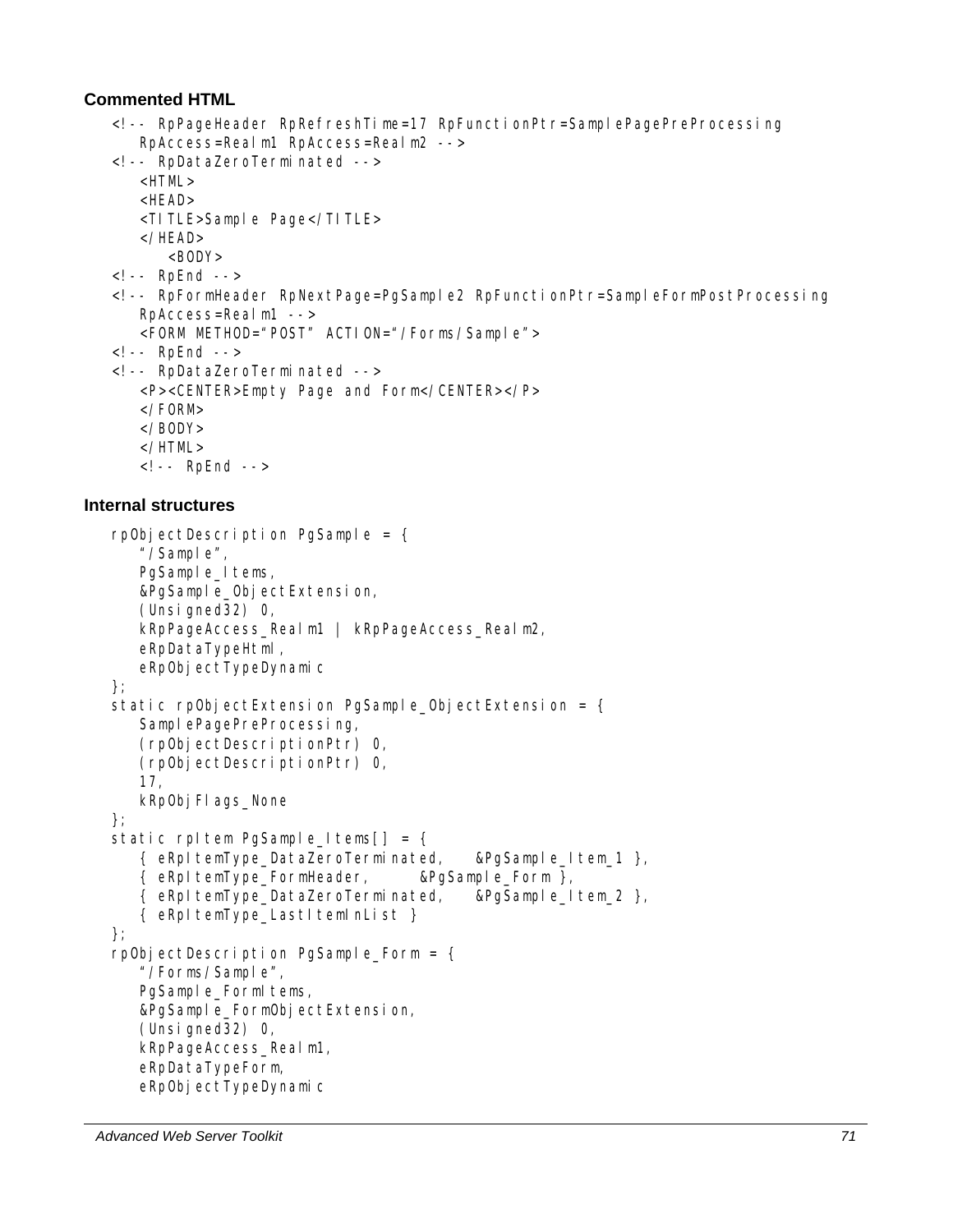```
rpObjectExtension PgSample_FormObjectExtension = { 
   SampleFormPostProcessing,
   &PgSample2,
    (rpObjectDescriptionPtr) 0, 
    0, 
   kRpObj FI ags_None
}; 
static rpItem PgSample_FormItems[] = {
    { eRpItemType_LastItemInList } 
}; 
static char PgSample Item_1[] =
   C_oHTML_oHEAD_oTITLE "Sample Page"
    C_xTITLE_xHEAD_oBODY; 
static char PgSample_Item_2[] =
    C_oP C_oCENTER "Empty Page and Form" C_xCENTER C_xP C_xFORM 
    C_xBODY_xHTML; 
/* Variables and Functions */ 
void SamplePagePreProcessing(void *theServerDataPtr,
               Signed16Ptr theIndexValuesPtr) {
} 
void SampleFormPostProcessing(void *theServerDataPtr,
               Signed16Ptr theIndexValuesPtr) {
}
```
## **Sample generated HTML**

};

```
\leqHTML>HFAD<TITLE>Sample Page</TITLE> 
</HEAD> 
<BODY><FORM METHOD="POST" ACTION="/Forms/Sample"> 
<P><CENTER>Empty Page and Form</CENTER></P> 
</FORM></BODY></HTML>
```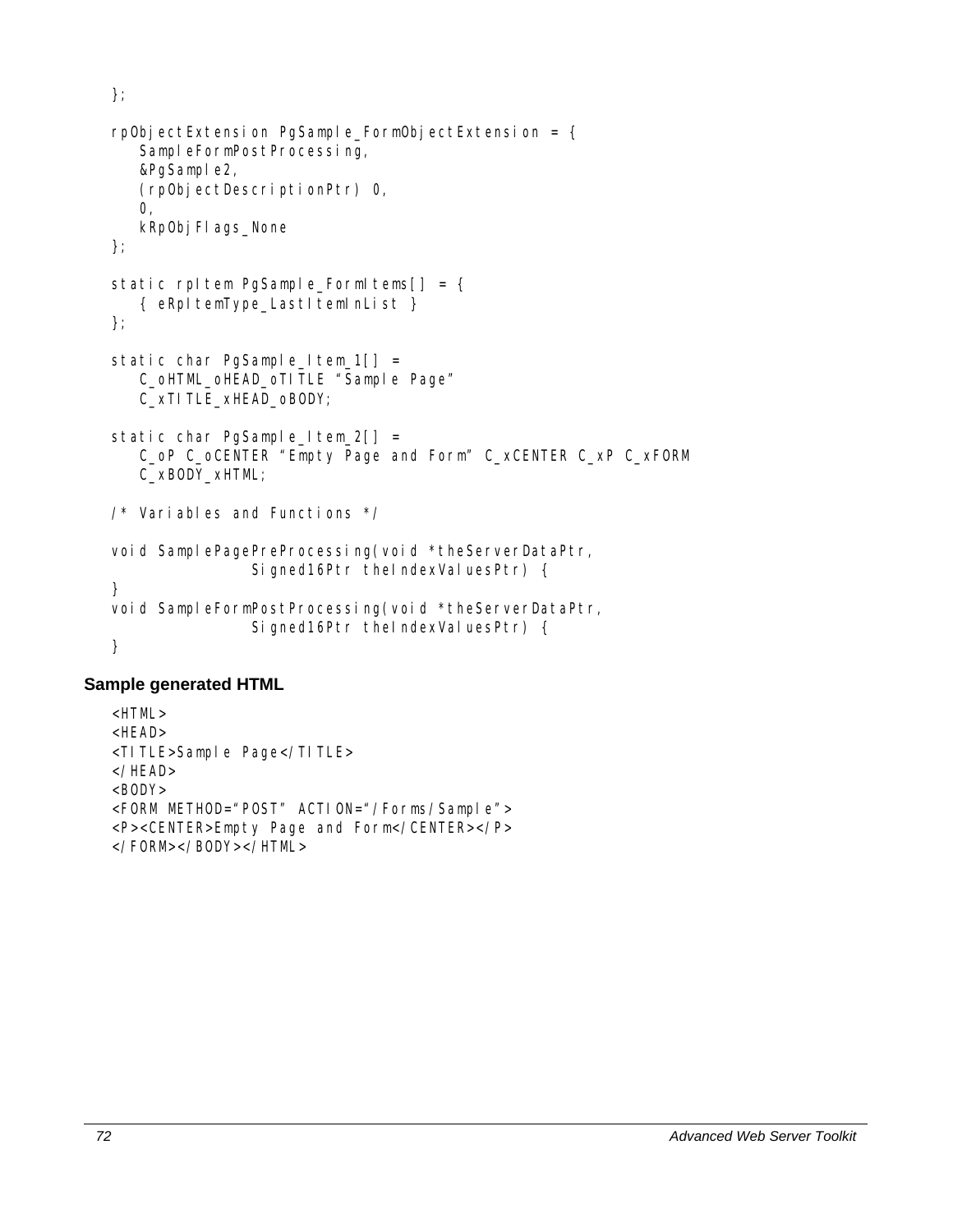## **Server-side image maps**

Image maps are used to support selection of URL links from an image. With Client-side image maps, the coordinate processing is done on the browser, and the browser determines which URL to request next. Client-side image maps can be specified with standard HTML, so no special RomPager tags are needed.

With Server-Side image maps, when the user selects a point by clicking on the image, the browser sends the coordinates of the point to the server, which uses an internal map to determine which part of the image has been selected and which URL link to serve. The following tags are used to describe the image map and the selection coordinates.

#### **HTML comment tags**

- <!–– RpFormImageMap RpUrl=u RpImgKeywords=ik RpDefaultPage=pgid RpSetType=st RpSetPtr=sp ––>
- <!–– RpImageMapCircle RpItemPage=pgid RpItemNumber=i  $RpCenter=(X, Y)$  RpRadius= $r$  -->
- <!–– RpImageMapRectangle RpItemPage=pgid RpItemNumber=i RpCorners=(X1,Y1),(X2,Y2) ––>
- <!–– RpImageMapPolygon RpItemPage=pgid RpItemNumber=i RpPoints=(X1,Y1),(X2,Y2),…, (Xn,Yn) ––>
- <!–– RpEndImageMapAreas ––>

The RpFormI mageMap tag specifies the information used to generate the image map HTML and the processing of the server-side image map. The RpUrl keyword specifies the URL that is the ACTION parameter used to process the map. If the RpUrl keyword is not specified, the PBuilder compiler creates the URL in the form /Forms/*xxxxx* where *xxxxx* is the name of the page (*xxxxx***.html**). When the RomPager engine builds an image map, it generates an <IMG ISMAP> tag. The RpI mgKeywords keyword specifies a string that contains the keyword attributes to associate with the <I MG> tag. The string must contain the URL of the image and can contain other attributes such as WIDTH or HEIGHT. Individual selection areas within the map are specified by the RpI mageMapCircle, RpI mageMapRectangle, and RpI mageMapPolygon tags.

The RpDefaultPage keyword specifies the page to serve if a point is clicked outside the specified selection areas. If the RpDefaultPage keyword is not specified, the default page will be set to the page that the image map is contained on.

The Set function specified by the RpSetType and RpSetPtr keywords is used to store a value associated with the selected map area. PBuilder creates a special RomPager form object that is used to process the map.

The image area tags specify the page to serve with the RpI temPage keyword and use the RpI temNumber keyword to specify the value to be passed to the Set function when the area is selected. If the RpI temNumber keyword is not specified, PBuilder generates a value for each map area starting at 1.

The RpI mageMapCircle tag specifies the information for processing an image map circle. The RpCenter keyword specifies the pixel coordinates of the center of the circle. The RpRadius keyword specifies the radius of the circle.

The RpI mageMapRectangle tag specifies the information for processing an image map rectangle. The RpCorners keyword specifies the left, top, right, and bottom coordinates of the rectangle.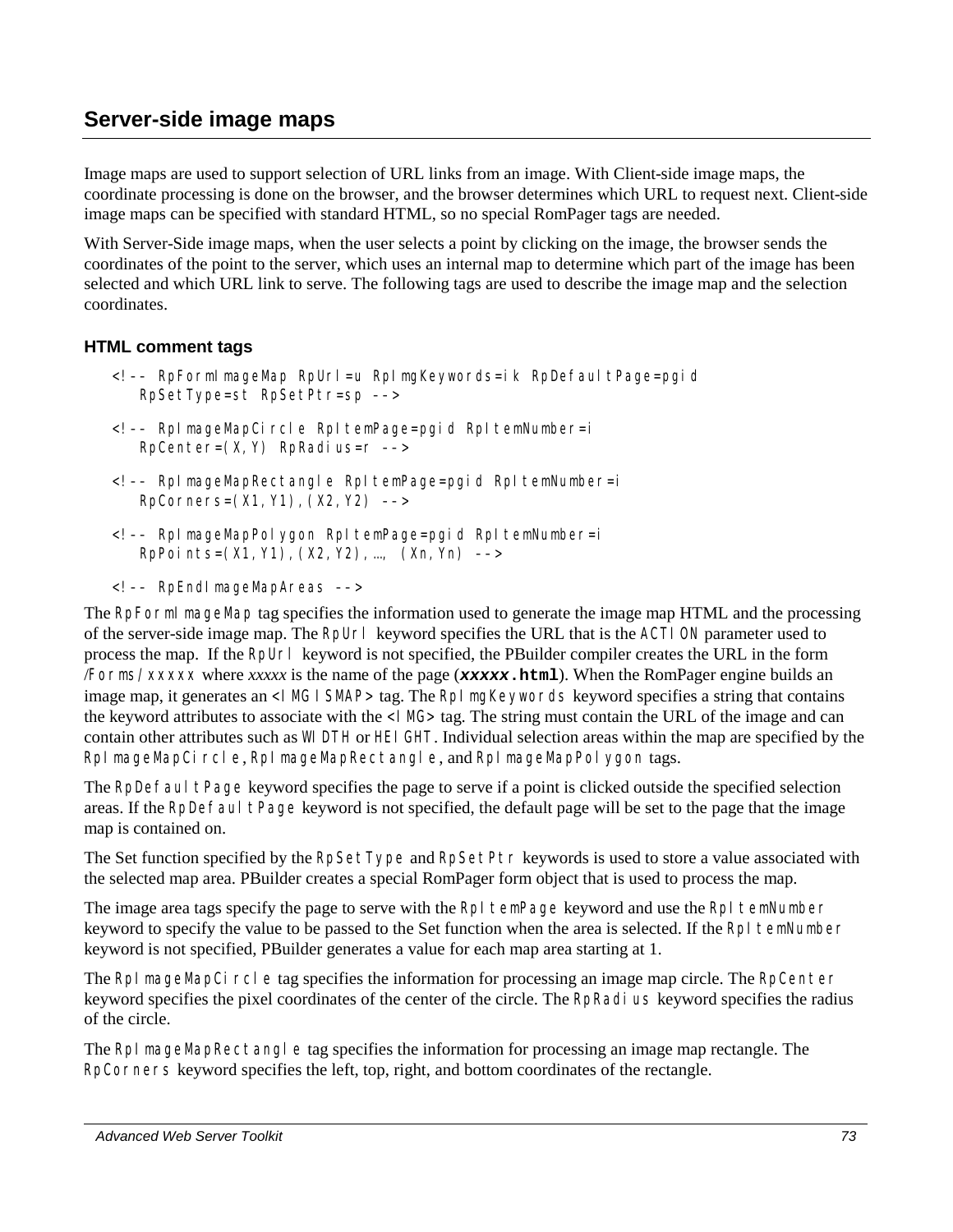The RpI mageMapPolygon tag specifies the information for processing an image map polygon. The RpPoints keyword specifies the coordinates of the points of the polygon.

The list of image map area tags that is associated with an RpFormI mageMap tag is terminated when the RpEndImageMapAreas tag is encountered.

The pgi d parameter for the RpDefaultPage and RpItemPage keywords specifies the internal PBuildergenerated name of the page to be served in response to an image map query. This name is of the form Pg*xxxxx* where *xxxxx* is the name of the page.

### **Function prototypes**

```
SetType = Function 
typedef void (*rpStoreLocationPtr)(rpMapLocation theValue); 
SetType = Complex 
typedef void (*rpStoreLocationComplexPtr)(void *theServerDataPtr, 
                       rpMapLocation theValue, 
                       char *theNamePtr, 
                      Signed16Ptr theIndexValuesPtr);
```
#### **Sample**



## **Commented HTML**

| -- RpForml mageMap RpDefaul tPage=PgSample<br RpSetType=Direct RpSetPtr=ImageMapValue                                            |
|----------------------------------------------------------------------------------------------------------------------------------|
| RpImgKeywords="SRC=\"/Images/ABImageMap\" WIDTH=109 HEIGHT=55" -->                                                               |
| <a href="/Forms/ImageMapValidation"></a>                                                                                         |
| <1 MG SRC="/lmages/ABImageMap" WIDTH=109 HEIGHT=55 ISMAP>                                                                        |
| $\langle - $ - RpEnd -->                                                                                                         |
| RplmageMapRectangle Rpl temPage=PgSample Rpl temNumber=1</td></tr><tr><td>RpCorners=<math>(9, 9)</math>, <math>(45, 45)</math>   |
| Rpl mageMapRectangle Rpl temPage=PgSample Rpl temNumber=2</td></tr><tr><td>RpCorners=<math>(63, 9)</math>, <math>(96, 45)</math> |
| -- RpEndl mageMapAreas --                                                                                                        |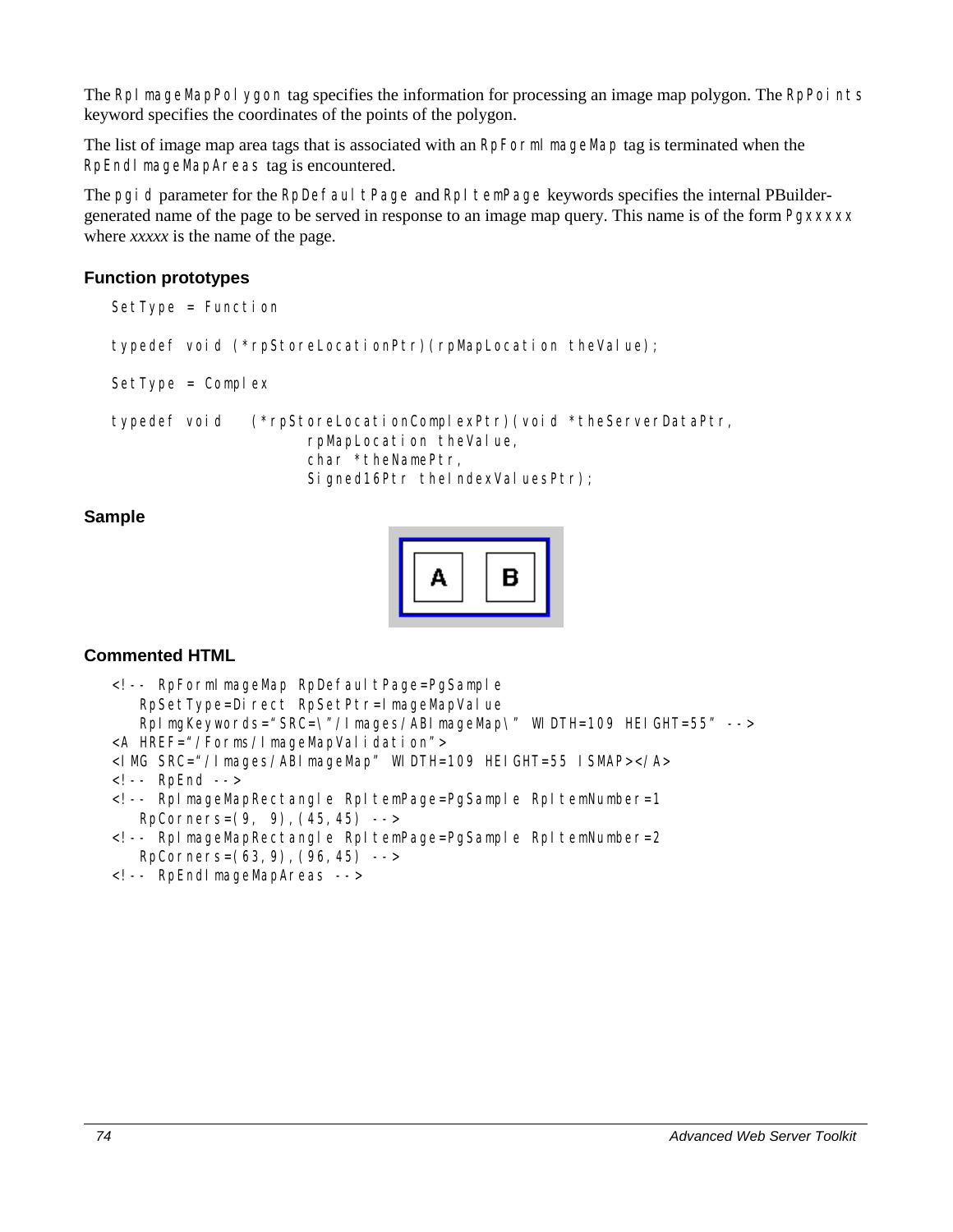#### **Internal structures**

```
/* Structures */ 
rpObjectDescription PgSample = \{ "/Sample", 
   PgSample_Items,
    (rpObjectExtensionPtr) 0, 
    (Unsigned32) 0, 
    kRpPageAccess_Unprotected, 
    eRpDataTypeHtml, 
   eRpObjectTypeDynamic
}; 
static rpItem PgSample_Items[] = {
    { eRpItemType_DataZeroTerminated, &PgSample_Item_1 }, 
    { eRpItemType_LastItemInList } 
rpObjectDescription PgSample Form = \{ "/Forms/Sample", 
   PgSample_FormItems,
    &PgSample_FormObjectExtension, 
    (Unsigned32) 0, 
    kRpPageAccess_Unprotected, 
    eRpDataTypeMap, 
   eRpObjectTypeDynamic
}; 
rpObjectExtension PgSample_FormObjectExtension = { 
    (rpProcessDataFuncPtr) 0, 
    &PgSample, 
    (rpObjectDescriptionPtr) 0, 
   \Omega.
   kRp0bj Fl ags_None
}; 
static rpItem PgSample FormItems[ ] = { } { eRpItemType_FormImageMap, &PgSample_Item_2 }, 
   { eRpItemType_LastItemInList }
}; 
static char PgSample_Item_1[] =
   C_OANCHOR_HREF "/Forms/Sample\">" C_olMG_SRC "/Images/ABImageMap\""
    C_WIDTH "109" C_HEIGHT "55 ISMAP>" 
    C_xANCHOR; 
static rpImageMapFormItem PgSample_Item_2 = \{ &PgSample, 
    &PgSample_Item_2_Option_1, 
   &I mageMapVal ue,
   eRpVarType_Direct
};
```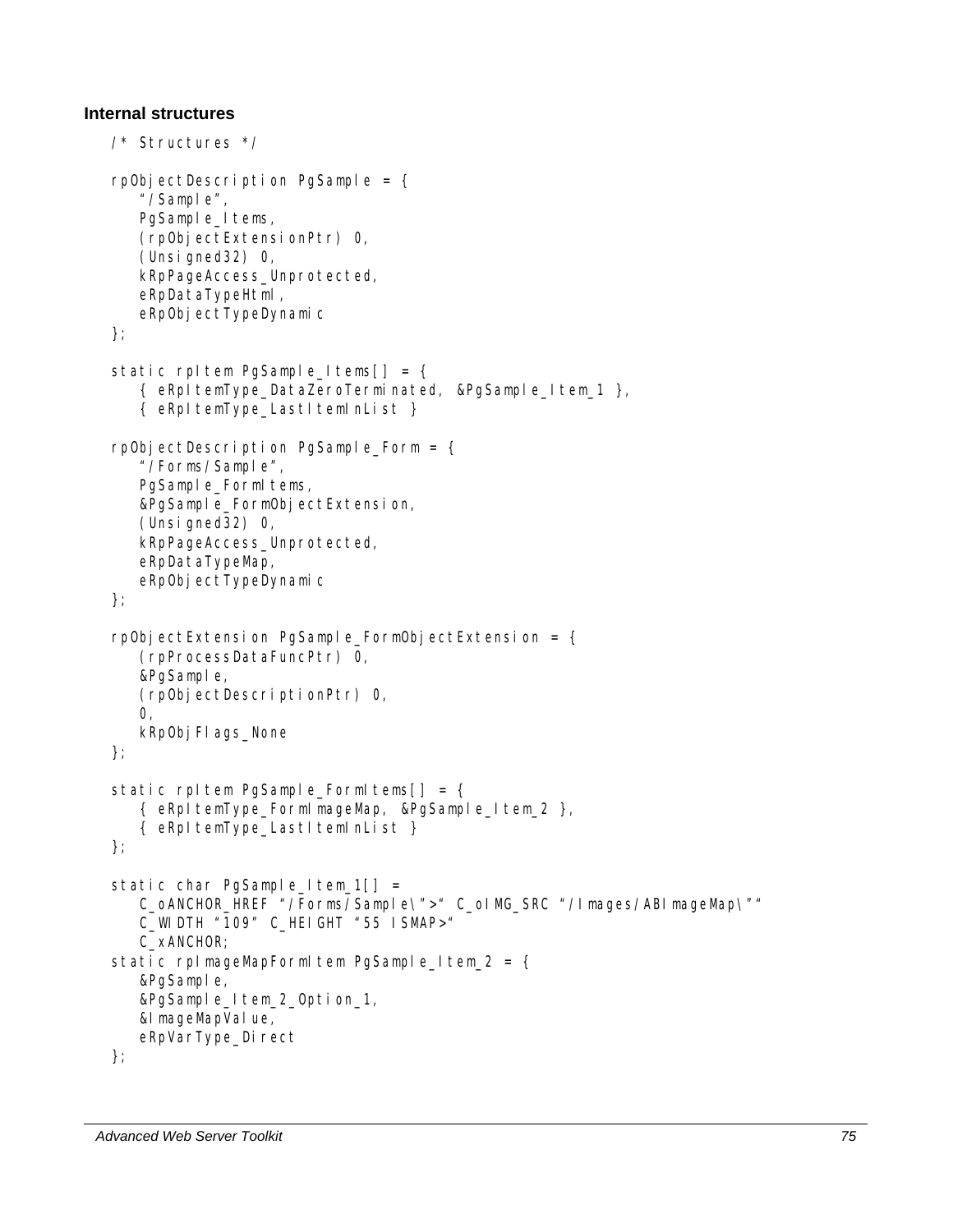```
rpImageMapLocation PgSample_Item_2_Option_1 = { 
    &PgSample_Item_2_Option_2, 
    &PgSample, 
    eRpLocationType_Rectangle, 
    (rpPointPtr) 0, 
    9, 
    45, 
    9, 
    45, 
    1 
}; 
rpImageMapLocation PgSample_Item_2_Option_2 = { 
    (rpImageMapLocationPtr) 0, 
    &PgSample, 
    eRpLocationType_Rectangle, 
    (rpPointPtr) 0, 
    9, 
    45, 
    63, 
    96, 
    2 
}; 
/* Variables and Functions */
```
rpImageMapLocation ImageMapValue;

## **Sample generated HTML**

```
<A HREF="/Forms/Sample"><IMG SRC="/Images/ABImageMap"
     WIDTH=109 HEIGHT=55 ISMAP></A><BR>
```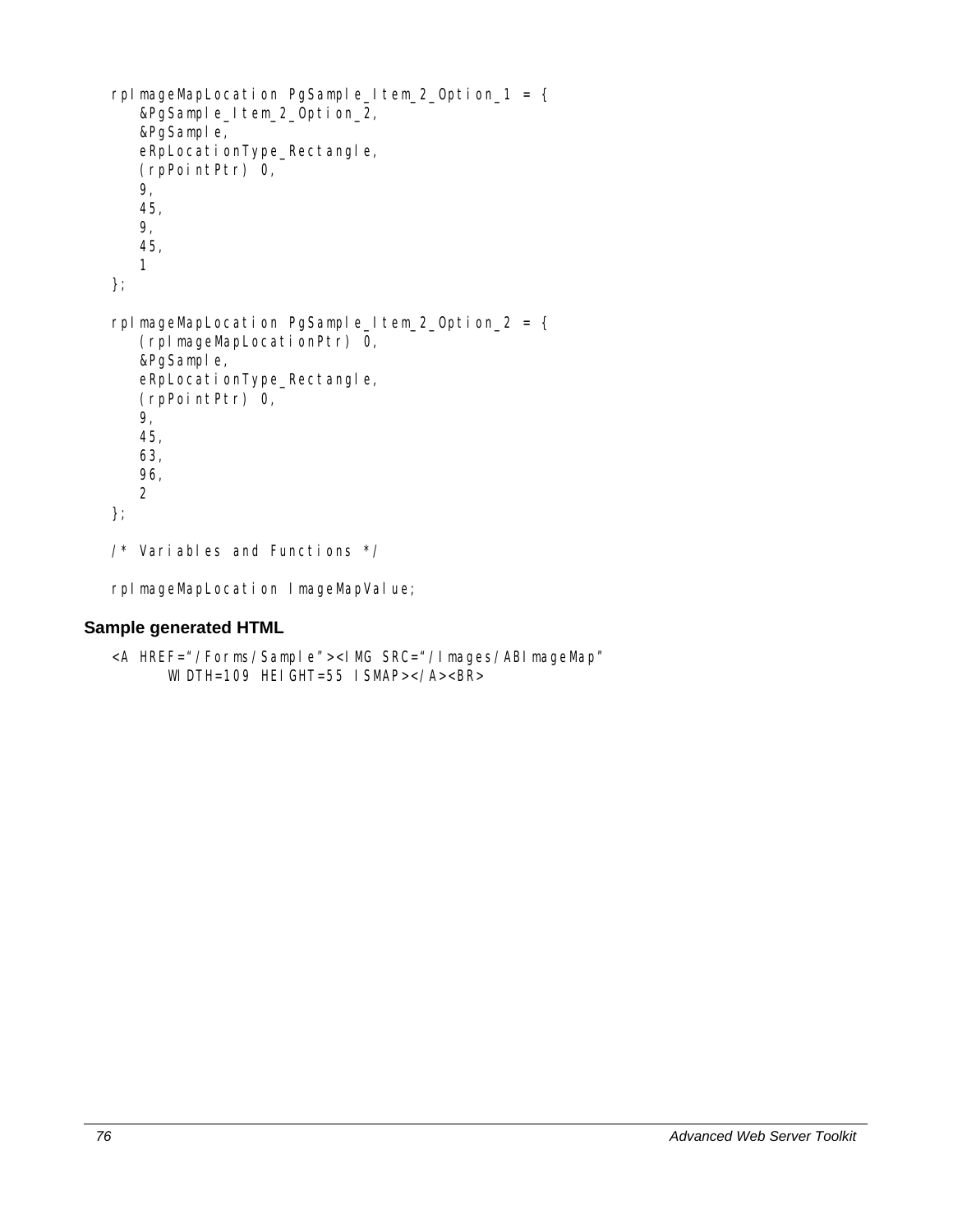## **HTML referer tag**

#### **HTML comment tag**

```
<!–– RpHtmlReferer RpText=t -->
```
When a browser sends in a request, it usually sends a HTTP header (Referer) that indicates the page the request came from. The RpHtml Referer tag is used to generate a dynamic HTML link to the referring page. PBuilder generates the link using the format <A HREF="*xxxxxx*">Link\_Text</A>. The RpText keyword defines the text to be used to replace Link\_Text portion of the format. The *xxxxxx* portion of the format is replaced at runtime by the value of the HTTP Referer header.

#### **Sample**

Return to: last page

#### **Commented HTML**

```
<!-- RpDataZeroTerminated --> 
          <BR>Return to: 
      <!-- RpEnd --> 
      <!-- RpHtmlReferer RpText="last page"--> 
          <A HREF="http://www.device.com/Sample">last page</A> 
      <!-- RpEnd --> 
      <!-- RpDataZeroTerminated --><BR><!-- RpEnd --> 
Internal structures 
   /* Element List Items */ 
       { eRpItemType_DataZeroTerminated, &PgSample_Item_1 }, 
       { eRpItemType_HtmlReferer, &PgSample_Item_2 }, 
       { eRpItemType_DataZeroTerminated, &PgSample_Item_3 }, 
   /* Structures */ 
   static char PgSample_Item_1[] =
       C_oBR "Return to: " 
   static char PgSample_Item_2[] =
       "last page";
```

```
static char PgSample_Item_3[] =
    C_oBR;
```
#### **Sample generated HTML**

<BR>Return to: <A HREF="http://www.device.com/Sample">last page</A><BR>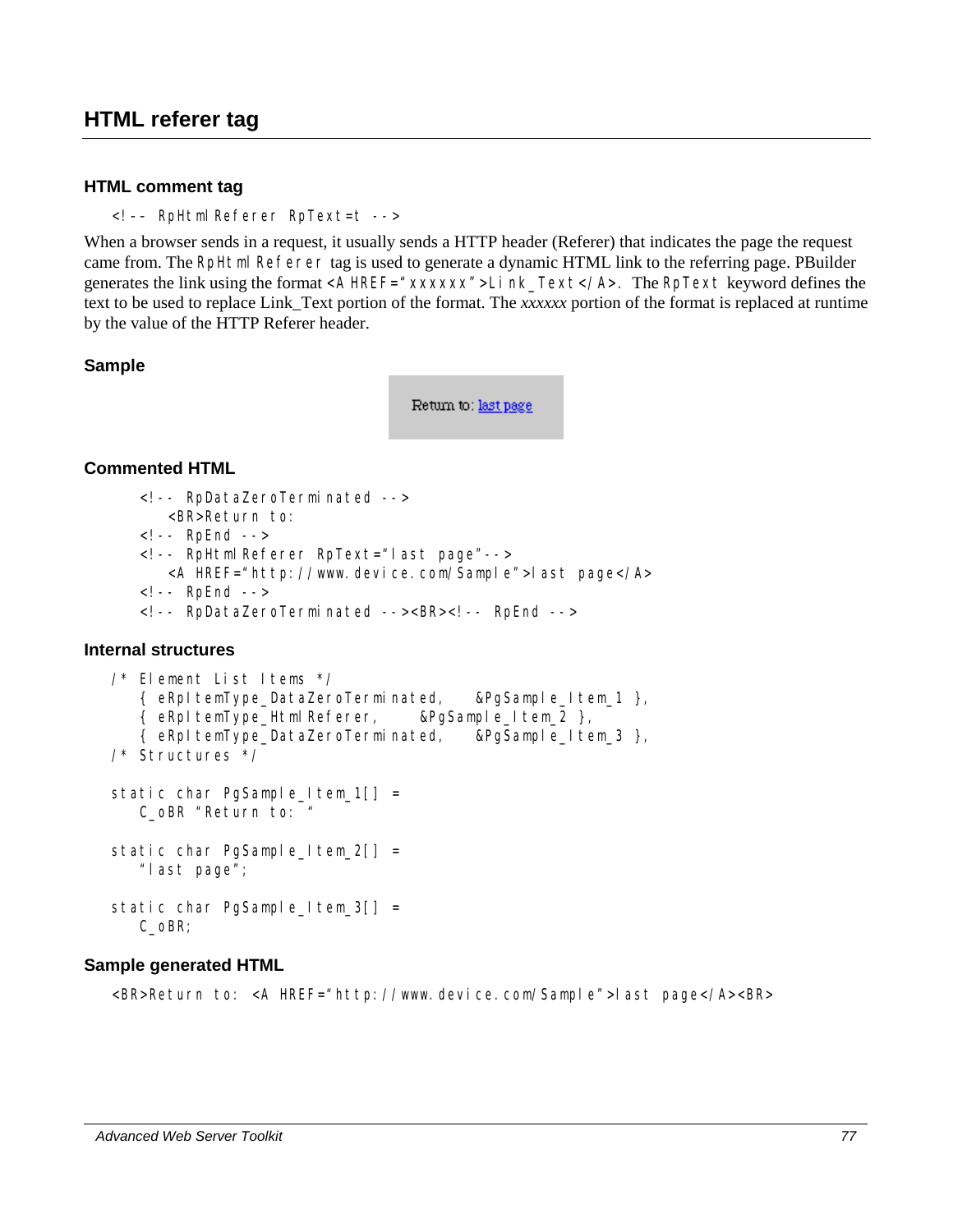#### **HTML comment tag**

<!–– RpUrlState RpText=t ––>

The RpUrl State tag is used to generate a link with the current URL state. The URL state is appended to the text defined by the RpText keyword. See the State Management callback routines for more information.

#### **Sample**

Proceed to: the next page.

#### **Commented HTML**

```
<!-- RpDataZeroTerminated --> 
    <BR>Proceed to: 
<!-- RpEnd --> 
<!-- RpUrlState RpText="<A HREF=\"" --> 
    <A HREF="/US/12345 
\leq! -- RpEnd -->
<!-- RpDataZeroTerminated -->/NextPage">the next page</A>.<BR><!-- RpEnd -->
```
#### **Internal structures**

```
/* Element List Items */ 
    { eRpItemType_DataZeroTerminated, &PgSample_Item_1 }, 
    { eRpItemType_UrlState, &PgSample_Item_2 }, 
    { eRpItemType_DataZeroTerminated, &PgSample_Item_3 }, 
/* Structures */ 
static char PgSample Item_1[] =
    C_oBR "Proceed to: "; 
static char PgSample_Item_2[] =
    C_oANCHOR_HREF; 
static char PgSample_Item_3[] =
    "/NextPage\">the next page" C_xANCHOR "." 
    C_oBR;
```
#### **Sample generated HTML**

<BR>Proceed to: <A HREF="/US/12345/NextPage">the next page</A>.<BR>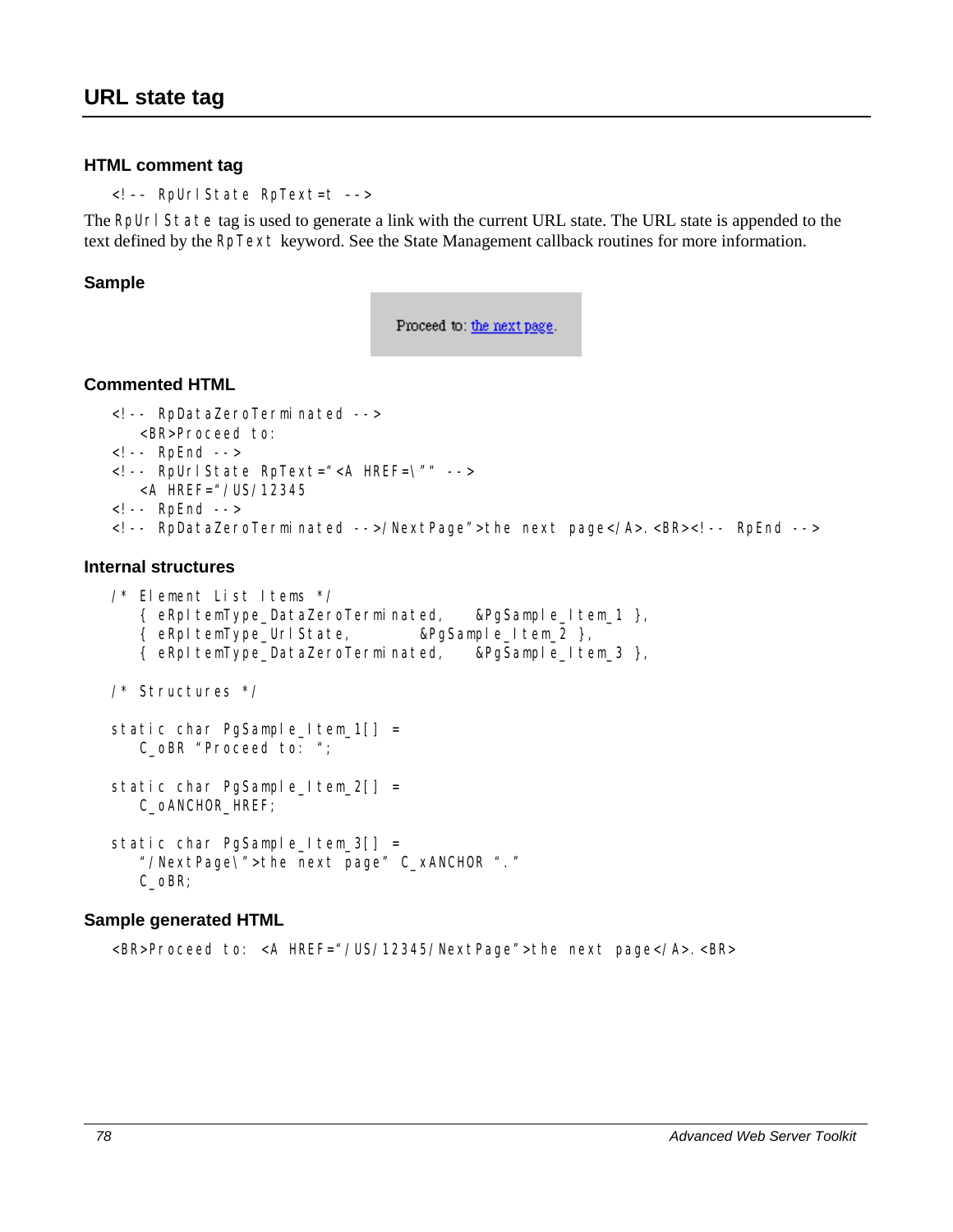#### **HTML comment tag**

<!–– RpFile RpFileName=fn ––>

The RpFile tag is used to specify the name of a file whose contents will be dynamically inserted into the HTML stream. This can be useful for creating a page to display contents that are dynamically created elsewhere in the device, such as logging streams.

#### **Sample**

The data log:

| 00:02:25 | Page Served  | /ServerStatus   |
|----------|--------------|-----------------|
| 00:02:03 | Page Served  | /ServerStatus   |
| 00:01:01 | Page Served  | /ServerStatus   |
| 00:00:22 | Page Served  | /ServerStatus   |
| 00:00:14 | Page Served  | /ServerStatus   |
| 00:00:09 | Image Served | /Images/RedDot  |
| 00:00:09 | Page Served  | /Menu           |
| 00:00:06 | Image Served | /Images/Main    |
| 00:00:06 | Image Served | /Images/BlueDot |
| 00:00:05 | Page Served  | /Main           |
|          |              |                 |

#### **Commented HTML**

```
<!-- RpDataZeroTerminated --> 
    <BR>The data log:<BR><PRE> 
<!-- RpEnd --> 
<!-- RpFile RpFileName="DataLog" --> 
  00:00:05 Page Served /Main
<!-- RpEnd --> 
<!-- RpDataZeroTerminated --> 
    </PRE><BR> 
<!-- RpEnd -->
```
#### **Internal structures**

/\* Element List Items \*/ { eRpItemType\_DataZeroTerminated, &PgSample\_Item\_1 }, { eRpItemType\_File, &PgSample\_Item\_2 }, { eRpItemType\_DataZeroTerminated, &PgSample\_Item\_3 }, /\* Structures \*/ static char PgSample\_Item\_1[] = C\_oBR "The data log:" C\_oBR "<PRE>"; static char PgSample\_Item\_2[] = "DataLog"; static char PgSample\_Item\_3[] = "</PRE>" C\_oBR;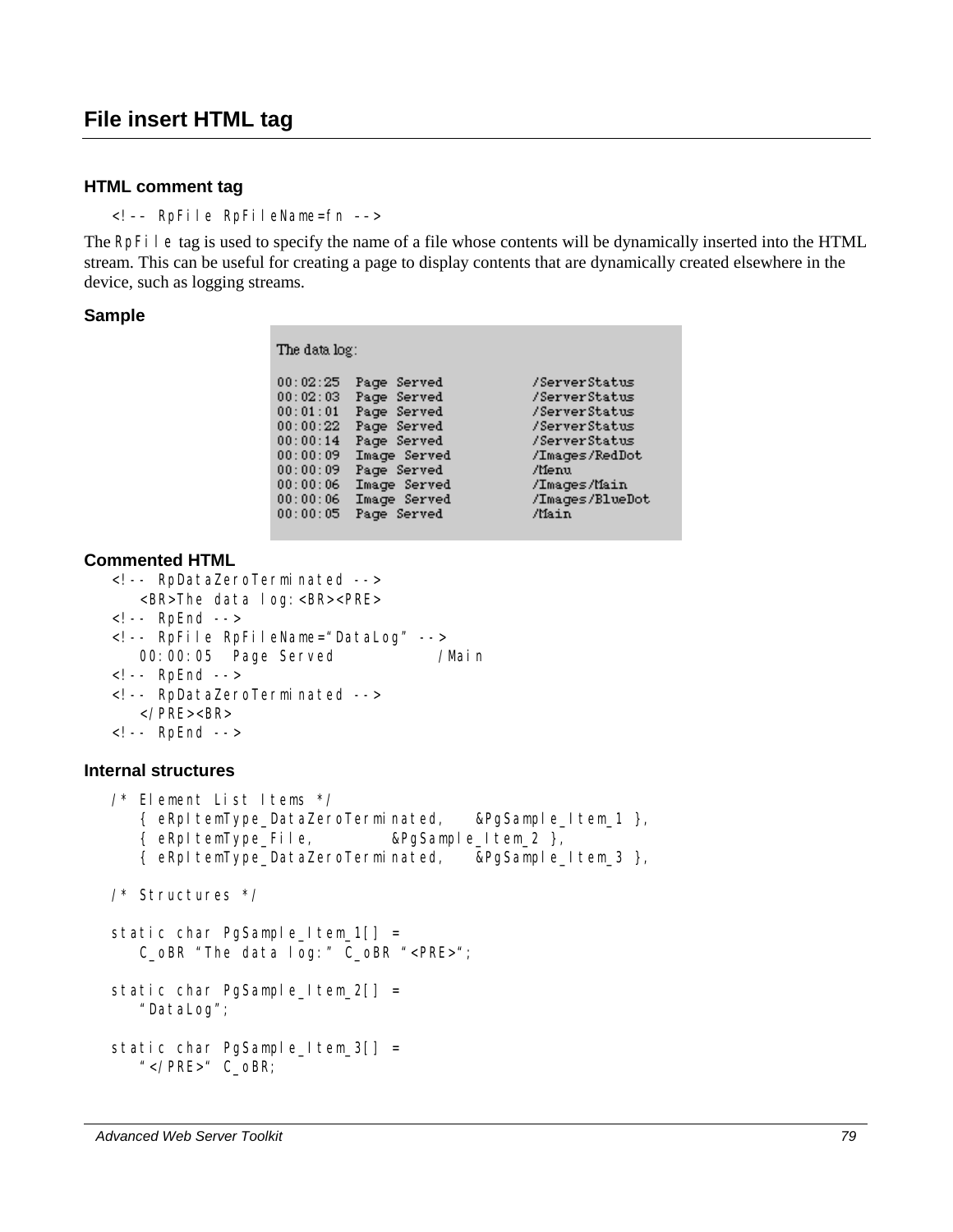#### **Sample generated HTML**

<BR>The data log:<BR><PRE> 00:02:25 Page Served /ServerStatus 00:02:03 Page Served /ServerStatus 00:01:01 Page Served /ServerStatus 00:00:22 Page Served /ServerStatus 00:00:14 Page Served /ServerStatus 00:00:09 Image Served /Images/RedDot 00:00:09 Page Served /Menu 00:00:06 Image Served /Images/Main 00:00:06 Image Served /Images/BlueDot 00:00:05 Page Served /Main </PRE><BR>

## **Image source tag**

#### **HTML comment tag**

<!–– RpImageSource RpObjectPtr=op ––>

The RpI mageSource tag is used to create the beginning portion of the HTML <I MG> tag. The RpObjectPtr keyword provides the name of a RomPager internal image object created with PBuilder. When the RomPager engine creates the HTML, it creates <I MG SRC=" *obj ecturl*" where *objecturl* is the URL of the image object. This tag can provide some compression of an HTML page by eliminating the need to store the URL name of the image multiple times.

#### **Sample**



#### **Commented HTML**

```
<!-- RpImageSource RpObjectPtr=PgBlueDot --> 
    <IMG SRC="/Images/BlueDot"> 
<!-- RpEnd --> 
<!-- RpDataZeroTerminated --> 
    &nbsp;This is a blue dot.<BR> 
<!-- RpEnd -->
```
#### **Internal structures**

```
/* Element List Items */ 
    { eRpItemType_ImageSource, &PgBlueDot }, 
    { eRpItemType_DataZeroTerminated, &PgSample_Item_2 }, 
/* Structures */ 
static char PgSample_Item_2[] =
       C_NBSP "This is a blue dot." C_oBR;
```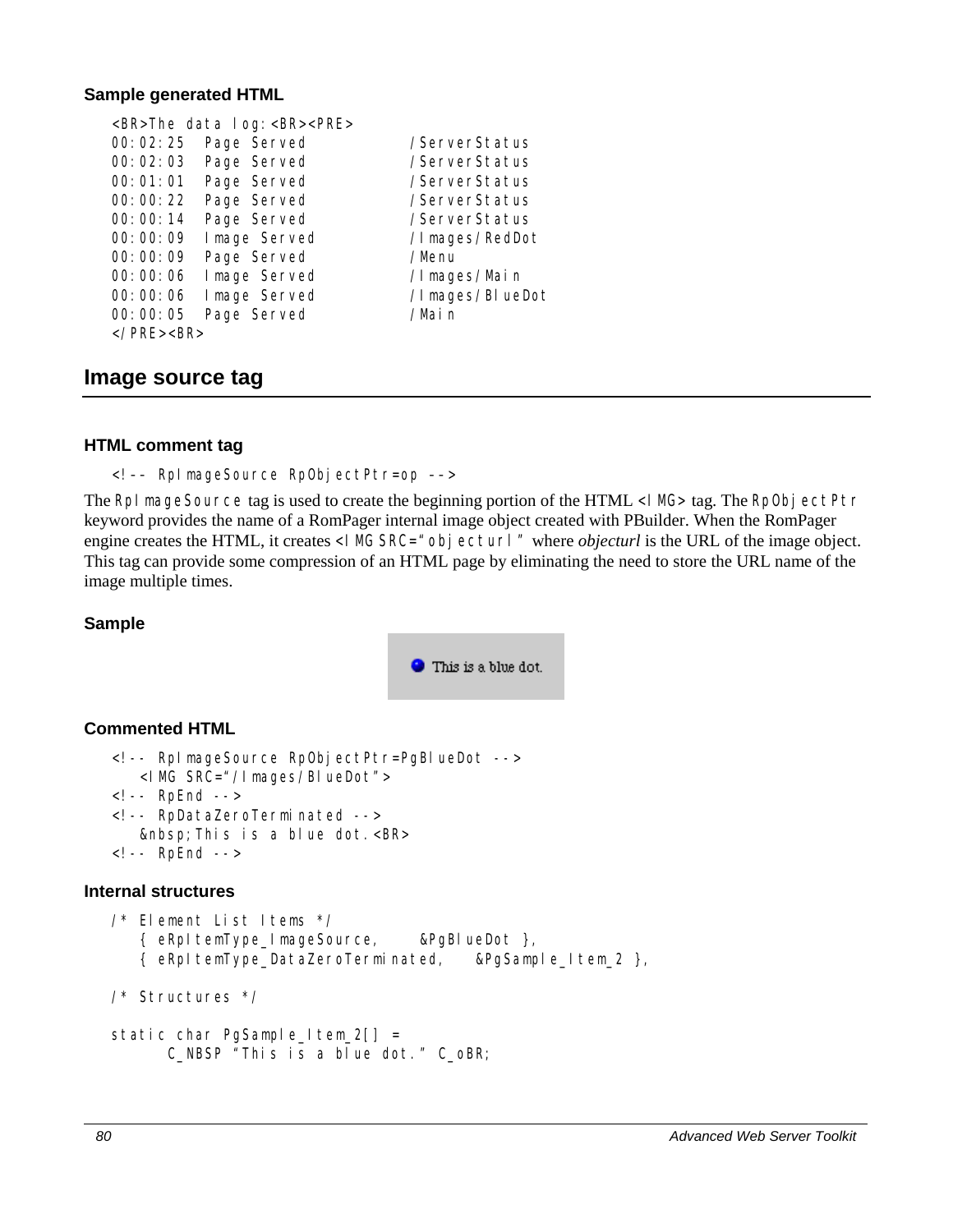## **Sample generated HTML**

<I MG SRC="/Images/BlueDot">&nbsp; This is a blue dot. <BR>

# **Structure sharing tags**

The PBuilder compiler takes standard HTML pages with special RomPager comment tags to create the internal C structures for the ROM-based pages. There are a few tags used to share structures within a page and across pages.

#### **HTML comment tag**

- <!–– RpUseIdentifier RpIdentifier=i RpItemType=t ––>
- <!–– RpUseId RpId=i RpItemType=t ––>
- <!–– RpFormItem RpIdentifier=i RpItemType=t ––>

When PBuilder compiles an HTML page, it generates a set of C structures and creates default identifiers for the structures based upon the name of the page. Since substantial memory savings can be achieved by sharing common structures, it is necessary to specify an identifier for the structures in order to share them. The RpI dentifier keyword is used in the RomPager comment tags so that PBuilder uses the supplied identifier instead of creating one.

The RpUseI dentifier tag indicates that an item with the given RpI dentifier and RpI temType is defined elsewhere, but should be used here. RpUseId is an alias for RpUseIdentifier and RpId is an alias for RpI dentifier.

Normally, when PBuilder encounters a comment tag describing a form item, it adds an item to the current form item list as well as to the current page item list. If a RpUseI dentifier tag is used that specifies a group, PBuilder cannot determine the types of items contained within the group. Therefore, if there are form items in the group, PBuilder will not have enough information to add the form item pointers to the current form item list. The RpFormI tem tag is used to tell PBuilder to add a form item with the given RpI dentifier and RpI temType to the current form item list.

The RpI temType keyword specifies the internal object type used in the element list. The keyword value is formed by removing the leading constant from the RomPager internal item type. So, for example, the eRpI temType\_DisplayText item type is specified with a keyword value of DisplayText. The possible keyword values are:

RpItemType = [DataZeroTerminated, DZT, DataLengthEncoded, DisplayText, DynamicDisplay, ExtendedAscii, File, FormAsciiText, FormButton, FormCheckbox, FormCheckboxDyn, FormFile, FormFixedMultiDyn, FormFixedMultiSelect, FormFixedSingleDyn, FormFixedSingleSelect, FormHeader, FormHiddenText, FormHiddenDyn, FormImageMap, FormNamedSubmit, FormPasswordText, FormPasswordDyn, FormRadioGroupDyn, FormRadioButton, FormRadioButtonDyn, FormReset, FormSubmit, FormTextArea, FormTextAreaBuf, FormTextDyn, FormVariableMultiDyn, FormVariableMultiSelect, FormVariableSingleDyn, FormVariableSingleSelect, FormVarValueMultiDyn, FormVarValueMultiSelect, FormVarValueSingleDyn, FormVarValueSingleSelect, Html Referer, ImageSource, IndexDisplay 0, IndexDisplay\_1, IndexDisplay\_2, IndexDisplay\_3, IndexDisplay\_4, IndexDisplay\_5, ItemGroup, NamedDisplayText, QueryDisplay, RepeatGroup, RepeatGroupDynamic, RepeatGroupWhile, SlaveIdentity, Url State]

#### **Sample**

The third example in Appendix A (Printer Status Page) shows an example of the RpUseI dentifier tag, as does the sample in the Repeat Groups Dynamic Form Items section.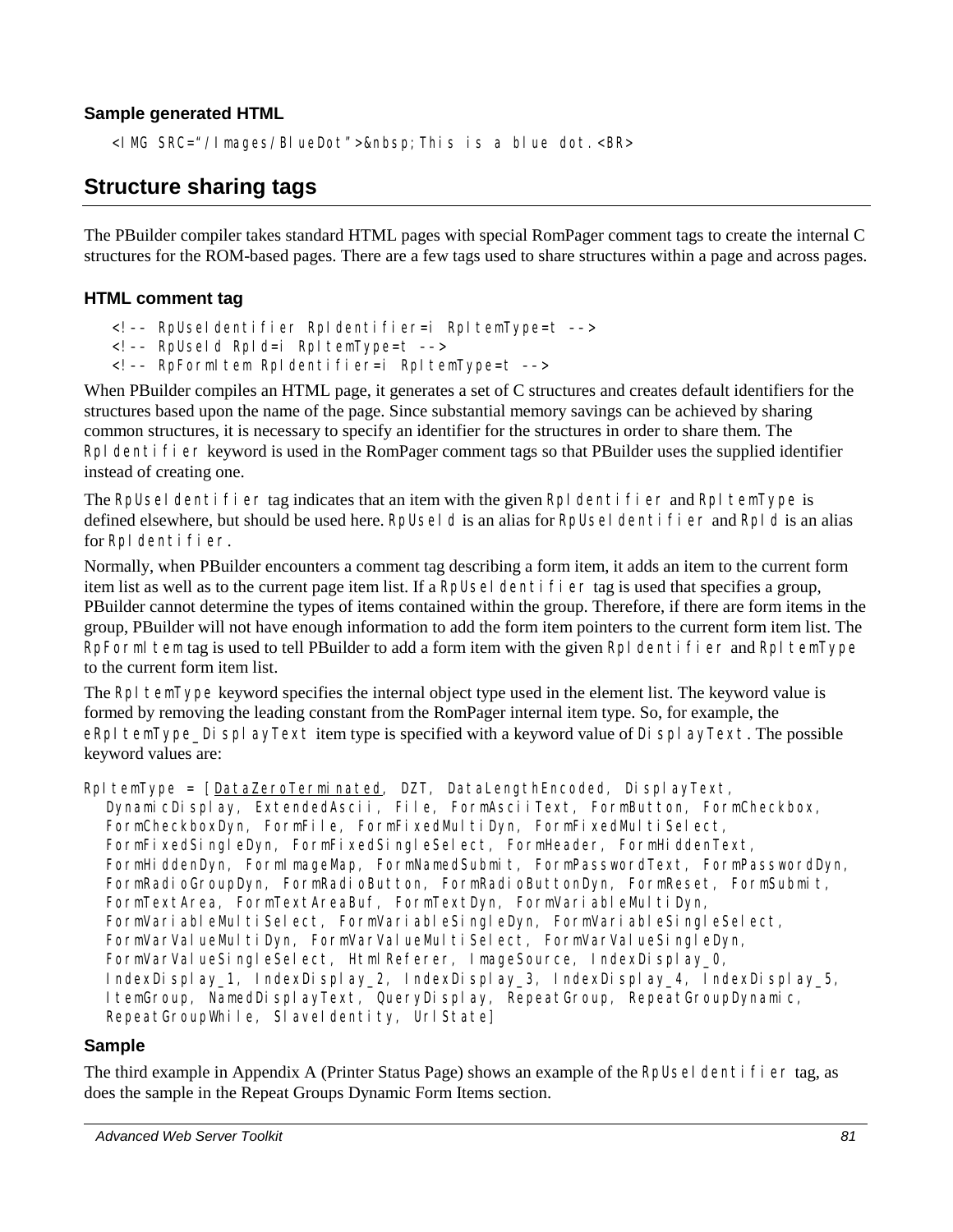# **Miscellaneous formatting tags**

The PBuilder compiler takes standard HTML pages with special RomPager comment tags to create the internal C structures for the ROM-based pages. In order for the pages to be properly viewed with browsers or page editors, there are a few tags used to help with formatting.

#### **HTML comment tag**

- <!–– RpHiddenDataZeroTerminated RpText=h ––>
- <!–– RpHDZT RpText=h ––>
- <!–– RpSample ––>

The RpHi ddenDataZeroTerminated tag is used when there is HTML text is to be included in the internal C structures, but that a browser is to ignore when displaying the sample page. Usually this tag is used with the RpDynami cDi spl ay tag, when there are multiple choices that could be displayed, but only one will be shown on the sample page. The RpText keyword supplies the HTML to process. RpHDZT is an alias for RpHiddenDataZeroTerminated.

The RpSample tag is used when there is some HTML that a browser or page editor should show during the page design process, but that PBuilder is to ignore since there will be dynamically created HTML by other tags. The sample HTML follows this tag, and is terminated by the  $\langle$  ! -- RpEnd --> tag.

#### **Sample**

The third example in Appendix A (Printer Status Page) shows examples of these tags.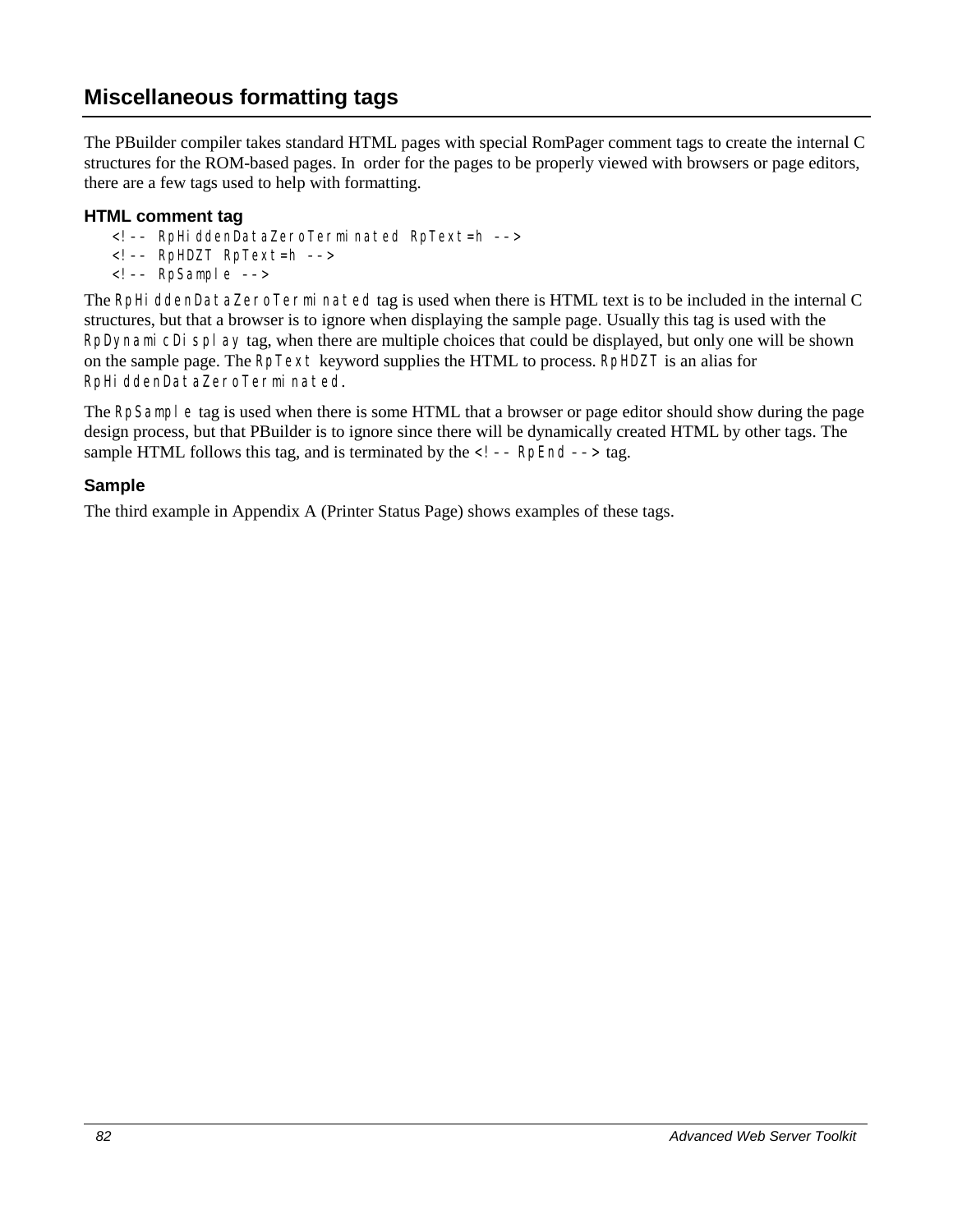# **Using the PBuilder Compiler**

Once you have built your HTML pages, you need to turn them into compilable source code. The internal format of a page consists of an Object Header structure, a list of Object elements, and the actual object elements with the variable access structures. PBuilder will convert HTML pages, as well as GIF, JPEG, PICT, PNG images and Java applets into C source code files. The PBuilder program is distributed as a Microsoft Windows 95 application and as a Macintosh application. Copy the appropriate version of the program to the directory containing your HTML pages. Start the PBuilder program and type the name of a file to be converted. PBuilder will find the file and create the internal format C source file with a **.c** extension. PBuilder will also create a C source file with a **\_v.c** extension. This file contains stub routines for your Set/Get routines.

When you specify a file, if there is no path, Pbuilder assumes the file is in the current directory or folder. If a path is specified, it must use a slash  $\langle \rangle$  as the path separator character. If you specify a file without specifying a file extension, PBuilder tries to open files with extensions that it knows about. The first extension it tries is .**pbb** or **.txt**, for a batch file. It then tries extensions for HTML, image, and applet files.

If a file has an HTML extension (**.htm**, **.html**, **.js**, or **.css**), PBuilder requires a user dictionary file, **RpUsrDct.txt,** which contains the list of items that are to be in the RomPager user dictionary. PBuilder uses the contents of **RpUsrDct.txt** to compress the output of the converted HTML. PBuilder also creates two files from **RpUsrDct.txt** that must be part of the RomPager project: **RpUsrDct.h** and **RpUsrDct.c**.

The file extensions for image files can be:

| <b>Image File</b> | <b>File Extension</b>       |
|-------------------|-----------------------------|
| <b>GIF</b>        | .gif                        |
| <b>JPEG</b>       | $\cdot$ jpeg or $\cdot$ jpg |
| TIFF              | tiff or .tff.               |
| <b>PICT</b>       | .pict or .pct               |
| <b>PNG</b>        | . png                       |

The file extensions for Java files can be:

```
.class
.jar
.cla or .cls
```
To process a batch of files in Pbuilder, set up a batch file with the**.pbb** or**.txt** extension. Each line of the batch file should contain a separate name of a file to parse. When you run PBuilder, specify that file as the filename to process. For example, to process the files **Main.html**, **Logo1.gif**, and **Logo2.gif** in one pass, the batch file would contain:

Main Logo1 Logo2

If a batch file is processed, the CreateSingleSourceFile flag in **PbSetUp.txt** controls whether the batch output goes to one combined C source files or separate files. Additionally, PBuilder creates a master object list in a file called **RpPages.c**. This object list is the list that RomPager requires to find the objects that are stored in ROM. On startup, PBuilder looks for a default batch file named **PBuilder.pbb**. If this file exists, PBuilder does not show a prompt dialog and proceeds to process the contents of the file.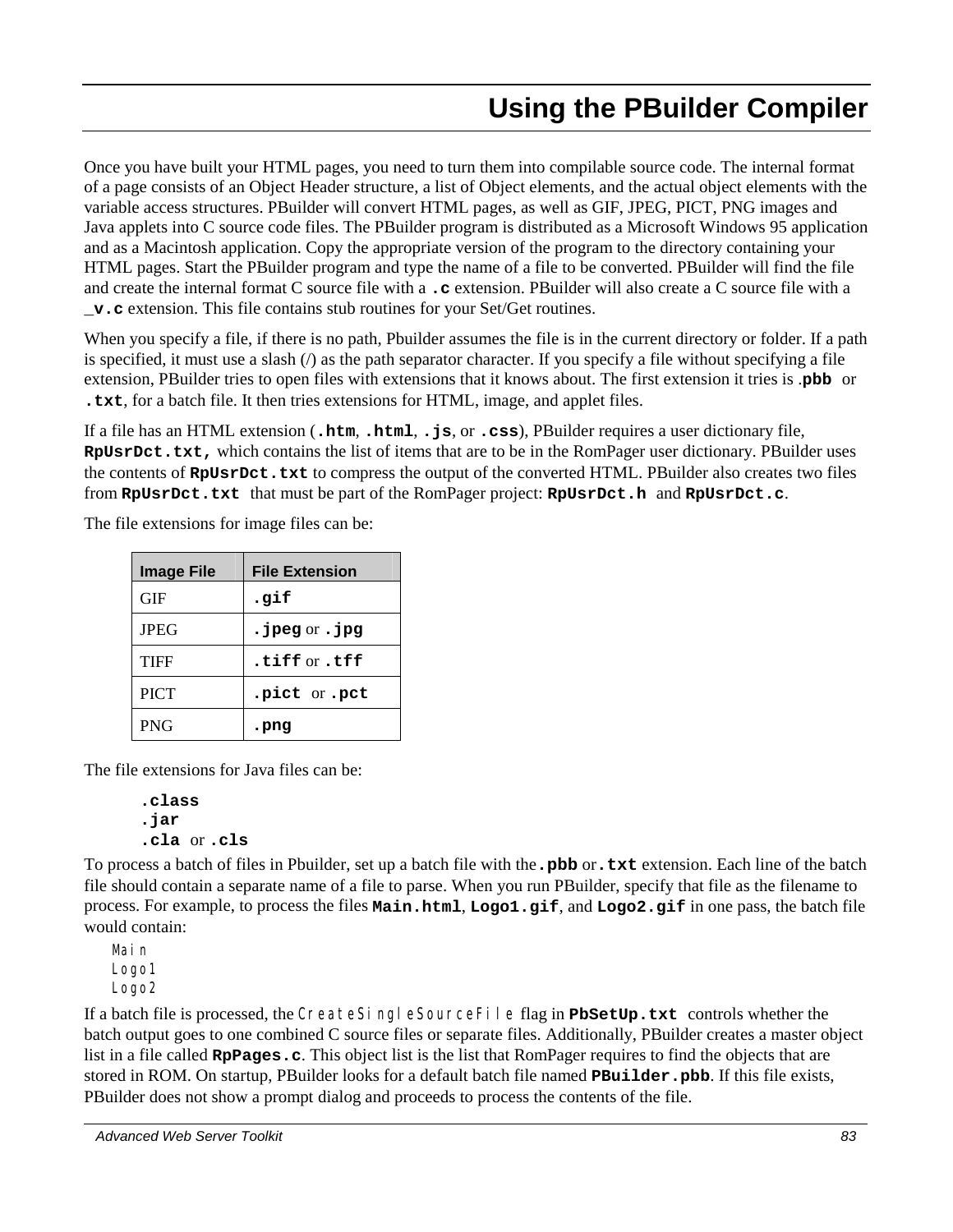There are two input files that modify the behavior of the PBuilder compiler. The first file is named **PbSetUp.txt** and is used to modify the PBuilder output for various requirements. Some C compilers have different requirements for the format of the Page items. Other modifications may be desirable for different editors. The PBuilder output can be modified by placing the **PbSetUp.txt** file in the same directory as PBuilder. If this file does not exist, the default behaviors will be used. Each line of the **PbSetUp.txt** file is either empty, a comment line (the first non-whitespace character is a slash  $($ ), or a command line. Command lines are used to modify the behaviour of Page Builder. A command line contains a keyword and a value. The format of a command line is:

*xxxxx* = *yyyyy*

where *xxxxx* is the keyword and *yyyyy* is the value. A value is a string, integer or flag depending on the keyword. The value is placed in quotes if it is a string. The following is a list of keywords, their types and default values, and a description of their use.

## **PbSetup.txt**

**Keyword:** AllowedCharactersPerLine

**Type:** integer

**Default value:** 80

**Description:** Determines the length of lines for eRpI temType\_ExtendedAscii and eRpItemType\_DataZeroTerminated items.

**Keyword:** AllowMacroNameForNumbers

**Type:** flag

**Default value:** false

**Description:** If the flag is specified, no numeric checks are performed on numeric constants. This allows macro names to be passed through PBuilder to the C compilation that follows.

Keyword: BufferSizeMultiplier

**Type:** integer

**Default value:** 1

**Description:** Determines the amount of memory to allocate for working buffers. Large files or files with many form items may need a larger value.

**Keyword:** CreateSingleSourceFile

**Type:** flag

**Default value:** false

**Description:** If the flag specified, the output from all conversions is written to a single file; otherwise a file is created for each conversion of a file.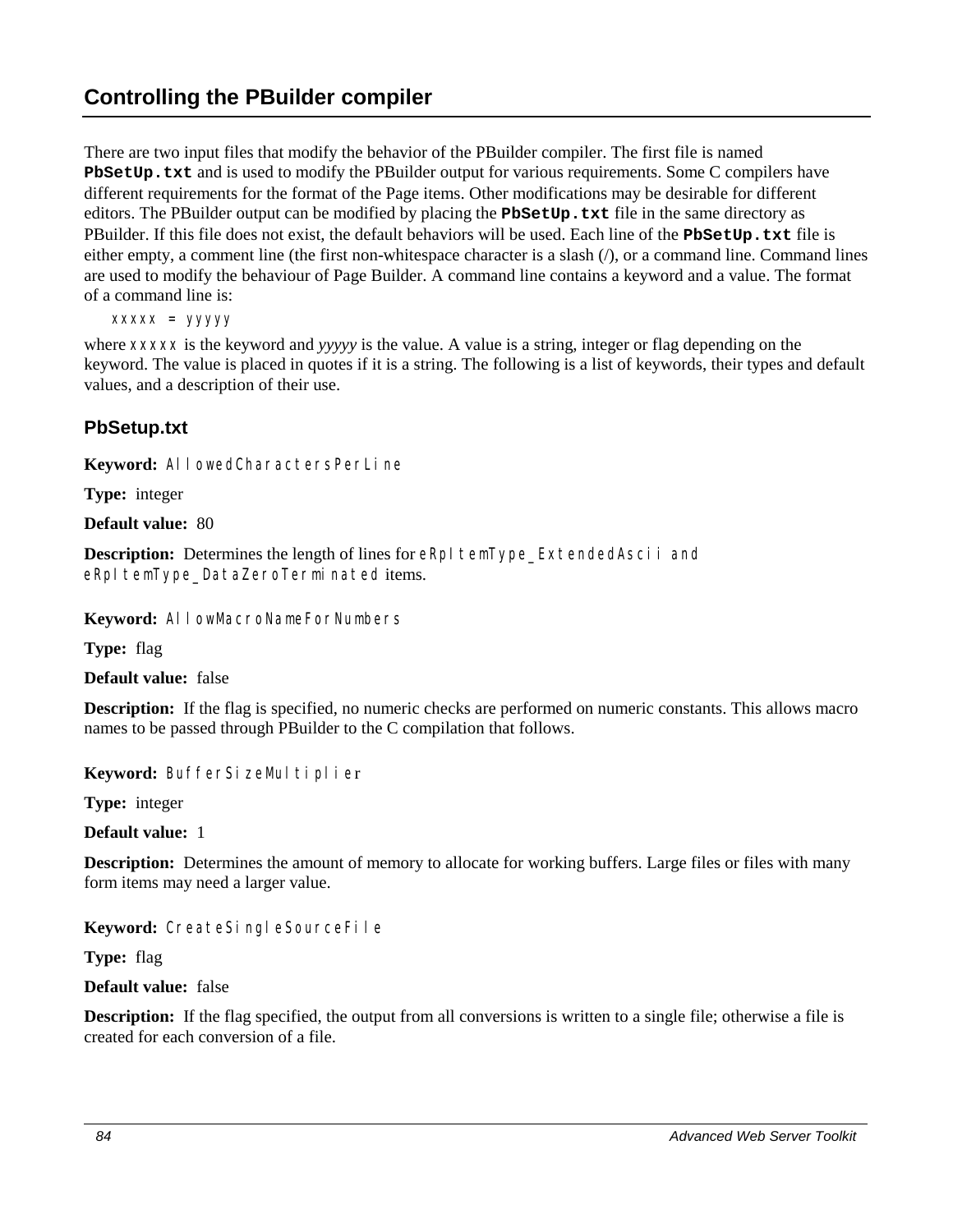**Keyword:** DestinationPath

**Type:** string

**Default value: ""** 

**Description:** If the string is specified the output from the conversions will be written to the directory specified. Otherwise, the conversions will be written to the current directory. The URL path separator  $\langle \cdot \rangle$  is used in the path name to separate directories.

Keyword: DontCreateVariablesFile

**Type:** flag

**Default value:** false

**Description:** If the flag is specified, the **xxx\_v.c** file with stub or structured access routines is not created.

Keyword: ExtendedAsci i EscapeChar

**Type:** integer

**Default value:** 251 ('\373')

**Description:** This value is used to quote extended characters that are not in an eRpItemType\_ExtendedAscii item.

Keyword: ExtendedAsciiGroupSize

**Type:** integer

**Default value:** 10

**Description:** Determines the number of standard ASCII characters between extended ASCII characters before terminating an eRpItemType\_ExtendedAscii item.

Keyword: I gnoreWhitespaceAfterEol

**Type:** flag

**Default value:** false

**Description:** If the flag is specified, white space is ignored after an end of line is detected.

Keyword: JustGenerateObjectList

**Type:** flag

**Default value:** false

**Description:** If the flag is specified and a batch file is input, only the **R**pPages.c file with the object list will be created. This flag can be useful in an automated makefile environment.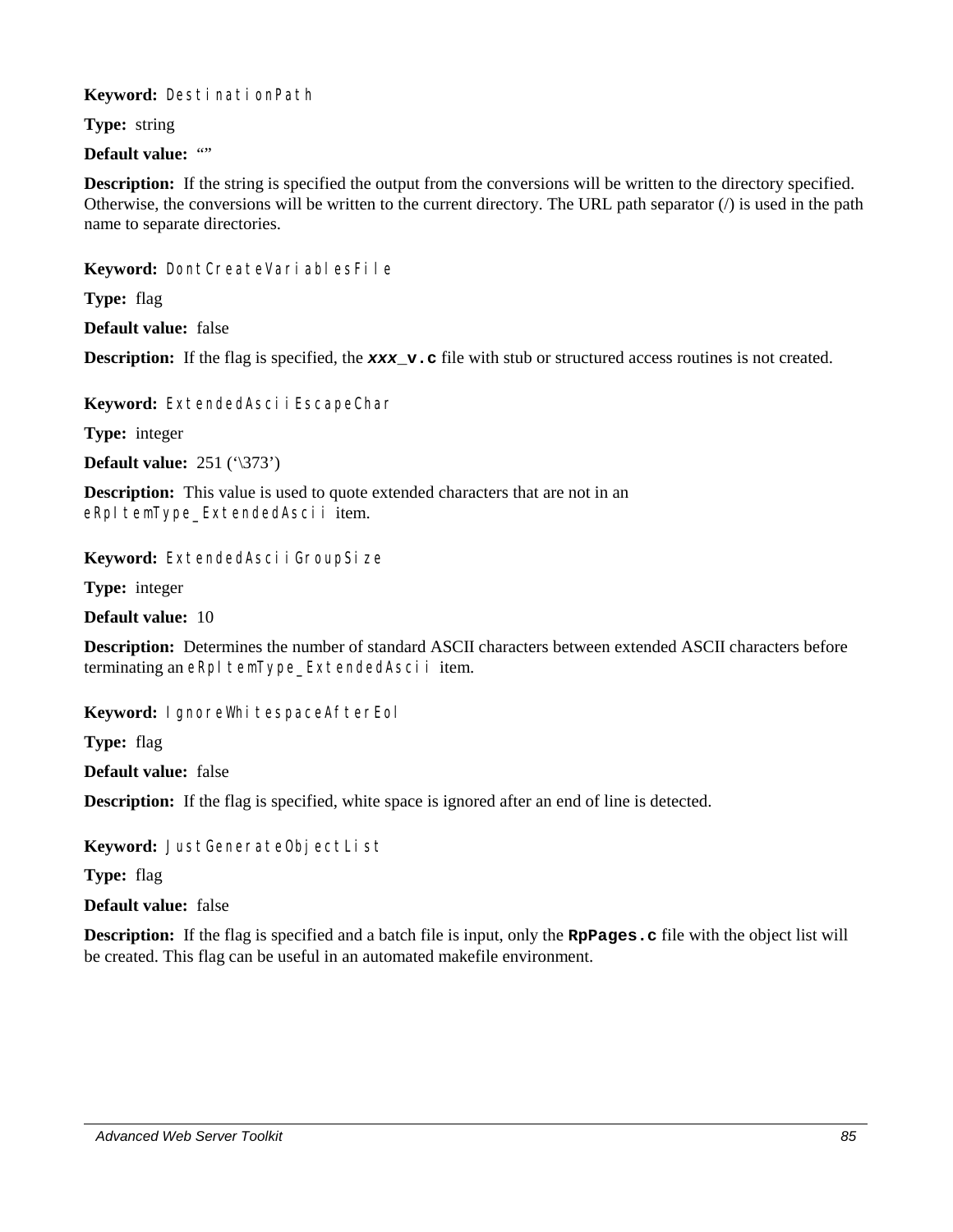#### **Keyword:** LeadInChar

**Type:** string

**Default value:** "char"

**Description:** The string value is the type of eRpI temType\_ExtendedAscii and eRpI temType DataZeroTerminated items. It may be useful to change this to "const char" in some environments.

**Keyword:** LeadInUnsignedChar

**Type:** string

**Default value:** "unsigned char"

**Description:** The string value is the type of eRpI temType\_DataLengthEncoded items. It may be useful to change this to "const unsigned char" in some environments.

Keyword: MaxBytesInItem

**Type:** integer

**Default value:** 498

**Description:** Determines the maximum number of bytes in the initializer for eRpItemType\_ExtendedAscii, eRpItemType\_DataZeroTerminated, and eRpItemType\_DataLengthEncoded items.

**Keyword:** MaxBytesPerLine

**Type:** integer

**Default value:** 16

**Description:** Determines the number of bytes to generate on a line for eRpI temType\_DataLengthEncoded items.

Keyword: MinimizeWhiteSpace

**Type:** flag

**Default value:** false

**Description:** If the flag is specified, white space that will be provided by the system dictionary is removed.

**Keyword:** TabLength

**Type:** integer

**Default value:** 4

**Description:** Should be set to the number of characters a tab replaces in your source code editor.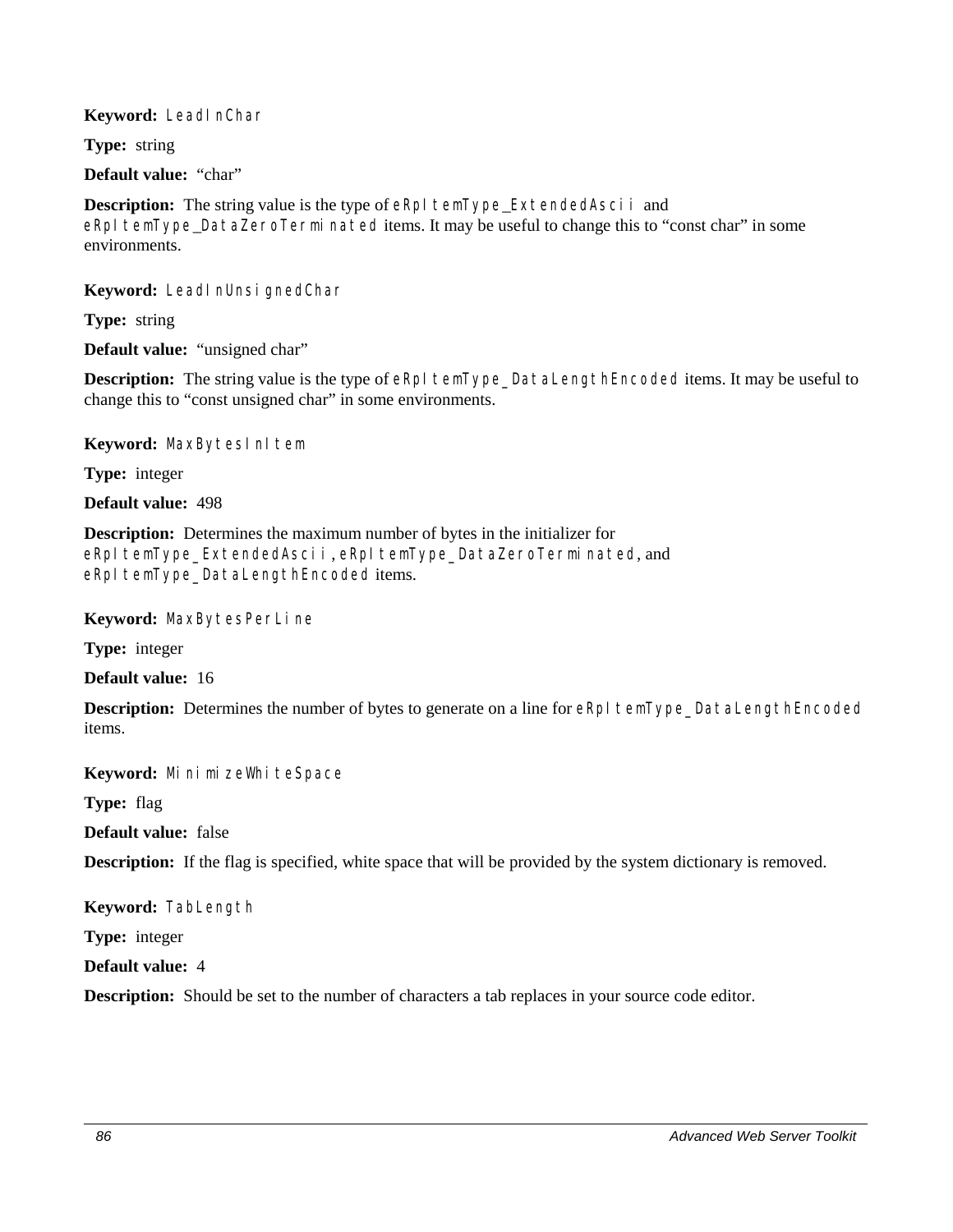**Keyword:** UseFileNameForUrl

**Type:** flag

**Default value:** false

**Description:** If the flag is specified, the URL for an object includes the file name extension of the source file. See the section called *URL Names Created by PBuilder* for more information.

**Keyword:** UseFilePathForUrl

**Type:** flag

**Default value:** false

**Description:** If the flag is specified, the URL for an object includes the path of the file. See the section called *URL Names Created by PBuilder* for more information.

**Keyword:** UseJavaScript

**Type:** flag

**Default value:** false

**Description:** Specifies that structures are to be generated with pointers to JavaScript.

## **RpUsrDct.txt**

The user dictionary file contains frequently used phrases that are in the HTML but not in the system dictionary. The format of the user dictionary file is similar to that of the **PBSetUp.txt** file: Each line of the file is a userdictionary element, a comment line (indicated by a slash as the the first non-whitespace character ), a blank line. A user-dictionary element contains a macro name and a phrase. The format of a user-dictionary element is:

C\_S\_RomPager = "RomPager"

where *C\_S\_RomPager* is the macro name and "RomPager" is the phrase. PBuilder searches for the phrases in the HTML and replaces them with the macro names. It also generates two files: **RpUsrDct.h** and **RpUsrDct.c**.

The **RpUsrDct.h** file is required to compile the pages that PBuilder builds and contains lines like:

#define C\_S\_RomPager "\377\000" /\* "RomPager" \*/

The **RpUsrDct.c** file must be compiled and linked with the RomPager engine. It contains a structure like this:

```
const char *gUserPhrases[] = { 
   /* \377\000 -- C_S_RomPager */ "RomPager", 
 . 
 . 
 . 
};
```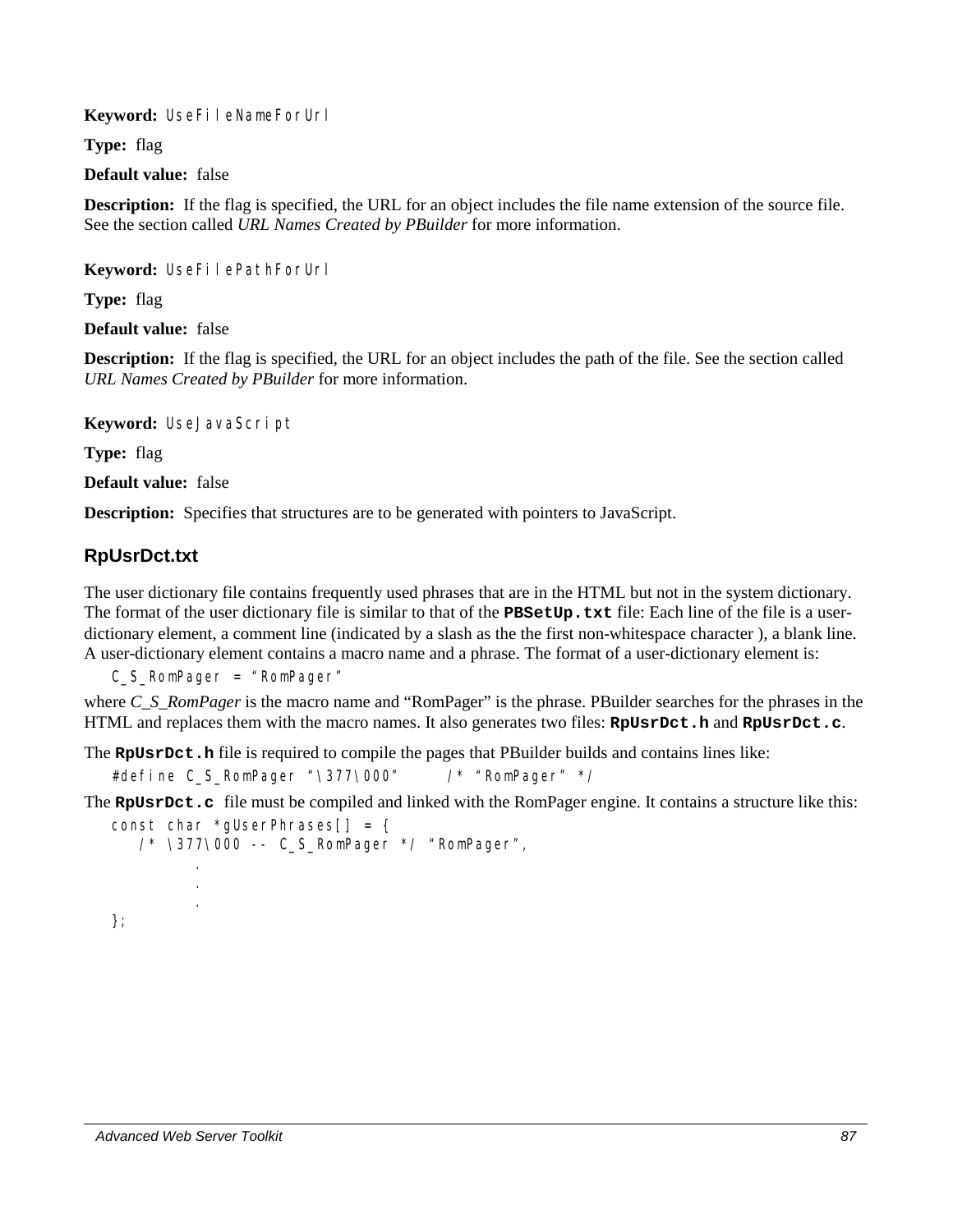# **URL names created by PBuilder**

When PBuilder creates the URL that is stored with an object, it uses a variety of ways to determine the URL name. First, if the object is a page defined with HTML comments, a URL specified with the RpUrl keyword in the RpPageHeader tag is used if it exists. If the source file is not an HTML file or does not use RpPageHeader with RpUrl, the URL will be created from the filename of the source. The URL that is created by PBuilder will take different forms depending on the settings of the UseFileNameForUrl and UseFilePathForUrl flags in the **PbSetup.txt** file.

The following table shows how PBuilder creates the URL name for an HTML file with an input name of **/MyDirectory/MyPage.htm**:

|                   |              | <b>True</b>             | <b>False</b> |
|-------------------|--------------|-------------------------|--------------|
| UseFileNameForUrl | <b>True</b>  | /MyDirectory/MyPage.htm | /MyPage.htm  |
|                   | <b>False</b> | /MyDirectory/MyPage     | /MyPage      |

For an image object with an input file name of **/MyDirectory/MyGif.gif**, the generated URL is shown in the following table:

#### UseFilePathForUrl

|                   |              | True                   | <b>False</b>         |
|-------------------|--------------|------------------------|----------------------|
| UseFileNameForUrl | <b>True</b>  | /MyDirectory/MyGif.gif | / / Images/MyGif.gif |
|                   | <b>False</b> | /MyDirectory/MyGif     | /Images/MyGif        |

Java applets — file extension**.cla**, **.cls**, or **.class** — are treated the same as image objects with the exception that if the UseFileNameForUrl flag is not set, the URL will have a **.class** extension.

For form objects, the Action keyword in the RpFormHeader tag specifies the URL that is used to find the form object. If RpFormHeader tag or the Action keyword is not specified, the URL is created from the source filename without using the UseFileNameForUrl and UseFilePathForUrl flags.

If the HTML file above had a single form, the created URL would be /Forms/MyPage. If the HTML file had two forms in it, the created URLs would be /Forms/MyPage\_1 and /Forms/MyPage\_2.

Note that special characters (non-alphanumeric) should be avoided in URL names (and in input file names) since different browsers handle these names differently when presenting a request to the Advanced Web Server, which can result in a URL object not being found correctly.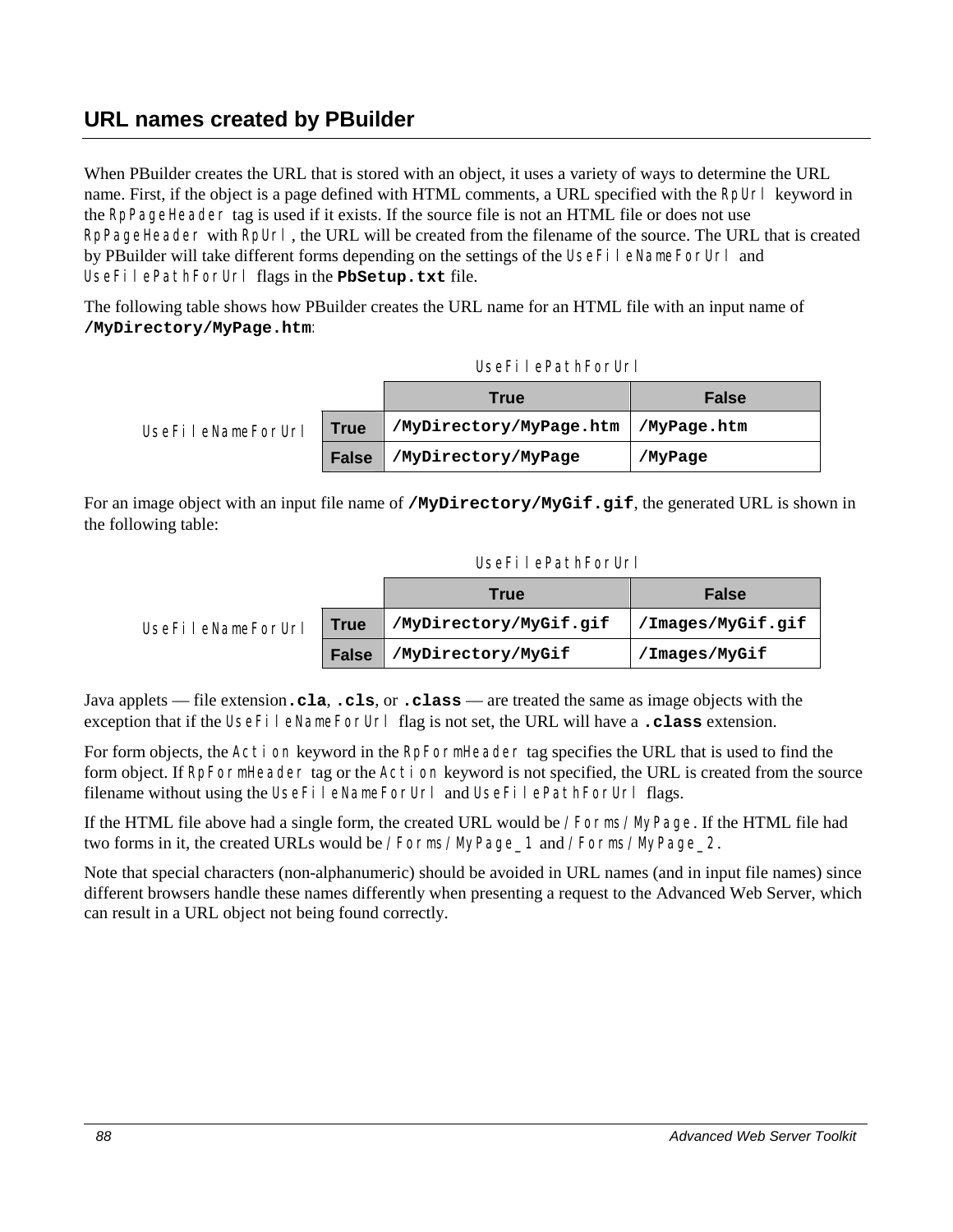The RomPager engine uses a phrase dictionary technique to provide compression for static ASCII text strings. The PBuilder compiler searches the HTML input files for strings that match the phrase dictionaries and replaces the strings with tokens as it is storing the static text elements.



# **Compression**

Standard HTML phrases are recognized by the PBuilder compiler and stored as single byte tokens in the compressed text. User-specified phrases can also be recognized and are stored as two-byte tokens in the compressed text.

The input phrase of:

<TITLE>The AS Group Ltd. C3PO Control Page</TITLE>

would be stored internally as:

```
static char PgTitle[] = C_oTITLE "The AS Group Ltd. C3P0 Control Page" C_xTITLE;
```
The **RpUsrDct.txt** file specifies the user-defined strings that the compiler should look for when compiling HTML pages. Each entry is of the form:

*MacroName* = "*Search Phase*"

which would tell PBuilder to search for phrases matching the specified search phase and replace them with the specified macro definition, which would represent a two-byte token.

User dictionary definitions can contain system dictionary definitions by specifying the system dictionary macro name in the user dictionary definition. For example, in the provided **RpUsrDct.txt**, the definition —

```
C_S_AllegroLogo = C_oHR C_oP C_oCENTER C_oIMG_SRC "/Images/Main\"" C_WIDTH "162" 
C_HEIGHT "83>" C_xCENTER
```
will tell the PBuilder compiler to look for all phrases of the form —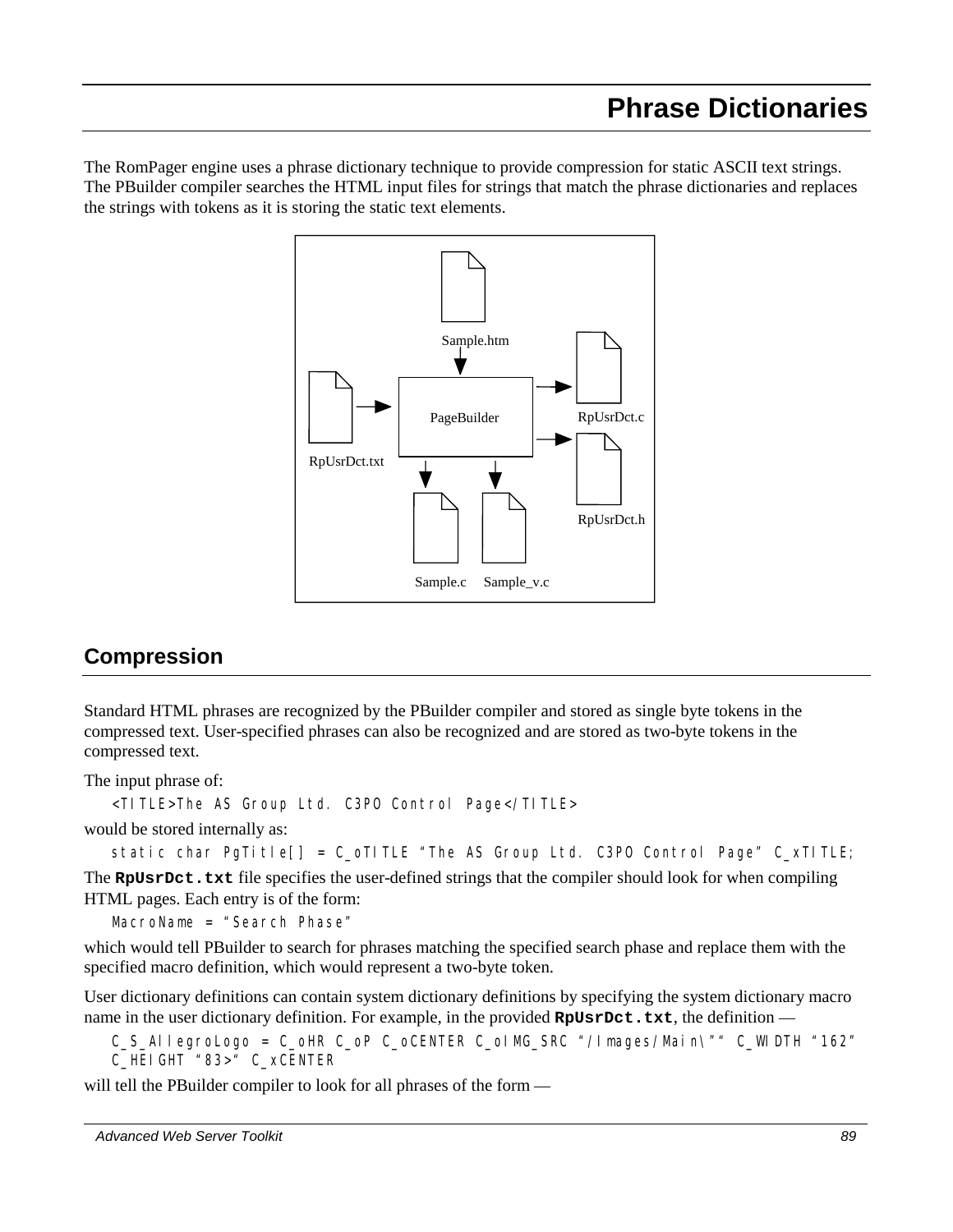<HR><P><CENTER><IMG SRC=/Images/Main WIDTH=162 HEIGHT=83></CENTER>

and replace them with the two byte token represented with the name  $C-S$  AllegroLogo.

If company name and device phrases were defined, the input phrase of:

<TITLE>The AS Group Ltd. C3PO Control Page</TITLE>

would be stored internally as:

static char PgTitle[] = C\_oTITLE "The " C\_S\_Company " " C\_S\_Device " Control Page" C\_xTITLE;

The compiler generates two C source files — **RpUsrDct.c** and **RpUsrDct.h** — for the user dictionary using the **RpUsrDct.txt** file as input. The individual entries in the dictionary will be created in the order they are specified in **RpUsrDct.txt**. The definitions of the user dictionary are in **RpUsrDct.h** with the data entries in **RpUsrDct.c**. These files must be compiled and linked with your project along with the RomPager engine and the page files.

The **RpUsrDct.txt** file provided with RomPager contains definitions for two sets of entries. The first 64 definitions are used to define error message strings that are used by the RomPager engine. These entries are reserved. The definitions that follow the error message definitions are used in the demo pages that come with the RomPager development environment and can be replaced in the production environment.

# **International support with dynamic user dictionaries**

User dictionaries can be dynamically selected at runtime using the RpSetUserPhraseDictionary callback routine. One use of this feature is to conveniently support international HTML pages. By defining all the phrases on an HTML page that are to be internationalized as user dictionary phrases, the display language of the page can be changed by selecting a different user dictionary while maintaining the graphical layout and access to device variables. This technique means that for an application with six languages, the HTML page structure would be stored only once, with a different user-phrase dictionary for each language. The different user-phrase dictionaries can be stored in ROM or in a file system depending on product needs, since the

RpSetUserPhraseDictionary specifies a pointer to the table of string pointers at run-time.

The development process typically is to define the HTML pages and the phrases to be internationalized in a single language. For example, the English phrases to be translated are defined as user dictionary phrases in the **RpUsrDct.txt** file and the HTML that defines the page layout and variable access using the English phrases are defined in Sample.htm.

After running the PBuilder compiler, there will be four files created:

- -**Sample.c** will contain the compressed and tokenized HTML
- $\bullet$ **Sample\_v.c** will contain the stub variable access routines
- -**RpUsrDct.h** will contain the index to the user dictionary
- $\bullet$ **RpUsrDct.c** will contain the English version of the phrases (without the HTML)

It can then be given to translation teams to create alternate language versions of the phrases, without the translation teams needing to worry about HTML.

The demonstration pages that come with RomPager include alternate language support for the internal error messages. Currently, the included languages are French, German, Italian, Portuguese and Spanish as well as English. The international dictionary files are named **RpFreDct.c**, **RpGerDct.c**, **RpItaDct.c**, **RpPorDct.c**, and **RpSpaDct.c**, respectively.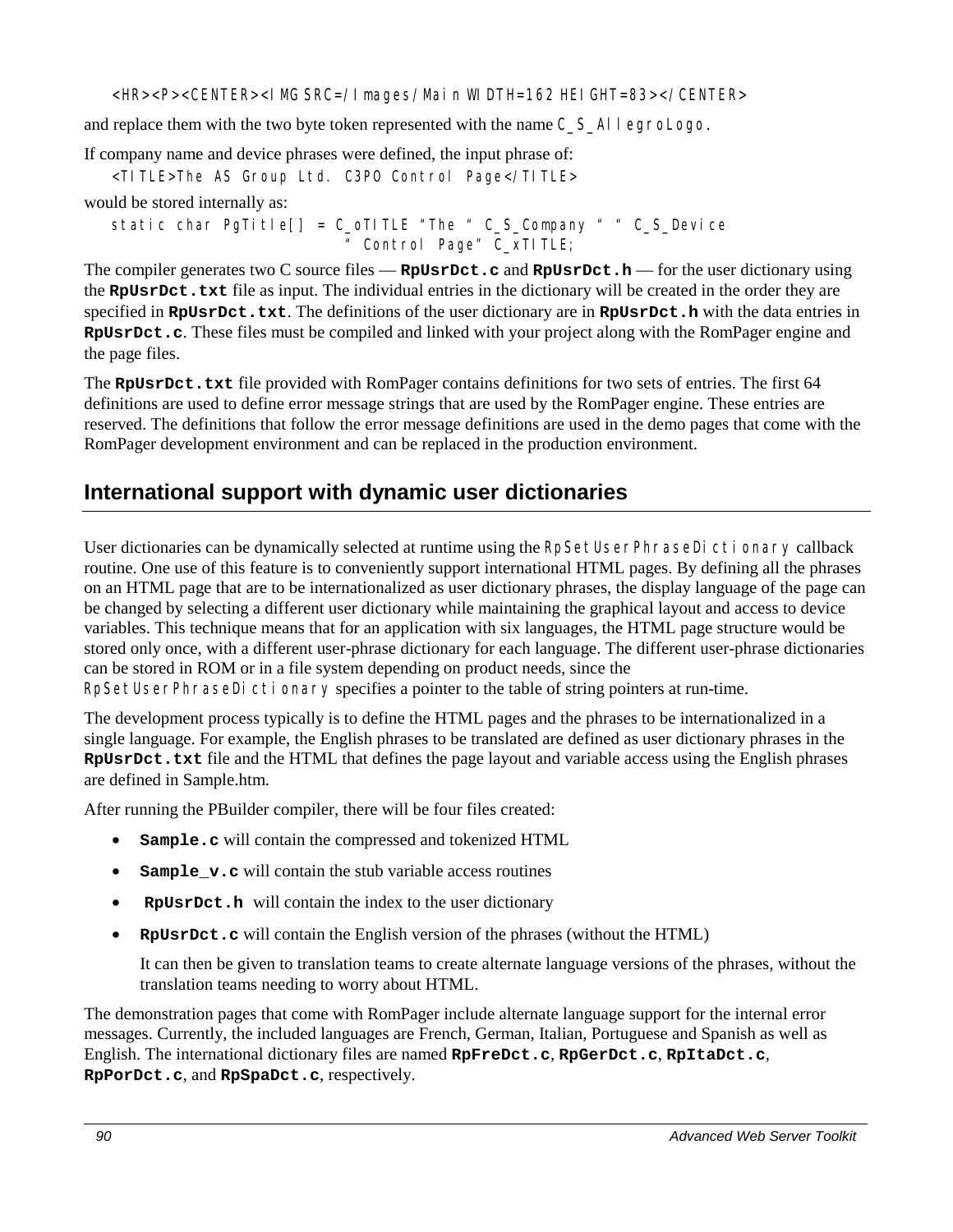# **Expansion**

As the static text elements of type eRpI temType\_DataZeroTerminated are served, they are examined for characters with the high-bit set and replacement phrases are substituted. Standard ASCII characters are in the range <000> to <177> and pass through the dictionary expansion process unchanged. For international pages that use the high-bit characters (such as the SJIS form of Japanese), the international extended characters are stored by PBuilder using the eRpI temType\_ExtendedAscii element type, and are not passed through the dictionary expansion process.

There are two phrase dictionaries, the system dictionary, which uses single byte tokens, and the user specified dictionary, which uses double byte tokens. The Extended ASCII characters of <200> to <372> are used by the built-in system dictionary. Each of these characters is a direct index to a commonly used HTML tag or other phrase. There are 123 possible system dictionary entries of which 94 are currently used.

By default, there are 1024 available two byte tokens that can be used for the user specified phrase dictionary. These tokens are stored in four sets of 256 entries of two byte tokens. The first 256 entries are selected with characters in the range <377><000> to <377><377>, the next 256 entries are selected with characters in the range <376><000> to <376><377>, and the fourth set of 256 entries are selected are selected with characters in the range  $\langle 374 \rangle \langle 000 \rangle$  to  $\langle 374 \rangle \langle 377 \rangle$ . The first 64 entries ( $\langle 377 \rangle \langle 000 \rangle$  to  $\langle 377 \rangle \langle 077 \rangle$ ) are reserved by the RomPager engine for error messages.

The Extended ASCII character defined by kRpCompressionEscape is used to signal that the character following should not be passed through the dictionary expansion process. This is useful for storing a single highbit international character in a phrase that is otherwise all standard ASCII.

If a phrase dictionary will contain many phrases that use high-bit characters such as a dictionary with many Japanese or Chinese double-byte phrases, then the htheCompressionFlag variable in the RpSetUserPhraseDictionary call should be set to False, so that no further expansion will be performed on phrases in the dictionary being set.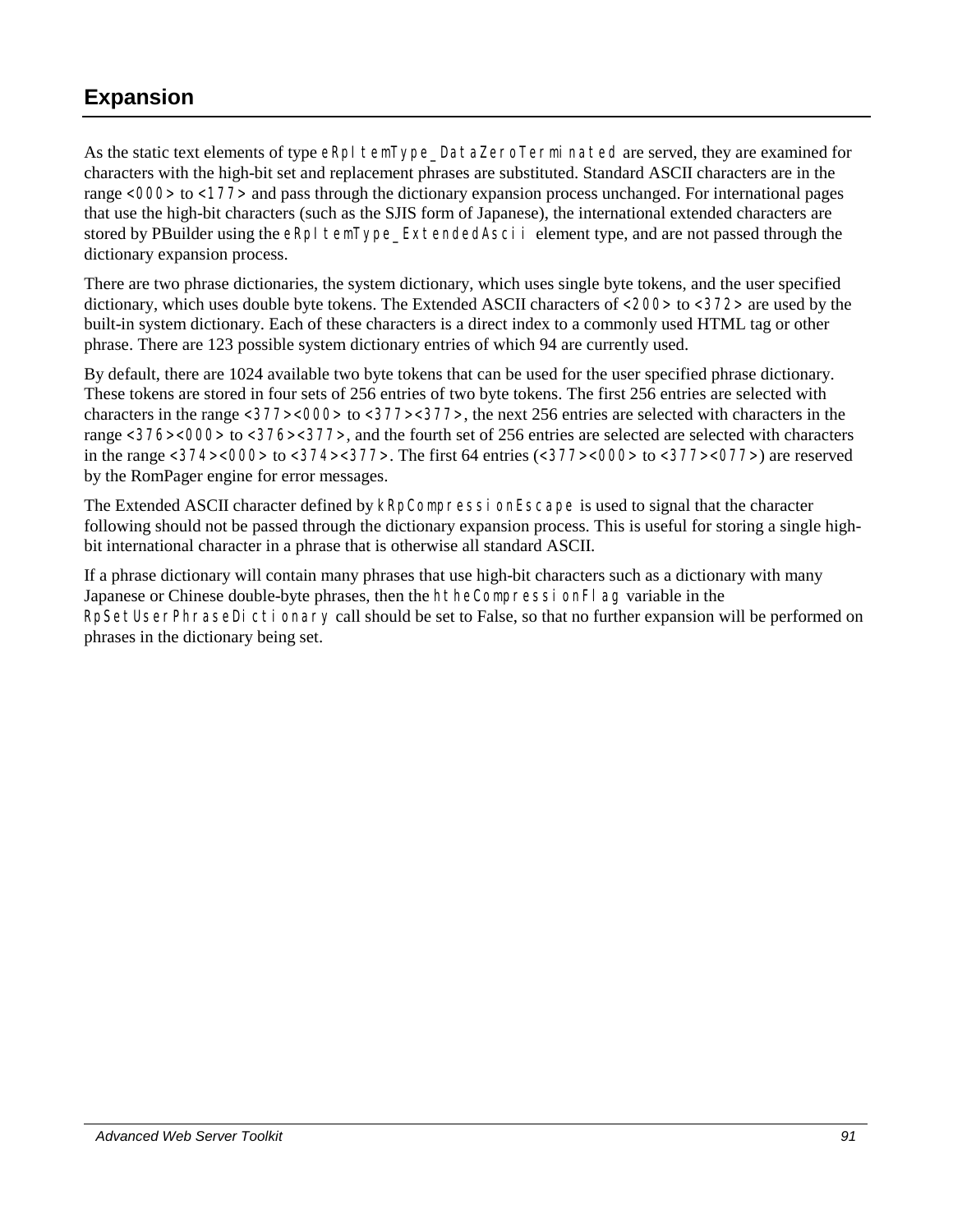The PBuilder compiler produces two files for a Web page input file — a file containing the page data and variable access structures, and a file containing stub routines for the variable access structures. For an input file name, the PBuilder output files will be named **MyPage.c** for the page data and **MyPage\_v.c** for the stub routines.

The stub routines are the Get and Set routines necessary to access the device variables. The engineer building the Web application needs to complete the stub routines so that they store and retrieve the device variables. For each variable on a page, there will be a Get routine and a Set routine if the variable is part of a form. The examples in Appendix A show the stub routines that are generated by PBuilder.

After the stub routines have been completed, the Dont CreateVariablesFile flag can be set in **PbSetup.txt** to prevent PBuilder from regenerating the stub routines file and overwriting the completed stub routines.

## **Structured access**

In some cases, it may be desirable to Get and Set all of the variables for a page in one routine. For example, if each variable requires another task to retrieve the information, it can be more efficient to retrieve or store the variables with one routine rather than to access the dynamic information one variable at a time. The RomPager environment provides structured access routines to support this capability.

When a page is displayed, the structured access pre-processing routine is called by the RomPager engine (page processing – step 5). This routine accesses all the variables for a page and stores them in a temporary structure defined by PBuilder. The structure is stored in the user data area of the request control block. A stub version of the structured access routine is created by PBuilder and needs to be completed by the device engineer.

When the RomPager engine executes the Get functions (page processing – step 10), it will call the routines generated by PBuilder to retrieve the variables from the structure. The device engineer does not need to modify these routines, since they are created by PBuilder specifically for the individual page structure.

When a form is processed, the engine uses the PBuilder generated Set routines (form processing – step 8) to store the variables in the page structure. When the form post-processing structured access routine is called (form processing – step 10), this routine takes the information from the structure and stores them in the device variables. The stub version of this routine is created by PBuilder and must be completed by the device engineer. The *Configure Network Info Page* (Example 2 in Appendix A) shows an example of using structured access routines as well as normal variable access routines.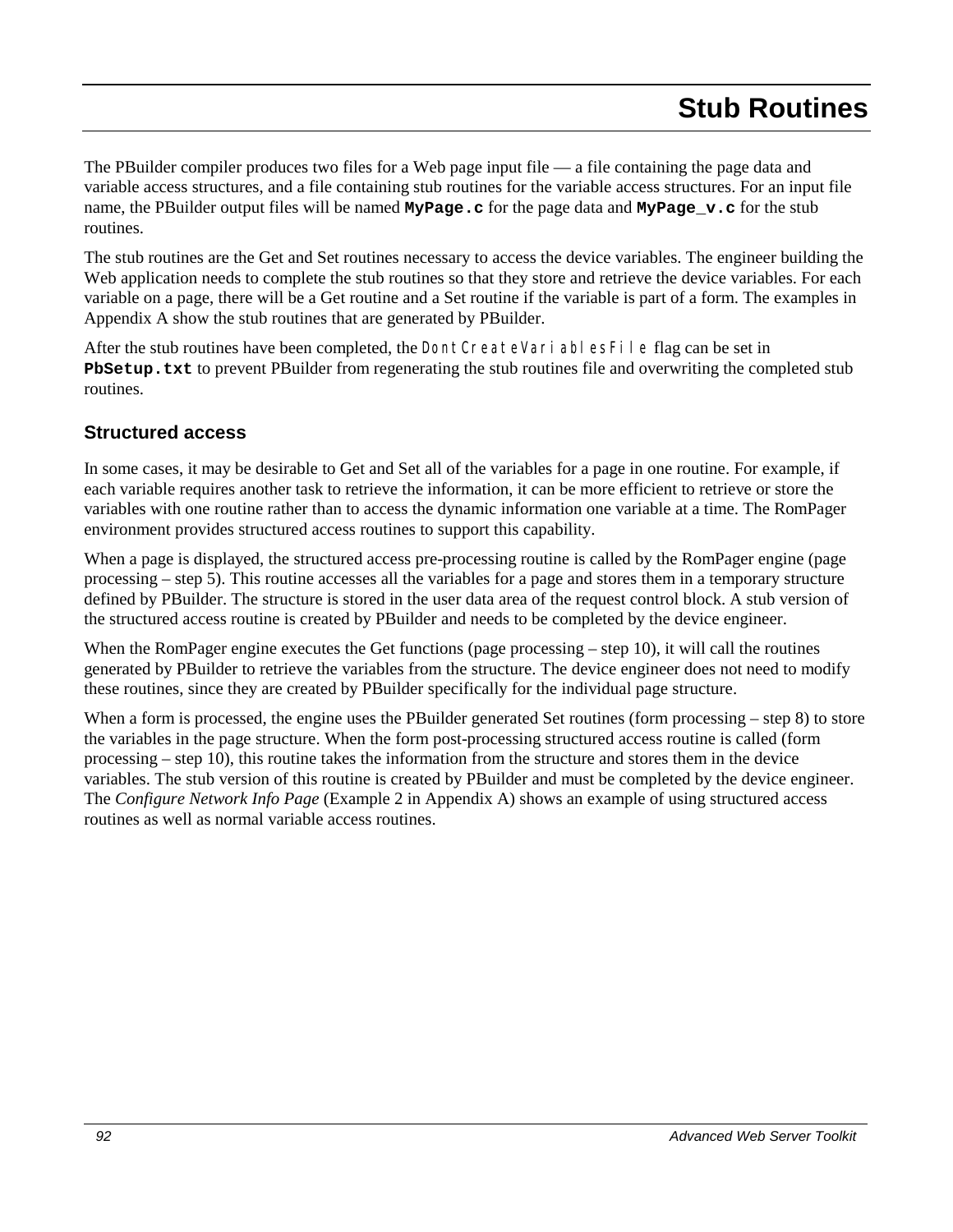# **Engine Exit Functions to the User Application**

```
typedef Signed16 (*rpFetchSigned16FuncPtr)(void); 
typedef Signed16 (*rpFetchSigned16ComplexPtr)(void *theServerDataPtr, 
                           char *theNamePtr, Signed16Ptr theIndexValuesPtr);
typedef void (*rpStoreSigned16FuncPtr)(Signed16 theValue); 
typedef void (*rpStoreSigned16ComplexPtr)(void *theServerDataPtr, 
                     Signed16 theValue, char *theNamePtr,
                     Signed16Ptr theIndexValuesPtr);
```
The RomPager engine makes calls to the device code at various points to build pages or process forms. Each form item on a page contains a variable access structure that provides the ability to exit to the device for getting or setting the parameter values. These prototypes show sample Set and Get functions for a signed 16-bit variable with simple and complex functions. The simple functions provide a simple way to pass back a variable value for a Get, or to receive a value for a Set. The complex functions are passed additional information that may be useful in the function. A void pointer, theServerDataPtr points to the engine internal data structures, and is passed back to the engine in the callback routines described in the next section. Where applicable, the HTML name of a form item is passed in a complex function using a char pointer (theNamePtr). The current state of the repeat group index values is passed as a pointer (the  $| \text{ndexVal} \text{uesPtr} \rangle$  to an array of signed 16-bit values. The first item of the array is index level 0, the next array item is index level 1, and so on.

typedef void (\*rpResetCheckboxArrayPtr) (void \*theServerDataPtr, char \*theNamePtr, Signed16Ptr theIndexValuesPtr);

If a repeating checkbox array (eRpItemType\_FormCheckboxDyn) is used, an exit function will be called at the beginning of the form processing. This function should be used to reset all of the checkboxes in the array, since the Set function will be called only for the checkboxes that have been checked on the form. The function of type rpResetCheckboxArrayPtr is called with the server data pointer, a pointer to the name of the form item and a pointer to the index variables array. This function is also called if the

eRpItemType\_FormFixedMultiDynitem is used, so that the list of menu selections can be reset.

typedef void (\*rpResetVarSelectPtr)(void \*theServerDataPtr);

If a <SELECT MULTI PLE> HTML form item with a variable list of menu items is used (eRpItemType\_FormVariableMultiSelect, eRpItemType\_FormVariableMultiDyn, eRpItemType\_FormVarValueMultiSelect, or eRpItemType\_FormVarValueMultiDyn), an exit function will be called at the beginning of the form processing. This function should be used to deselect all the items in the list, since the Set function will be called for only those items that have been selected in the list.

```
typedef void (*rpDynamicRepeatFuncPtr)(void *theServerDataPtr,
```

```
 Signed16Ptr theStart, 
 Signed16Ptr theLimit, 
Signed16Ptr theIncrement);
```
The repeat group dynamic page element (eRpI temType\_RepeatGroupDynamic) allows the device to set up an HTML table display based on current internal values. The device will be called with a function (rpDynamicRepeatFuncPtr) that passes in the server data pointer and pointers to the starting value, limiting value, and increment value of the table.

typedef void (\*rpRepeatWhileFuncPtr)(void \*theServerDataPtr, Signed16Ptr theIndexPtr, void \*\* theRepeatGroupValuePtr);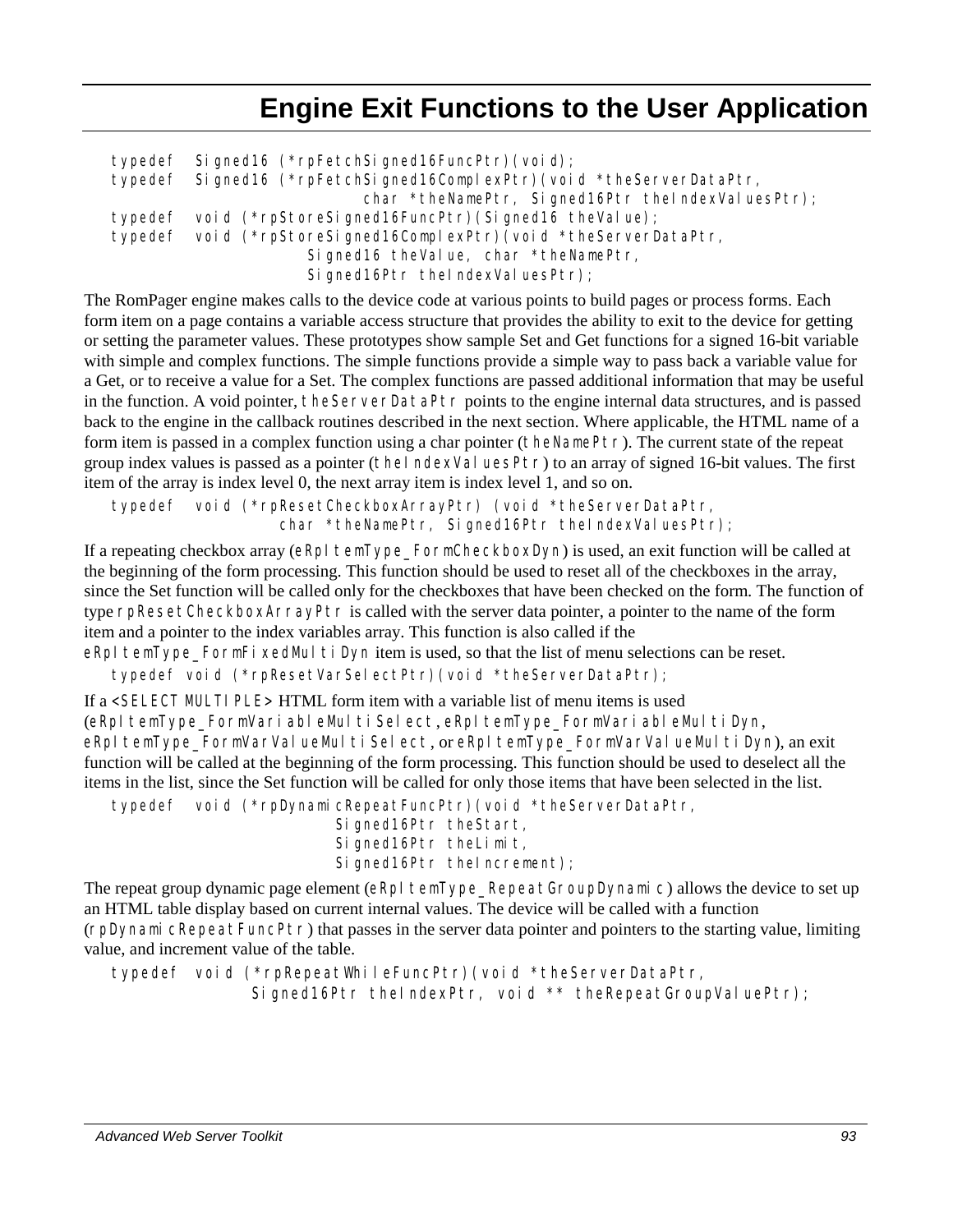The repeat group while page element ( $eRpI$  temType\_RepeatGroupWhile) also allows the device to set up an HTML table display based on current internal values. The device will be called with a function  $(\text{rpRepeatWhi} \mid \text{eFuncPtr})$  that passes in the server data pointer and a pointer to the index variables array. The function also passes a pointer to an arbitrary value that the repeat while function may use. Initially, the pointer points to the value (void  $\star$ ) 0. On subsequent calls, the pointer points to whatever the device stored on the previous call. The repeat while function will continue building the table until the device set the pointer so that it points to a value of (voi d  $*$ ) 0.

Besides exits for each individual form element, the engine provides optional exits for page pre-processing and form post-processing. If this exit is used the address of the function of type rpProcessDataFuncPtr is placed in the fProcessDataFuncPtr field of the rpObjectExtension structure. This function will be passed the server data pointer and the index values pointer. These optional functions are used for setting up a collection of data before the page is served, or for validating form elements after all the individual form items have been processed.

```
typedef void (*rpProcessCloseFuncPtr)(void *theServerDataPtr);
```
If the RpSetRequestCl oseFunction routine is used to set up a close function, a function of type rpProcessCloseFuncPtr will be called after the TCP connection has been closed.

```
extern rpPasswordState SpwdGetExternal Password(void *theServerDataPtr,
                     Unsigned8 theConnectionId,
                     char *theRealmNamePtr, 
                     char *theUsernamePtr, 
                     char *thePasswordPtr, 
                        Unsigned32 theIpAddress);
```

```
typedef void (*rpSessionCloseFuncPtr) (void *theServerDataPtr, 
               void *theUserCookie);
```
If the Web application will provide the URL authentication, the SpwdGetExternal Password routine will be called when the engine has a URL access to authenticate. For external password session timeouts, a function of type rpSessionCloseFuncPtr will be called.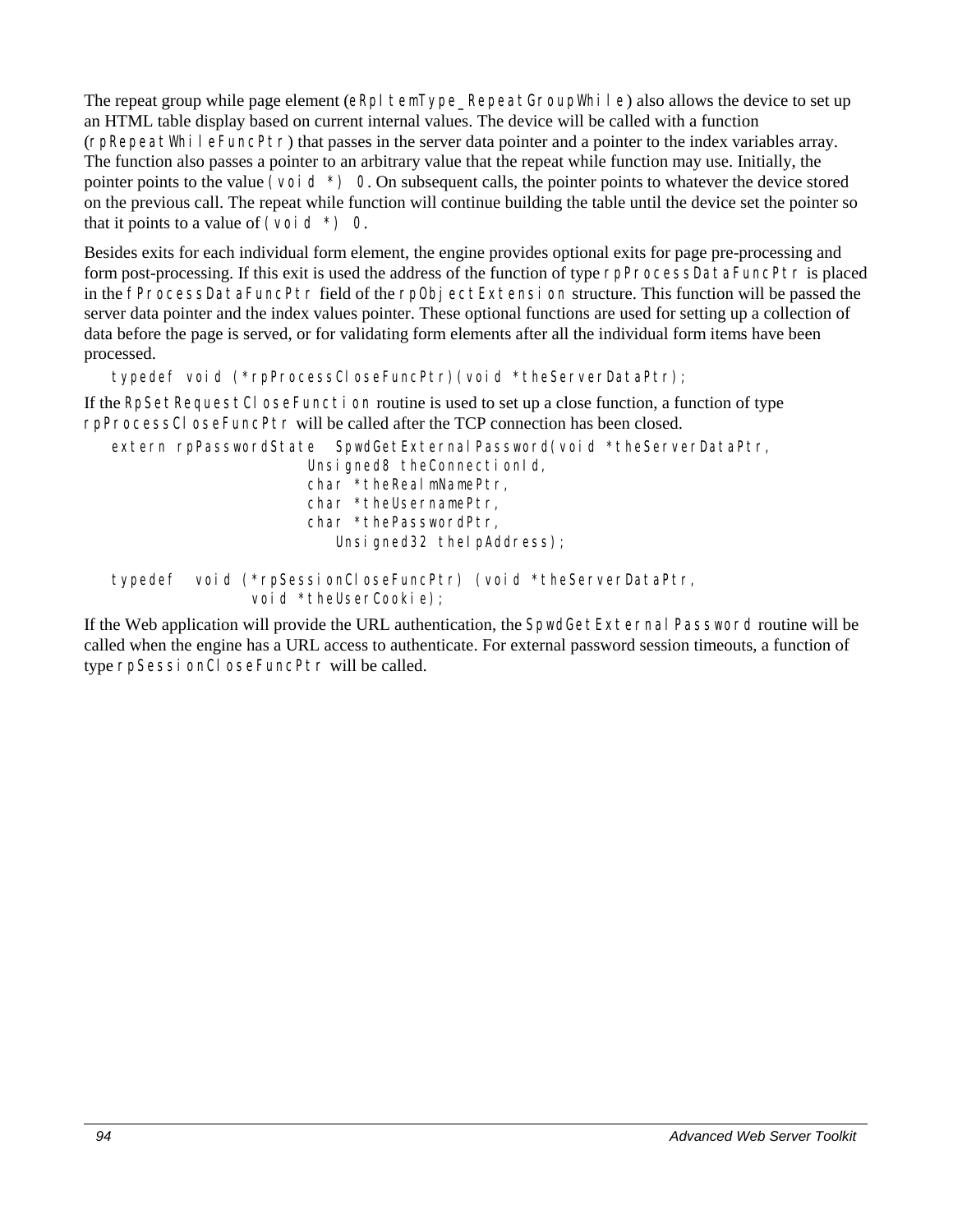# **Engine Callback Routines from the User Application**

There are a variety of callback routines that are used to control various internal states of the Web server engine. These routines can be called from the device Get/Set routines or the optional page/form processing routines. The callback routines pass back to the engine the pointer to the engine global data and other variables as appropriate.

# **Page flow and connection control**

```
extern char * RpGetSubmitButtonValue(void *theServerDataPtr);
extern char * RpGetCurrentUrl (void *theServerDataPtr);
extern void RpSetNextPage(void *theServerDataPtr,
rpObjectDescriptionPtr theNextPagePtr); 
extern void RpSetNextFilePage(void *theServerDataPtr, char *theNextPagePtr);
extern void RpSetRedirect(void *theServerDataPtr);
extern void RpSetRefreshTime(void *theServerDataPtr,
Unsigned16 theRefreshSeconds);
extern void RpSetRefreshPage(void *theServerDataPtr,
rpObjectDescriptionPtr theRefreshPagePtr); 
extern void RpSetRequestCloseFunction(void *theServerDataPtr,
rpProcessCloseFuncPtr theFunctionPtr); 
extern void RpSetConnectionClose(void *theServerDataPtr);
```
The page flow callback routines are used to control the page state. The callback function RpGetSubmit ButtonValue returns a character pointer to the ASCII value of the Submit button. This routine is useful with forms that have more than one Submit button so that the management application can determine which button was pressed. The RpGetCurrentUrl routine returns a character pointer to the URL that invoked the page or form. This can be useful for processing routines that are common to multiple pages or forms.

The RpSetNextPage routine passes in an object pointer to the ROM-based page to be served next after redirection. This routine is typically called in the optional form post-processing routine to override the value in the fPagePtr of the rpObjectExtension structure. The RpSetNextFilePage callback works the same way as RpSetNextPage, but passes a pointer to a null-terminated string that contains the next URL to be served. In this way, the next page to be served can be located in the file system, or on a remote host, as well as in ROM. If the RpSetNextPage or RpSetNextFilePage functions are called in the page pre-processing routine, normally the page items pointed to by the "Next" page will be served directly. If it is desirable to have the page served by browser redirection, then the RpSetRedirect call should be used.

The RpSetRefreshTime and RpSetRefreshPage callback routines can be used to dynamically set up the time in seconds and the page pointer to the next page. Setting the refresh time to 0 will end the page refresh cycle. The information may also be set up statically in the object extension fields. If these callback routine are used, they will only be effective if called during page setup pre-processing. They are not effective if called during page item processing, since the HTTP headers have already been sent. They also are not effective during form processing, since forms handling provides redirection to a new page that will have its own refresh values.

The RpSetRequestCl oseFunction callback is used to set up a function that will be called after the HTTP request has been completely processed and the TCP connection has been closed. The primary use for this function is to trigger device reset functions after being assured that a page with a "Reset about to start" message has been completely delivered.

The RpSetConnectionClose routine is used to force the TCP connection being used for the current HTTP request to close after the current HTTP request is completed. Both Netscape "keep alive" support and HTTP 1.1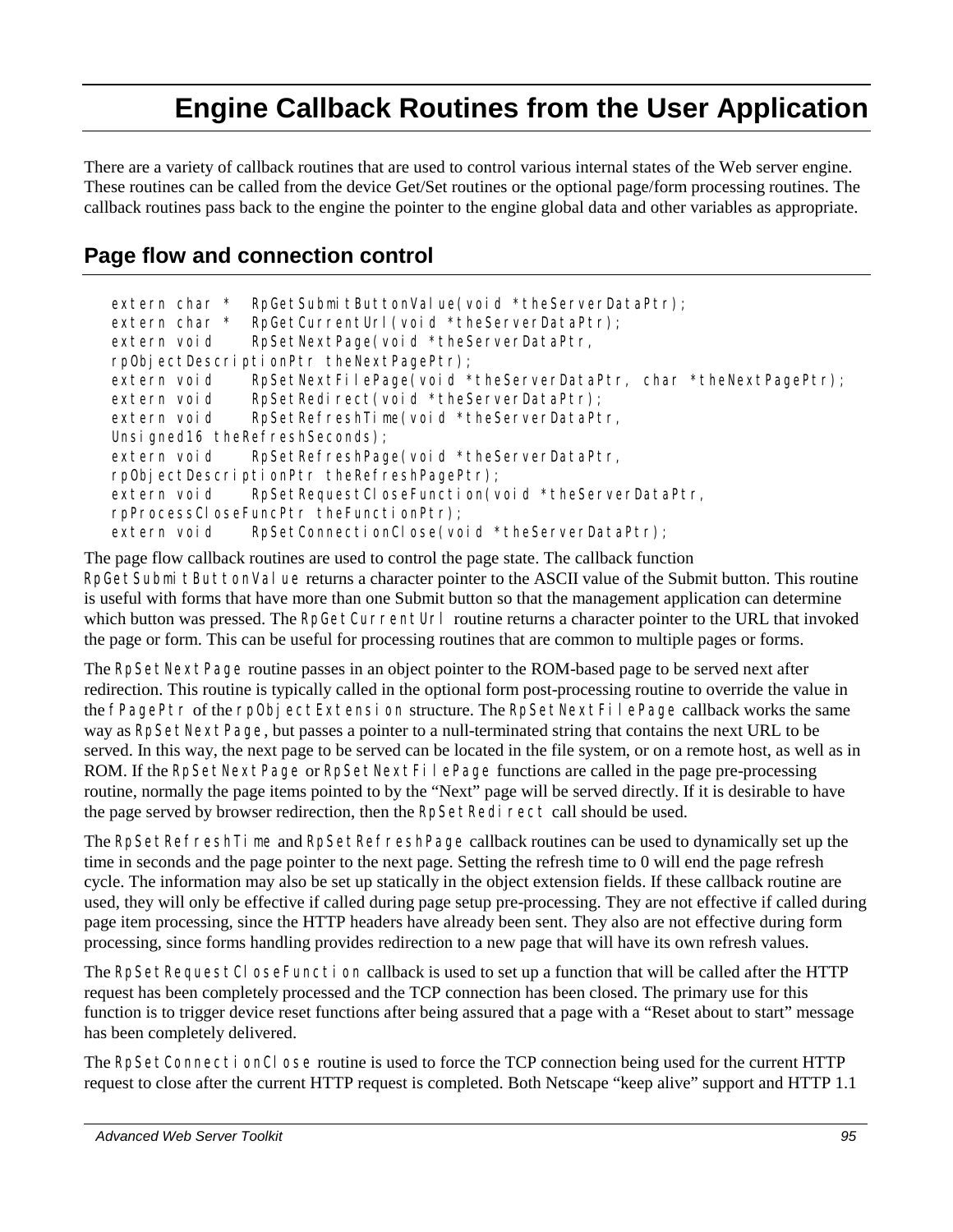persistent connections attempt to keep the TCP connection open for multiple HTTP requests from a single browser. In some cases, it may be useful for the server to free up a TCP connection for other users or for other TCP applications.

# **ROM master object list**

extern void RpSetRomObjectList(void \*theServerDataPtr, rpObjectDescPtrPtr \*theMasterObjectListPtr);

The ROM object master list consists of a list of pointers to object lists each of which point to a set of ROM objects. The lists are searched linearly, so there may be some small gains achieved by putting the popular pages towards the front. The home or root page is the first object in the first list (index offset 0). Other than that, there are no order dependencies in the lists.

The RpSetRomObj ectList callback routine can be used to tell the RomPager engine to use an alternative ROM object master list. Since the object master list is a set of pointers to individual ROM object lists, the entire search list may be controlled at runtime by varying the contents of the object master list. This can be useful for dynamically enabling/disabling feature sets.

## **Browser request**

```
extern char * RpGetUserAgent(void *theServerDataPtr);
extern char * RpGetAcceptLanguage(void *theServerDataPtr);
extern char * RpGetHostName(void *theServerDataPtr);
```
The RpGetUserAgent routine is used to return the information from the User-Agent HTTP header that the browser sends in with the request. This can be useful in distinguishing between browser types to decide which kind of HTML to serve. The RpGetAcceptLanguage routine is used to return the information from the Accept-Language HTTP header. This may be useful for internationalization support. The RpGetHostName routine passes in the host name used by the browser to access the page. This may be useful for constructing fully qualified URL references.

# **User data**

| extern void   | Rpl ni tUserData(void *theServerDataPtr);                    |
|---------------|--------------------------------------------------------------|
| extern void   | RpSetCookie(void *theServerDataPtr, void *theCookie);        |
|               |                                                              |
| extern void * | RpGetCookie(void *theServerDataPtr);                         |
| extern void   | RpSetRequestCookie(void *theServerDataPtr, void *theCookie); |
| extern void * | RpGetRequestCookie(void *theServerDataPtr);                  |
| extern void * | RpGetRepeatWhileValue(void *theServerDataPtr);               |

The RpI ni tUserData routine is called by the RomPager engine at startup time if global data is assigned dynamically. This allows the device to perform any Web server specific data storage initialization.

The RpSetCooki e routine is used to save a pointer to arbitrary user data in the engine data structure for retrieval later with the RpGetCooki e routine. The RpSetRequestCooki e routine saves a pointer to arbitrary user data in the current request for retrieval later with the RpGetRequestCookie routine.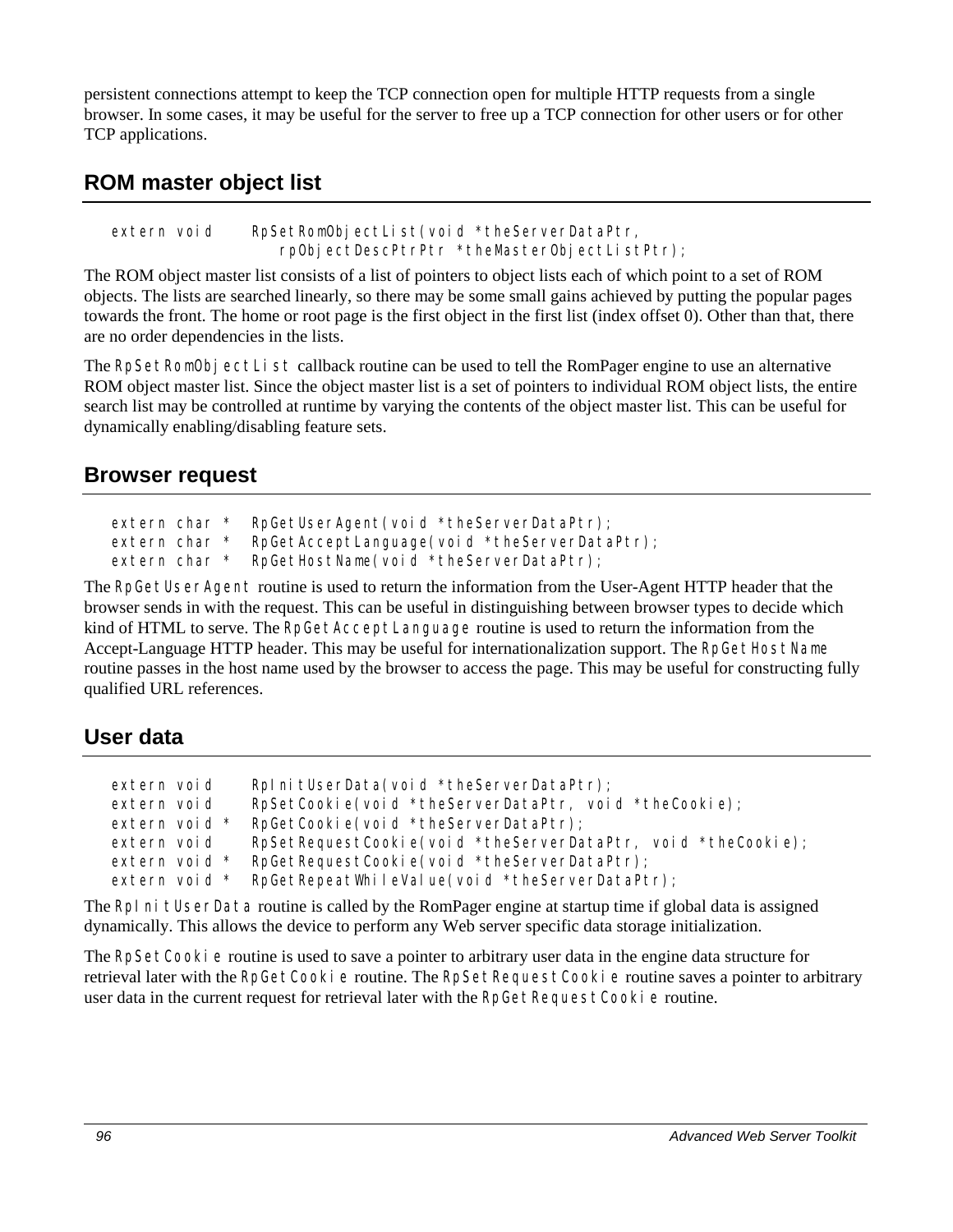The RpGetRepeatWhileValue routine can be used in individual Get functions that are called during processing of an eRpI temType\_RepeatGroupWhile item. The routine retrieves the current value that was returned by the Repeat While function. This allows the individual Get functions to use the current repeat value as an index or in any other way to modify the value the Get function returns.

# **Time access**

```
extern Unsigned32 RpGetMonthDayYearInSeconds(Unsigned32 theMonth,
         Unsigned32 theDay, Unsigned32 theYear);
extern Unsigned32 RpGetSysTimeInSeconds(void);
```
The RpGetSysTimel nSeconds routine is used internally by the RomPager engine and can also be used by the device page or form routines. It returns the system time in internal format, which is seconds since 1/1/1901. The RpGetMonthDayYearInSeconds call translates an external date into internal format.

# **Query index**

|             | extern Signed16 | RpPopQueryIndex(void *theServerDataPtr);       |
|-------------|-----------------|------------------------------------------------|
| extern void |                 | RpPushQueryIndex(void *theServerDataPtr,       |
|             |                 | Signed 16 the Query Value);                    |
|             | extern Signed8  | RpGetQueryIndexLevel (void *theServerDataPtr); |

The query index callback routines are used to modify the query index state. The callback function RpPushQueryIndex places a new value on the query index stack and the RpPopQueryIndex routine pops a value off the stack and returns it to the caller. These routines can be used to control the index values that are passed to other pages. The values used in these routines are internal index values and therefore are 0-relative.

The RpGetQueryIndexLevel routine reports back the current index level in use starting at 0. If there are no index levels in use, the value returned will be -1.

# **Phrase dictionary**

| extern void | RpSetUserPhraseDictionary(void *theServerDataPtr,        |  |
|-------------|----------------------------------------------------------|--|
|             | char **theUserDictionaryPtr,                             |  |
|             | Boolean the Compression Flag);                           |  |
| extern void | RpSetRequestUserPhraseDictionary(void *theServerDataPtr, |  |
|             | char **theUserDictionaryPtr,                             |  |
|             | Boolean the Compression Flag);                           |  |

The RpSetUserPhraseDictionary routine allows the user to change the current user phrase dictionary. A phrase dictionary is an array of char pointers indexed by characters used in the HTML text. Using alternate user phrase dictionaries can be helpful in setting up pages that will have alternate appearances depending on the dictionary.

The theCompressionFl ag variable is used to signal whether the phrases in the dictionary can contain other compressed phrases. If theCompressionFlag is True, then the phrases in the dictionary being set may contain additional compressed phrases, from either the system or user dictionaries. This can reduce the size of a phrase dictionary if there are many common phrase fragments.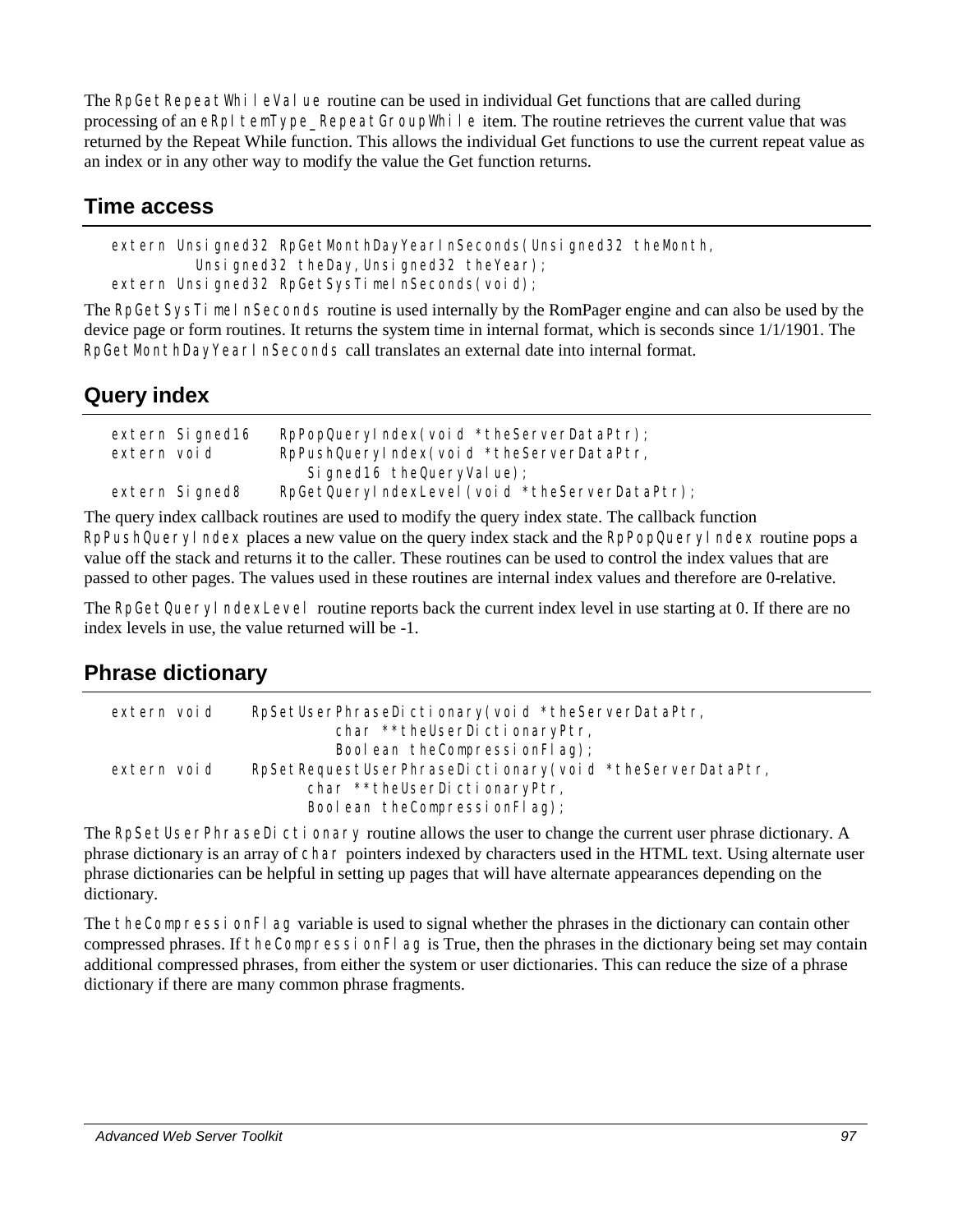If theCompressionFlag is False, no further expansion will be performed on phrases in the dictionary being set. This means that any characters with high bits set will be passed directly to the browser. If a phrase dictionary is being set up with many double-byte phrases (for example, Japanese or Chinese), setting theCompressionFlag to False will reduce the overall size of the dictionary by eliminating the need for kRpCompressionEscape characters.

To reset the current phrase dictionary to the default user phrase dictionary, use the following call:

RpSetUserPhraseDictionary(theServerDataPtr, &gUserPhrases, True);

This routine changes default user dictionary for the entire system. The

RpSetRequestUserPhraseDictionary routine changes the user dictionary for a single page or form request. This routine can be called from within the page pre-processing routine or from within the first item on a page or form to set the dictionary that will be used for processing the rest of the items of that page or form.

# **HTTP event logging**

```
extern Signed16 RpGetHttpLogItemCount (void * theTaskDataPtr);
extern void RpBuildHttpEventStrings (void * theTaskDataPtr,
                           Signed16 the Index, char * the Event TimeString,
                           char * theEventTypeString,
                           char * theEventObjectString);
```
The RomPager engine stores an event in a memory ring buffer for every page that is served, every form that is processed, or other HTTP events. Two callback routines are available to query the log.

The RpGetHttpLogI temCount routine returns the number of items currently in the HTTP event log.

Given an item index, RpBuildHttpEventStrings builds the event time, type, and object strings in the string buffers specified by the caller. The string buffers contain short messages about the event and are 32 characters long. If the index is invalid, the strings will contain only a null terminator. If the index is valid, the event time and type strings will be created but the event object string may be empty because some tyeps do not have an associated object.

# **Form item handling**

| extern char * | RpGetFormBufferPtr(void *theServerDataPtr);             |
|---------------|---------------------------------------------------------|
| extern void   | RpGetFormltem(char ** theBufferPtr,                     |
|               | char * theNamePtr,                                      |
|               | char $*$ the Value Ptr);                                |
| extern void   | RpSetFormObject(void *theServerDataPtr,                 |
|               | rp0bjectDescriptionPtr theObjectPtr);                   |
| extern void   | RpReceiveltem(void *theServerDataPtr, char *theNamePtr, |
|               | char *theValuePtr);                                     |

Normally, RomPager handles forms for the user application by processing items against a form item list pointed to by a form object. In some cases, an application may want to handle its own form items, or may want to use some of the internal RomPager routines to do partial form processing.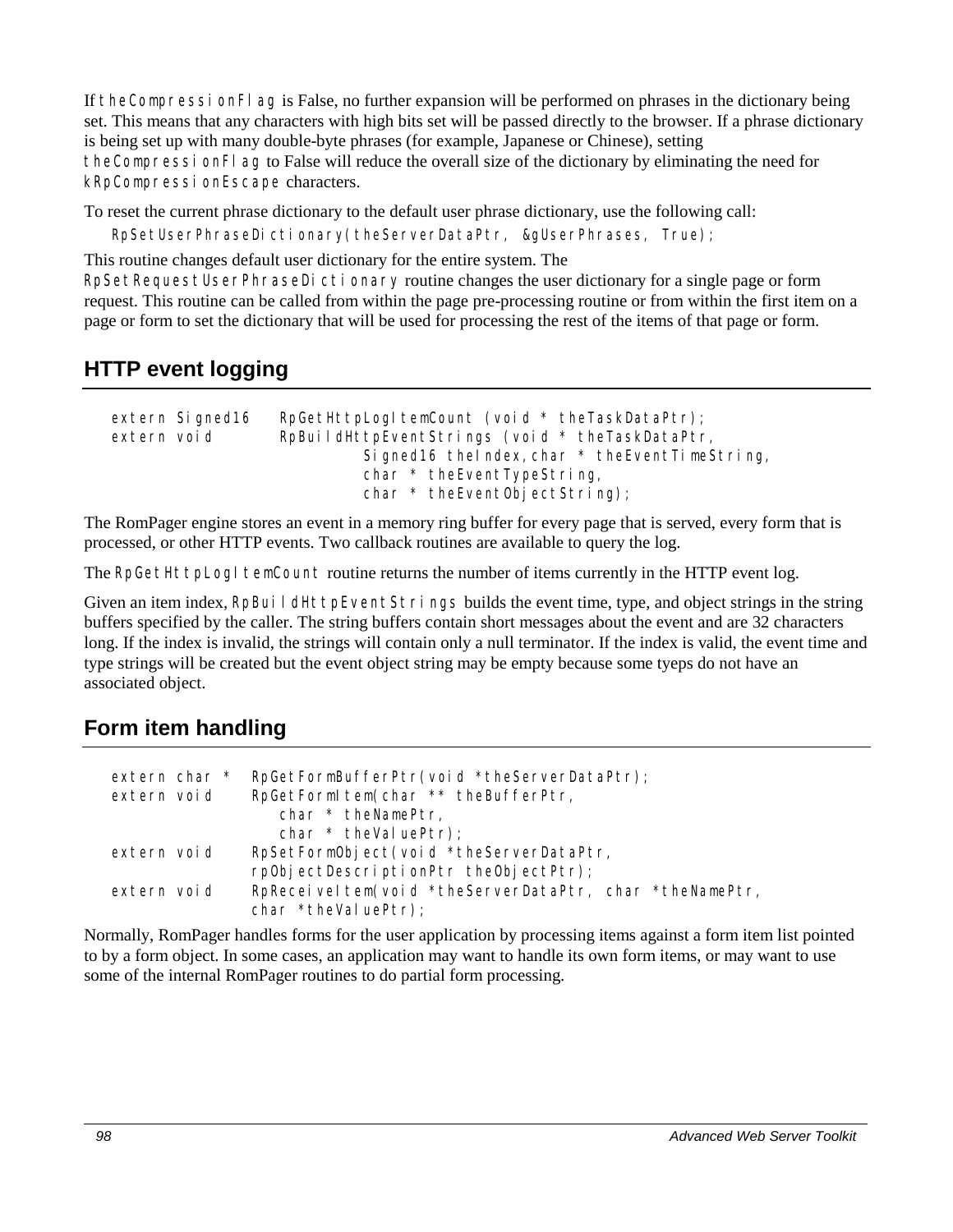The RpGetFormBufferPtr call returns a pointer to the form arguments passed in from the browser with a GET Query command or a POST command. Request arguments from HTML forms are passed as a group of name/value pairs encoded in a format called Form URL Encoding. The RpGetFormI tem routine is used to decode and retrieve a name/value pair from the form buffer. The buffer pointer will be updated to point to the next name/value pair and the values of the current name/value pair will be copied into the buffers passed as input to the call. The RpReceiveI tem routine passes the name/value pair against the current ROM-based form object to use the standard RomPager processing to drive calls to the Set functions. The current form object may be set up by the RpSetFormObject call.

### **Number to string conversion**

```
extern Unsigned16 RpConvertSigned32ToAscii(Signed32 theNumber, 
                   char *theBufferPtr); 
extern Unsigned16 RpConvertUnsigned32ToAscii(Unsigned32 theNumber, 
                       char *theBufferPtr); 
extern Unsigned16 RpConvertSigned64ToAscii(Signed64 theNumber, 
                   char *theBufferPtr); 
extern Unsigned16 RpConvertUnsigned64ToAscii(Unsigned64 theNumber, 
                       char *theBufferPtr);
```
The RpConvertUnsigned32ToAscii and RpConvertSigned32ToAscii routines are used internally by the RomPager engine and can also be used by the device page display routines. These routines take parameters of a signed or unsigned 32 bit number and a char pointer to the output buffer. The routines also return the number of characters in the converted string. Similarly, the RpConvertUnsigned64ToAscii and

RpConvertSigned64ToAscii routines are used internally by the RomPager engine and can also be used by the device page display routines if 64 bit integers are used.

### **String to number conversion**

| extern void |                 | RpConvertHexString(void *theServerDataPtr,<br>char *theHexPtr, char *theValuePtr,<br>Unsigned8 theOutputCharCount, char theSeparator);  |
|-------------|-----------------|-----------------------------------------------------------------------------------------------------------------------------------------|
|             |                 | extern void RpConvertDotFormString(void *theServerDataPtr,<br>char *theDotFormPtr, char *theValuePtr,<br>Unsigned8 theOutputCharCount); |
|             |                 | extern Signed8 RpConvertStringToSigned8(void *theServerDataPtr,<br>char *theValuePtr);                                                  |
|             |                 | extern Signed16 RpConvertStringToSigned16(void *theServerDataPtr,<br>$char * theValuePtr);$                                             |
|             |                 | extern Signed32 RpConvertStringToSigned32(void *theServerDataPtr,<br>char *theValuePtr);                                                |
|             | extern Signed64 | RpConvertStringToSigned64(void *theServerDataPtr,<br>char *theValuePtr);                                                                |
|             |                 | extern Unsigned8 RpConvertStringToUnsigned8(void *theServerDataPtr,<br>char *theValuePtr);                                              |
|             |                 | extern Unsigned16 RpConvertStringToUnsigned16(void *theServerDataPtr,<br>char *theValuePtr);                                            |
|             |                 | extern Unsigned32 RpConvertStringToUnsigned32(void *theServerDataPtr,<br>$char * the Val uePtr);$                                       |
|             |                 | extern Unsigned64 RpConvertStringToUnsigned64(void *theServerDataPtr,<br>$char * theVal uePtr);$                                        |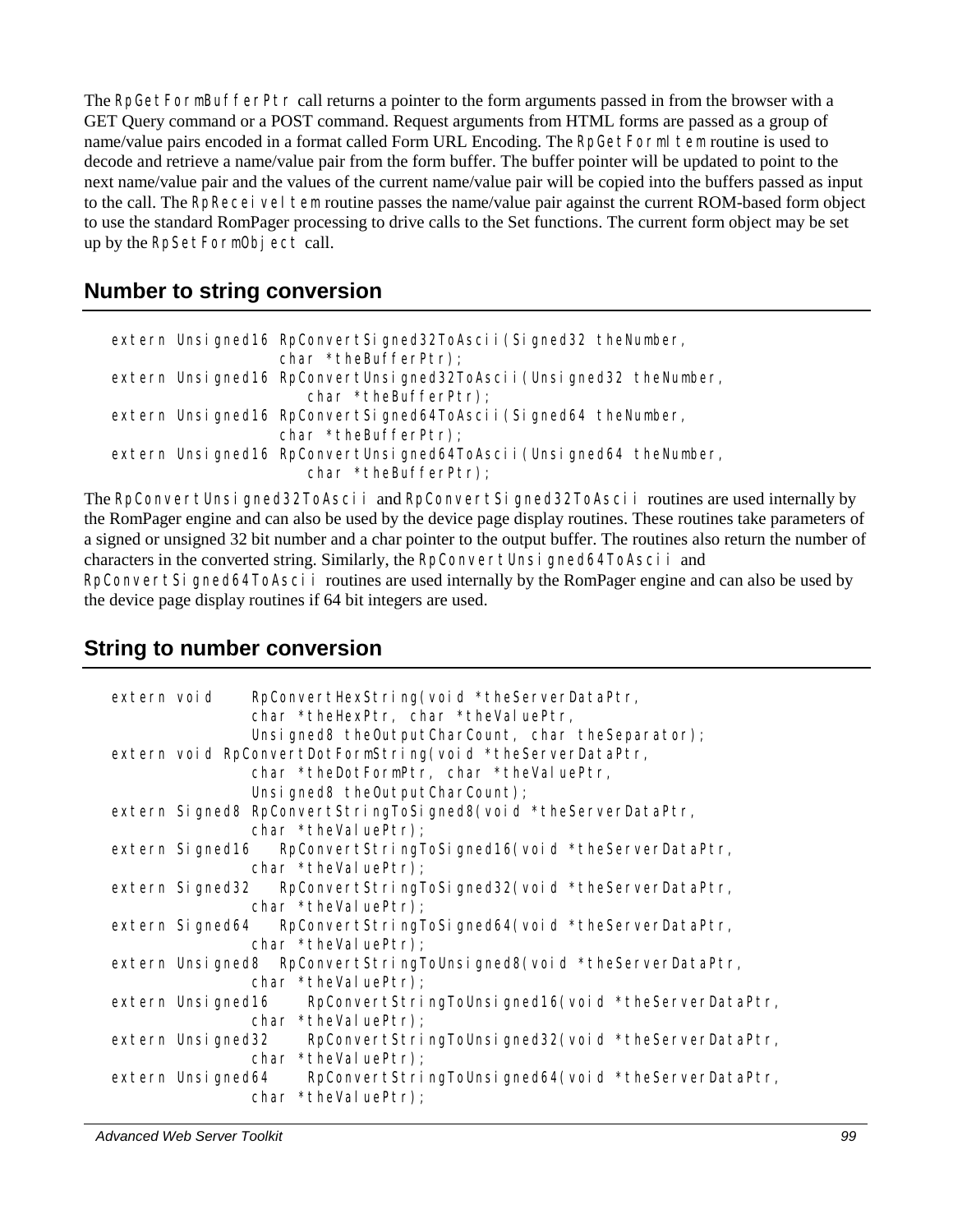```
extern rpItemError RpGetConversionErrorCode(void *theServerDataPtr);
extern void RpSetUserErrorMessage(void *theServerDataPtr,
char *theMessagePtr);
```
The string to number routines are used internally by the RomPager engine during the forms item handling and can also be used by the device form item routines. These routines (RpConvertHexString,

RpConvertDotFormString, RpConvertStringToSigned8, RpConvertStringToSigned16, RpConvertStringToSigned32, RpConvertStringToUnsigned8,

RpConvertStringToUnsigned16, and RpConvertStringToUnsigned32) are normally used by the engine to perform the conversion according to the numeric type set in the fTextType field.

In the case where the device form item handling routine wishes to examine the string before the conversion, or look at the number after the conversion, the  $\tau$ TextType field should be set to eRpTextType ASCII and the function pointed to by the fSetPtr field can call the conversion routine. The RpGetConversionErrorCode callback can be used to check the results of the conversion routine. The RpSetUserErrorMessage callback can be used to trigger an error page display with a custom message.

## **Delayed functions — external tasks**

| extern void | extern unsigned char | RpInitiateDelayedFunction(void *theServerDataPtr);<br>RpCompleteDelayedFunction(void *theServerDataPtr, |
|-------------|----------------------|---------------------------------------------------------------------------------------------------------|
|             |                      | unsigned char the Connection);                                                                          |
|             | extern unsigned char | RpGetCurrentConnection(void *theServerDataPtr);                                                         |
|             | extern unsigned char | RpSetCurrentConnection(void *theServerDataPtr,                                                          |
|             |                      | unsigned char the Connection);                                                                          |

The process of preparing a page or processing form results may require access to an external task that can incur a delay. Such a task might be a read or write from a database, or a request for information over an internal network. To allow communications with these external tasks without suspending processing for other HTTP requests, the RomPager engine provides these callback routines for controlling the state of a RomPager internal task or connection.

The RpInitiateDel ayedFunction routine is called when a delayed function is started and returns the connection number of the internal RomPager task that will be suspended.

The connection number should be saved away for use by the completion routine of the delayed function. When the completion routine of the delayed function is ready to allow the RomPager internal task to resume processing, it should issue the RpCompleteDelayedFunction call with the saved connection number.

If the completion routine of the delayed function needs to issue any other RomPager callback routines such as RpSetNextPage, it needs to issue an RpSetCurrentConnection call to set up RomPager for the correct RomPager internal connection. The RpSetCurrentConnection call returns the old current connection, which will need to be restored with another RpSetCurrentConnection call before the completion routine finishes.

The RpGetCurrentConnection call can be used to determine which connection is being used by the internal RomPager task.

The RpI ni ti ateDel ayedFunction function can be called from within the optional page pre-processing routine to set up local variables that will be accessed when the page is served or from the optional form postprocessing routine to store away variables that were entered.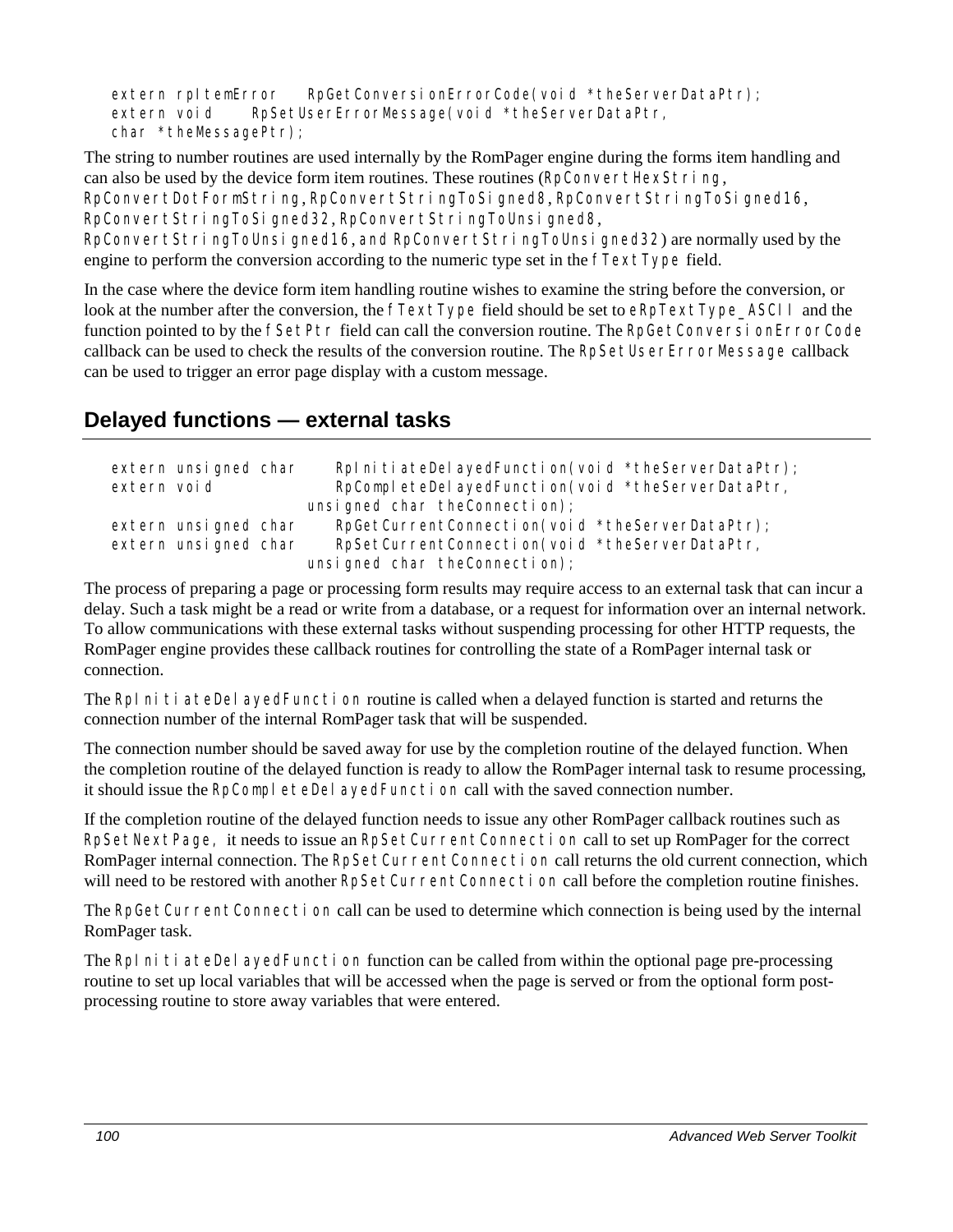The following is an example of the processing flow:

| <b>RomPager</b><br>task            | /* begin page pre-processing */<br>/* spawn host OS task to do delayed processing */<br>/* suspend RomPager processing for the current connection */<br>theSuspendedConnectionId=RpInitiateDeIayedFunction(theDataPtr);<br>/* allow RomPager task to process other connections */ |
|------------------------------------|-----------------------------------------------------------------------------------------------------------------------------------------------------------------------------------------------------------------------------------------------------------------------------------|
|                                    | return;                                                                                                                                                                                                                                                                           |
|                                    |                                                                                                                                                                                                                                                                                   |
| <b>Spawned</b><br>external<br>task | /* begin external task execution */<br>$\prime^*$ do external tasks $\prime\prime$<br>/* wait for external task completion */<br>$\frac{1}{2}$ finish external tasks $\frac{x}{2}$<br>$\frac{1}{2}$ set the RomPager current connection to the suspended connection $\frac{1}{2}$ |
|                                    | theCurrentConnectionId=RpSetCurrentConnection(theDataPtr,<br>theSuspendedConnectionId);                                                                                                                                                                                           |
|                                    | $\prime$ * issue engine control calls for the suspended connection */                                                                                                                                                                                                             |
|                                    | RpSetNextPage(theDataPtr, &PgResultsPage);                                                                                                                                                                                                                                        |
|                                    | $\frac{1}{2}$ the suspended connection $\frac{1}{2}$                                                                                                                                                                                                                              |
|                                    | RpCompleteDelayedFunction(theDataPtr, theSuspendedConnectionId);                                                                                                                                                                                                                  |
|                                    | /* restore the RomPager current connection */                                                                                                                                                                                                                                     |
|                                    | theCurrentConnectionId=RpSetCurrentConnection(theDataPtr,<br>theCurrentConnectionId);                                                                                                                                                                                             |
|                                    | $\frac{1}{2}$ end external task execution $\frac{1}{2}$                                                                                                                                                                                                                           |
|                                    | return;                                                                                                                                                                                                                                                                           |
|                                    |                                                                                                                                                                                                                                                                                   |
| am Dagar                           |                                                                                                                                                                                                                                                                                   |

**RomPager** 

**task** /\* finish page pre-processing \*/ /\* start page display \*/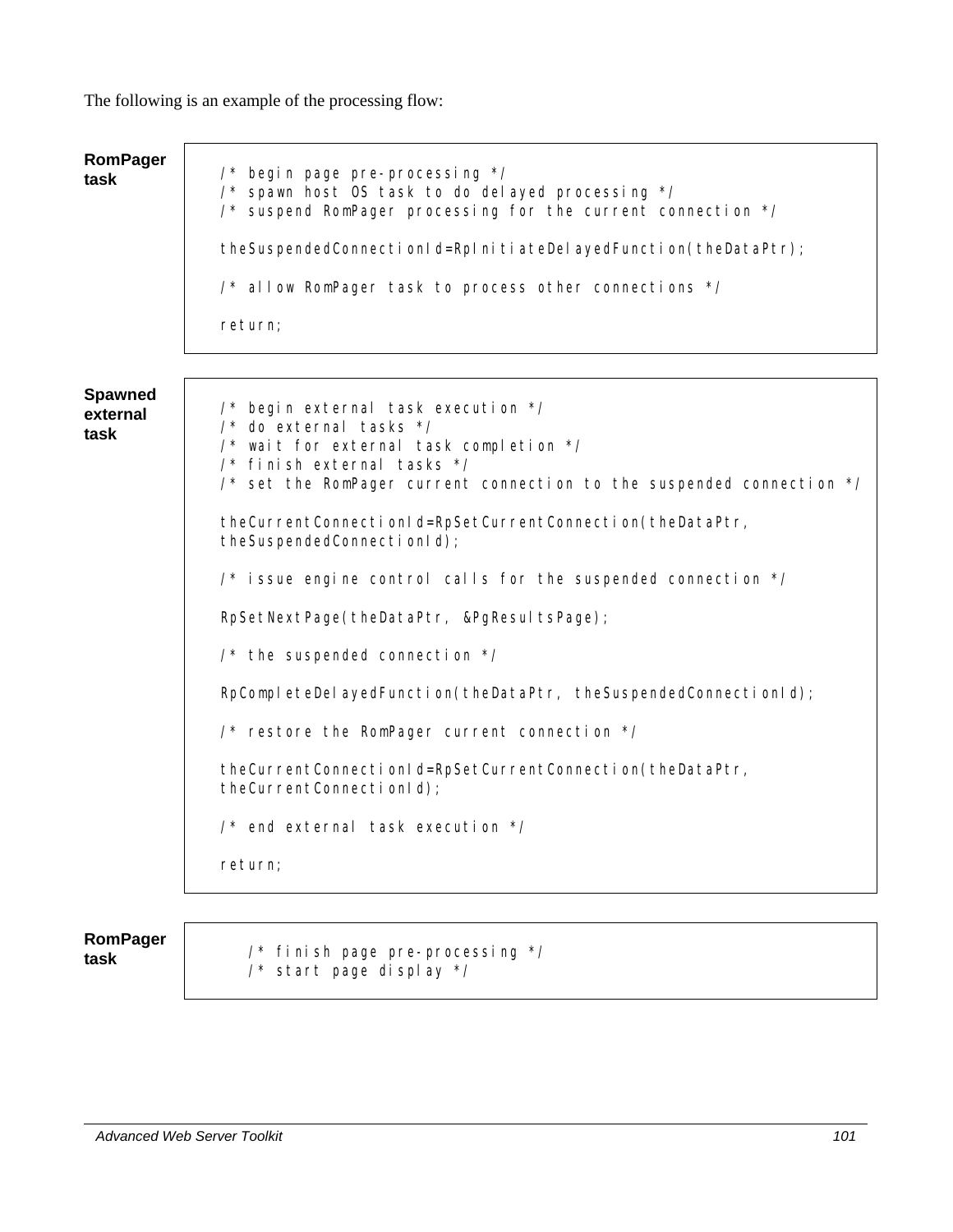The Web Application Toolkit supports the client pull method developed by Netscape. (The method is fully supported by Microsoft Internet Explorer.) With the client pull method, when an object is served to the browser, it is sent with an HTTP Refresh header that tells the browser when to ask for the next page to be served. The browser maintains a timer. If the user has not clicked on another link, the browser will automatically request the next page after the timer has expired. The next page is either the same as the previous page, or the Refresh header can optionally specify a different page to be served when the timer expires. In a Web-based management application, this can be useful to set up a series of pages that each point to the next one. For example, status page A would be displayed for 15 seconds, then status page B would be displayed for 10 seconds, followed by status page C, which would be displayed for 30 seconds. After this, status page A would be displayed again and the whole process would repeat.

To use the client pull method, a refresh time in seconds must be specified for the page. This can be specified when the page is created by specifying the RpRefreshTime keyword in the RpPageHeader tag. A page refresh cycle can also be started at runtime by using the RpSetRefreshTime callback routine. If a page other than the current page is to be refreshed, the new page can be specified at page creation by using the RpRefreshPage keyword or at runtime by using the RpSetRefreshPage callback routine. The page refresh cycle can be ended by serving a page that has a refresh time of 0, or by calling the RpSetRefreshTime routine with a value of 0.

An alternative method for using the client pull refresh technique is to use the <META HTTP-EQUI V> tag in the page that is sent to the browser. The purpose of this tag is to send a header inside the HTML page. This header is ignored by the server but treated by the browser as if it received this header with the rest of the HTTP headers from the server.

To use this technique, <META HTTP-EQUIV> is placed in the <HEAD> section of the page as shown in the following examples.

```
<HTML> 
<HFAD><TITLE>Refresh this page in 10 seconds</TITLE> 
<META HTTP-EQUIV="Refresh" CONTENT="10"> 
</HFAD><BODY>Refresh this page in 10 seconds 
</BODY> 
</HTML> 
<HTML> 
<HEAD> 
<TITLE>Refresh another page in 5 seconds</TITLE> 
<META HTTP-EQUIV="Refresh" CONTENT="5;URL=http://www.allegrosoft.com/index.html"> 
</HEAD> 
<BODY>Refresh another page in 5 seconds 
</BODY> 
</HTML>
```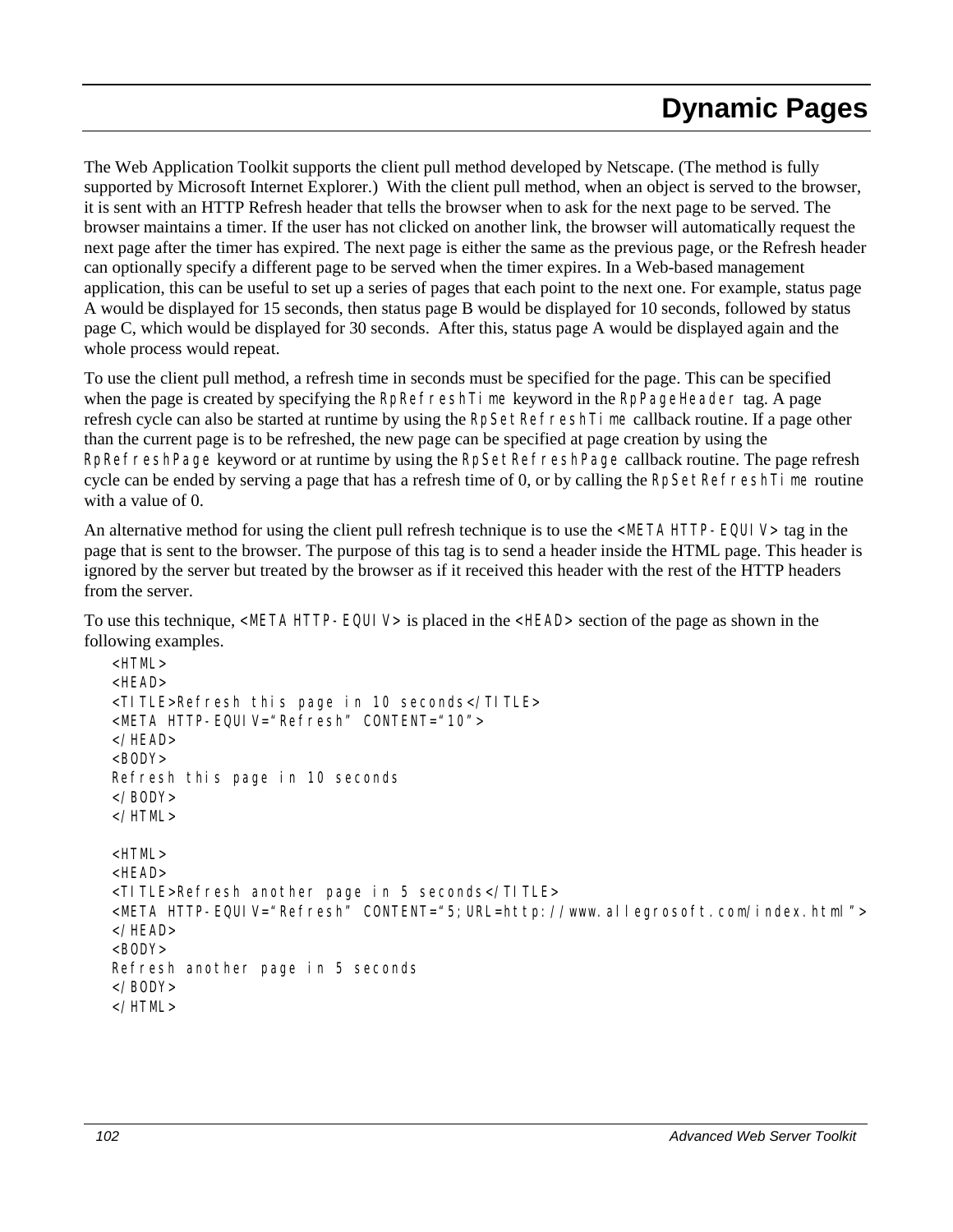The HTTP protocol is a stateless protocol. Each request from a client browser to a Web server is an individual request from the point of view of the protocol. From the point of view of a Web application written on the server, it may be desirable to identify multiple requests from the same user and group them into a session. The server creates a session by assigning a "State" or a "Session ID" and sending it with the response. If the browser supports the technique the server is using, then the browser will return the "State" on subsequent requests, allowing the server to recognize subsequent requests from the same user.



The Advanced Web Server supports two techniques for state management. The first technique is to hide the state information in the URL, and the second technique is to use HTTP cookies.

Hiding information in the URL is a low-overhead technique that works with any browser but is limited in the amount of state information that can be passed. The HTTP cookies technique was invented by Netscape and is supported by most recent browsers. HTTP cookies have somewhat higher overhead than URL hiding, but allow greater amounts of state information to be passed back and forth.

The RomPager URL hiding technique works by prepending the URL in a link with a signal sequence and a state value. When the Web application wants to set a state for a user, it uses the RpSetUrl State call to store a string into the Web server. When a link or pathname is generated with RpUrl State, it will have the form http://*deviceaddress*/US/*SSSSS*/*pathname* where *SSSSS* is the value of the state string. On subsequent requests, the URL is examined to see if it is in this format. If it is, the state information is stripped off from the URL and stored where the application can retrieve it using RpGetUrl State. The rest of the URL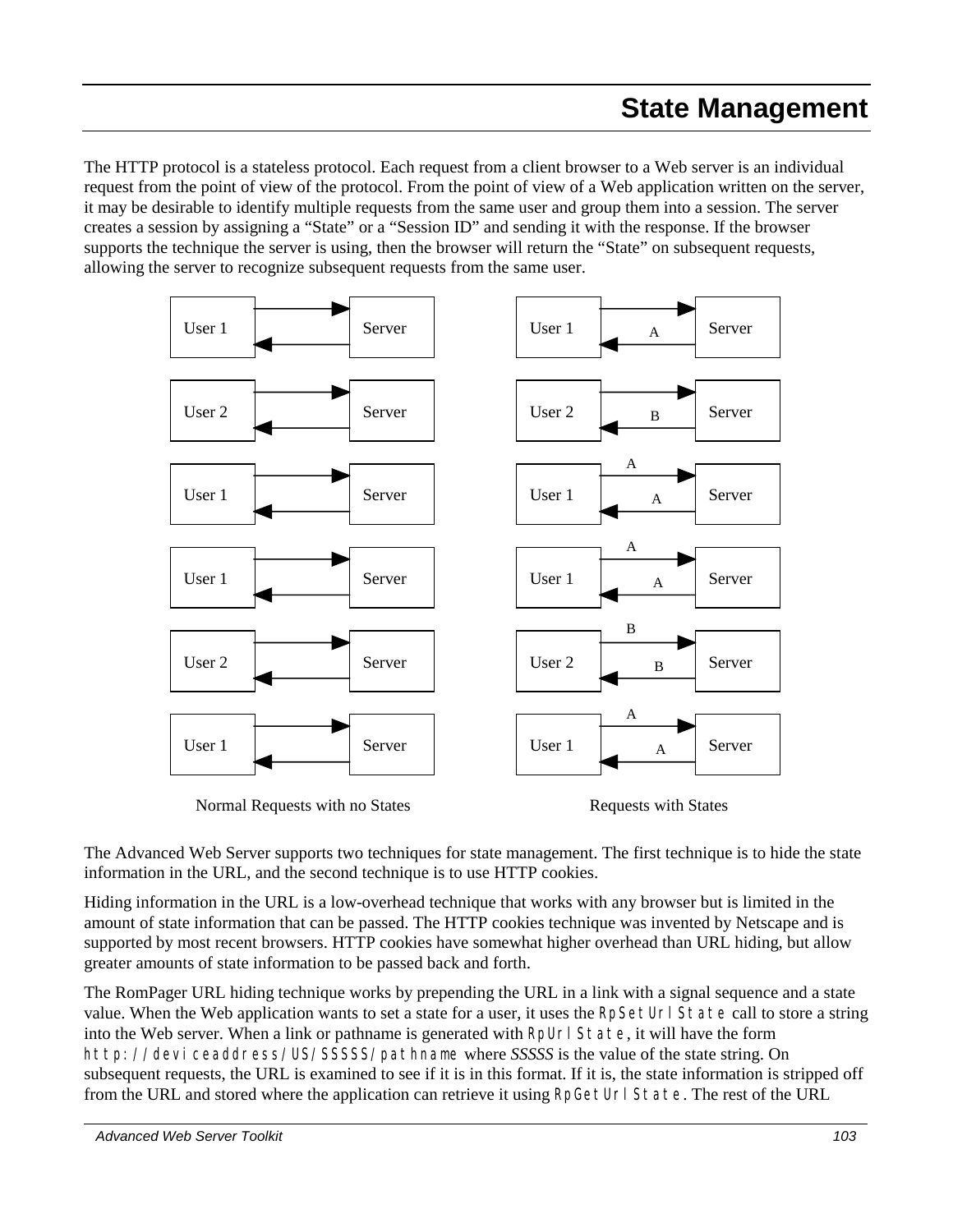pathname is passed to the engine for action. The URL state can be cleared at the server by using the RpSetUrl State call to set the state to a null string. When the browser quits, it will stop using the special URLs and the session will be terminated.

The HTTP cookies technique works by sending state information in special HTTP headers. While these headers are non-standard, most recent browsers will support them. The HTTP cookie headers allow multiple states to be passed between the server and the browser. In the Advanced Web Server, if HTTP cookies are enabled, an array of character strings is available for storing and retrieving state information. The size of the array is 6 and the cookie size is 64. The RpSetHttpCookie call is used to set a cookie value that will be passed to the browser and the RpGetHttpCooki e call is used to retrieve the cookie that the browser has sent in. These calls use theIndex as a parameter to choose which string in the array to reference. Once a cookie has been sent to a browser, it will send it in with each subsequent request. When the user quits the browser, it deletes the stored cookies, and the session is completed.

With both techniques, a session is a series of independent requests that the server has asked the browser to tag with state information. There is no notification to the server by the browser when the session completes. The server can deduce that a session has completed by observing that no requests from a tagged user have come in for a while. Application timers can be used to determine session ends so that session resources can be freed up on the server side.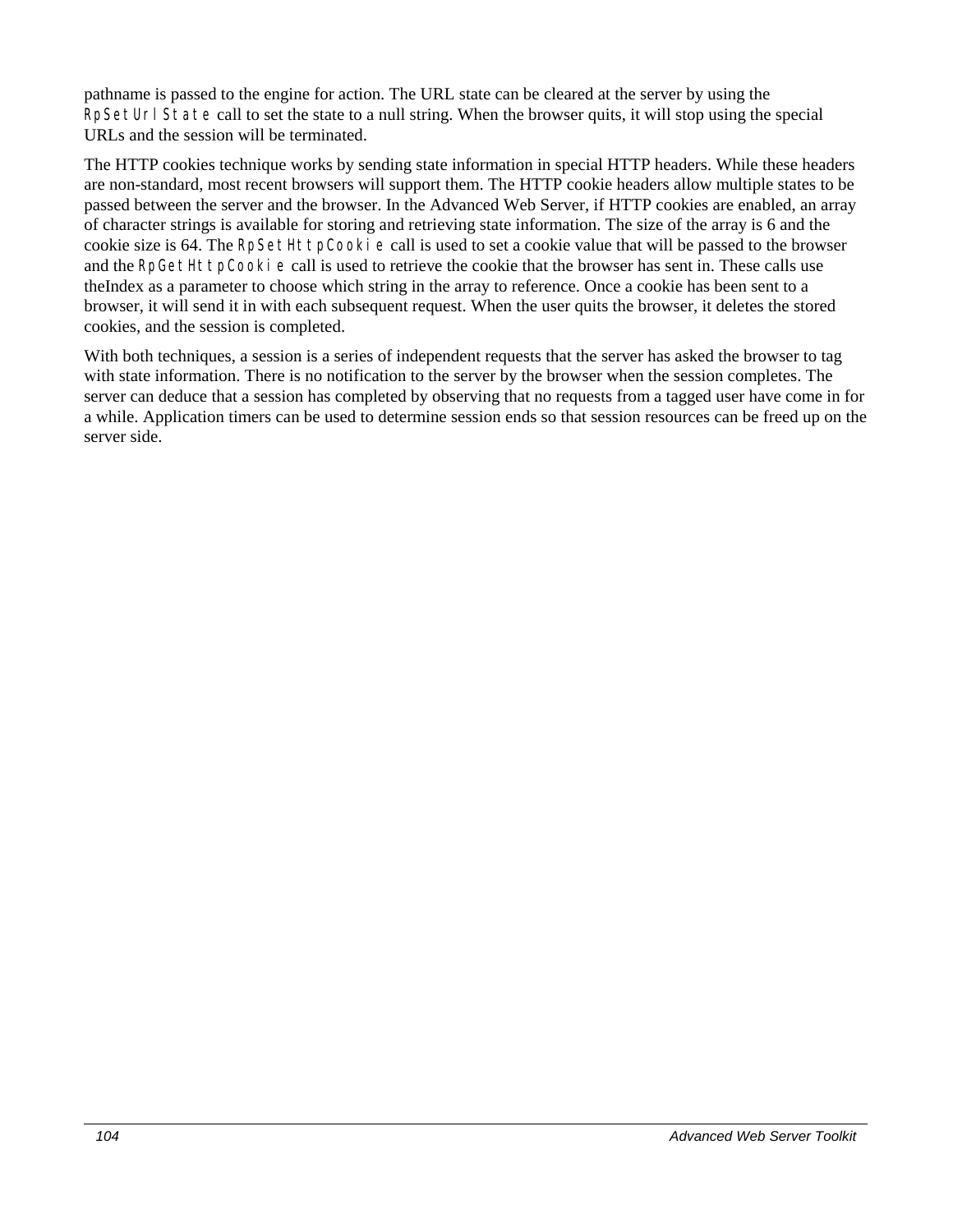## **Overview**

The internal Web server security environment consists of a user database, a set of security realms, and the individual pages and other resources to be protected. A security realm is a collection of objects (pages, forms, images, and so on) that are grouped together with a common security level. An individual page may belong to one or more realms, and an individual user may have access to one or more realms.

The first time a browser request (GET, POST, and so on.) is made for an object in a given realm, the user is challenged to provide their known username and password. When a user successfully logs on, a security session is established for that user. Subsequent requests are negotiated by the browser on behalf of the user, so that the user doesn't have to re-enter the username-password for each request, but the request is still authenticated, since the browser will carry the user's authentication credentials for each subsequent request.

The HTTP protocol currently supports two authentication methods — basic and digest.

The basic method encodes the username-password using the Base64 encoding scheme and sends it over the wire to the server that decodes it and compares it with the known username-password. The basic method is supported by all browsers, and provides some protection, in that another browser user can not access the protected realm without knowing the username-password. Since a determined attacker can use a packet sniffer to gain the encoded username-password string and since the Base64 algorithm is a widely known reversible encoding scheme, this method provides minimal protection, but is better than plain text passwords.

The digest method provides stronger protection, since it uses one-way encoded hash numbers and never sends the username-password over the wire. With the digest method, the server creates a challenge code and sends it to the browser. The browser uses the MD5 one-way hash algorithm to create a response based on the challenge plus the user provided username-password. The server calculates what the expected response should be using its copy of the username-password and challenge and compares it with the actual response. If they match, access to the object is granted. Since the challenge can change with each transaction, and the username-password is never sent over the wire, this method provides fairly strong protection. The challenge is usually made unique by incorporating such things as the device IP address and the time, so that each device will send out unique challenges. The digest method provides strong authentication and is appropriate for an embedded environment, but at present has not been widely implemented by most browsers. Internet Explorer 5.0 and above supports part of the digest authentication specification.

The Advanced Web Server supports both basic and digest authentication. Pages and forms may be assigned to eight different realms. The realms may be overlapping, thus allowing the creation of supersets and sidesets. You may have one realm for regular users, another for supervisory users, and a third for field engineering users, for example. The supervisory and field engineering users might each have access to all the pages and forms of the regular users but no access to each other's unique pages and forms.

An additional security method uses the Secure Socket Layer (SSL) protocol or a later version, Transport Layer Security (TLS) to provide an encryption layer between the TCP protocol and the HTTP protocol. If SSL/TLS encryption is used, HTTP basic authentication is usually sufficient for identifying the authorized user. The RomPager Secure Web server provides SSL/TLS capabilities as well as HTTP basic and digest authentication.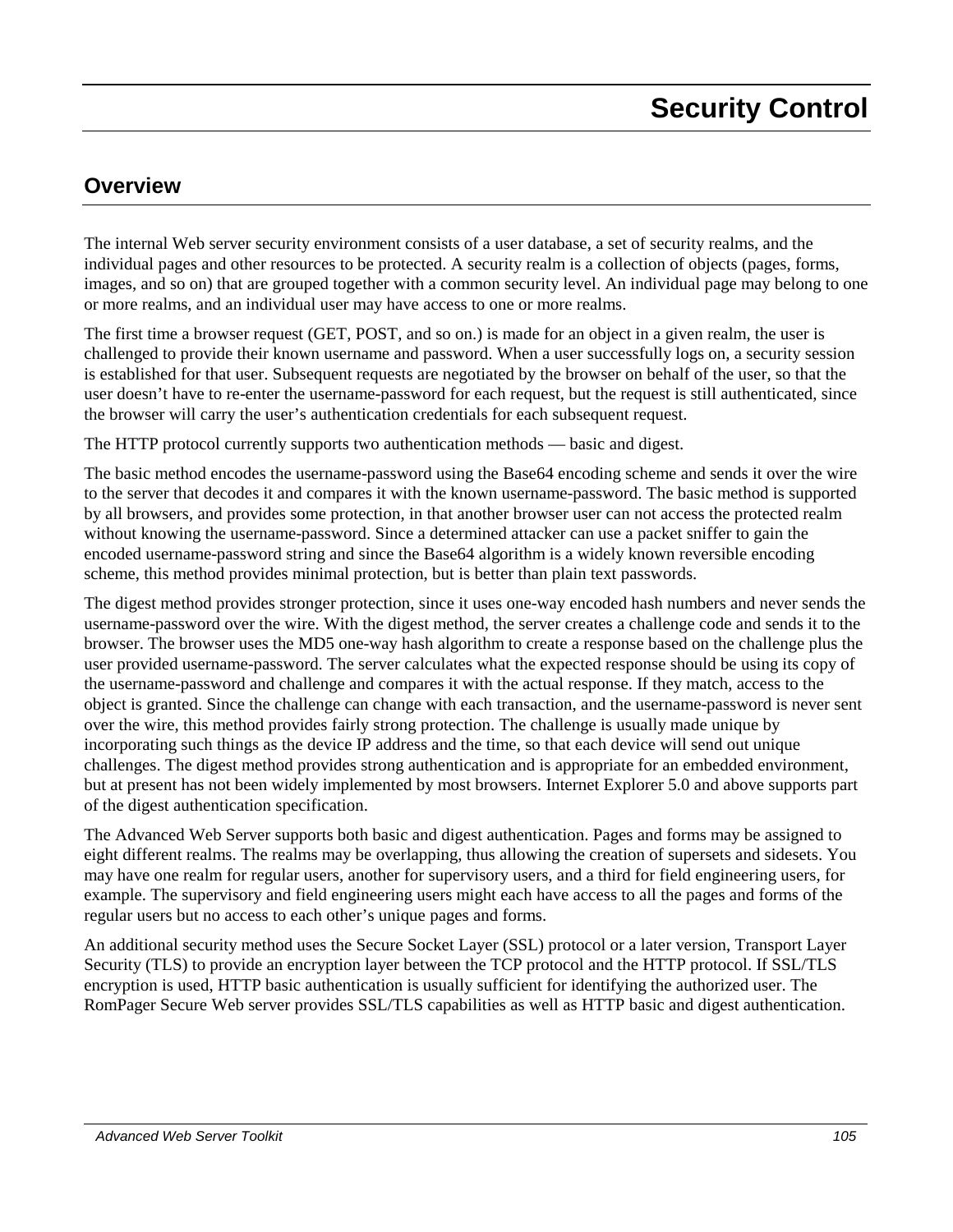## **Implementation**

The security database contains a user data base and a realm data base. Each user has a username, password, an access code that indicates the realms that the user has access to and a session timer that indicates how long the user has access to the realm without being rechallenged. Each username is unique in the database. The number of users to allow in the security database is 12.

There are a maximum of 9 realms that each have a realm name, and a security level. The realm name is passed to the browser so that it can be displayed in security dialogs to the user. Realms are accessed by an index of 0 to 8 in the security callback access routines. The security level indicates what services the Advanced Web Server should provide.

The individual pages and forms have an access code that indicates which security realms that the object belongs to. The access codes for an object are specified in the HTML source using the RomPager comment tags. The access code for a page is set using the RpAccess parameter of the RpPageHeader comment tag, and the access code for a form is set using RpAccess of the RpFormHeader comment tag. The internal storage of the object access codes is in the fObjectAccess field of the rpObjectDescription structure. The default for each object is kRpPageAccessUnprotected. An object may belong to multiple realms by setting multiple flags. The User Settings (PgUsers) page in the sample pages is an example page that belongs to the first and second realms. Using overlapping realms allows the creation of superuser realms where one realm has complete access and another realm has only partial access.

When an object that belongs to a protected given realm is accessed, the Advanced Web Server will send a challenge to the browser the first time an object in the realm is accessed. The browser will display a request to the user that shows the realm name and asks for a username and password to be entered. Different browsers will use different dialog formats for the password request, but all display the username in clear text and the password in obscured form. With HTTP basic authentication, the username-password combination is returned to the server in the Base64 encoding scheme. When the server receives a valid username-password, it establishes a security session for that user. As long as the session is active, the user will have access to the objects in all the realms for which that user is authorized.

If an object belongs to more than one realm, RomPager uses the security method of the least secure realm to determine which realm to issue a challenge for. If an object belongs to multiple realms that all have the same security method, the lowest numbered realm is used in the challenge. If the application is going to use different security levels for different realms, a good way to organize the realms is to assign the highest level of security to the highest numbered realm.

As the user makes additional requests, the browser will send along the encoded username-password combination that was last entered. If the user has requested another object in the same realm, the server will use the received username-password combination to authorize the request. If the user requests an object in another realm, the server will issue another challenge to the browser, which will in turn ask the user for a new username-password combination.

The RomPager engine provides a series of callback routines that can be used to dynamically administer the security database. The intialization of the security tables is performed using these callback routines by the RpInitializeBox routine (in RpUser.c). The security callback routines are used for realm database manipulation, user database manipulation, session control and feature access control. These routines may be called at initialization, at various exit points in the Web application, or from other device management functions such as SNMP or Telnet environments.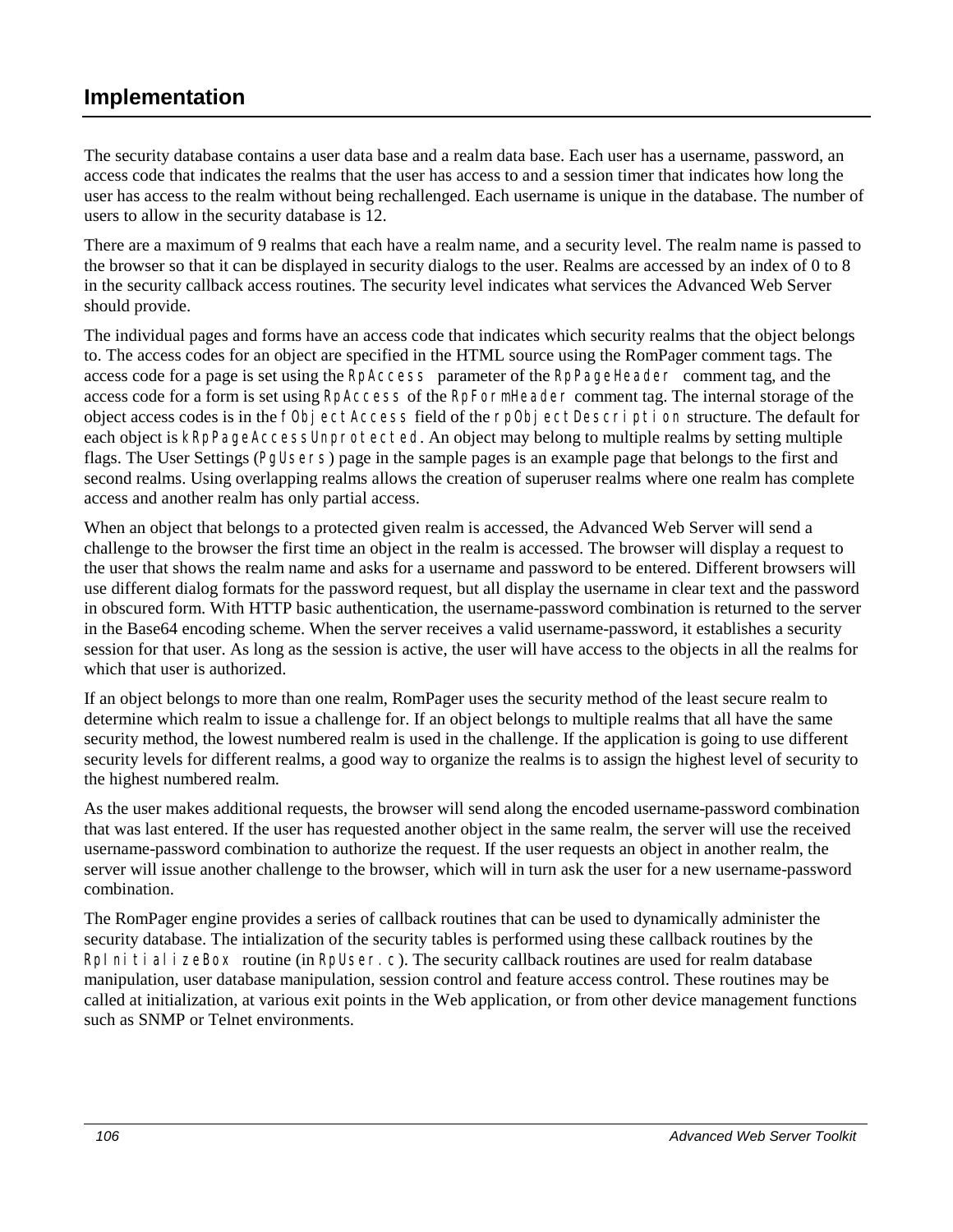## **Realm manipulation routines**

| extern char * | RpGetRealmName(void *theTaskDataPtr, unsigned charthelndex);       |
|---------------|--------------------------------------------------------------------|
| extern void   | RpSetReal mName(void *theTaskDataPtr, unslgned charthelndex,       |
|               | char * the Real mNamePtr);                                         |
|               | extern rpSecuri tyLevel  RpGetSecuri tyLevel (void*theTaskDataPtr, |
|               | unsigned char the index);                                          |
| extern void   | RpSetSecuri tyLevel (voi d*theTaskDataPtr,                         |
|               | unsigned char thelndex,                                            |
|               | rpSecurityLevel theSecurityLevel);                                 |
| extern void   | RpReal mLocking (void *theTaskDataPtr,                             |
|               | Boolean the LockState);                                            |

The RpGetReal mName routine is passed an index (0–8) of the realm and returns a pointer to an ASCII string containing the current realm name. The RpSetReal mName routine is passed an index (0-8) of the realm and a pointer to an ASCII string containing the new realm name. The realm name is sent to the browser when a protected object is accessed, so that the name can be displayed in security dialogs to the user.

The RpGetSecurityLevel routine is passed an index (0–8) of the realm and returns a security level code. The RpSetSecurityLevel routine is passed an index  $(0-8)$  of the realm and a security level code indicating the new security level for the realm. The available security level codes are:

eRpSecurity\_Disabled eRpSecurity PasswordOnly eRpSecurity\_PasswordAndIpAddress eRpSecurity\_DigestPasswordOnly eRpSecurity\_DigestAndIpAddress eRpSecurity\_StrictDigestPasswordOnly eRpSecurity\_StrictDigestAndlpAddress eRpSecurity\_SecureSocketOnly eRpSecurity\_SecureSocketPasswordOnly eRpSecurity\_SecureSocketAndIpAddress

The eRpSecurity Disable security level turns off security for a particular realm. Pages and objects belonging to a realm with this level are unprotected.

The eRpSecurity PasswordOnly security level allows a user with knowledge of the username and password access to the realm. The HTTP basic authentication mechanism is used for this security level.

The eRpSecurity PasswordAndIpAddress security level requires that the user provide the username and password and be running a browser from a specified IP address in order to gain access to the realm. The HTTP basic authentication mechanism is used for this security level. The eRpSecurity\_DigestPasswordOnly security level allows a user with knowledge of the username and password access to the realm. The HTTP digest authentication mechanism is used for this security level. A new challenge is created once per session. This method is supported by Internet Explorer 5.0 and above.

The eRpSecurity DigestAndIpAddress security level requires that the user provide the username and password and be running a browser from a specified IP address in order to gain access to the realm. The HTTP digest authentication mechanism is used for this security level. A new challenge is created once per session. This method is supported by Internet Explorer 5.0 and above.

The eRpSecurity\_StrictDigestPasswordOnly security level allows a user with knowledge of the username and password access to the realm. The HTTP Digest Authentication mechanism is used for this security level. A new challenge is created for every request. Currently there are no known browsers supporting this capability.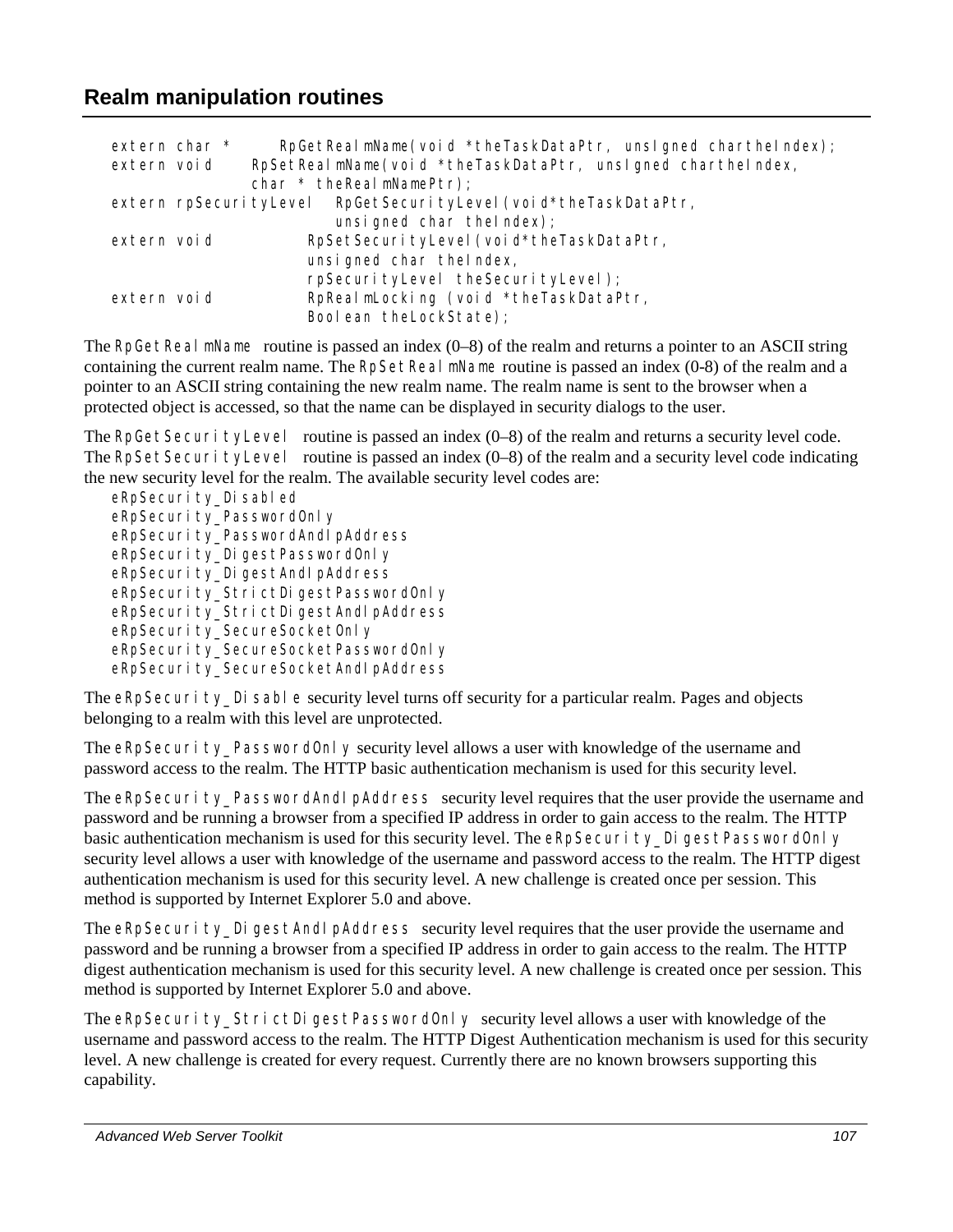The eRpSecurity StrictDigestAndIpAddress security level requires that the user provide the username and password and be running a browser from a specified IP address in order to gain access to a realm. The HTTP digest authentication mechanism is used for this security level. A new challenge is created for every request. Currently there are no known browsers supporting this capability.

The last three security level codes are available only when you are using the RomPager Secure Web server, which includes SSL/TLS support.

The  $eRp$ Security SecureSocketOnly security level sets up an encrypted connection between the server and the browser for objects in a realm with this security level. It does not require any other additional user authentication. The SSL protocol is used for this security level.

The eRpSecurity\_SecureSocketPasswordOnly security level allows a user with knowledge of the username and password access to the realm. The HTTP basic authentication mechanism within an SSL connection is used for this security level.

The eRpSecurity\_SecureSocketAndIpAddress security level requires that the user provide the username and password and be running a browser from a specified IP address in order to gain access to the realm. The HTTP basic authentication mechanism within an SSL connection is used for this security level.

If multiple users have access to the same realm, or if multiple users are using the same username/password identifier, they will be able to access the same pages and resources from the Web server. For pages that only display information, multiple access is fine, but for pages that have forms to control parameter values this can cause problems. If two users each access the same control page at the same time, and each makes changes based on the information they see and then submit a form, the first set of changes will be lost, since the second user will overide them.

To prevent this possibility and allow control of critical resources, the security system offers a concept called realm locking, which is controlled by the RpSetReal mLocking callback routine. The RpSetReal mLocking routine is called to enable and disable realm locking. If realm locking is enabled, when a user logs on successfully, all the pages in the realms the user has access to become reserved for that user until the user completes the session. Other users who log on (even if they normally have access to a given realm) will be blocked from accessing the pages and forms in that realm until the first user logs off or realm locking is disabled. This capability is useful to protect device information from being changed by multiple users at the same time.

### **User database manipulation routines**

| extern        | Boolean RpSetUserAttributes(void *theTaskDataPtr, char *theUsernamePtr,<br>char *thePasswordPtr, rpAccess theAccessCode |
|---------------|-------------------------------------------------------------------------------------------------------------------------|
|               | Unsigned 32 the pAddress,                                                                                               |
|               | Unsigned 16 the Timeout Seconds);                                                                                       |
|               | extern void RpGetUserAttributes(void *theTaskDataPtr, UnsIgned16 theUserIndex,                                          |
|               | char **theUsernamePtr, char **thePasswordPtr,                                                                           |
|               | rpAccess *theAccessCodePtr,                                                                                             |
|               | Unsigned32 *thelpAddressptr,                                                                                            |
|               | Unsigned16 *theTImeoutSecondsPtr);                                                                                      |
| extern void   | RpDeleteUser(void*theTaskDataPtr, cchar *theUsernamePtr);                                                               |
| extern char * | RpGetCurrentUserName(void *theTaskDataptr);                                                                             |
| extern void   | RpSetPasswordCookie(void *theTaskDtrPtr, char *theUsernamePtr,<br>void *theCookie);                                     |
| extern void*  | RpGetPasswordCookie(Void *thetaskDataPtr, char *theUsernamePtr);                                                        |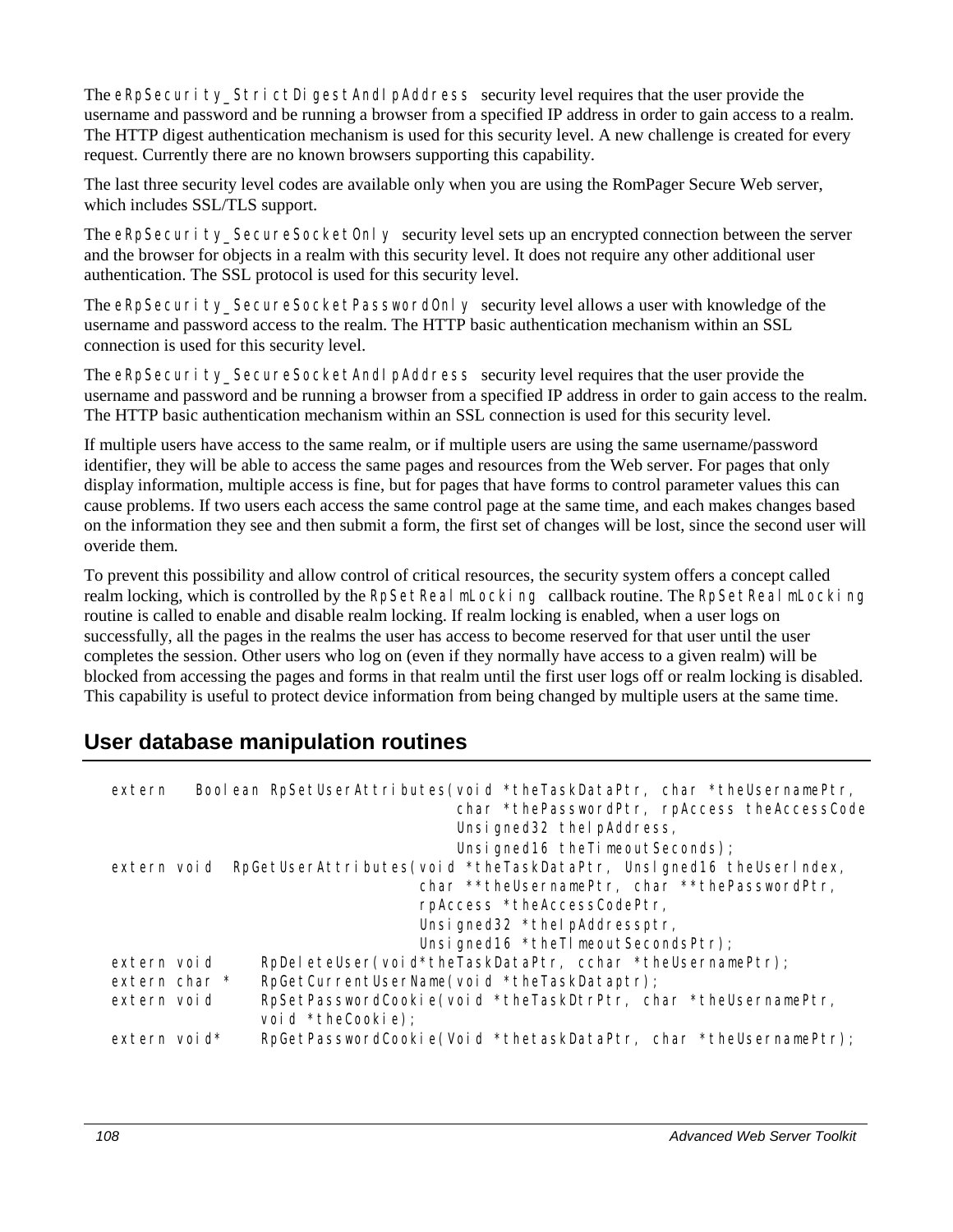The RpSetUserAttri butes routine is called to create a user entry for a new user or modify the attributes of an existing user. Each username in the user database must be unique. The first time RpSetUserAttri butes is called for a specific username, a new entry will be set up in the user database. Additional calls with the same username can be used to change the attributes for a specific user. RpSetUserAttri butes return False if there is no more room in the user database. If the value of the IpAddress parameter is 0, any IP address will be acceptable. If an IP address is specified, then objects that belong to a realm with an appropriate security level code (such as eRpSecurity PasswordAndIpAddress) will require the user to be running a browser at the specified address in order to access the object. If the value of the theTimeoutSeconds parameter is 0, the server's master security session timeout value will be used.

The RpGetUserAttri butes routine is passed an index (0-based) into the user routine and returns the username, password, realm access code, IP address, and session value for the given user entry. If there is no user entry for the requested index, the return value of theUsernamePtr will be NULL. This routine is useful for sequentially accessing the RomPager security database in order to store the information somewhere else. The user database entries are returned sequentially, so once an empty user entry is returned, no more user entries with a higher index.

The RpDel eteUser routine is passed a pointer to an ASCII string containing the name of the user to be deleted. This routine is used to remove an active entry from the user database. If the user being deleted has an active security session, it will be terminated and the user entry will be deleted.

The RpGetCurrentUserName routine can be called from within a page to determine the name of the user that has authenticated access. It returns a pointer to an ASCII string containing the name of the current authenticated user.

The internal user security database can store an opaque variable that can be used for communicating with external password servers such as Radius servers. The opaque variable (or cookie) is set using the RpSetPasswordCookie routine and retrieved using the RpGetPasswordCookie routine.

# **Session manipulation routines**

| RpSetCurrentSessionCloseFunction(void *theTaskDataPtr,<br>extern void<br>rpSessionGloseFuncPtr theFunctionPtr, void *theUserCookie); |
|--------------------------------------------------------------------------------------------------------------------------------------|
| typedef void (*rpSes sionCloseFuncPtr) (void *theTaskDataPtr,                                                                        |
| void *theUserCookie);                                                                                                                |
| RpSetServerPasswordTImeout(vold*theTaskDataPtr,<br>extern void                                                                       |
| Signed 16 the Timeout Seconds);                                                                                                      |
| extern Boolean RpCheckSession(void *theTaskDataPtr, rpAccess theAccessCode);                                                         |
| RpResetCurrentSession(void*theTaskDataPtr,<br>exter void                                                                             |
| Signed16Ptr thelndexValuesPtr);                                                                                                      |
| extern void RpResEtUserSession(Void *therask9ataPtr, char*theUsernamePtr);                                                           |

Use RpSetCurrentSessionCloseFunction to set up a routine that will be called when the current user security session completes. Typically, this happens when the user's security session timer expires. The value of the security session timer is set when the user entry is created or modified with RpSetUserAttri butes. An opaque variable (theUserCookie) can be passed with RpSetCurrentSessionCloseFunction. This variable will be returned by a completion function (of type rpSessionCloseFuncPtr) when the session times out.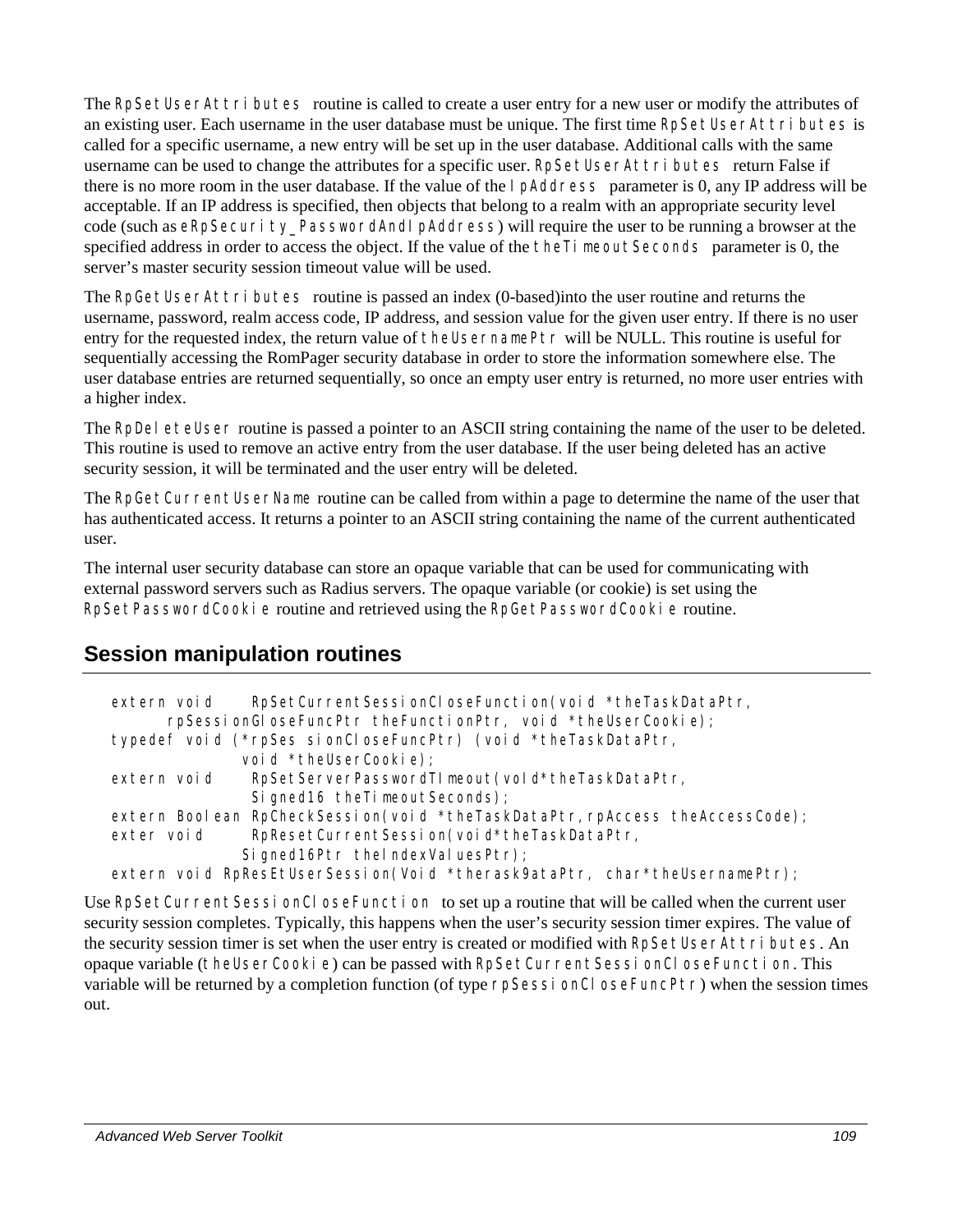The RpSetServerPasswordTimeout routine is used to change the server's master security session timeout value. The master security session timeout value is used as the default timeout value for calls to the RpSetUserAttri butes routine that have the theTimeoutSeconds parameter set to 0. The RomPager engine maintains timeout counters for each user session. The timeout counter is initialized to the timeout value for the user each time a protected object is accessed. If the counter hits 0, the server will force a challenge to the browser, even if the correct username-password combination was sent in with the request. This technique can be used to protect objects from access by an unauthorized user who uses an unattended browser at an authorized user's desk.

The RpCheckSession routine is used to find out the current access state for a realm or realms, The call passes in an access code containing the realms to be checked and receives back a Boolean indicating whether access is currently authorized for the realms.The RpResetCurrentSession routine can be called from within a page to reset the security session for the current authenticated user. The user security session will be reset and any locked realms will be released. Further access by the user will result in a re-challenge. This call uses the rpProcessDataFuncPtr format so that it may be issued directly from from a page or form to terminate a security session for the current user.

The RpResetUserSession routine may be called from any point within the device and will force the reset of a specific user security session.

### **Access control routines**

extern void RpSetPutAccess(void \*theTaskDataPtr, rpAccess theAccessCode};

The security access codes specifies a realm or realms that a given object or function belongs to. The format of the access code uses flags such as kRpPageAccessRealml, kRpPageAccessRealm2, and so on, to identify the realms. Each realm in the realm database in turn contains the security level code used to control access to the object or function.

Access codes for pages and forms that are stored in ROM are assigned by using HTML comment tags in the pages that are compiled with PageBuilder. For objects stored in the file system, the access codes are returned when the file is opened.

The RpSetPutAccess routine is used to assign the security realm or realms that control access by the HTTP PUT command. Since the PUT command can directly load a file into the device, only users that are authorized for the realms specified by the theAccessCode parameter will be able to upload files to the device.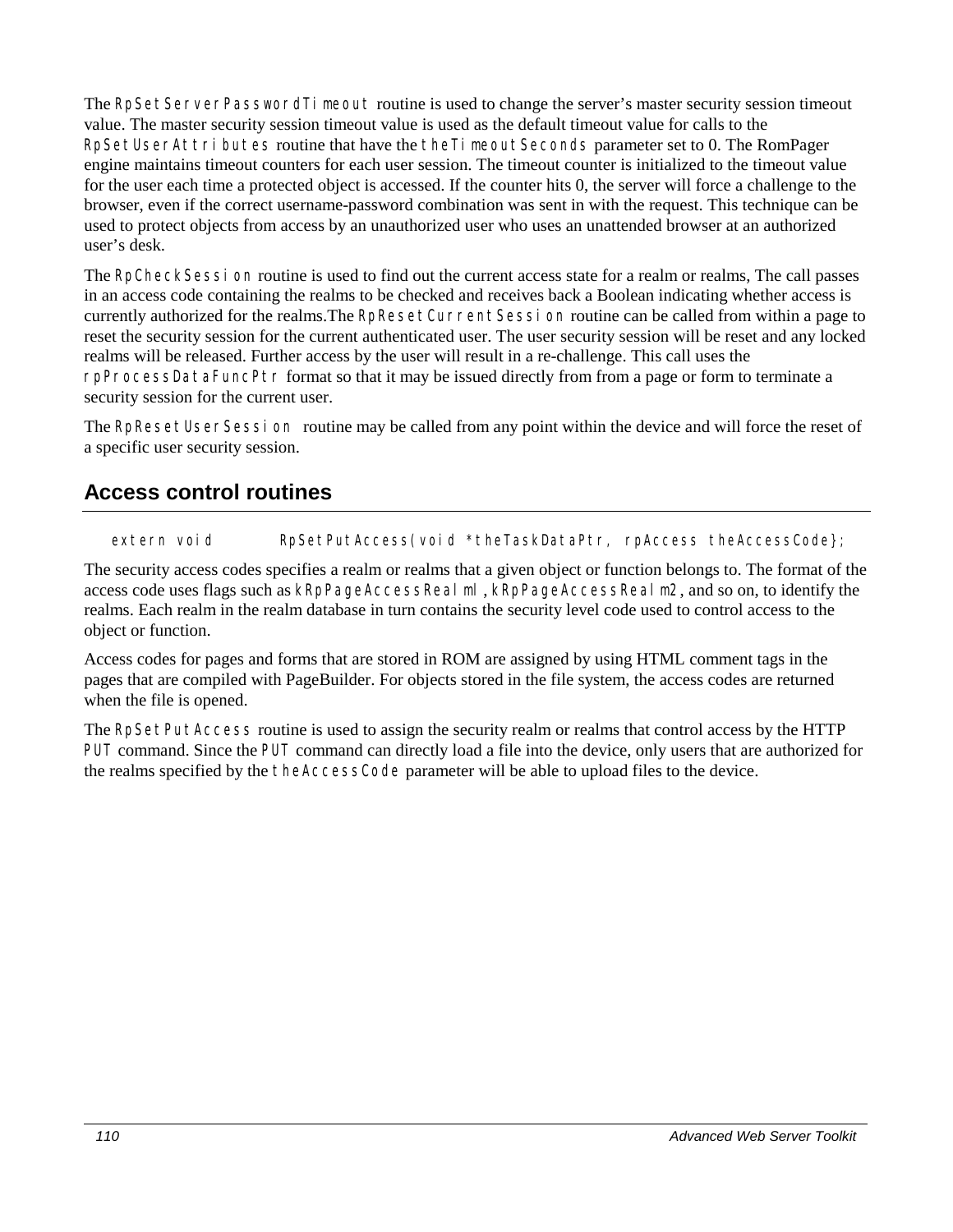extern rpPasswordState SpwdGetExternal Password(void\*theTaskDataPtr, Unsigned8 theConnectibnld; char \*theUsernamePtr, char \*thePasswordPtr, Unsigned32 \*thelpAddressPtr, rpAccess \*theRealmAccessPtr);

Normally, the RomPager engine maintains internal security databases for handling HTTP user authentication requests. Another approach to user authentication is to have the RomPager engine handle the HTTP security protocols and pass the actual authentication request to a process elsewhere in the device.

The SpwdGetExternal Password routine is called to obtain the external information that the server needs to validate the information supplied by the browser. SpwdGetExternal Password provides a pointer to the username that needs to be validated, and pointers for the routine to return validation information. The external validation routine is also provided with a connection number that may be used to aid in processing multiple simultaneous validation requests.

The external validation routine needs to return three pieces of information so that the Advanced Web Server can finish the validation process. The valid password must be copied to the buffer pointed to by the thePasswordPtr parameter. If the user should be restricted to making accesses from a particular IP address, this address should be placed in the area pointed to by the theIpAddressPtr parameter. If no restrictions are placed on the IP address, the value of the address should be set to 0. Lastly, the validation application should provide the realm access code that specifies which realms the user has access to.

The external validation routine is called the first time that the browser provides user credentials after being challenged. For subsequent requests for the same user session, the Advanced Web Server will use the information provided by the external validation routine to validate these requests. If the user session is terminated, or timed out for inactivity, or if a different user attempts access, the external password function will be called again to provide the validation information.

From the point of view of the host operating system, the RomPager engine is a single task. The engine contains its own scheduler and control blocks for supporting multiple HTTP requests. The call it makes to the external password routine must be asynchronous for any activity that will incur delay in order to allow the engine to service other requests. The call return state is used to determine whether the external password function has been completed. If the username is to be validated on an external password server, any verification operation that can incur delay needs to create a separate operating system task that can block on call completion.

The possible return states from theSpwdGetExternal Password call are:

eRpPasswordPending — The external authorization process is not yet complete. The RomPager engine will call the SpwdGetExternal Password routine again to retrieve the validation information.

eRpPasswordNotAuthorized — The external process is complete, the user is not authorized because the username was not recognized. The Advanced Web Server will reject the request.

eRpPasswordDone — The external process is complete. The user is partially authorized. The string pointed to by thePasswordPtr has been filled in with the authorized password from the external database. The realm access flag has been set. The IP address (if any) has been set. The Advanced Web Server will complete the rest of the authorizaton process.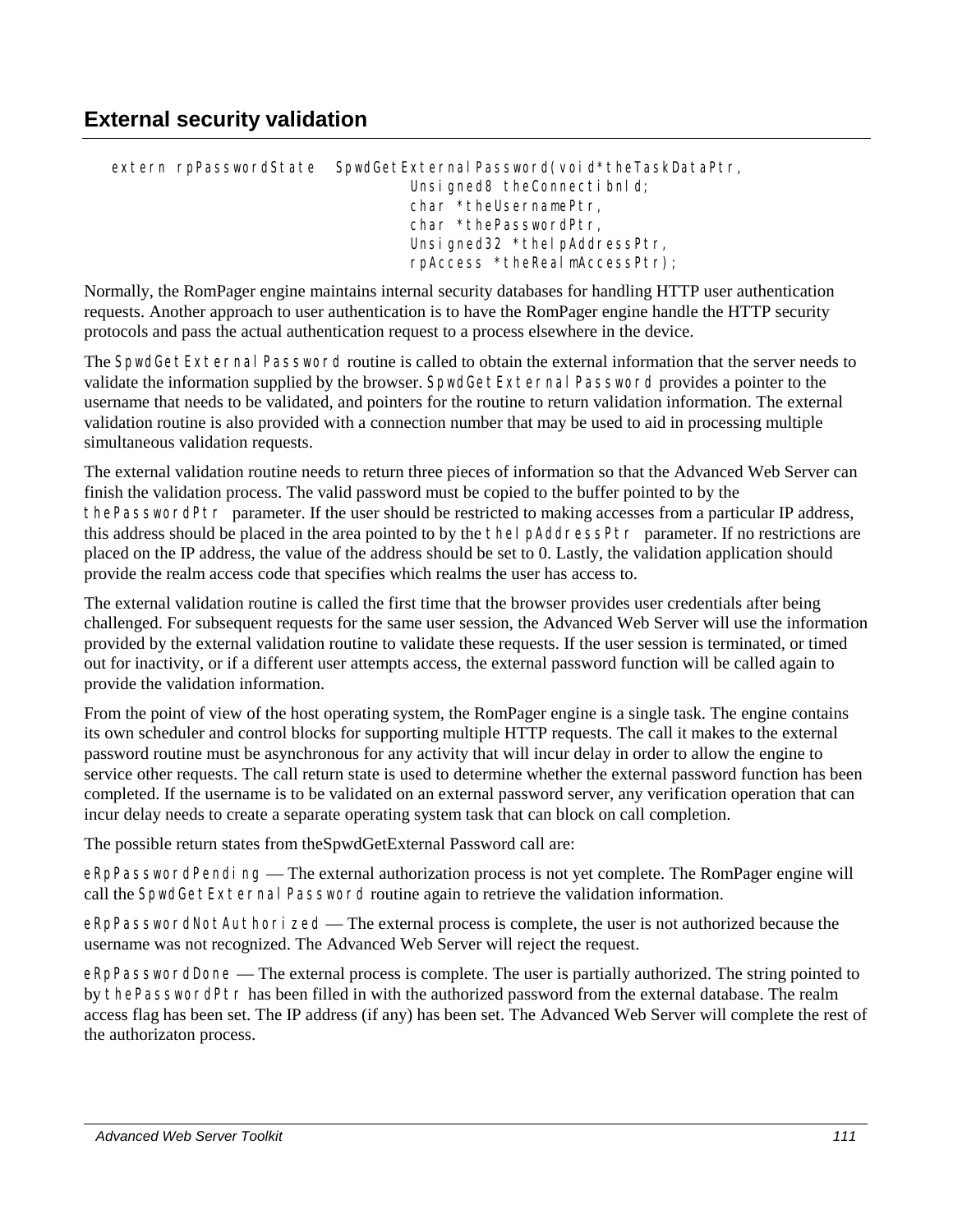# **ROM object list**

The ROM object list is used by the RomPager engine to find the stored ROM objects (pages, forms, graphics, applets, etc.). The ROM object list consists of a master object list that points to individual object lists, each of which point to a set of ROM objects. The lists are searched linearly, so there may be some small gains achieved by putting the popular pages towards the front. The home or root page is the first object in the first list (Index offset 0). Other than that, there are no order dependencies in the lists.

The ROM object list for a single page application is shown in **RpPage1.c** and looks like this:

```
rpObjectDescPtrPtr gRpMasterObjectList[] = { 
                       gRpObjectList,
                       \cap}; 
   rpObjectDescriptionPtr gRpObjectList[] = { 
                          &PgFirstPage, 
                          \Omega}; 
The ROM object list for the multi-page demo application is shown in RpPages.c and looks like this: 
   extern rpObjectDescriptionPtr gRpValidationObjectList[];
   extern rpObjectDescriptionPtr gRpChassisObjectList[];
   extern rpObjectDescriptionPtr gRpJavaDemoObjectList[];
   extern rpObjectDescriptionPtr gRpRomPopObjectList[];
   rpObjectDescPtrPtr gRpMasterObjectList[] = { 
                       gRpObjectList, 
                       gRpValidationObjectList, 
                       gRpChassisObjectList, 
                       gRpJavaDemoObjectList, 
                       gRpRomPopObjectList, 
                       0 
   }; 
   rpObjectDescriptionPtr gRpObjectList[] = { 
                       &PgMain, 
                        ... 
                       0 
   };
```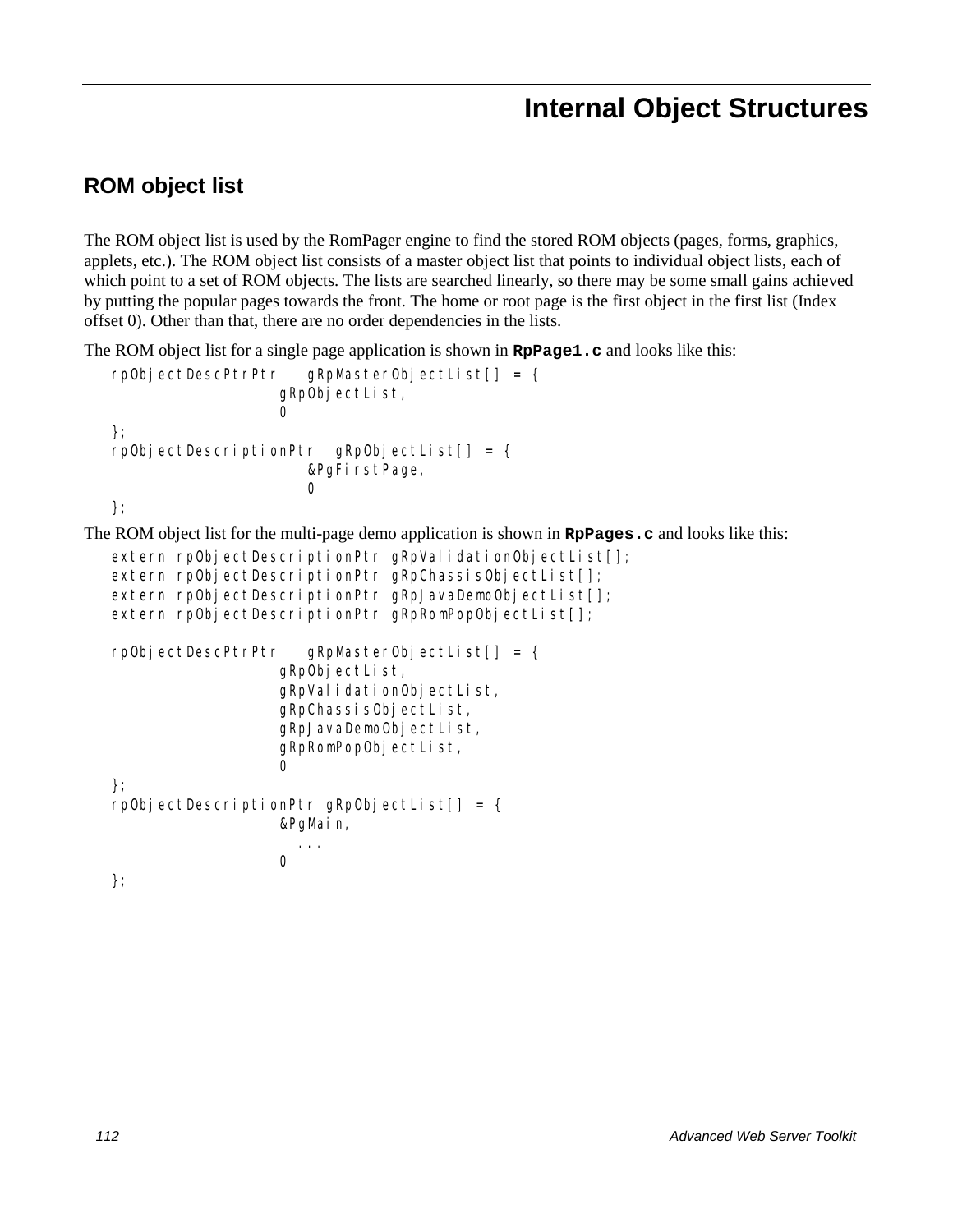## **Object headers**

The object header is used by the RomPager engine to analyze the HTTP request and prepare the necessary HTTP headers in the response. The source definitions of the object header structures can be found in the **RpPages.c** file. The structure of the rp0bj ectDescription is as shown as follows:

| typedef struct rp0bjectDescription { |                                               |
|--------------------------------------|-----------------------------------------------|
| $char *$                             | fURL:                                         |
| rpl tem *                            | fl temsArrayPtr;                              |
| rp0bjectExtensionPtr fExtensionPtr;  |                                               |
| Unsi gned32                          | fLength;                                      |
| rpAccess                             | f0bj ectAccess;                               |
| rpDataType                           | fMimeDataType;                                |
| rp0bjectType                         | fCacheObjectType;                             |
|                                      | rpObjectDescription, *rpObjectDescriptionPtr; |

The fURL field contains the path used to find the object.

The fl temsArrayPtr points to the list of elements used to process the object.

The  $f$ Extensi on $P$ tr points to an optional extension structure, which is discussed below.

The fLength field contains the length of the object if known. Images and applets are usually fixed length items whose length will be filled in by PBuilder. The length of HTML pages with dynamic text or form items is calculated at run time.

The fObj ectAccess field contains the security realms for the object. An unprotected object has the value kRpPageAccess\_Unprotected in this field, while an object belonging to both realms 1 and 4 has the value kRpPageAccess Realm1+kRpPageAccess Realm4 in this field.

The fMimeDataTypefield contains the MIME type of the HTTP object. Typical values are eRpDataTypeHtml and eRpDataTypeImageGif.

The fCacheObj ectType field contains info used to control browser caching. Static objects are allowed to be cached by the browser, while dynamic objects are forced to be updated, as the information on the page may have changed. The values stored in this field are eRpObjectTypeStatic and eRpObjectTypeDynamic.

The optional rpObjectExtension structure is used by all form objects and by other objects that need additional capabilities. The structure looks like this:

|                    | typedef struct rp0bjectExtension { |                                           |
|--------------------|------------------------------------|-------------------------------------------|
|                    |                                    | rpProcessDataFuncPtr fProcessDataFuncPtr; |
|                    | rp0bjectDescription *              | fPagePtr;                                 |
|                    | rpObjectDescription *              | fRefreshPagePtr;                          |
| Unsi gned16        |                                    | fRefreshSeconds;                          |
| rp0bjectFlags      |                                    | fFI ags;                                  |
| $char *$           |                                    | fJavaScriptPtr;                           |
| rp0bjectExtension, |                                    | *rp0bjectExtensionPtr;                    |

The fProcessDataFuncPtr points to an optional processing routine that can be called for the object. If the object is a page, the routine is called before any element processing occurs. If the object is a form, the routine is called after all the individual form elements are processed.

The fPagePtr points to the page that will be served after the form is processed. This field can be overridden using the RpSetNextPage or RpSetNextFilePage callback routine.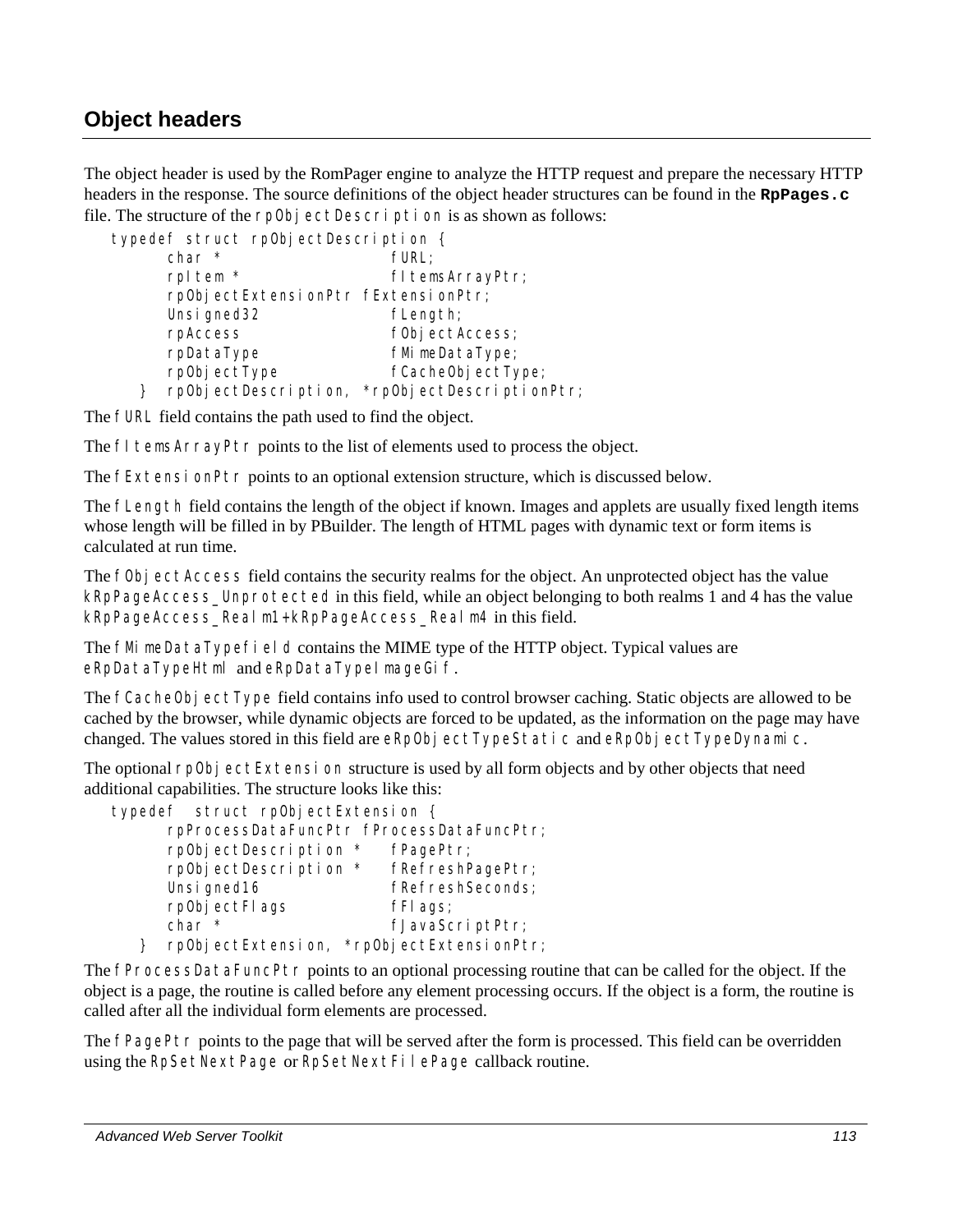The fRefreshSeconds field is used to specify the length in seconds of the refresh time. The fRefreshPagePtr points to the object to be served after the refresh time expires. For a fuller discussion of refreshing pages with the client pull method, see the Dynamic Pages section.

The fFI ags field contains optional flags that control special behavior for the object.

- If the kRpObj Fl ag\_Direct flag is set on a form object, the HTML for the following page object will be sent directly. Normally, the HTML for the following page object is sent using HTTP redirect commands to preserve the browser cache and history information.
- The kRpObj Fl ag\_Aggregate flag is used to identify a page that will be sent by RomMailer with embedded images.
- The kRpObj Fl ag\_Di sposition flag is used to identify a page that is sent to the browser with an HTTP header of Content-Disposition: Attachment. Some browsers use this header to store a page directly as a file rather than interpreting it.

The fJavaScriptPtr field contains a pointer to the Java Script that is inserted into the <FORM> tag if JavaScript is being used.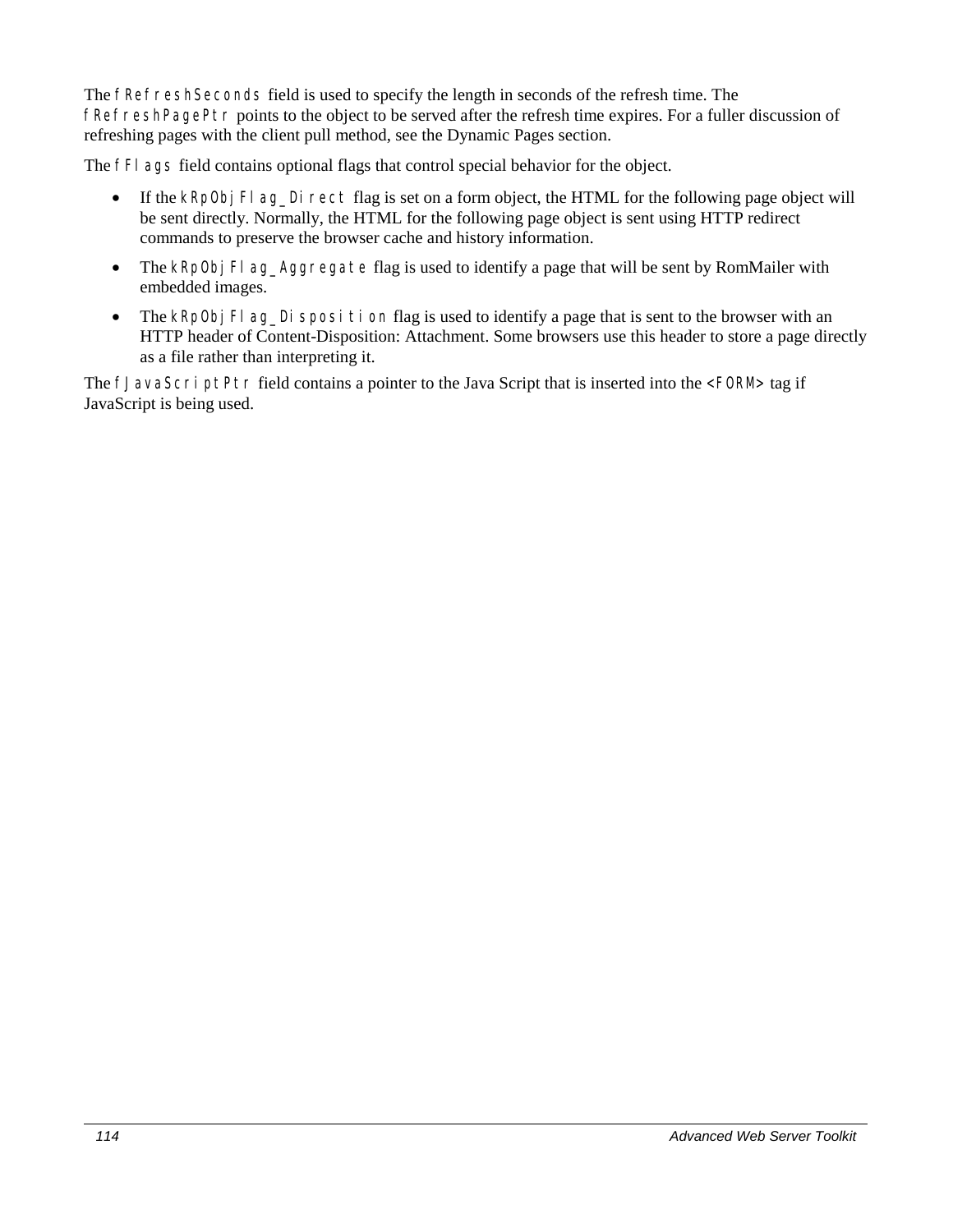# **Appendix A PBuilder HTML Comment Tag Examples**

These example pages are taken from the demonstration pages shipped with the Advanced Web Server. To see the pages in action, compile the demo pages with your device and use a standard browser to view the pages.

## **Example 1: Single text validation page**



#### **HTML with comment tags**

```
<!-- RpPageHeader RpUrl=/SingleTextValidation --> 
<HTML> 
<HEAD> 
<TITLE>Single Text Validation</TITLE> 
</HEAD> 
<BODY> 
<H1 ALIGN=CENTER>RomPager Single Text Validation</H1> 
<P>This page has an entry field for text that is not converted.</P> 
<!-- RpFormHeader ACTION="/Forms/SingleTextValidation" --> 
<FORM METHOD="POST" ACTION="/Forms/SingleTextValidation">
<!-- RpEnd --> 
<!-- RpFormInput TYPE="TEXT" NAME="TextInput" SIZE="20" MAXLENGTH="20" 
   RpGetType=Direct RpGetPtr=theTextValue
    RpSetType=Direct RpSetPtr=theTextValue RpTextType=ASCII --> 
<INPUT TYPE="TEXT" NAME="TextInput" SIZE="20" MAXLENGTH="20" VALUE="Initial 
Text"> 
<!-- RpEnd --> 
<BR><BR><!-- RpFormInput TYPE="SUBMIT" NAME="Submit" VALUE="Submit" --> 
<INPUT TYPE="SUBMIT" NAME="Submit" VALUE="Submit"> 
<!-- RpEnd -->
```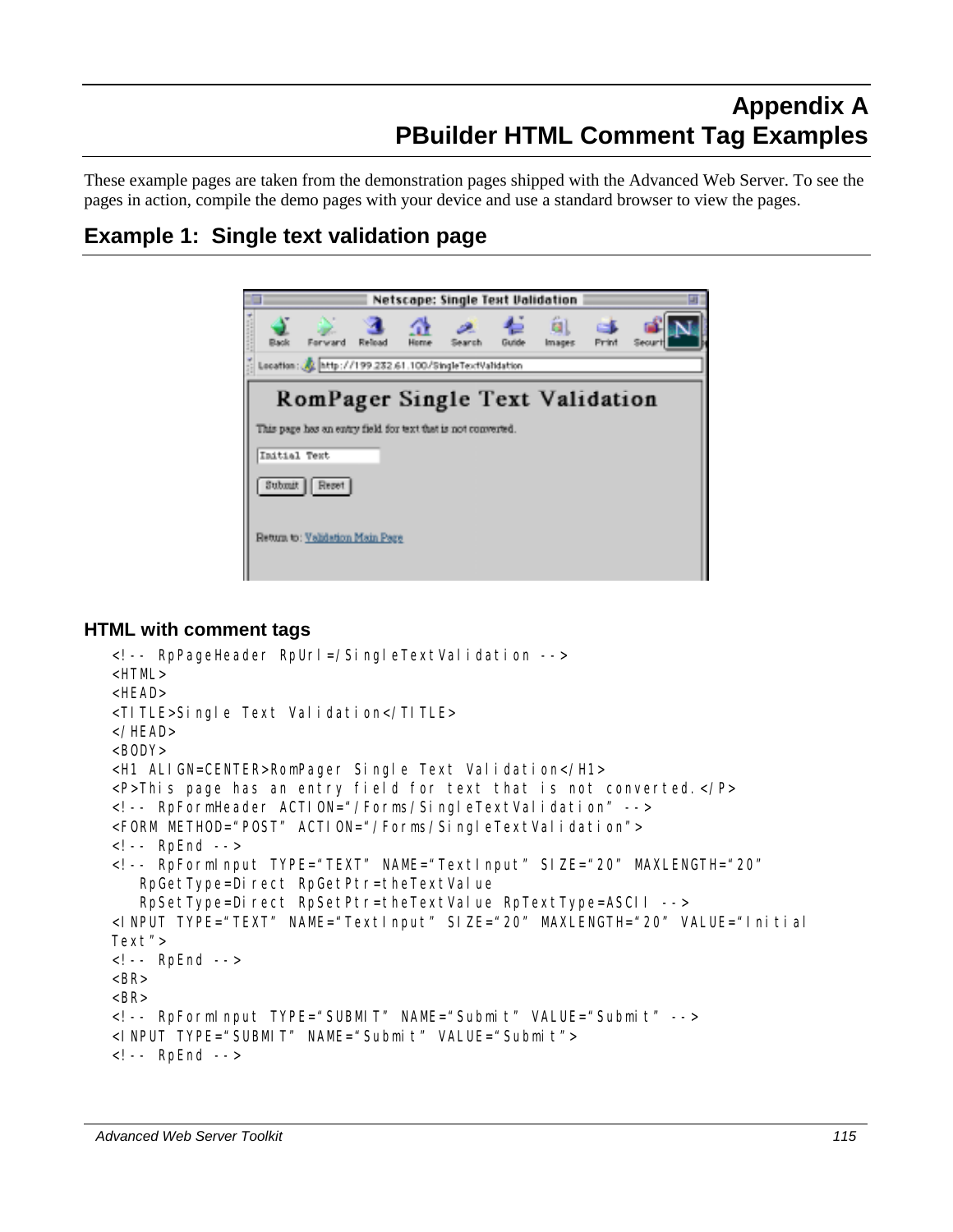```
<!-- RpFormInput TYPE="RESET" VALUE="Reset" --> 
<INPUT TYPE="RESET" VALUE="Reset"> 
<!-- RpEnd --> 
<P>  </P>Return to: <A HREF="ValidationSuite">Validation Main Page</A>
</FORM> 
</BODY> 
</HTML>
```
#### **C source file generated by PBuilder**

```
#include "RpExtern.h"
extern rpObjectDescription PgSingleText;
static char PgSingleText_Item_1[] =
    C_oHTML_oHEAD_oTITLE "Single Text Validation" C_xTITLE_xHEAD_oBODY "<H1" 
    C_ALIGN_CENTER ">" C_S_RomPager " Single Text Validation" C_xH1 C_oP 
    "This page has an entry field for text that is not converted." 
    C_xP; 
extern char *theTextValue;
static rpTextFormItem PqSingleText Item 3 = \{ "Text", 
   &theTextValue,
   &theTextValue,
   eRpVarType_Direct,
    eRpVarType_Direct, 
    eRpTextType_ASCII, 
    20, 
    20 
}; 
static char PgSingleText\lfloorltem\lfloor 4 \rfloor] =
    C_oBR 
    C_oBR; 
static rpButtonFormItem PgSingleText Item 5 = { "Submit" 
}; 
static rpButtonFormItem PgSingleText_Item_6 = {
    "Reset" 
}; 
static char PgSingleText_Item_7[] =
    C_oP_NBSP_xP "\n" 
    "Return to: " C_oANCHOR_HREF "ValidationSuite\">Validation Main Page" 
    C_xANCHOR C_xFORM 
    C_xBODY_xHTML; 
static rpItem PgSingleText_FormItems[] = {
    { eRpItemType_FormAsciiText, &PgSingleText_Item_3 }, 
    { eRpItemType_FormSubmit, &PgSingleText_Item_5 }, 
    { eRpItemType_FormReset, &PgSingleText_Item_6 }, 
    { eRpItemType_LastItemInList } 
};
```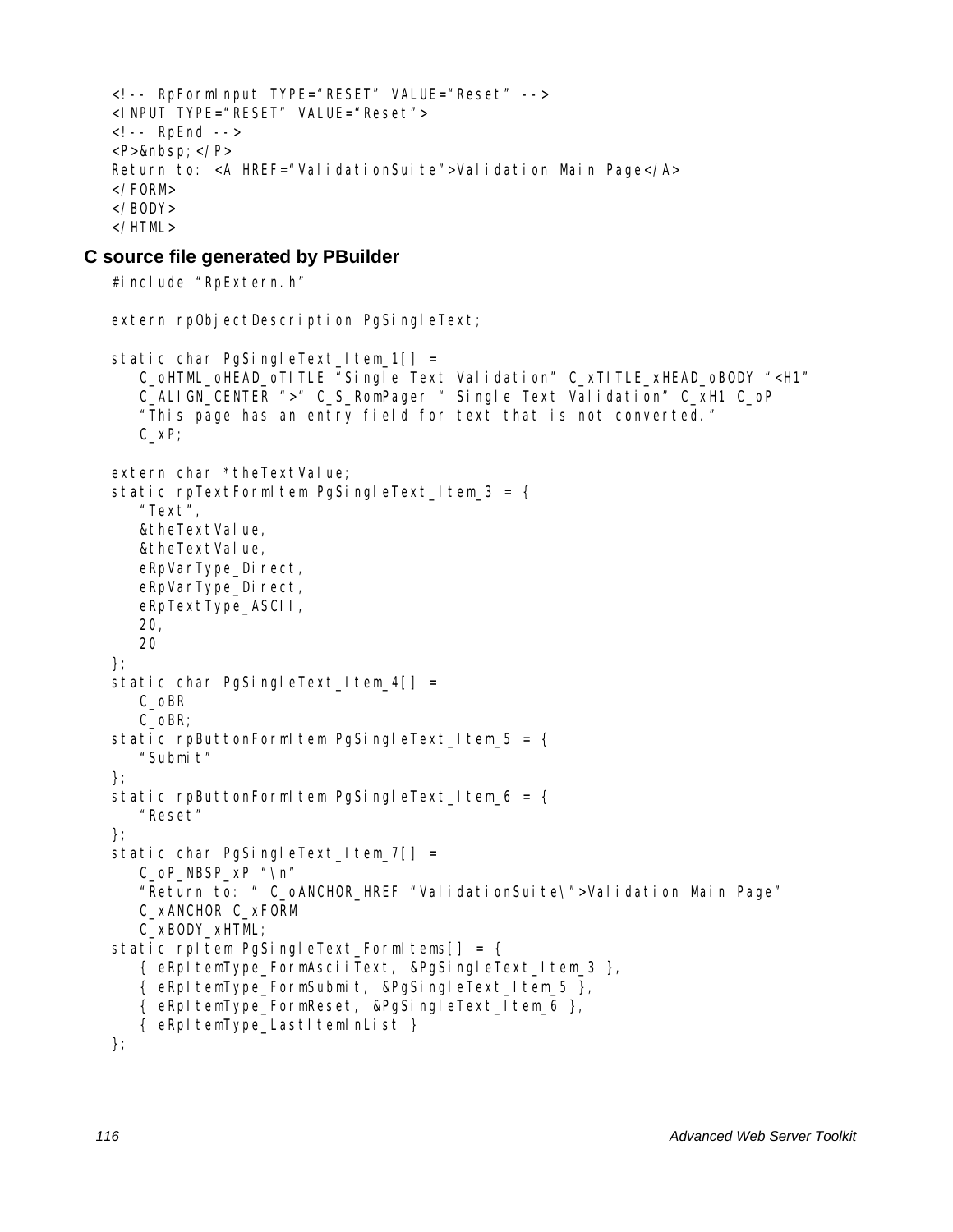```
static rpObjectExtension PgSingleText_FormObjectExtension = {
       (rpProcessDataFuncPtr) 0, 
       &PgSingleText, 
       (rpObjectDescriptionPtr) 0, 
       0, 
      kRp0bj Fl ags_None
   }; 
   rpObjectDescription PgSingleText_Form = { 
       "/Forms/SingleTextValidation", 
      PgSingleText_FormItems,
       &PgSingleText_FormObjectExtension, 
      (Unsigned32) 0,
       kRpPageAccess_Unprotected, 
       eRpDataTypeForm, 
      eRpObjectTypeDynamic
   }; 
   static rpItem PgSingleText Items[] = { { eRpItemType_DataZeroTerminated, &PgSingleText_Item_1 }, 
       { eRpItemType_FormHeader, &PgSingleText_Form }, 
       { eRpItemType_FormAsciiText, &PgSingleText_Item_3 }, 
       { eRpItemType_DataZeroTerminated, &PgSingleText_Item_4 }, 
       { eRpItemType_FormSubmit, &PgSingleText_Item_5 }, 
       { eRpItemType_FormReset, &PgSingleText_Item_6 }, 
       { eRpItemType_DataZeroTerminated, &PgSingleText_Item_7 }, 
       { eRpItemType_LastItemInList } 
   }; 
   rpObjectDescription PgSingleText = \{ "/SingleTextValidation", 
      PgSingleText_Items,
       (rpObjectExtensionPtr) 0, 
       (Unsigned32) 0, 
       kRpPageAccess_Unprotected, 
       eRpDataTypeHtml, 
      eRpObjectTypeDynamic
   }; 
C stub routines file generated by PBuilder 
   #include "RpExtern.h" 
   char *theTextValue = " "HTML without comment tags as served by the Advanced Web Server 
   <HTML> 
   <HEAD> 
   <TITLE>Single Text Validation</TITLE> 
   </HEAD> 
   <BODY><H1 ALIGN=center>RomPager Single Text Validation</H1> 
   PThis page has an entry field for text that is not converted.</P> 
   <FORM METHOD="POST" ACTION="/Forms/SingleTextValidation">
```

```
<INPUT TYPE="TEXT" NAME="Text" SIZE="20" MAXLENGTH="20" VALUE="Initial Text">
```

```
<BR><BR><INPUT TYPE="SUBMIT" NAME="Submit" VALUE="Submit"> 
<INPUT TYPE="RESET" VALUE="Reset">
```

```
Advanced Web Server Toolkit 117
```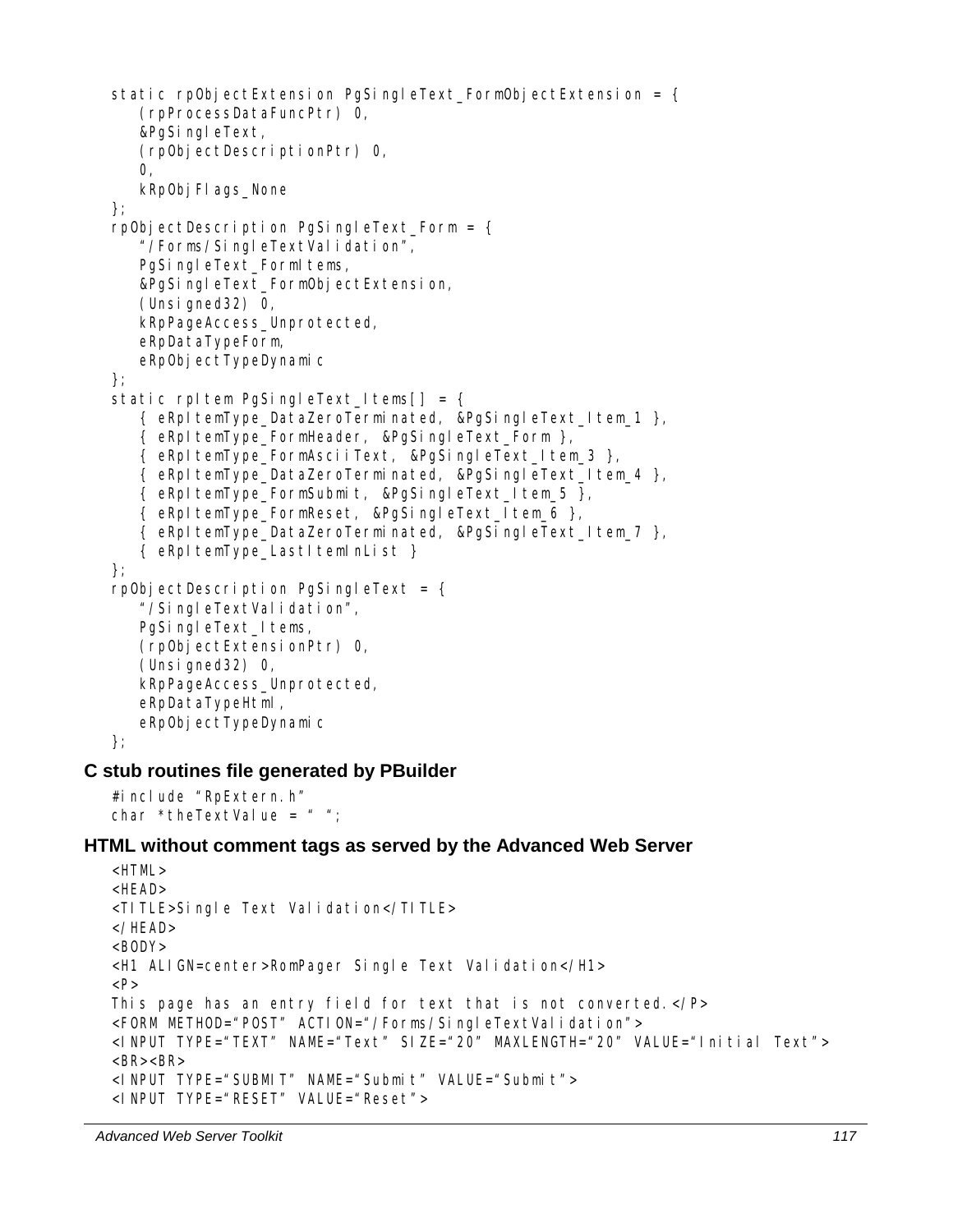```
<P>&nbsp; </P>
Return to: <A HREF="ValidationSuite">Validation Main Page</A>
</FORM> 
</BODY> 
</HTML>
```
## **Example 2: Configure network info page**

|                                                                                                                                                                                                                             | Netscape: RomPager Configure Network Info |                |             |               |              |  |
|-----------------------------------------------------------------------------------------------------------------------------------------------------------------------------------------------------------------------------|-------------------------------------------|----------------|-------------|---------------|--------------|--|
| Back<br>Forward                                                                                                                                                                                                             | <b>Reload</b>                             |                | Gunde       | <b>Images</b> | <b>Print</b> |  |
| Location: 32 http://199.232.61.100/Networkinfo                                                                                                                                                                              |                                           |                |             |               |              |  |
|                                                                                                                                                                                                                             | <b>Configure Network Address</b>          |                |             |               |              |  |
| Return to: The RomPager Menn or The RomPager Main Page                                                                                                                                                                      |                                           |                |             |               |              |  |
| RomPager allows variables in a form to be entered and displayed in dotted decimal format<br>and hex formet, as well as many other numeric formats. For a full description of variable<br>formats, see the validation pages. |                                           |                |             |               |              |  |
| This page uses the GET method for forms submission, so you will see the variables flesh<br>by in your browser when you hit the Configure button. The other pages use the POST<br>method for forms submission.               |                                           |                |             |               |              |  |
| If you eater as incorrect parameter, you will see a built-in error message in the currently                                                                                                                                 |                                           |                |             |               |              |  |
| selected language. You can change the language using the Configure Server page.                                                                                                                                             |                                           |                |             |               |              |  |
|                                                                                                                                                                                                                             | <b>TCP/IP Address Information</b>         |                |             |               |              |  |
| IP Address:                                                                                                                                                                                                                 | 0.0.0.0                                   |                | X"00000000" |               |              |  |
| Subpet Mask:                                                                                                                                                                                                                | 0.0.0.0                                   |                | X'00000000' |               |              |  |
|                                                                                                                                                                                                                             | Default Gateway: 0.0.0.0                  |                | 00:00:00:00 |               |              |  |
|                                                                                                                                                                                                                             | Reset                                     | Configure      |             |               |              |  |
|                                                                                                                                                                                                                             |                                           |                |             |               |              |  |
|                                                                                                                                                                                                                             |                                           |                |             |               |              |  |
|                                                                                                                                                                                                                             |                                           |                |             |               |              |  |
|                                                                                                                                                                                                                             |                                           | <u>Allegro</u> |             |               |              |  |
|                                                                                                                                                                                                                             |                                           |                |             |               |              |  |

#### **HTML with comment tags**

```
<HTML> 
<HEAD> 
<TITLE>RomPager Configure Network Info</TITLE> 
</HEAD> 
<BODY> 
<P> 
<H2><CENTER>Configure Network Address</CENTER> 
</H2><!-- RpFormHeader ACTION="/Forms/NetworkInfo" --> 
<FORM METHOD="GET" ACTION="/Forms/NetworkInfo"> 
<!-- RpEnd --> 
<P>
```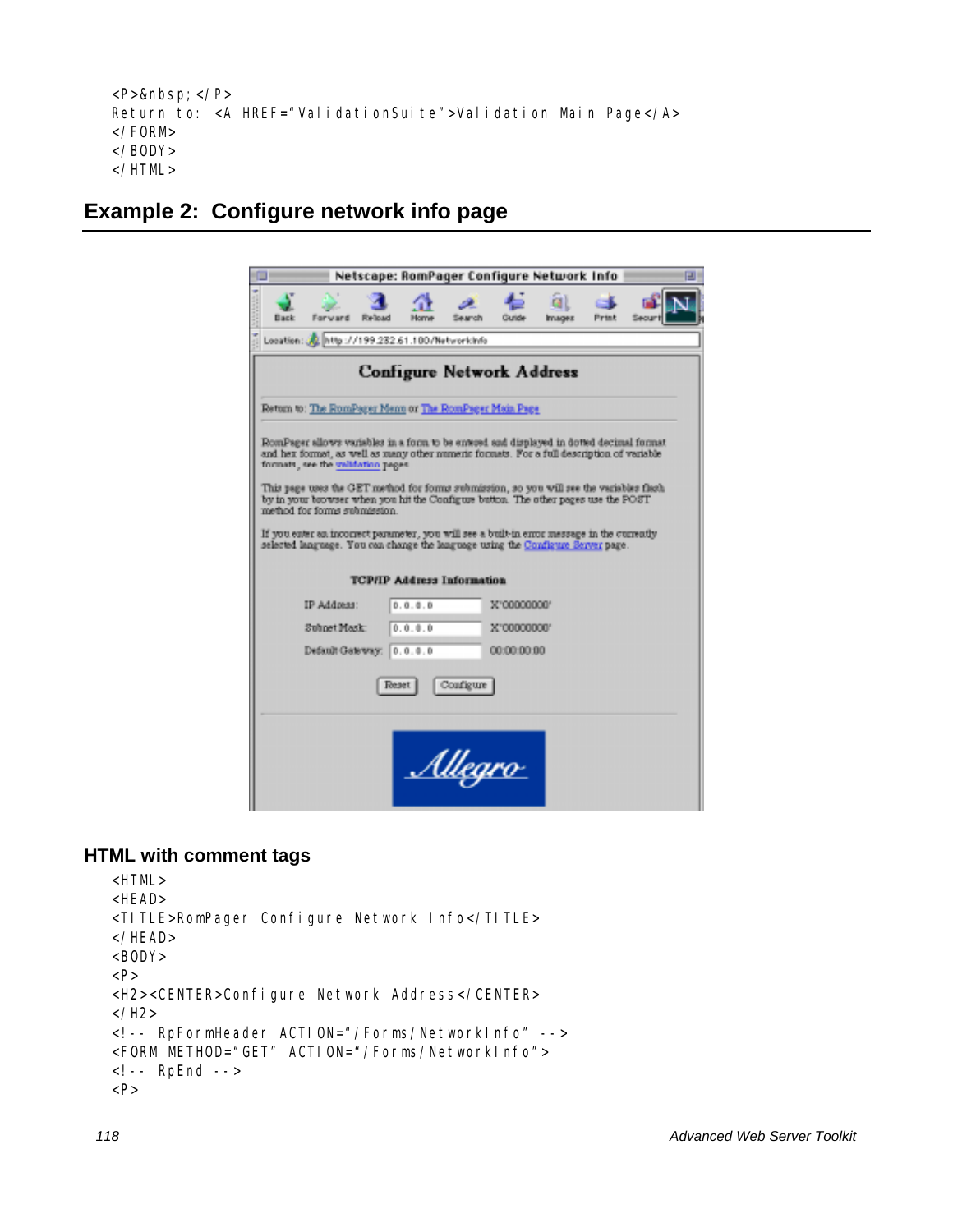```
<HR>Return to:   <A HREF="/Menu">The RomPager Menu</A>&nbsp; or&nbsp;
<A HREF="/Main">The RomPager Main Page</A><HR> 
<P> 
Variables in a form can be entered and displayed in dotted decimal format and hex 
format, as well as other numeric formats. This page is formatted using table 
commands, and will look best with Netscape 1.1 or other browsers that support 
tables. 
<BLOCKQUOTE> 
\langle RR \rangle<TABLE><CAPTION><B>TCP/IP Address Information</B></CAPTION><TR><TD>IP 
Address:</TD> 
<TD><!-- RpFormInput TYPE="TEXT" NAME="IpAddress" SIZE="15" MAXLENGTH="15" 
   RpGetType=Direct RpGetPtr=theIpAddress
    RpSetType=Direct RpSetPtr=theIpAddress RpTextType="DotForm" --> 
<INPUT TYPE="TEXT" NAME="IpAddress" SIZE="15" MAXLENGTH="15" VALUE="0.0.0.0"> 
<!-- RpEnd --> 
\langle/TD\rangle<TD>X'
<!-- RpDisplayText RpGetType=Direct RpGetPtr=theIpAddress 
    RpTextType=Hex RpSize=8 --> 
00000000 
<!-- RpEnd --> 
' </TD>
P\angle/TR\sim<TR><TD>Subnet Mask:</TD> 
<TD><!-- RpFormInput TYPE="TEXT" NAME="SubnetMask" SIZE="15" MAXLENGTH="15" 
    RpGetType=Function RpGetPtr=GetSubnetMask 
    RpSetType=Function RpSetPtr=SetSubnetMask RpTextType="DotForm" --> 
<INPUT TYPE="TEXT" NAME="SubnetMask" SIZE="15" MAXLENGTH="15" VALUE="0.0.0.0"> 
<!-- RpEnd --> 
\langle/TD\rangle<TD>X'
<!-- RpDisplayText RpGetType=Function RpGetPtr=GetSubnetMask 
    RpTextType=Hex RpSize=8 -->00000000 
\langle!-- RpEnd -->' \langle/TD>
P\langle/TR><TR><TD>Default Gateway:</TD> 
<TD><!-- RpFormInput TYPE="TEXT" NAME="DefaultGateway" SIZE="15" MAXLENGTH="15" 
   RpGetType=Complex RpGetPtr=GetDefaultGateway
    RpSetType=Complex RpSetPtr=SetDefaultGateway RpTextType="DotForm" --> 
<INPUT TYPE="TEXT" NAME="DefaultGateway" SIZE="15" MAXLENGTH="15" 
VALUE="0.0.0.0" >
<!-- RpEnd --> 
\langle/TD\rangle<TD>
```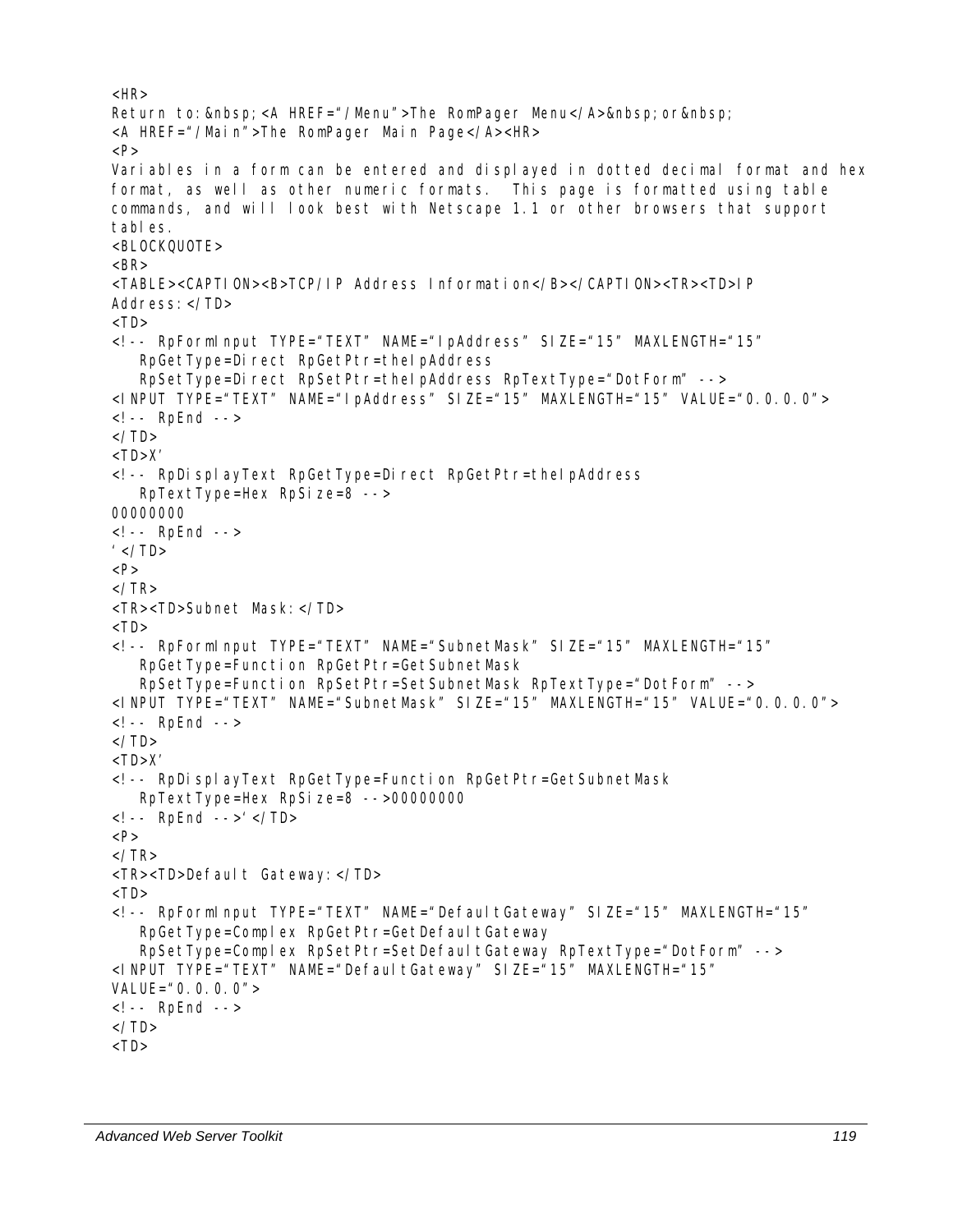```
<!-- RpDisplayText RpGetType=Complex RpGetPtr=GetDefaultGateway
RpTextType=HexColonForm 
RpSi ze=11 -->
00:00:00:00 
<!-- RpEnd --></TD> 
P</TR></TABLE> 
P</BLOCKQUOTE> 
<BLOCKQUOTE> 
<BLOCKQUOTE> 
<BLOCKQUOTE> 
<!-- RpFormInput TYPE="RESET" VALUE="Reset" --> 
<INPUT TYPE="RESET" VALUE="Reset"> 
<!-- RpEnd --> 
       
<!-- RpFormInput TYPE="SUBMIT" NAME="Submit" VALUE="Configure" --> 
<INPUT TYPE="SUBMIT" NAME="Submit" VALUE="Configure"> 
<!-- RpEnd --> 
</BLOCKQUOTE> 
</BLOCKQUOTE> 
</BLOCKQUOTE> 
<HR>P<CENTER><IMG SRC="/Images/Main" WIDTH=160 HEIGHT=80></CENTER> 
</FORM> 
</BODY> 
</HTML>
```
#### **C source file generated by PBuilder**

#include "RpExtern.h"

extern rpObjectDescription PgConfigureNetwork;

```
static char PgConfigureNetwork\lfloorltem\lfloor 1 \rfloor \rfloor = C_oHTML_oHEAD_oTITLE C_S_RomPager " Configure Network Info" 
    C_xTITLE_xHEAD_oBODY C_oP C_oH2 C_oCENTER "Configure Network Address" 
    C_xCENTER 
    C_xH2; 
static char PgConfigureNetwork_Item_3[] =
```
 C\_oP C\_oHR "Return to:" C\_NBSP C\_oANCHOR\_HREF "/Menu\">The " C\_S\_RomPager " Menu" C\_xANCHOR C\_NBSP "or" C\_NBSP "\n" C\_oANCHOR\_HREF "/Main\">The " C\_S\_RomPager " Main Page" C\_xANCHOR C\_oHR C\_oP "Variables in a form can be entered and displayed in dotted " "decimal\n" "format and hex format, as well as other numeric formats. This page is\n" "formatted using\n"

"table commands, and will look best with Netscape 1.1 or other browsers\n"

```
 "that support tables.\n"
```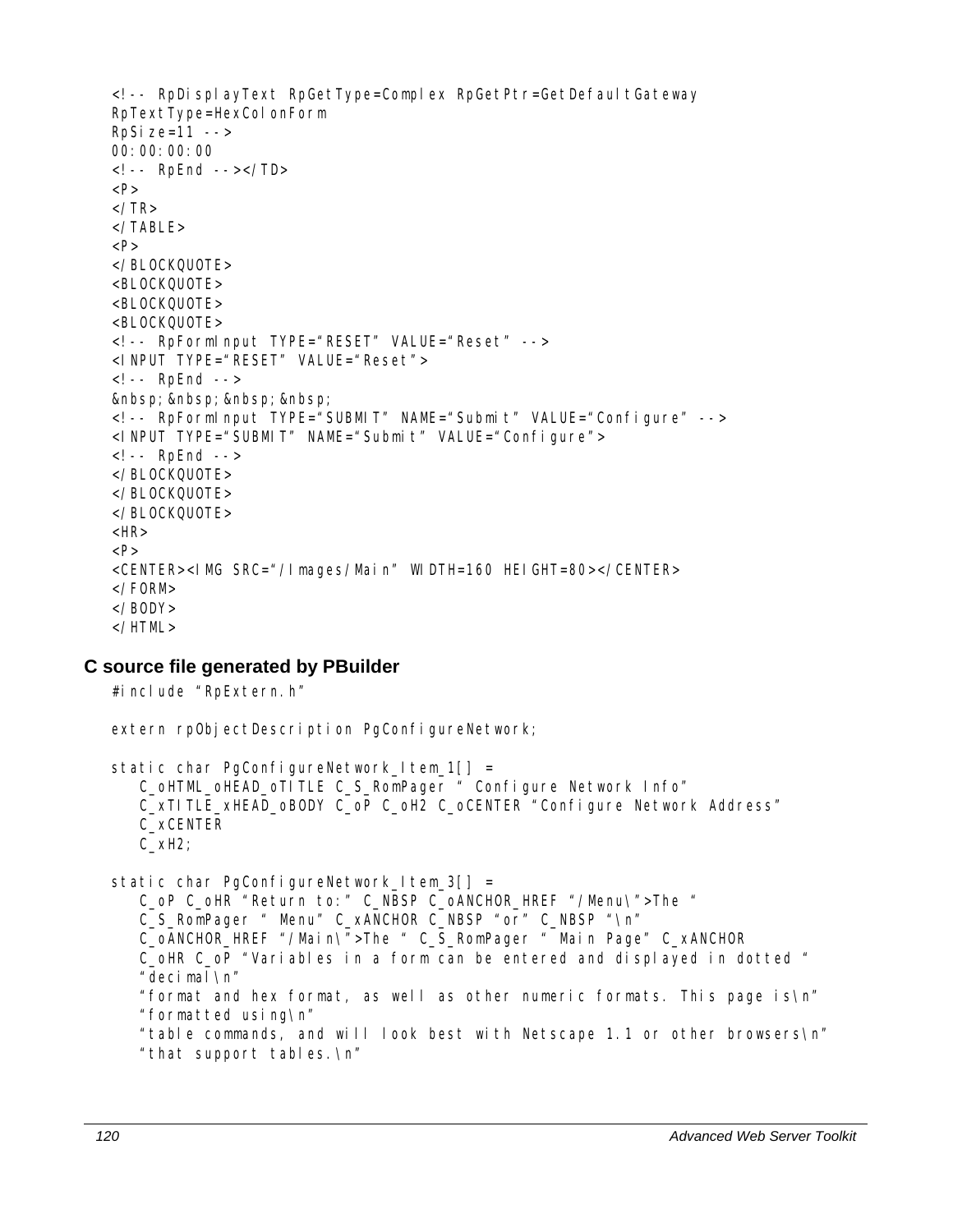```
C_oBLOCKQUOTE C_oBR C_oTABLE "<CAPTION>" C_oB "TCP/IP Address " 
    "Information" C_xB "</CAPTION>" C_oTR C_oTD "IP Address:" C_xTD 
    C_oTD; 
extern char *theIpAddress;
static rpTextFormItem PgConfigureNetwork Item_4 = {
    "IpAddress", 
    &theIpAddress, 
    &theIpAddress, 
   eRpVarType_Direct,
   eRpVarType_Direct,
    eRpTextType_DotForm, 
    15, 
    15 
}; 
static char PgConfigureNetwork_Item_5[] =
   C_XTD C_OTD "X\ Y \ \ Yn";
extern char *theIpAddress;
static rpTextDisplayItem PgConfigureNetwork_Item_6 = {
    &theIpAddress, 
   eRpVarType_Direct,
    eRpTextType_Hex, 
    8 
}; 
static char PgConfigureNetwork_Item_7[] =
    "\'" C_xTD_oP_xTR C_oTR C_oTD "Subnet Mask:" C_xTD 
    C_oTD; 
extern char *GetSubnetMask(void);
extern void SetSubnetMask(char *theValuePtr);
static rpTextFormItem PgConfigureNetwork_Item_8 = {
    "SubnetMask", 
    GetSubnetMask, 
    SetSubnetMask, 
    eRpVarType_Function, 
    eRpVarType_Function, 
    eRpTextType_DotForm, 
    15, 
    15 
}; 
static char PgConfigureNetwork_Item_9[] =
   C_XTD C_OTD "X\ Y \ \ Yn";
extern char *GetSubnetMask(void);
```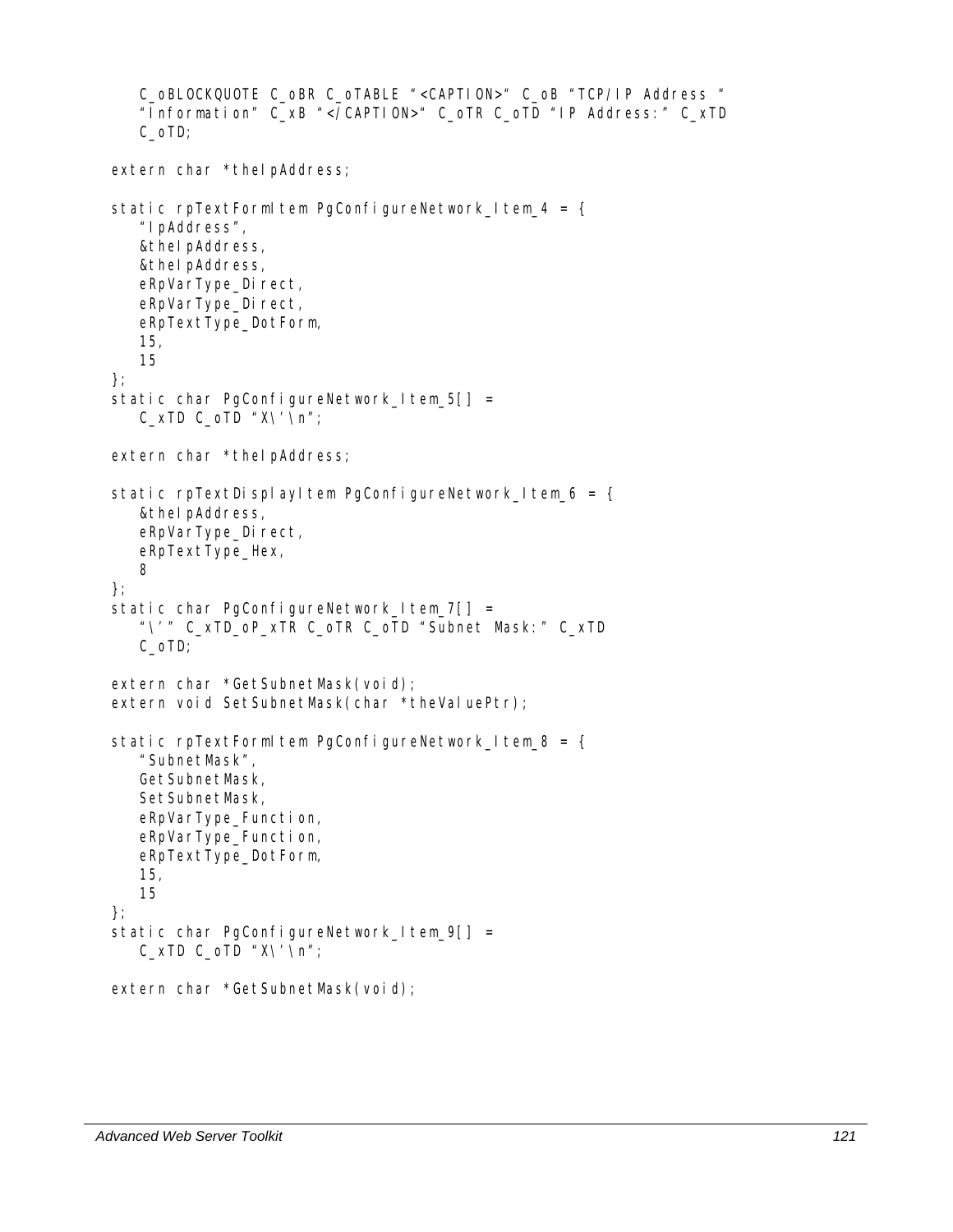```
static rpTextDisplayItem PgConfigureNetwork_Item_10 = {
    GetSubnetMask, 
    eRpVarType_Function, 
    eRpTextType_Hex, 
    8 
}; 
static char PgConfigureNetwork | tem 11| =
    "\'" C_xTD_oP_xTR C_oTR C_oTD "Default Gateway:" C_xTD 
    C_oTD; 
extern char *GetDefaultGateway(void *theServerDataPtr, char *theNamePtr,
      Signed16Ptr theIndexValuesPtr);
extern void SetDefaultGateway(void *theServerDataPtr, char *theValuePtr,
      char *theNamePtr, Signed16Ptr theIndexValuesPtr);
static rpTextFormItem PgConfigureNetwork Item_12 = {
   "DefaultGateway",
   GetDefaultGateway,
   SetDefaultGateway,
    eRpVarType_Complex, 
   eRpVarType_Complex,
    eRpTextType_DotForm, 
    15, 
    15 
}; 
static char PgConfigureNetwork Item 13[] =
    C_xTD 
    C_oTD; 
extern char *GetDefaultGateway(void *theServerDataPtr, char *theNamePtr,
      Signed16Ptr theIndexValuesPtr);
static rpTextDisplayItem PgConfigureNetwork_Item_14 = \{GetDefaultGateway,
    eRpVarType_Complex, 
    eRpTextType_HexColonForm, 
    11 
}; 
static char PgConfigureNetwork Item 15[] = C_xTD_oP_xTR_xTABLE C_oP C_xBLOCKQUOTE C_oBLOCKQUOTE C_oBLOCKQUOTE 
    C_oBLOCKQUOTE; 
static rpButtonFormItem PgConfigureNetwork\angleItem\angle16 = {
    "Reset" 
}; 
static char PgConfigureNetwork\lfloortem\lfloor 17 \rfloor \rfloor =C_S NBSP4 "\n";
static rpButtonFormItem PgConfigureNetwork_Item_18 = {
    "Configure" 
};
```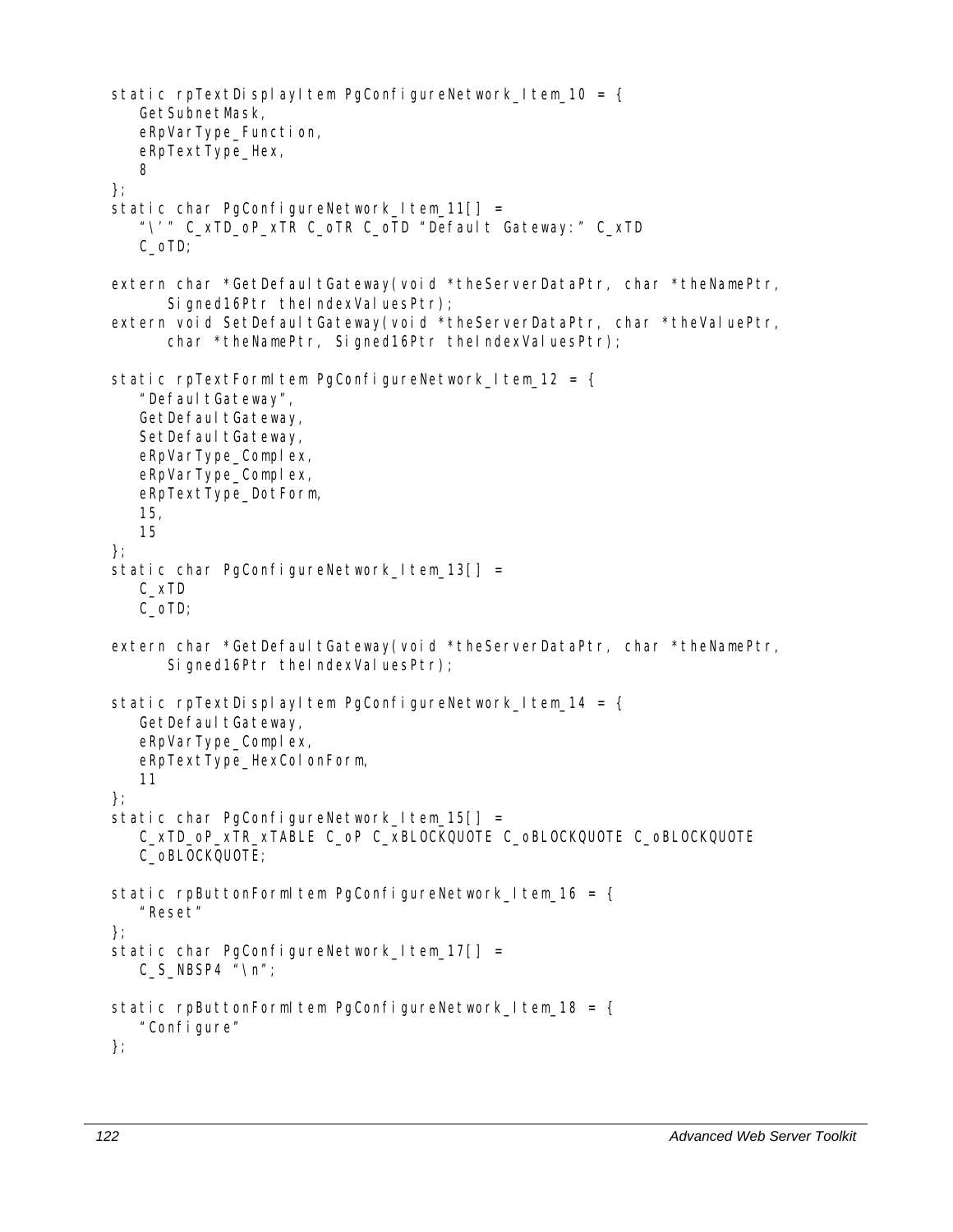```
static char PgConfigureNetwork Item 19[ =
    C_xBLOCKQUOTE C_xBLOCKQUOTE C_xBLOCKQUOTE C_S_AllegroLogo C_xFORM 
    C_xBODY_xHTML; 
static rpItem PgConfigureNetwork_FormItems[] = {
   { eRpItemType_FormAsciiText, &PgConfigureNetwork_Item_4 },
    { eRpItemType_FormAsciiText, &PgConfigureNetwork_Item_8 }, 
    { eRpItemType_FormAsciiText, &PgConfigureNetwork_Item_12 }, 
    { eRpItemType_FormReset, &PgConfigureNetwork_Item_16 }, 
    { eRpItemType_FormSubmit, &PgConfigureNetwork_Item_18 }, 
   { eRpItemType LastItemInList }
}; 
static rpObjectExtension PgConfigureNetwork FormObjectExtension = \{ (rpProcessDataFuncPtr) 0, 
    &PgConfigureNetwork, 
    (rpObjectDescriptionPtr) 0, 
    0, 
   kRp0bj Fl ags_None
}; 
rpObjectDescription PgConfigureNetwork_Form = \{ "/Forms/NetworkInfo", 
   PgConfigureNetwork_FormItems,
    &PgConfigureNetwork_FormObjectExtension, 
    (Unsigned32) 0, 
    kRpPageAccess_Unprotected, 
    eRpDataTypeForm, 
   eRpObjectTypeDynamic
}; 
static rpItem PqConfigureNetwork | tems| = {
    { eRpItemType_DataZeroTerminated, &PgConfigureNetwork_Item_1 }, 
   { eRpItemType_FormHeader, &PgConfigureNetwork_Form },
    { eRpItemType_DataZeroTerminated, &PgConfigureNetwork_Item_3 }, 
   { eRpItemType_FormAsciiText, &PgConfigureNetwork_Item_4 },
    { eRpItemType_DataZeroTerminated, &PgConfigureNetwork_Item_5 }, 
   { eRpItemType_DisplayText, &PgConfigureNetwork_Item_6 },
   \{ eRpItemType DataZeroTerminated, &PgConfigureNetwork Item 7 \},
   { eRpItemType FormAsciiText, &PgConfigureNetwork_Item_8 },
    { eRpItemType_DataZeroTerminated, &PgConfigureNetwork_Item_9 }, 
   { eRpItemType DisplayText, &PgConfigureNetwork ltem 10 },
    { eRpItemType_DataZeroTerminated, &PgConfigureNetwork_Item_11 }, 
    { eRpItemType_FormAsciiText, &PgConfigureNetwork_Item_12 }, 
    { eRpItemType_DataZeroTerminated, &PgConfigureNetwork_Item_13 }, 
    { eRpItemType_DisplayText, &PgConfigureNetwork_Item_14 }, 
    { eRpItemType_DataZeroTerminated, &PgConfigureNetwork_Item_15 }, 
   { eRpItemType FormReset, &PgConfigureNetwork ltem 16 },
    { eRpItemType_DataZeroTerminated, &PgConfigureNetwork_Item_17 }, 
    { eRpItemType_FormSubmit, &PgConfigureNetwork_Item_18 }, 
    { eRpItemType_DataZeroTerminated, &PgConfigureNetwork_Item_19 }, 
   { eRpItemType_LastItemInList }
};
```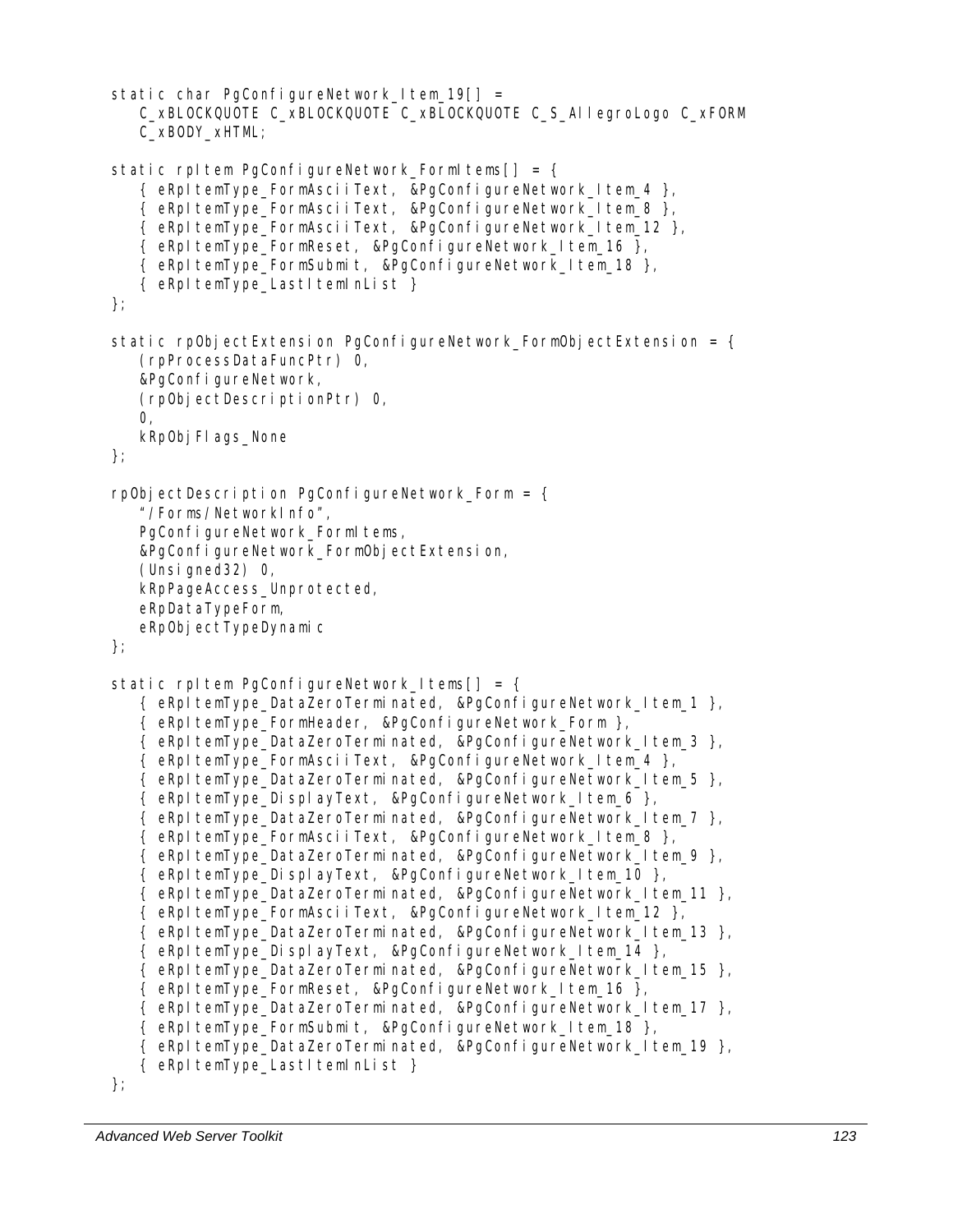```
rpObjectDescription PgConfigureNetwork = \{ "/NetworkInfo", 
   PgConfigureNetwork_Items,
    (rpObjectExtensionPtr) 0, 
    (Unsigned32) 0, 
    kRpPageAccess_Unprotected, 
    eRpDataTypeHtml, 
   eRpObjectTypeDynamic
};
```
#### **C stub routines file generated by PBuilder**

```
#include "RpExtern.h"
char *theIpAddress = " ";
extern char *GetSubnetMask(void);
extern char *GetSubnetMask(void) { 
       char * the Result;
   return theResult;
} 
extern void SetSubnetMask(char *theValuePtr);
extern void SetSubnetMask(char *theValuePtr) {
    return; 
} 
extern char *GetDefaultGateway(void *theServerDataPtr, char *theNamePtr,
      Signed16Ptr theIndexValuesPtr);
   char *GetDefaultGateway(void *theServerDataPtr, char *theNamePtr,
         Signed16Ptr theIndexValuesPtr) {
   char * the Result;
   return theResult;
} 
extern void SetDefaultGateway(void *theServerDataPtr, char *theValuePtr,
      char *theNamePtr, Signed16Ptr theIndexValuesPtr);
void SetDefaultGateway(void *theServerDataPtr, char *theValuePtr,
      char *theNamePtr, Signed16Ptr theIndexValuesPtr)
{ 
    return; 
}
```
If the HTML file includes the following comment tag, PBuilder will use structured access techniques to build the Source and Stub Routines files:

<!–– RpPageHeader RpUrl=/NetworkInfo RpStructuredAccess RpMaxItems=20 ––>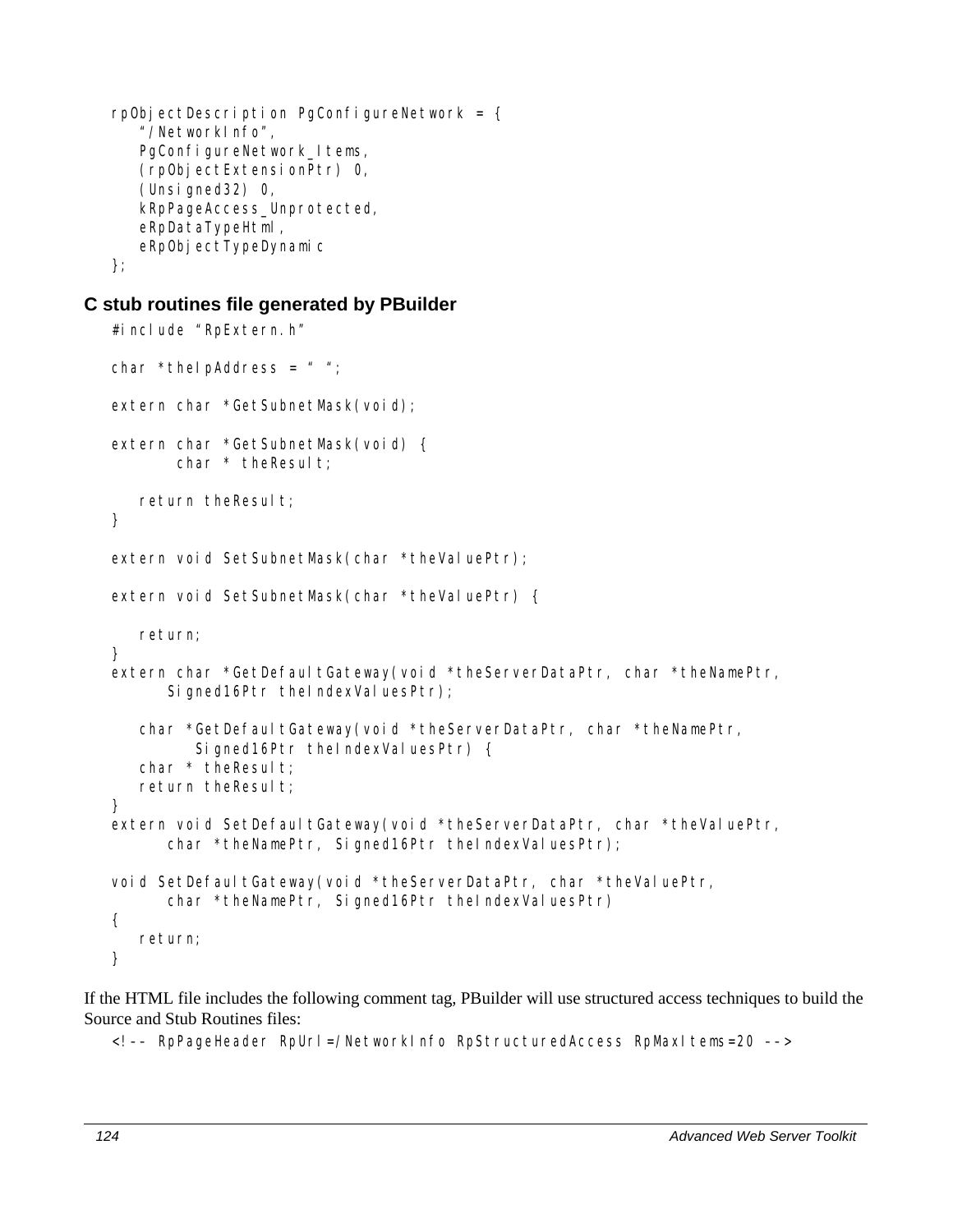#### **C source file generated by PBuilder (structured access)**

```
This file is the same as the source file without structured access except for the object header structures. 
   extern void RpStorePqConfigureNetwork Form Data(void *theServerDataPtr,
                Signed16Ptr theIndexValuesPtr);
   static rpObjectExtension PgConfigureNetwork FormObjectExtension = \{ RpStorePgConfigureNetwork_Form_Data, 
       &PgConfigureNetwork, 
       (rpObjectDescriptionPtr) 0, 
       0, 
      kRp0bj Fl ags_None
   }; 
   rpObjectDescription PgConfigureNetwork Form = \{ "/Forms/NetworkInfo", 
      PgConfigureNetwork_FormItems,
       &PgConfigureNetwork_FormObjectExtension, 
       (Unsigned32) 0, 
       kRpPageAccess_Unprotected, 
       eRpDataTypeForm, 
      eRpObjectTypeDynamic
   }; 
   extern void RpFetchConfigureNetworkData(void *theServerDataPtr,
                Signed16Ptr theIndexValuesPtr);
   static rpObjectExtension PgConfigureNetwork ObjectExtension = \{ RpFetchConfigureNetworkData, 
       (rpObjectDescriptionPtr) 0, 
       (rpObjectDescriptionPtr) 0, 
      O<sub>1</sub>kRp0bj Fl ags_None
   }; 
   rpObjectDescription PgConfigureNetwork = { 
       "/NetworkInfo", 
      PgConfigureNetwork Items,
       &PgConfigureNetwork_ObjectExtension, 
       (Unsigned32) 0, 
       kRpPageAccess_Unprotected, 
       eRpDataTypeHtml, 
      eRpObjectTypeDynamic
   };
```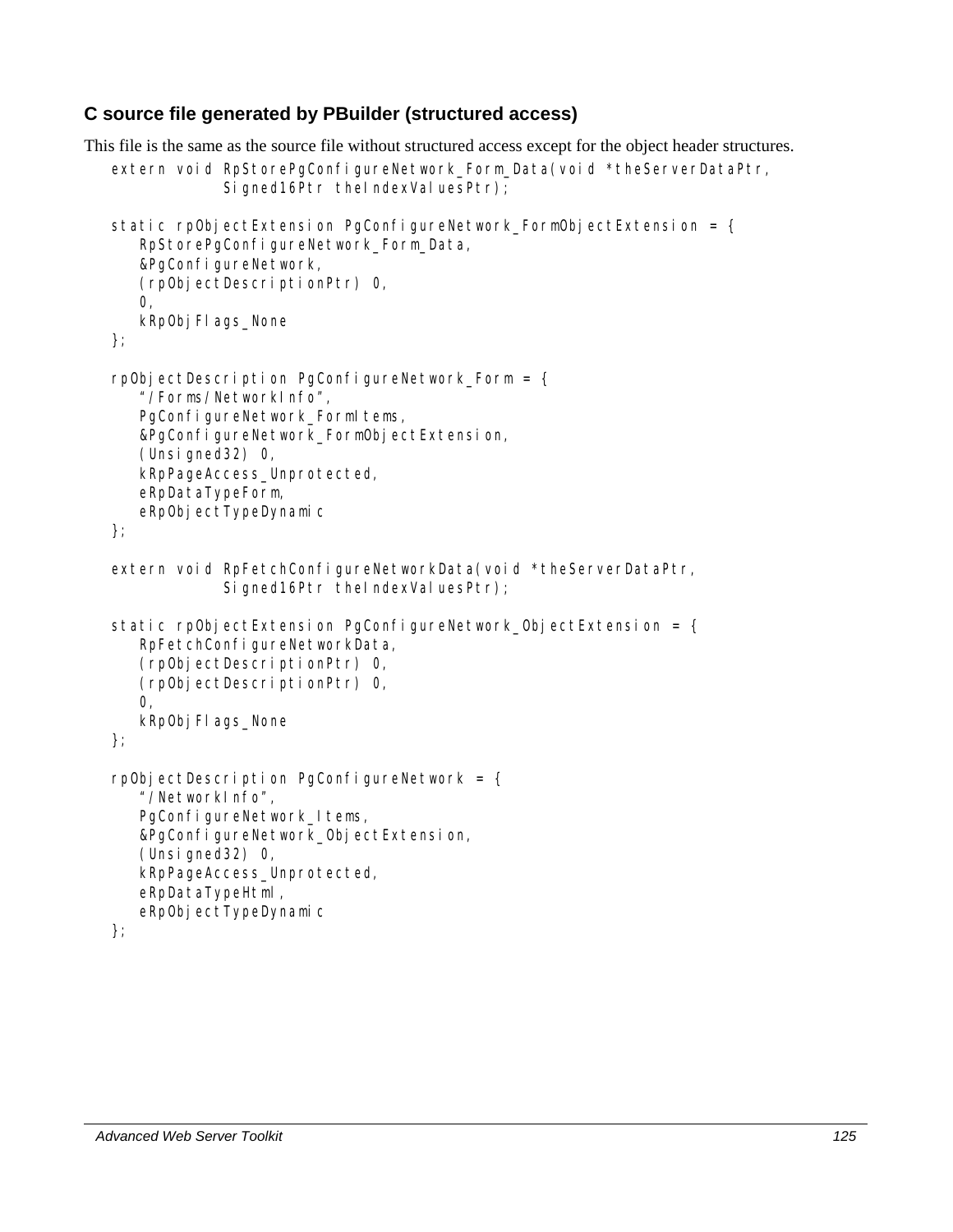#### **C stub routines file generated by PBuilder (structured access)**

```
#include "RpExtern.h" 
/* Built from "ConfigureNetwork.html" */ 
typedef struct { 
  char * fIpAddress;
  char * fDisplay_1;
  char * fSubnetMask;
  char * fDisplay_2;
  char * fDefaultGateway;
  char * fDisplay 3;
} ConfigureNetworkData, *ConfigureNetworkDataPtr; 
\frac{7}{10} Structured Access Form Storage routine (to be fleshed out) \frac{\pi}{4}void RpStorePgConfigureNetwork_Form_Data(void *theServerDataPtr, 
                 Signed16Ptr theIndexValuesPtr);
void RpStorePgConfigureNetwork_Form_Data(void *theServerDataPtr,
                 Signed16Ptr theIndexValuesPtr) {
   ConfigureNetworkDataPtr theDataPtr;
   char * theEmptyCharPtr;
    theDataPtr = (ConfigureNetworkDataPtr) RpGetRequestCookie(theServerDataPtr); 
    theEmptyCharPtr = theDataPtr->fIpAddress; 
    theEmptyCharPtr = theDataPtr->fSubnetMask; 
   theEmptyCharPtr = theDataPtr->fDefaultGateway;
   return; 
} 
/* Structured Access Page Access routine (to be fleshed out) */ 
void RpFetchConfigureNetworkData(void *theServerDataPtr,
                 Signed16Ptr theIndexValuesPtr);
void RpFetchConfigureNetworkData(void *theServerDataPtr,
                 Signed16Ptr theIndexValuesPtr) {
  ConfigureNetworkDataPtr theDataPtr;
   theDataPtr = (ConfigureNetworkDataPtr) RpGetRequestCookie(theServerDataPtr); 
   theDataPtr->flpAddress = ";
  theDataPtr->fDisplay_1 = ";
    theDataPtr->fSubnetMask = ""; 
  theDataPtr->fDisplay_2 = ";
  theDataPtr->fDefaultGateway = ";
  theDataPtr->fDisplay_3 = ";
return; 
}
```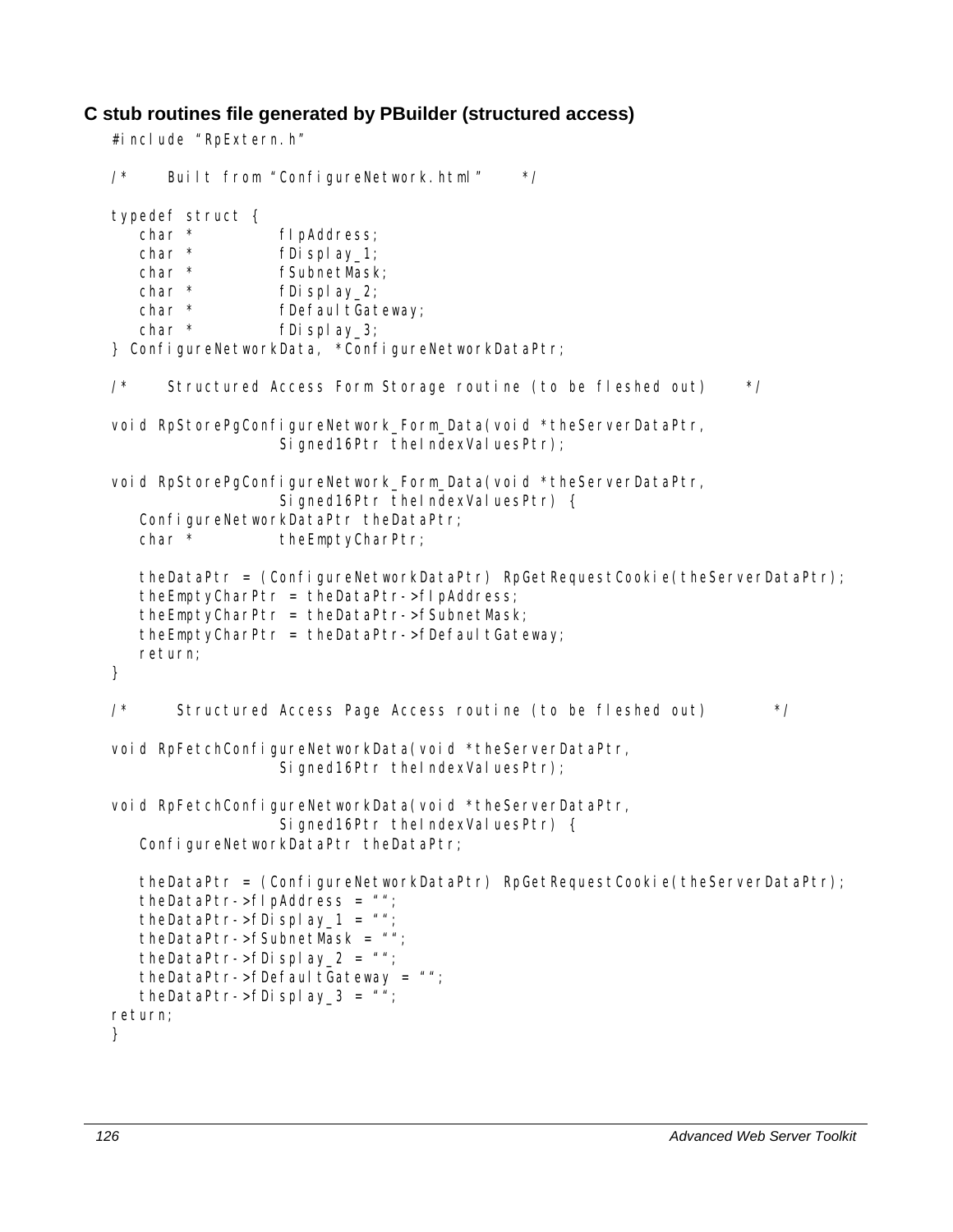```
/* Automatic Structured Access Page and Form routines */ 
extern char *RpGet_IpAddress(void *theServerDataPtr, char *theNamePtr, 
      Signed16Ptr theIndexValuesPtr);
char *RpGet_IpAddress(void *theServerDataPtr, char *theNamePtr, 
      Signed16Ptr theIndexValuesPtr) {
   ConfigureNetworkDataPtr theDataPtr;
    theDataPtr = (ConfigureNetworkDataPtr) RpGetRequestCookie(theServerDataPtr); 
    return theDataPtr->fIpAddress; 
} 
extern void RpSet_IpAddress(void *theServerDataPtr, char *theValuePtr, 
      char *theNamePtr, Signed16Ptr theIndexValuesPtr);
void RpSet IpAddress(void *theServerDataPtr, char *theValuePtr,
      char *theNamePtr, Signed16Ptr theIndexValuesPtr) {
   ConfigureNetworkDataPtr theDataPtr;
    theDataPtr = (ConfigureNetworkDataPtr) RpGetRequestCookie(theServerDataPtr); 
   the DataPtr->fl pAddress = theVal uePtr; return; 
} 
extern char *RpGet Display 1(void *theServerDataPtr, char *theNamePtr,
      Signed16Ptr theIndexValuesPtr);
char *RpGet_Display_1(void *theServerDataPtr, char *theNamePtr, 
      Signed16Ptr theIndexValuesPtr) {
   ConfigureNetworkDataPtr theDataPtr;
    theDataPtr = (ConfigureNetworkDataPtr) RpGetRequestCookie(theServerDataPtr); 
    return theDataPtr->fDisplay_1; 
} 
extern char *RpGet SubnetMask(void *theServerDataPtr, char *theNamePtr,
      Signed16Ptr theIndexValuesPtr);
char *RpGet_SubnetMask(void *theServerDataPtr, char *theNamePtr, 
      Signed16Ptr theIndexValuesPtr) {
   ConfigureNetworkDataPtr theDataPtr;
    theDataPtr = (ConfigureNetworkDataPtr) RpGetRequestCookie(theServerDataPtr); 
   return theDataPtr->fSubnetMask; 
} 
extern void RpSet SubnetMask(void *theServerDataPtr, char *theValuePtr,
```

```
char *theNamePtr, Signed16Ptr theIndexValuesPtr);
```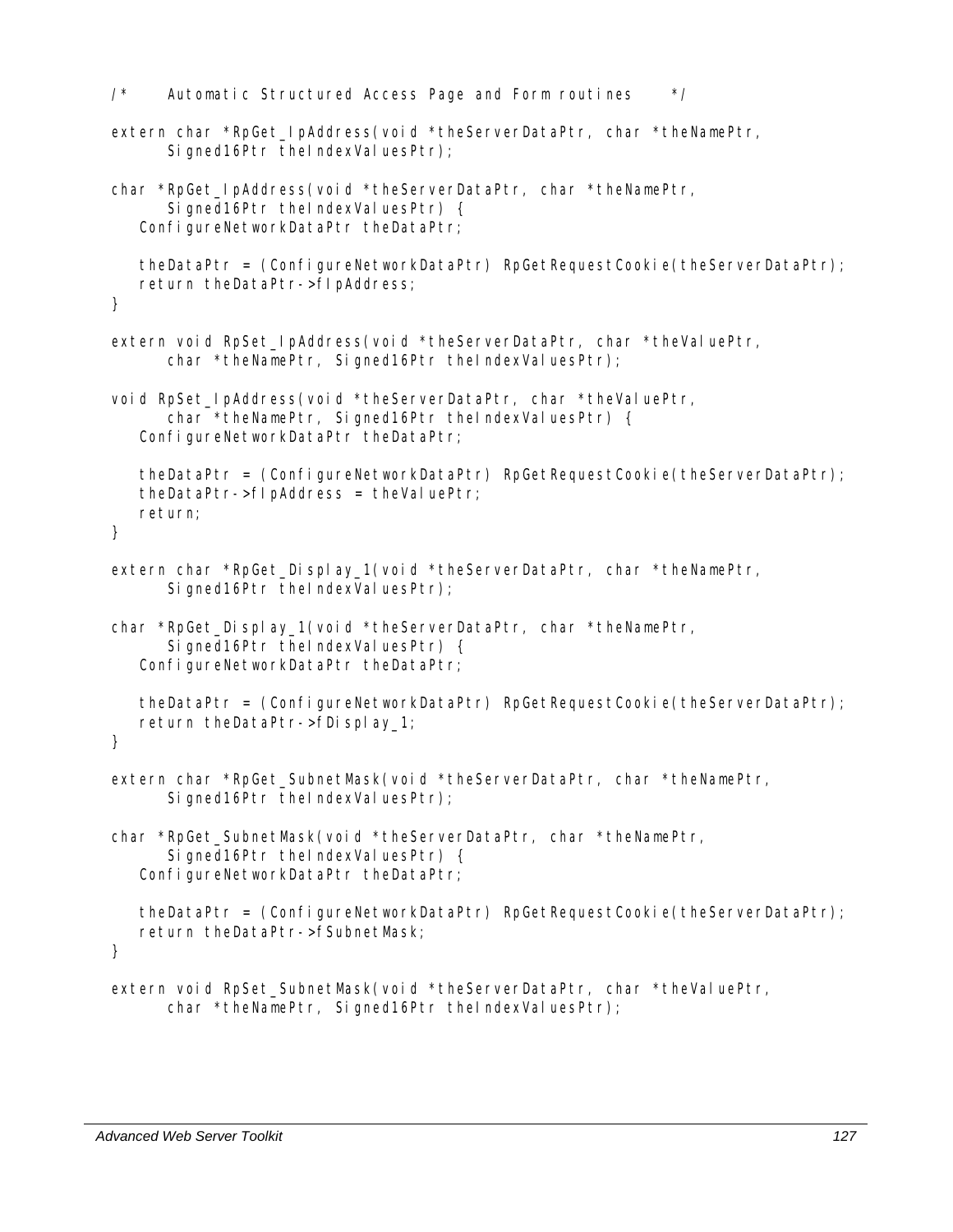```
void RpSet SubnetMask(void *theServerDataPtr, char *theValuePtr,
      char *theNamePtr, Signed16Ptr theIndexValuesPtr) {
   ConfigureNetworkDataPtr theDataPtr;
    theDataPtr = (ConfigureNetworkDataPtr) RpGetRequestCookie(theServerDataPtr); 
   theDataPtr->fSubnetMask = theValuePtr;
   return; 
} 
extern char *RpGet_Display_2(void *theServerDataPtr, char *theNamePtr,
      Signed16Ptr theIndexValuesPtr);
char *RpGet_Display_2(void *theServerDataPtr, char *theNamePtr, 
      Signed16Ptr theIndexValuesPtr) {
   ConfigureNetworkDataPtr theDataPtr;
    theDataPtr = (ConfigureNetworkDataPtr) RpGetRequestCookie(theServerDataPtr); 
    return theDataPtr->fDisplay_2; 
} 
extern char *RpGet_DefaultGateway(void *theServerDataPtr, char *theNamePtr,
      Signed16Ptr theIndexValuesPtr);
char *RpGet_DefaultGateway(void *theServerDataPtr, char *theNamePtr,
      Signed16Ptr theIndexValuesPtr) {
   ConfigureNetworkDataPtr theDataPtr;
    theDataPtr = (ConfigureNetworkDataPtr) RpGetRequestCookie(theServerDataPtr); 
  return theDataPtr->fDefaultGateway;
} 
extern void RpSet_DefaultGateway(void *theServerDataPtr, char *theValuePtr,
      char *theNamePtr, Signed16Ptr theIndexValuesPtr);
void RpSet_DefaultGateway(void *theServerDataPtr, char *theValuePtr,
      char *theNamePtr, Signed16Ptr theIndexValuesPtr) {
   ConfigureNetworkDataPtr theDataPtr;
    theDataPtr = (ConfigureNetworkDataPtr) RpGetRequestCookie(theServerDataPtr); 
   theDataPtr->fDefaultGateway = theValuePtr; return; 
} 
extern char *RpGet_Display_3(void *theServerDataPtr, char *theNamePtr,
      Signed16Ptr theIndexValuesPtr);
char *RpGet Display 3(void *theServerDataPtr, char *theNamePtr,
      Signed16Ptr theIndexValuesPtr) {
   ConfigureNetworkDataPtr theDataPtr;
    theDataPtr = (ConfigureNetworkDataPtr) RpGetRequestCookie(theServerDataPtr); 
   return theDataPtr->fDisplay_3; 
}
```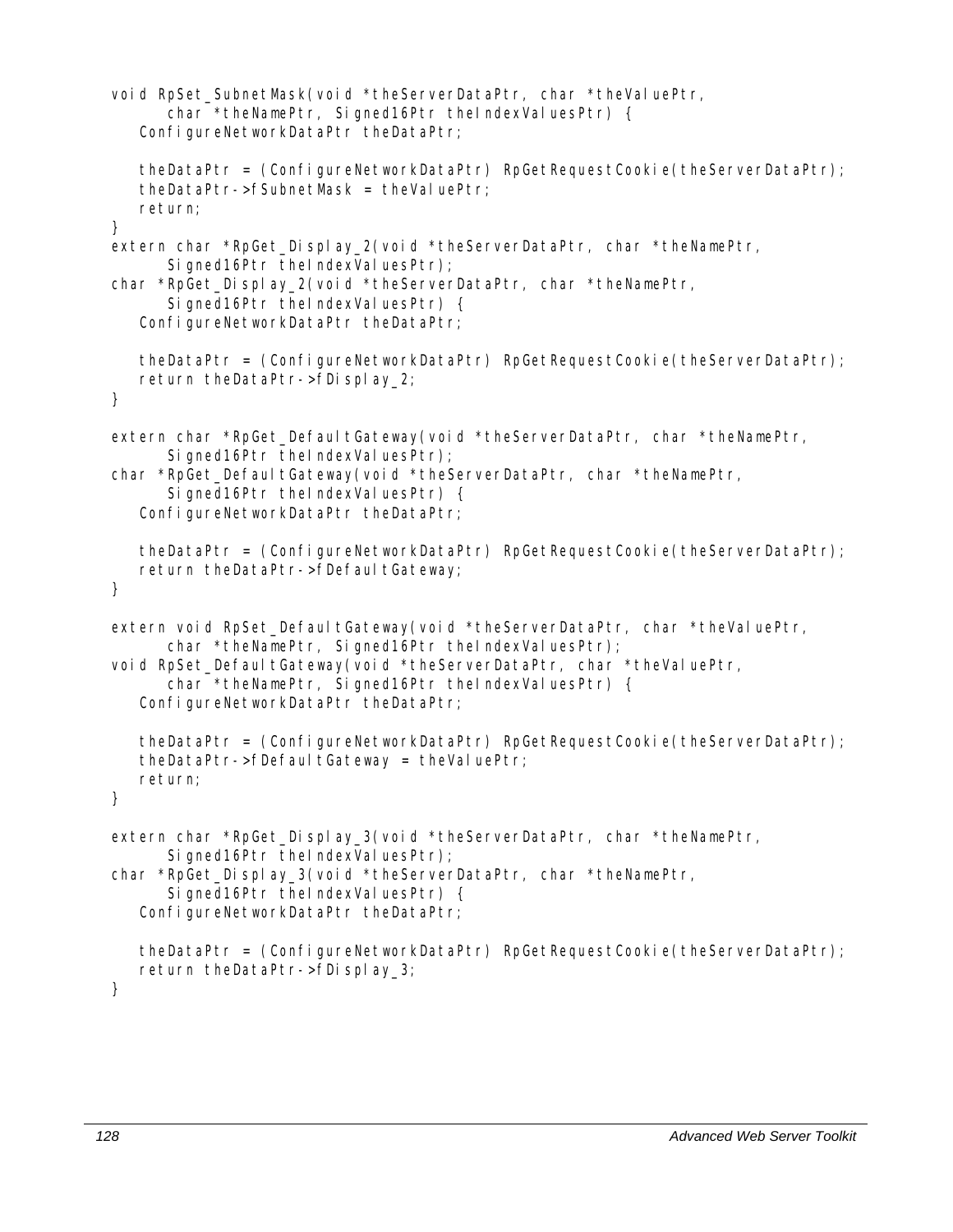#### **HTML without comment tags as served by the Advanced Web Server**

```
<HTML> 
HFAD<TITLE>RomPager Configure Network Info</TITLE> 
</HEAD> 
<BODY>P<H2><CENTER>Configure Network Address</CENTER> 
</H<sub>2</sub>><FORM METHOD="POST" ACTION="/Forms/NetworkInfo"> 
P<HR>Return to:   <A HREF="/Menu" >The RomPager Menu</A>
  or  <A HREF="/Main">The RomPager Main Page</A><HR>
PVariables in a form can be entered and displayed in dotted decimal format and hex 
format, as well as other numeric formats. This page is formatted using table 
commands, and will look best with Netscape 1.1 or other browsers that support 
tables. 
<BLOCKQUOTE> 
<BR><TABLE><CAPTION><B>TCP/IP Address Information</B> 
</CAPTION><TR><TD>IP Address:</TD> 
<TD><INPUT TYPE="TEXT" NAME="gIpAddress" SIZE="15" 
MAXLENGTH="15" VALUE="0.0.0.0"> 
\langle/TD><TD>X'00000000'</TD> 
P\langle/TR><TR><TD>Subnet Mask:</TD> 
<TD><INPUT TYPE="TEXT" NAME="gSubnetMask" SIZE="15" 
MAXLENGTH="15" VALUE="0.0.0.0"> 
\langle/TD\rangle<TD>X'00000000'</TD> 
P</TR><TR><TD>Default Gateway:</TD> 
<TD><INPUT TYPE="TEXT" NAME="gDefaultGateway" SIZE="15" 
MAXLENGTH="15" VALUE="0.0.0.0"> 
\langle/TD\rangle<TD>00:00:00:00</TD> 
P\langle/TR></TABLE> 
P</BLOCKQUOTE> 
<BLOCKQUOTE> 
\leqBLOCKOUOTE><BLOCKQUOTE> 
<INPUT TYPE="RESET" VALUE="Reset"> 
       
<INPUT TYPE="SUBMIT" NAME="Submit" VALUE="Configure">
```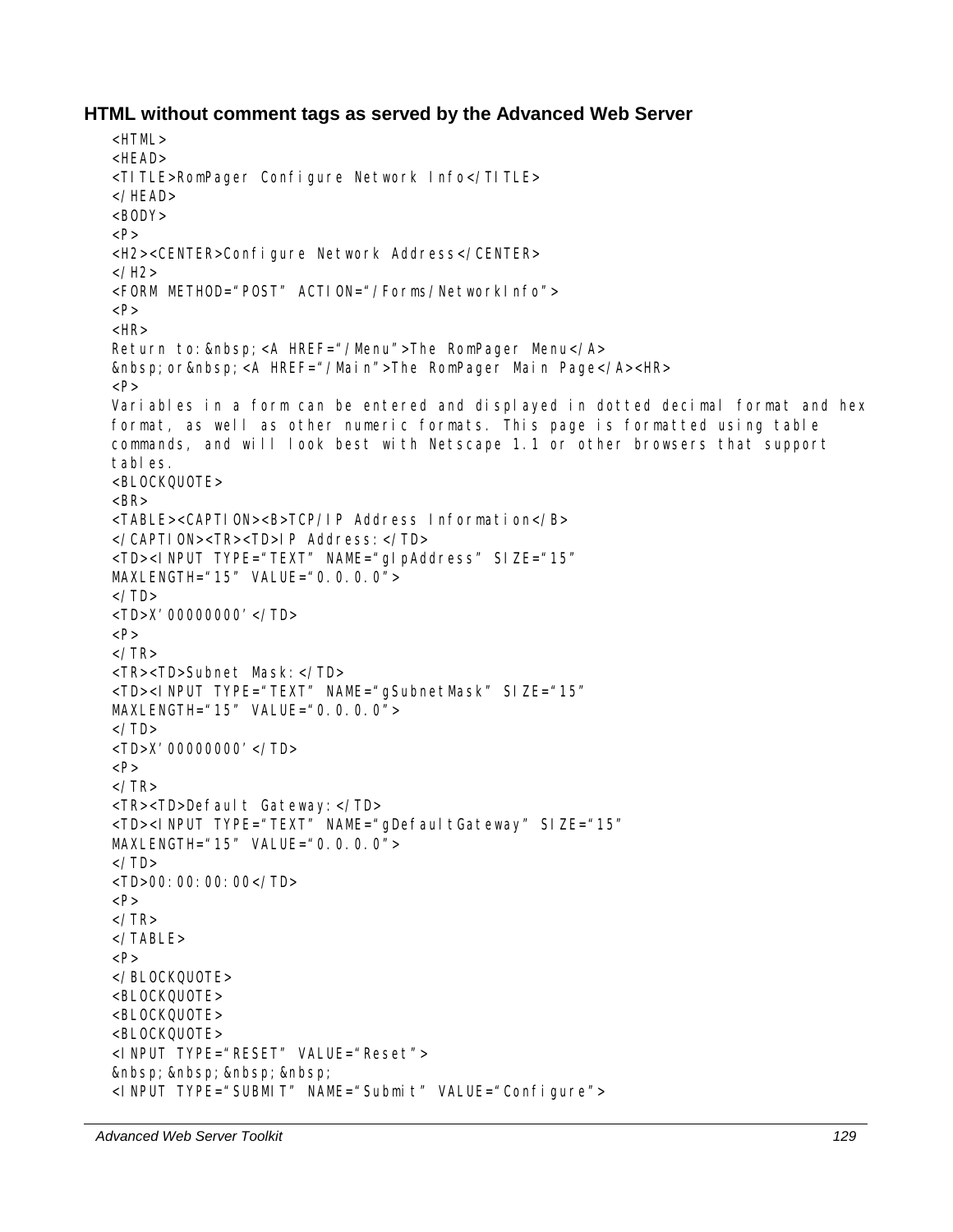```
</BLOCKQUOTE> 
</BLOCKQUOTE> 
</BLOCKQUOTE> 
<HR> 
P<CENTER><IMG SRC="/Images/Main" WIDTH=160 HEIGHT=80></CENTER> 
</FORM> 
</BODY> 
</HTML>
```
## **Example 3: Printer status page**

|             | Netscape: RomPager Printer Status                                                                                                                                                                                                              |                           |                     |                       |       |  |
|-------------|------------------------------------------------------------------------------------------------------------------------------------------------------------------------------------------------------------------------------------------------|---------------------------|---------------------|-----------------------|-------|--|
| <b>Bank</b> | Forward<br>Reload<br>Honw                                                                                                                                                                                                                      | Search                    | Guide               | <b>e</b> al<br>Images | Print |  |
|             | Lecation: 2 http://199.232.61.100/PrinterStatus                                                                                                                                                                                                |                           |                     |                       |       |  |
|             | <b>RomPager Printer Status</b>                                                                                                                                                                                                                 |                           |                     |                       |       |  |
|             | Return to: The RomPager Menu or The RomPager Main Page                                                                                                                                                                                         |                           |                     |                       |       |  |
|             | This page is a simulation of a print job queue with a variable number of entries. The                                                                                                                                                          |                           |                     |                       |       |  |
|             | entries are displayed using table commands and can best be seen with Netscape or other<br>browsers that support tables. The job list will change each time the page is displayed. In<br>Netscape, use the Reload button to redisplay the page. |                           |                     |                       |       |  |
|             | <b>Job Hame</b><br>Rerome                                                                                                                                                                                                                      | <b>Status</b><br>Printing | <b>Ovner</b><br>CEO | # Pages<br>2          |       |  |
|             | Mouthly Status Report                                                                                                                                                                                                                          | Waiting                   | 000                 | 5                     |       |  |

#### **HTML with comment tags**

```
<HTML> 
<HEAD> 
<TITLE>RomPager Printer Status</TITLE> 
</HEAD> 
<BODY><P> 
<H2><CENTER>RomPager Printer Status</CENTER> 
</H2>
<P> 
<HR> 
Return to:   <A HREF="/Menu">The RomPager Menu</A>>&nbsp; or&nbsp; <A
HREF="/Main">The RomPager Main Page</A><HR> 
< P>
```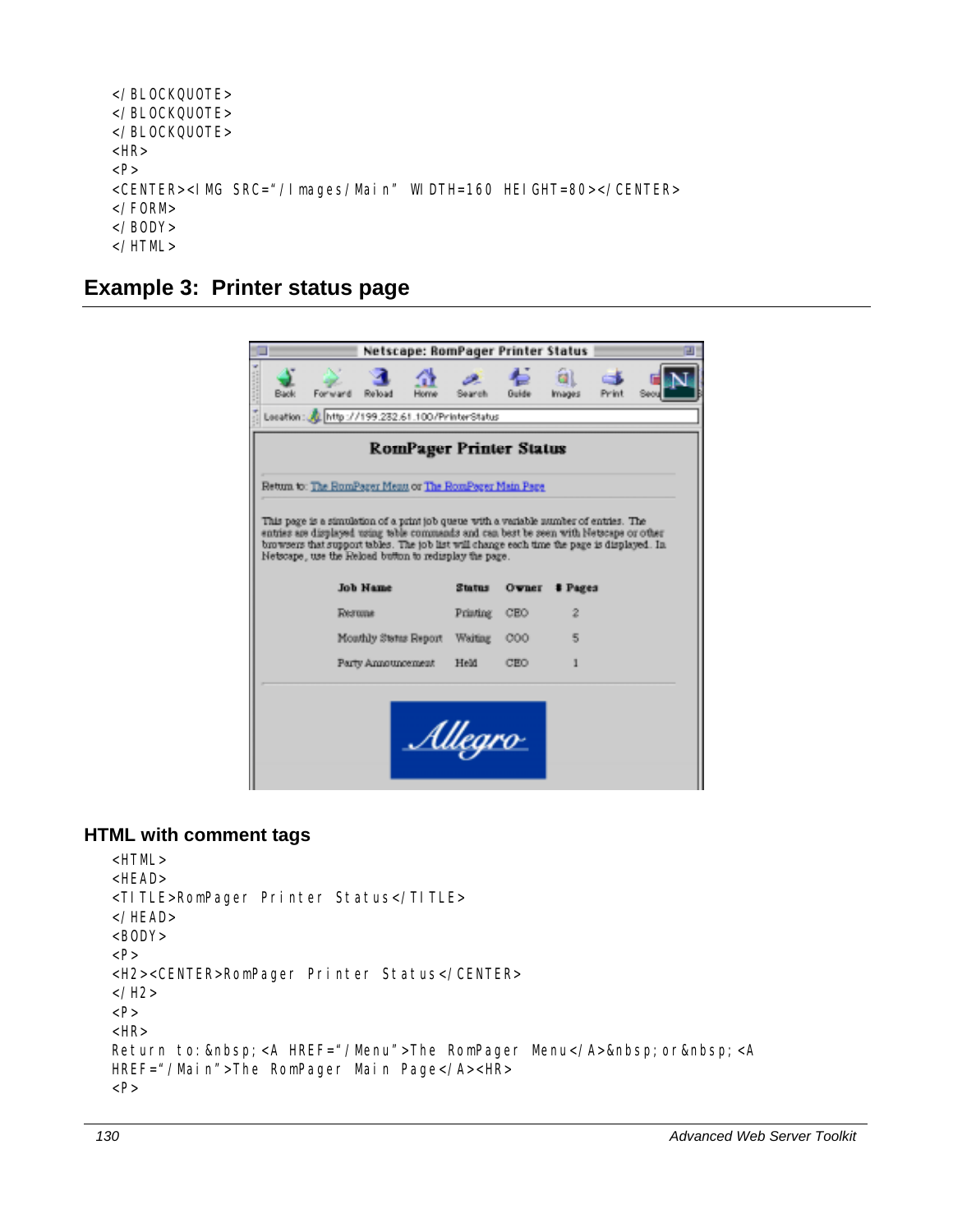This page is a simulation of a print job queue with a variable number of entries. The entries are displayed using table commands and can best be seen with Netscape or other browsers that support tables. The job list will change each time the page is displayed. In Netscape, use the Reload button to redisplay the page.<CENTER> <!-- RpDynamicDisplay RpGetType=function RpGetPtr=gTestPrintJobs RpItemCount=2 --  $>$  <!-- RpHiddenDataZeroTerminated RpText="<P>&nbsp;</P>There are no jobs in the print queue<P>&nbsp; </P>" --> <!-- RpItemGroup --> <!-- RpDataZeroTerminated --> <TABLE CELLPADDING=5>  $<$ TR $>$  <TH ALIGN=left>Job Name</TH> <TH ALIGN=left>Status</TH> <TH ALIGN=left>Owner</TH> <TH># Pages</TH>  $< P>$  $<$ /TR $>$  <!-- RpEnd --> <!-- RpRepeatGroupDynamic RpFunctionPtr=gGetPrinterStatusLimits --> <!-- RpDZT --><TR><TD><!-- RpEnd --> <!-- RpDisplayText RpGetType=complex RpGetPtr=gGetPrintJobName --> Resume <!-- RpEnd --> <!-- RpDataZeroTerminated RpIdentifier=gRpEndCellStartCell --> </TD><TD><! -- RpEnd --> <!-- RpDisplayText RpGetType=complex RpGetPtr=gGetPrintJobStatus --> Printing <!-- RpEnd --> <!-- RpUseIdentifier RpIdentifier=gRpEndCellStartCell RpItemType=DataZeroTerminated --> </TD><TD> <!-- RpEnd --> <!-- RpDisplayText RpGetType=complex RpGetPtr=gGetPrintJobOwner --> CEO <!-- RpEnd --> <!-- RpDZT --></TD><TD ALIGN=center><!-- RpEnd --> <!-- RpDisplayText RpGetType=complex RpGetPtr=gGetPrintJobPages RpTextType=Unsigned8 --> 2 <!-- RpEnd --> <!-- RpDZT --></TD><P></TR><!-- RpEnd --> <!-- RpLastItemInGroup -->  $\left\langle -\right\rangle$  -- RpSample --> <TR><TD>Monthly Status Report</TD> <TD>Waiting</TD>  $<$ TD $>$ COO $<$ /TD $>$  <TD ALIGN=center>5</TD>  $P$  $<$ /TR $>$ <TR><TD>Party Announcement</TD>

```
 <TD>Held</TD>
```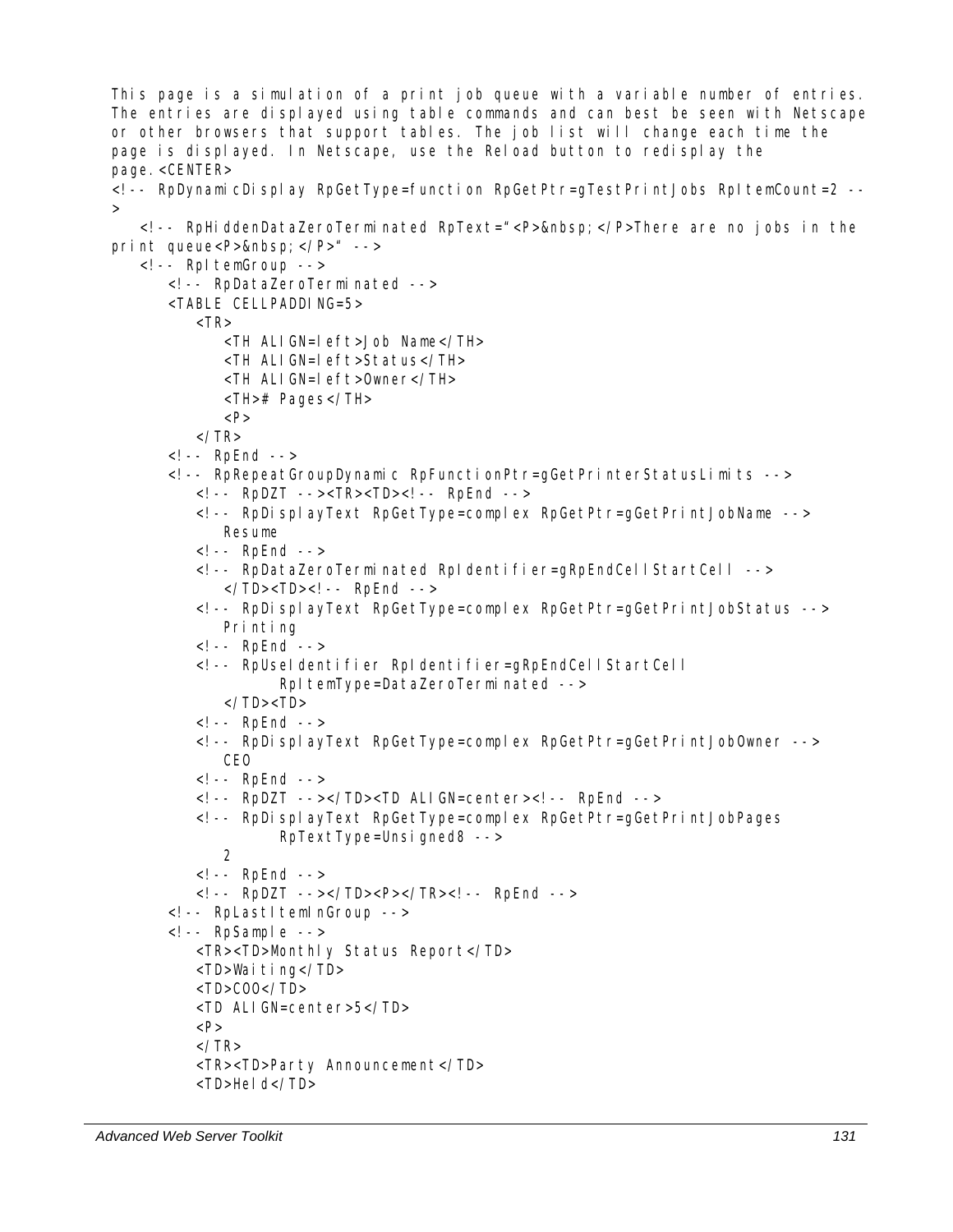```
 <TD>CEO</TD> 
          <TD ALIGN=center>1</TD> 
         P\langle/TR> <!-- RpEnd --> 
      <!-- RpDZT --></TABLE><!-- RpEnd -->
   <!-- RpLastItemInGroup -->
<!-- RpLastItemInGroup --> 
</CENTER> 
<HR>P<CENTER><IMG SRC="/Images/Main" WIDTH=160 HEIGHT=80></CENTER> 
</BODY> 
</HTML>
```
#### **C source file generated by PBuilder**

```
#include "RpExtern.h" 
extern rpObjectDescription PgPrinter_Status;
static char PgPrinter_Status_Item_1[] =
    C_oHTML_oHEAD_oTITLE C_S_RomPager " Printer Status" 
    C_xTITLE_xHEAD_oBODY C_oP C_oH2 C_oCENTER C_S_RomPager " Printer Status" 
    C_xCENTER C_xH2 C_oP C_oHR "Return to:" C_NBSP C_oANCHOR_HREF "/Menu\">" 
    "The " C_S_RomPager " Menu" C_xANCHOR C_NBSP "or" C_NBSP 
    C_oANCHOR_HREF "/Main\">The " C_S_RomPager " Main Page" C_xANCHOR 
    C_oHR C_oP "This page is a simulation of a print job queue with a " 
    "variable number of\n" 
    "entries. The entries are displayed using table commands and can best be\n" 
    "seen with Netscape or other browsers that support tables. The job list\n" 
    "will change each time the page is displayed. In Netscape, use the\n" 
    "Reload button to redisplay the page." C_oCENTER "\n"; 
static char PgPrinter_Status_Item_3[] =
    C_oP_NBSP_xP "There are no jobs in the print queue" 
    C_oP_NBSP_xP; 
static char PgPrinter_Status_Item_5[] =
    C_oTABLE_CELLPADDING "5>\n" 
    C_oTR "\n" 
    C_oTH_ALIGN_LEFT ">Job Name" C_xTH C_oTH_ALIGN_LEFT ">Status" C_xTH 
    C_oTH_ALIGN_LEFT ">Owner" C_xTH C_oTH "# Pages" C_xTH C_oP C_xTR; 
static char PgPrinter_Status_Item_7[] =
    C_oTR 
    C_oTD; 
extern char *gGetPrintJobName(void *theServerDataPtr, char *theNamePtr,
      Signed16Ptr theIndexValuesPtr);
static rpTextDisplayItem PgPrinter_Status_Item_8[] = {
    gGetPrintJobName, 
   eRpVarType_Complex,
    eRpTextType_ASCII, 
    20
```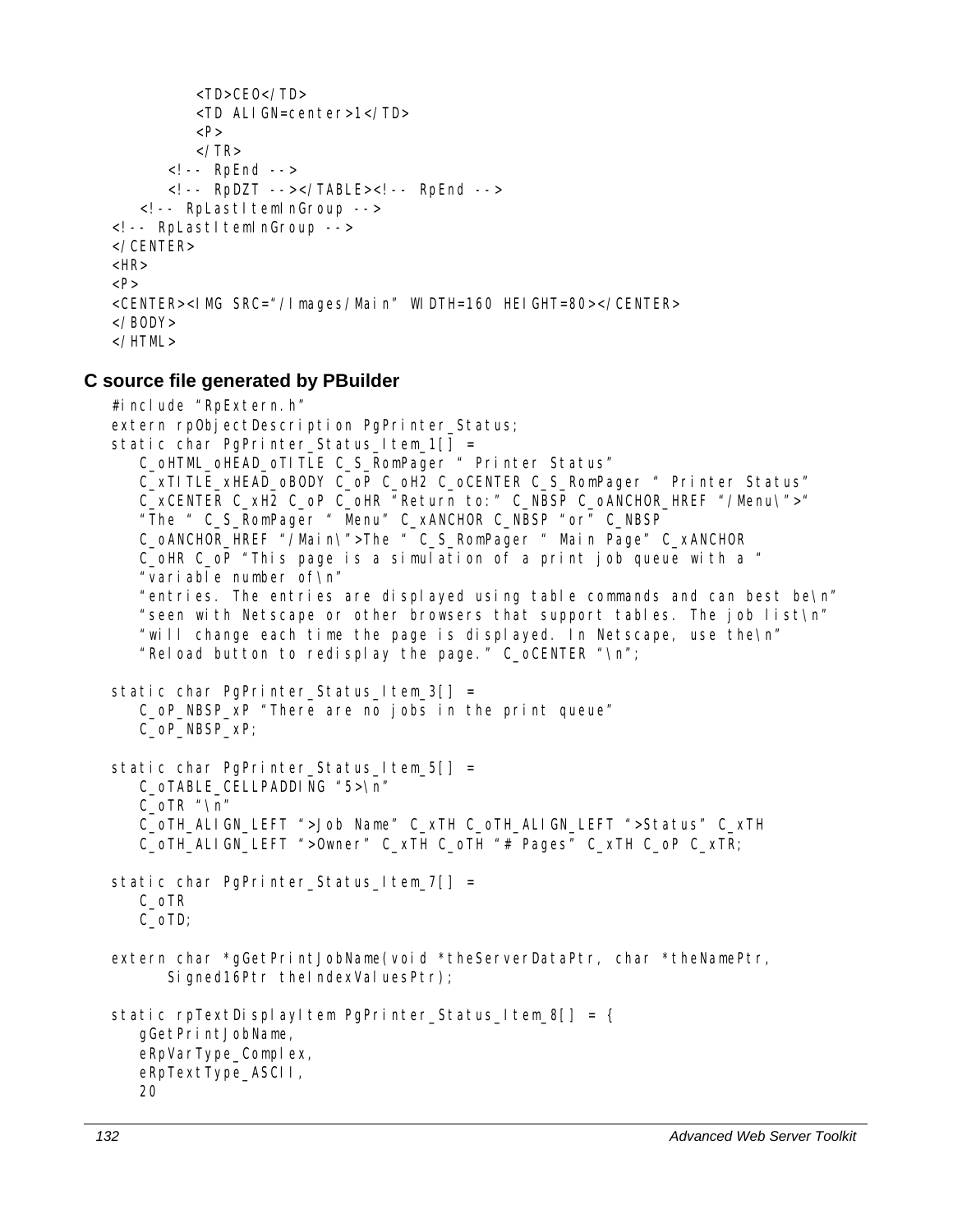```
}; 
extern char gRpEndCellStartCell[] = C_xTD 
    C_oTD; 
extern char *gGetPrintJobStatus(void *theServerDataPtr, char *theNamePtr, 
      Signed16Ptr theIndexValuesPtr);
static rpTextDisplayItem PgPrinter_Status_Item_10[] = {
    gGetPrintJobStatus, 
    eRpVarType_Complex, 
    eRpTextType_ASCII, 
    20 
}; 
extern char gRpEndCellStartCell[];
extern char *gGetPrintJobOwner(void *theServerDataPtr, char *theNamePtr, 
      Signed16Ptr theIndexValuesPtr);
static rpTextDisplayItem PgPrinter_Status_Item_12[] = {
    gGetPrintJobOwner, 
   eRpVarType_Complex,
    eRpTextType_ASCII, 
    20 
}; 
static char PgPrinter Status Item 13[] = C_xTD C_oTD_ALIGN_CENTER ">"; 
extern Unsigned8 gGetPrintJobPages(void *theServerDataPtr, char *theNamePtr,
      Signed16Ptr theIndexValuesPtr);
static rpTextDisplayItem PgPrinter_Status_Item_14[] = {
    gGetPrintJobPages, 
   eRpVarType Complex,
   eRpTextType_Unsigned8,
    20 
}; 
static char PgPrinter_Status_Item_15[] =
    C_xTD_oP_xTR; 
rpItem PgPrinter Status Item 6 Group[] = {
    { eRpItemType_DataZeroTerminated, PgPrinter_Status_Item_7 }, 
    { eRpItemType_DisplayText, PgPrinter_Status_Item_8 }, 
    { eRpItemType_DataZeroTerminated, gRpEndCellStartCell }, 
    { eRpItemType_DisplayText, PgPrinter_Status_Item_10 }, 
    { eRpItemType_DataZeroTerminated, gRpEndCellStartCell }, 
    { eRpItemType_DisplayText, PgPrinter_Status_Item_12 }, 
    { eRpItemType_DataZeroTerminated, PgPrinter_Status_Item_13 }, 
    { eRpItemType_DisplayText, PgPrinter_Status_Item_14 }, 
   { eRpItemType DataZeroTerminated, PgPrinter Status Item 15 },
   { eRpItemType_LastItemInList }
```

```
};
```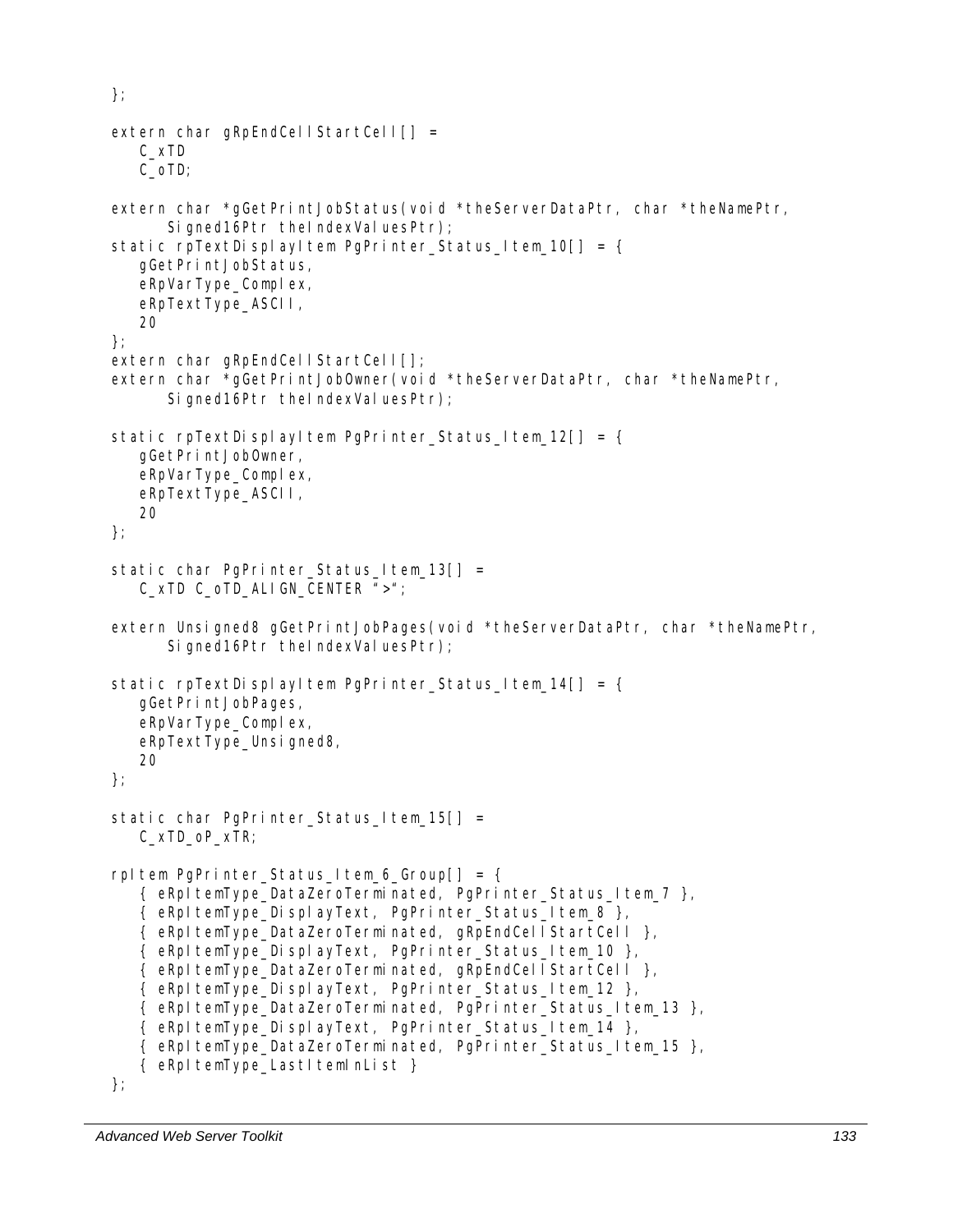```
extern void gGetPrinterStatusLimits(void *theServerDataPtr, Signed16Ptr theStart,
      Signed16Ptr theLimit, Signed16Ptr theIncrement);
extern rpRepeatGroupDynItem PqPrinter_Status_Item 6[] = { gGetPrinterStatusLimits, 
   PgPrinter_Status_Item_6_Group
}; 
static char PgPrinter_Status_Item_16[] =
    C_xTABLE; 
rpItem PgPrinter_Status_Item_4[] = {
   \{ eRpItemType DataZeroTerminated, PgPrinter Status Item 5 \},{ eRpItemType_RepeatGroupDynamic, PgPrinter_Status_Item_6 },
    { eRpItemType_DataZeroTerminated, PgPrinter_Status_Item_16 }, 
    { eRpItemType_LastItemInList } 
}; 
rpItem PgPrinter_Status_Item_2_Group[] = { 
   \{ eRpItemType DataZeroTerminated, PgPrinter Status Item 3 \}, { eRpItemType_ItemGroup, PgPrinter_Status_Item_4 }, 
    { eRpItemType_LastItemInList } 
}; 
extern Unsigned8 gTestPrintJobs(void);
extern rpDynamicDisplayItem PgPrinter_Status_Item_2[] = {
    gTestPrintJobs, 
    eRpVarType_Function, 
    2, 
    PgPrinter_Status_Item_2_Group 
}; 
static char PgPrinter_Status_Item_17[] =
    C_xCENTER C_S_AllegroLogo 
    C_xBODY_xHTML; 
      static rpItem PqPrinter_Status_Items[] = {
          { eRpItemType_DataZeroTerminated, PgPrinter_Status_Item_1 }, 
          { eRpItemType_DynamicDisplay, PgPrinter_Status_Item_2 }, 
          { eRpItemType_DataZeroTerminated, PgPrinter_Status_Item_17 }, 
         { eRpItemType LastItemInList }
      }; 
      rpObjectDescription PgPrinter Status = \{ "/Printer_Status", 
         PgPrinter_Status_Items,
          (rpObjectExtensionPtr) 0, 
          (Unsigned32) 0, 
          kRpPageAccess_Unprotected, 
          eRpDataTypeHtml, 
         eRpObjectTypeDynamic
```

```
};
```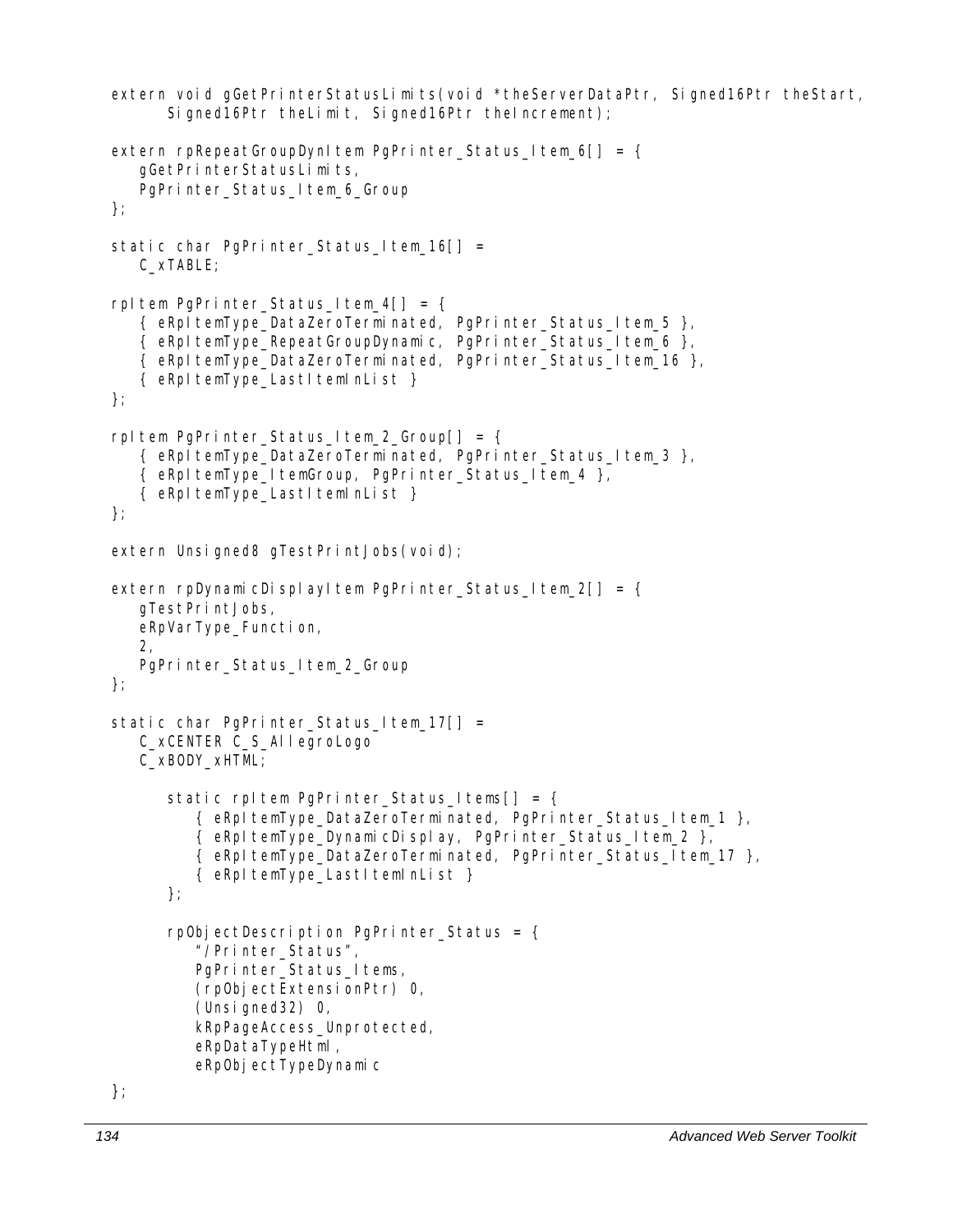#### **C stub routines file generated by PBuilder**

```
#include "RpExtern.h"
extern char *gGetPrintJobName(void *theServerDataPtr, char *theNamePtr, 
      Signed16Ptr theIndexValuesPtr);
char *gGetPrintJobName(void *theServerDataPtr, char *theNamePtr, 
      Signed16Ptr theIndexValuesPtr) {
   char * the Result;
   return theResult;
} 
extern char *gGetPrintJobStatus(void *theServerDataPtr, char *theNamePtr, 
      Signed16Ptr theIndexValuesPtr);
char *gGetPrintJobStatus(void *theServerDataPtr, char *theNamePtr, 
      Signed16Ptr theIndexValuesPtr) {
  char * the Result;
   return theResult;
} 
extern char *gGetPrintJobOwner(void *theServerDataPtr, char *theNamePtr, 
      Signed16Ptr theIndexValuesPtr);
char *gGetPrintJobOwner(void *theServerDataPtr, char *theNamePtr, 
      Signed16Ptr theIndexValuesPtr) {
   char * theResult;
  return theResult;
} 
extern Unsigned8 gGetPrintJobPages(void *theServerDataPtr, char *theNamePtr, 
      Signed16Ptr theIndexValuesPtr);
Unsigned8 gGetPrintJobPages(void *theServerDataPtr, char *theNamePtr,
      Signed16Ptr theIndexValuesPtr) {
   Unsigned8 theResult;
   return theResult;
} 
extern void gGetPrinterStatusLimits(void *theServerDataPtr, Signed16Ptr theStart,
      Signed16Ptr theLimit, Signed16Ptr theIncrement);
void gGetPrinterStatusLimits(void *theServerDataPtr, Signed16Ptr theStart,
       Signed16Ptr theLimit, Signed16Ptr theIncrement) { 
   *theStart = 1;
   *theLimit = 10;
   *thelncrement = 1;
   return; 
} 
extern Unsigned8 gTestPrintJobs(void);
extern Unsigned8 gTestPrintJobs(void) { 
   Unsigned8 theResult;
  return theResult;
}
```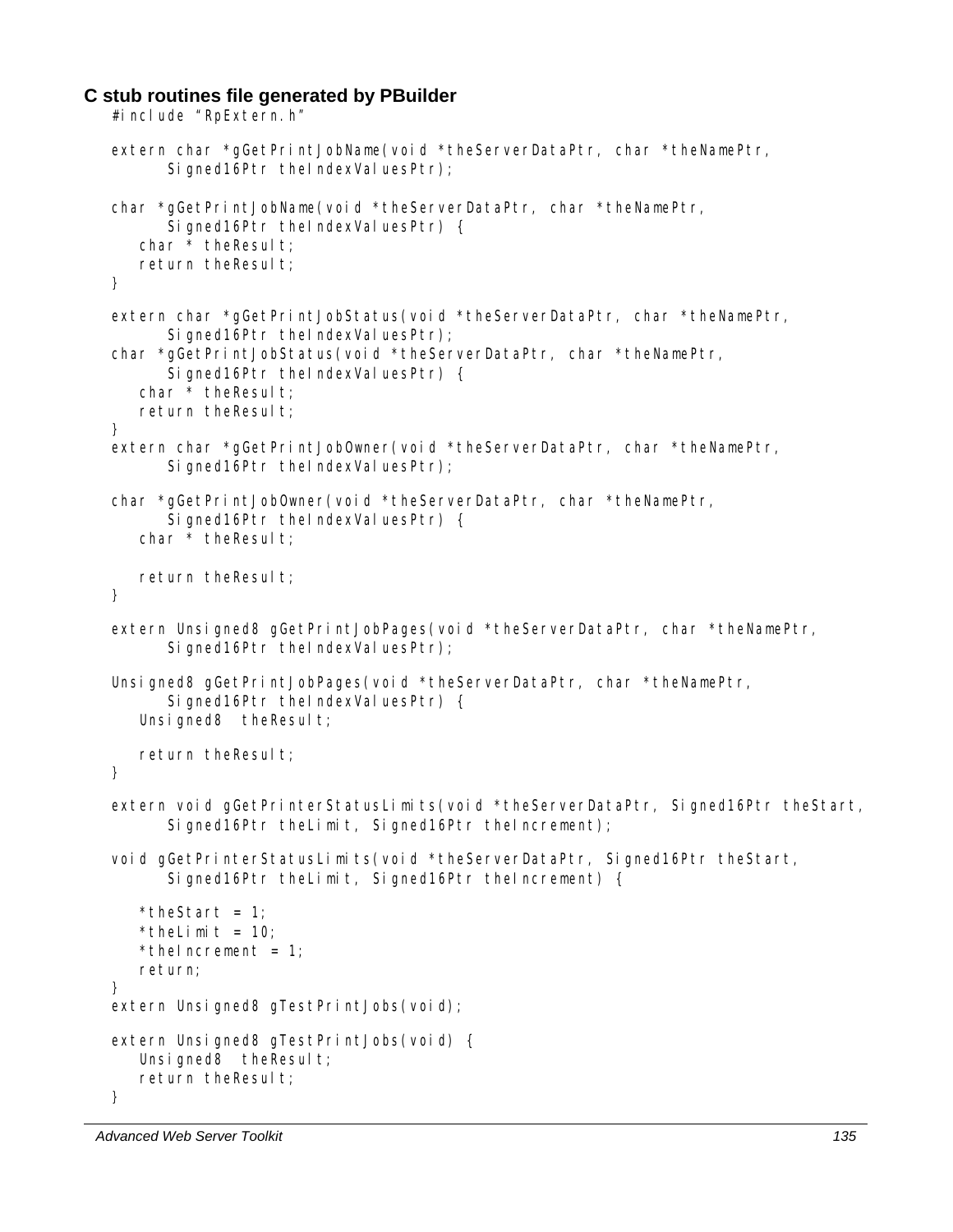### **HTML without comment tags as served by the Advanced Web Server**

```
>HTMI ><HEAD> 
<TITLE>RomPager Printer Status</TITLE> 
</HEAD> 
<BODY>< P><H2><CENTER>RomPager Printer Status</CENTER> 
</H<sub>2</sub>>P<HR>Return to:   <A HREF="/Menu">The RomPager Menu</A>&nbsp; or&nbsp;
<A HREF="/Main">The RomPager Main Page</A><HR> 
< P>This page is a simulation of a print job queue with a variable number of entries. 
The entries are displayed using table commands and can best be seen with Netscape 
or other browsers that support tables. The job list will change each time the 
page is displayed. In Netscape, use the Reload button to redisplay the page. 
<CENTER> 
<TABLE CELLPADDING=5> 
<TR><TH ALIGN=left>Job Name</TH> 
<TH ALIGN=left>Status</TH> 
<TH ALIGN=left>Owner</TH> 
<TH># Pages</TH> 
P\langle/TR><TR><TD>Resume</TD> 
<TD>Printing</TD> 
<TD>CEO</TD> 
<TD ALIGN=center>2</TD> 
P\langle/TR><TR><TD>Monthly Status Report</TD> 
<TD>Waiting</TD> 
<TD>COO</TD> 
<TD ALIGN=center>5</TD> 
P\langle/TR><TR><TD>Party Announcement</TD> 
<TD>Held</TD>
<TD>CEO</TD> 
<TD ALIGN=center>1</TD> 
P</TR></TABI F></CENTER> 
<HR>P<CENTER><IMG SRC="/Images/Main" WIDTH=160 HEIGHT=80></CENTER> 
</BODY> 
</HTML>
```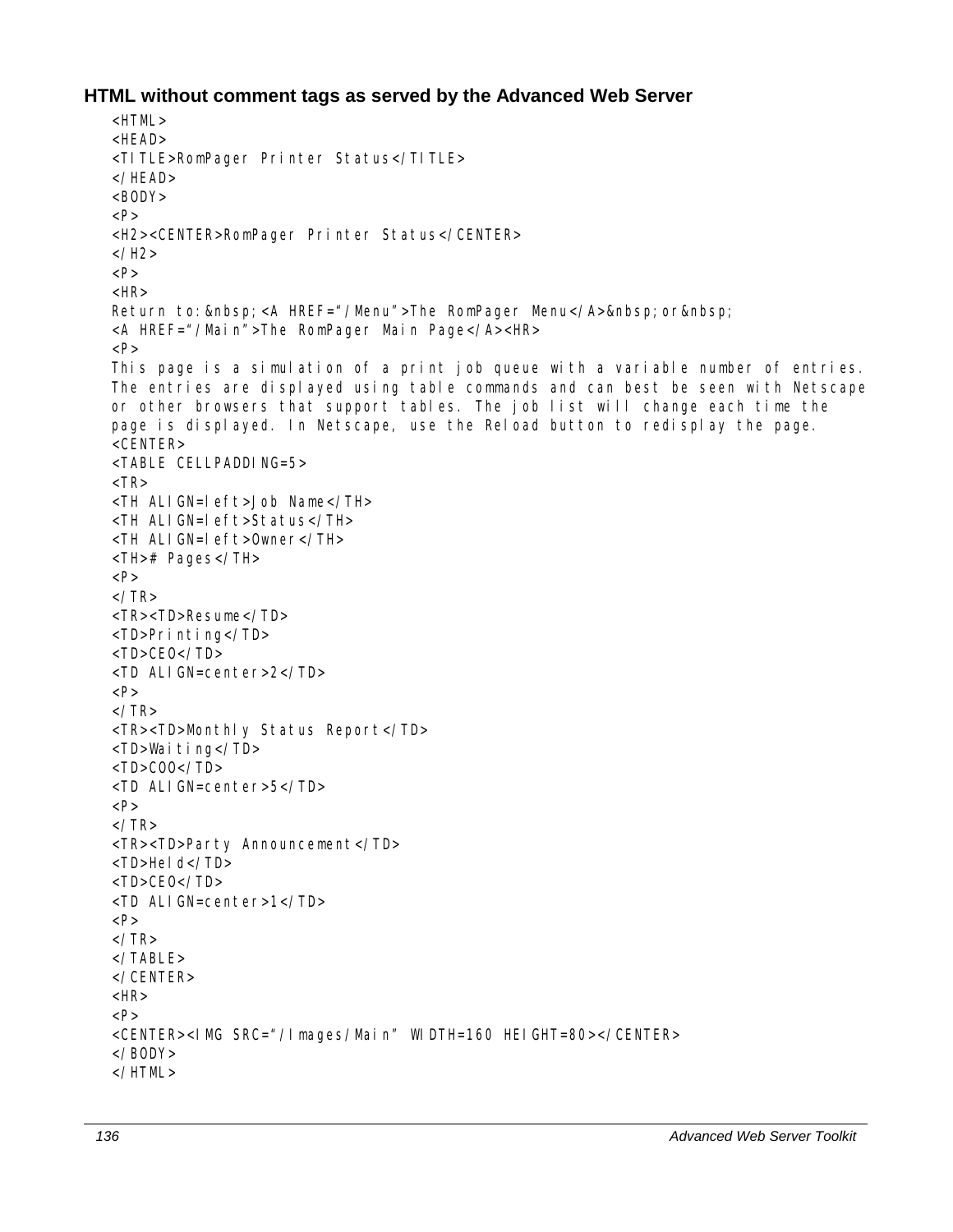# **Index**

# **A**

authentication methods, 105

# **B**

basic authentication, 105 batch conversion of HTML files, 83 buttons, 22 radio buttons, 18, 64 Reset buttons, 24 Submit buttons, 24, 25

# **C**

callback routines access control, 110 browser requests, 96 connection control, 95 conversion number to string, 99 string to number, 100 delayed function, 100 external security, 111 form handling, 98 HTTP event logging, 98 page flow, 95 phrase dictionary, 97 query index, 97 realm security, 107 ROM object master list, 96 session security, 109 time access, 97 user data, 96 user database security, 108 client pull method, 102 client-side image maps, 73 compile process, 2 compression process, 89 contact information, viii conventions, documentation, vii converting from HTML to C source code, 83 customer support, viii

# **D**

demonstration pages, 115–36 development process for embedded Web applications, 3 dictionary expansion process, 91 dictionary files, 83, 87, 89, 90, 97 digest authentication, 105 documentation contact information, viii conventions, vii related, vii dynamic text, 7, 49, 59, 79, 102

# **E**

examples network address configuration page, 118 printer status page, 130 single text validation page, 115 exit functions, about, 93 expansion process, 91

# **F**

file extensions, 83 file, batch, 83 files output by PBuilder, 92 files, inserting into HTML, 79 forms, 9 buttons, 22 radio, 18, 64 Reset, 24 Submit, 24, 25 checkboxes, 16 file upload fields, 21 hidden fields, 14 **lists** multiple choice, 30 single choice, 27 with variable item number values, 39 with variable string values, 33 password fields, 14 text areas, 44 text entry fields, 10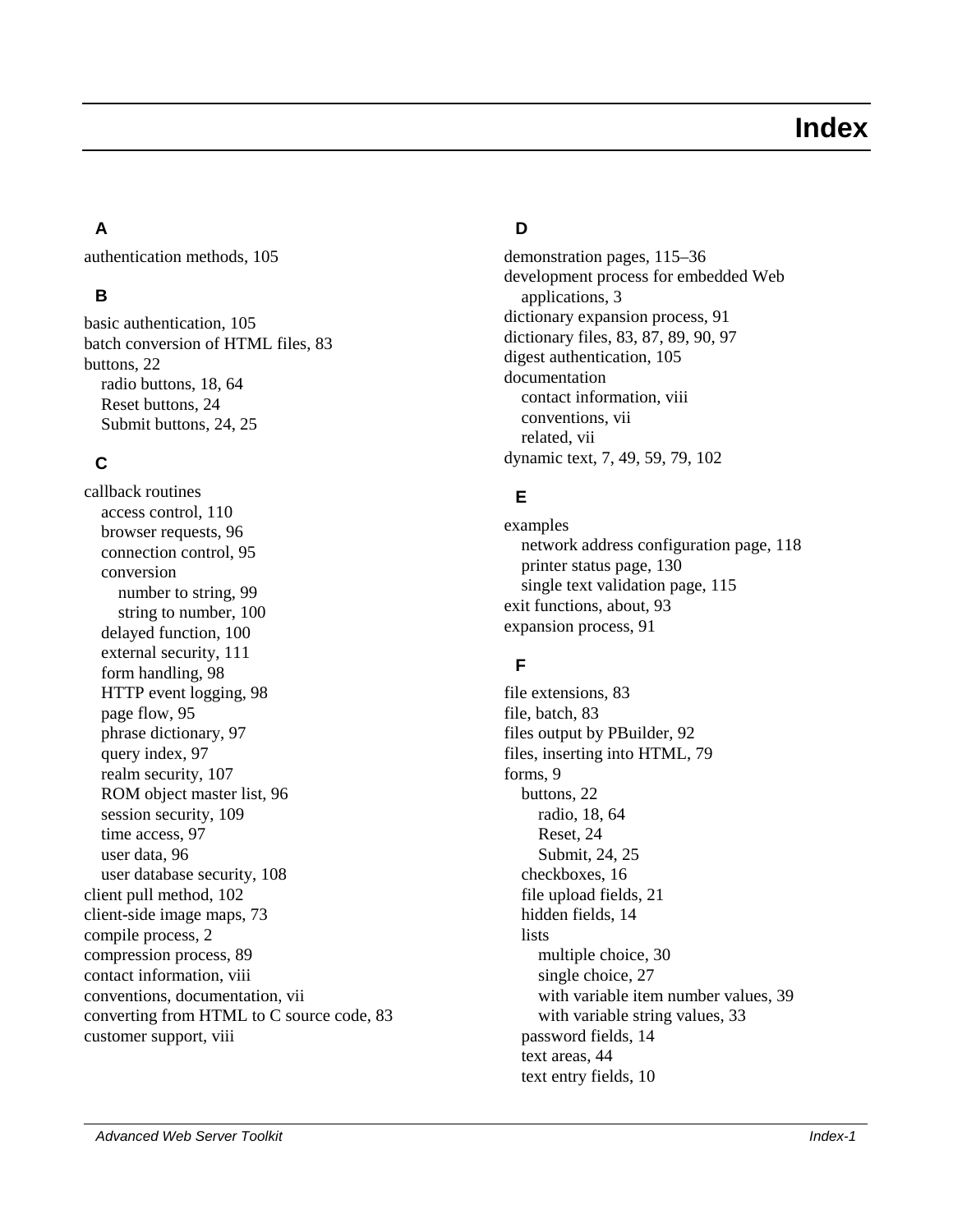grouping HTML elements item groups, 47 repeat groups, 52–68

#### **H**

**IF** ML cleared Web Server Tools: A HTML cleared Web Server Stephen Considers and the same of the same of the same of the same of the same of the same of the same of the same of the same of the same of the same of the sam HTML comment tags about, 4–5 RpDataZeroTerminated, 6 RpDisplayText, 7 RpDynamicDisplay, 49 RpDZT, 6 RpEnd, 6 RpEndImageMapAreas, 74 RpEndSelect, 27, 30 RpFile, 79 RpFormHeader, 69 RpFormImageMap, 73 RpFormInput, 9–24, 59 RpFormItem, 81 RpFormMultiSelect, 30, 59 RpFormNamedSubmit, 25 RpFormRadioGroupDyn, 64 RpFormSingleSelect, 27, 59 RpFormTextArea, 44 RpFormTextAreaBuf, 44 RpFormVariableSelect, 33, 59 RpFormVarValueSelect, 39, 59 RpHDZT, 82 RpHiddenDataZeroTerminated, 82 RpHtmlReferer, 77 RpImageMapCircle, 73 RpImageMapPolygon, 74 RpImageMapRectangle, 73 RpImageSource, 80 RpIndexDisplay\_ *n*, 57 RpItemGroup, 47 RpLastItemInGroup, 47 RpMultiSelectOption, 30 RpNamedDisplayText, 7 RpPageHeader, 69 RpQueryDisplay, 57 RpRepeatGroup, 52 RpRepeatGroupDynamic, 52 RpRepeatGroupWhile, 52 RpSample, 82 RpSingleSelectOption, 27 RpUrlState, 78 RpUseId, 81 RpUseIdentifier, 81

HTML file extensions, 83 HTTP cookies, 103 HTTP referer header, 77 HTTP refresh header, 102

#### **I**

image file extensions, 83 image maps, 73 image source, 80 internationalization, 90 item groups, 47

#### **J**

Java file extensions, 83 JavaScript, 5, 22, 25, 87, 114

# **N**

NetSilicon Web site, viii

### **O**

object headers, 113 object structures, 69–72, 81, 112–14

#### **P**

PbSetup.txt, 84, 92 PBuilder.pbb, 83 phrase dictionary, 87

### **R**

radio buttons, 18, 64 refresh technique, 102 repeat groups, 52–68 Reset buttons, 24 ROM object list, 112 RpBuildHttpEventStrings routine, 98 RpCheckSession routine, 110 RpCompleteDelayedFunction routine, 100 RpConvertDotFormString routine, 100 RpConvertHexString routine, 100 RpConvertSigned32ToAscii routine, 99 RpConvertSigned64ToAscii routine, 99 RpConvertStringToSigned16 routine, 100 RpConvertStringToSigned32 routine, 100 RpConvertStringToSigned8 routine, 100 RpConvertStringToUnsigned16 routine, 100 RpConvertStringToUnsigned32 routine, 100 RpConvertStringToUnsigned8 routine, 100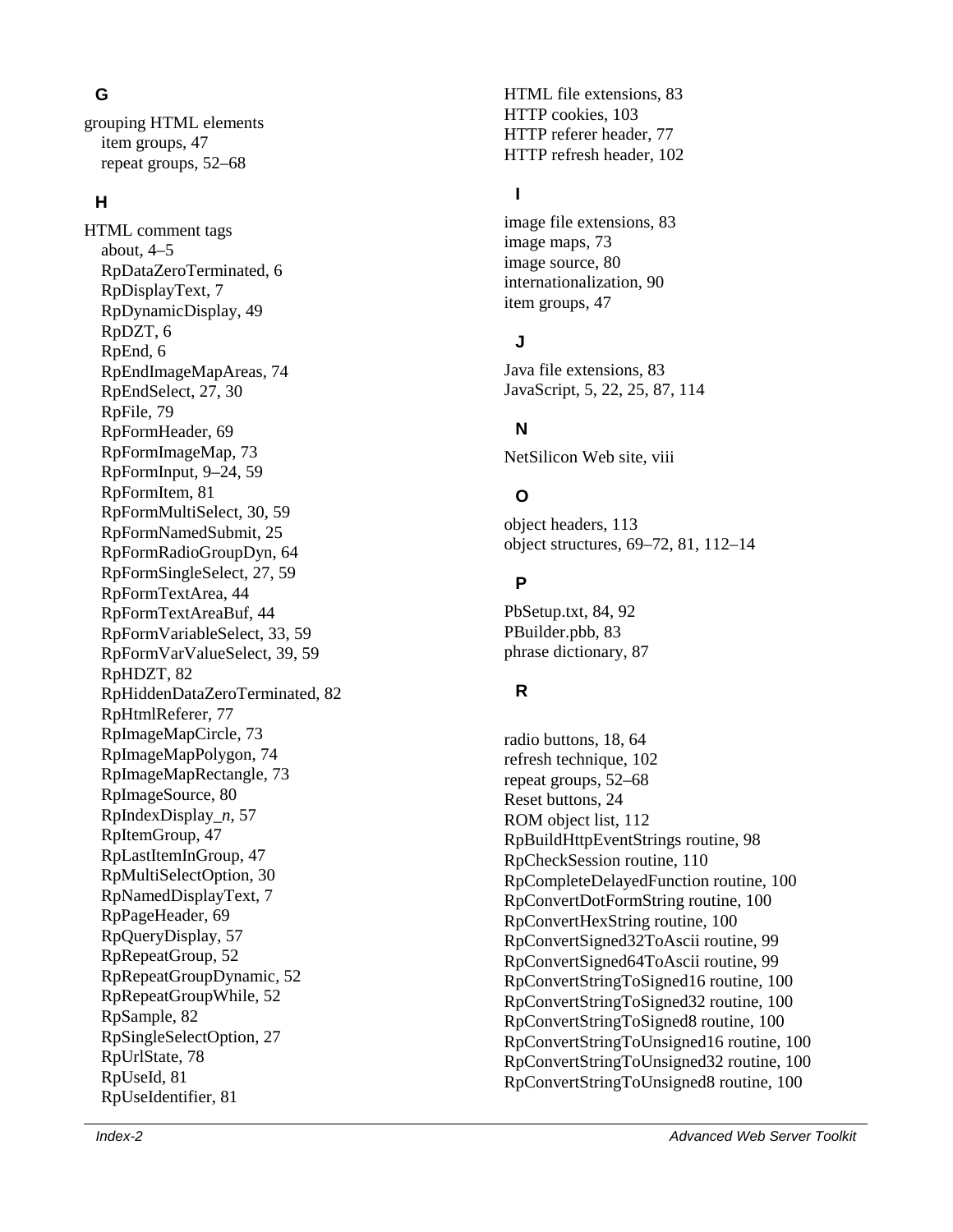RpConvertUnsigned32ToAscii routine, 99 RpConvertUnsigned64ToAscii routine, 99 RpDataZeroTerminated tag, 6 RpDeleteUser routine, 109 RpDisplayText tag, 7 RpDynamicDisplay tag, 49 RpDZT tag, 6 RpEnd tag, 6 RpEndImageMapAreas tag, 74 RpEndSelect tag, 27, 30 RpFile tag, 79 RpFormHeader tag, 69 RpFormImageMap tag, 73 RpFormInput tag, 9–24, 59 RpFormItem tag, 81 RpFormMultiSelect tag, 30, 59 RpFormNamedSubmit tag, 25 RpFormRadioGroupDyn tag, 64 RpFormSingleSelect tag, 27, 59 RpFormTextArea tag, 44 RpFormTextAreaBuf tag, 44 RpFormVariableSelect tag, 33, 59 RpFormVarValueSelect tag, 39, 59 RpFreDct.c, 90 RpGerDct.c, 90 RpGetAcceptLanguage routine, 96 RpGetConversionErrorCode routine, 100 RpGetCookie routine, 96 RpGetCurrentConnection routine, 100 RpGetCurrentUrl routine, 95 RpGetCurrentUserName routine, 109 RpGetFormBufferPtr routine, 99 RpGetFormItem routine, 99 RpGetHostName routine, 96 RpGetHttpLogItemCount routine, 98 RpGetMonthDayYearInSeconds routine, 97 RpGetQueryIndexLevel routine, 97 RpGetRealmName routine, 107 RpGetRepeatWhileValue routine, 97 RpGetRequestCookie routine, 96 RpGetSecurityLevel routine, 107 RpGetSubmitButtonValue routine, 95 RpGetSysTimeInSeconds routine, 97 RpGetUserAgent routine, 96 RpGetUserAttributes routine, 109 RpHDZT tag, 82 RpHiddenDataZeroTerminated tag, 82 RpHtmlReferer tag, 77 RpImageMapCircle tag, 73 RpImageMapPolygon tag, 74

RpImageMapRectangle tag, 73 RpImageSource tag, 80 RpIndexDisplay\_*n*, 57 RpInitiateDelayedFunction routine, 100 RpInitUserData routine, 96 RpItaDct.c, 90 RpItemGroup tag, 47 RpLastItemInGroup tag, 47 RpMultiSelectOption tag, 30 RpNamedDisplayText tag, 7 RpPageHeader tag, 69 RpPages.c, 83, 85, 113 RpPopQueryIndex routine, 97 RpPorDct.c, 90 RpPushQueryIndex routine, 97 RpQueryDisplay tag, 57 RpReceiveItem routine, 99 RpRepeatGroup tag, 52 RpRepeatGroupDynamic tag, 52 RpRepeatGroupWhile tag, 52 RpResetCurrentSession routine, 110 RpResetUserSession routine, 110 RpSample tag, 82 RpSetConnectionClose routine, 95 RpSetCookie routine, 96 RpSetCurrentConnection routine, 100 RpSetCurrentSessionCloseFunction routine, 109 RpSetFormObject routine, 99 RpSetNextFilePage routine, 95 RpSetNextPage routine, 95 RpSetPutAccess routine, 110 RpSetRealmLocking routine, 108 RpSetRealmName routine, 107 RpSetRedirect routine, 95 RpSetRefreshPage routine, 95 RpSetRefreshTime routine, 95 RpSetRequestCloseFunction routine, 95 RpSetRequestCookie routine, 96 RpSetRequestUserPhraseDictionary routine, 98 RpSetRomObjectList routine, 96 RpSetSecurityLevel routine, 107 RpSetServerPasswordTimeout routine, 110 RpSetUserAttributes routine, 109 RpSetUserErrorMessage routine, 100 RpSetUserPhraseDictionary routine, 97 RpSingleSelectOption tag, 27 RpSpaDct.c, 90 RpUrlState tag, 78 RpUseId tag, 81 RpUseIdentifier tag, 81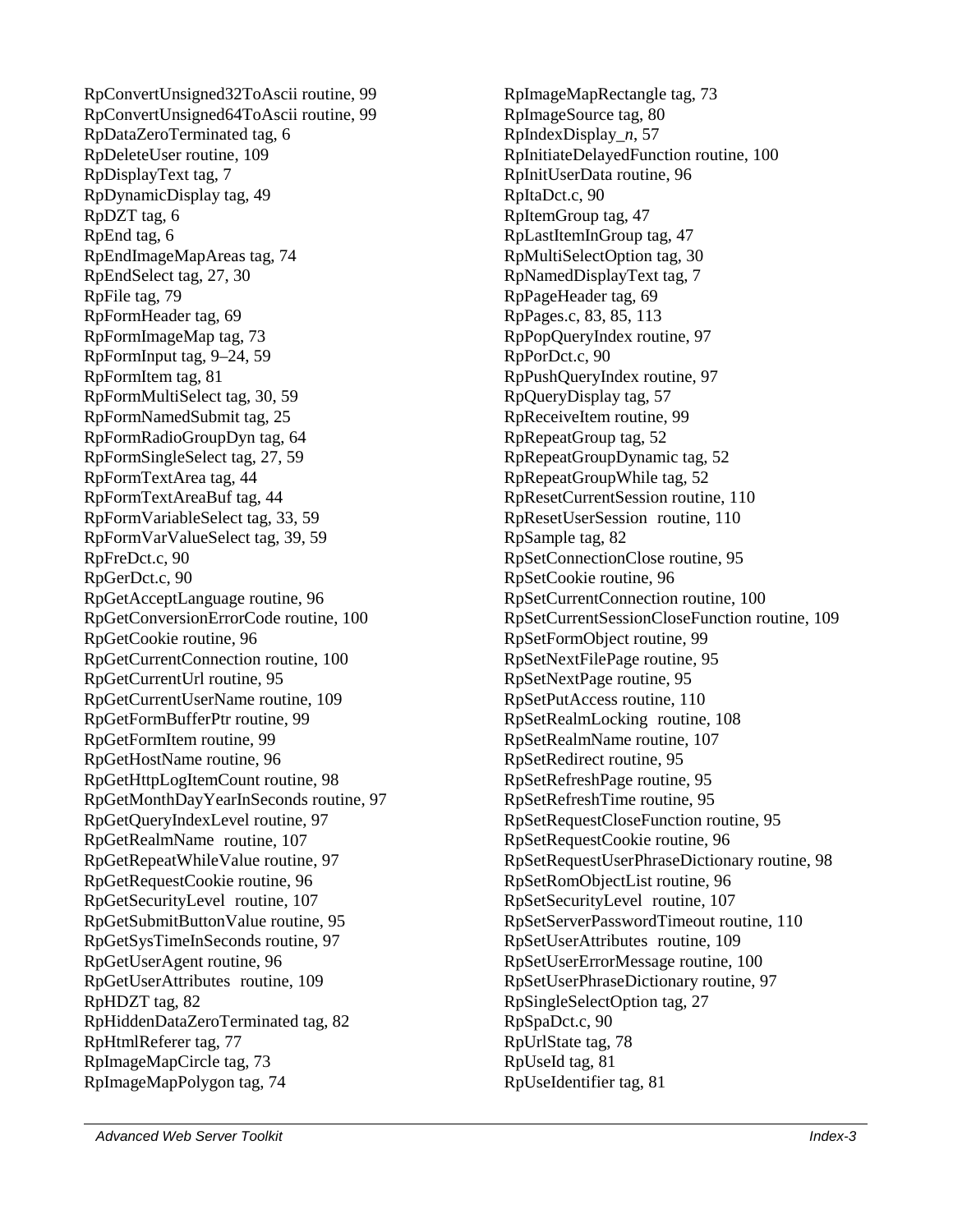RpUsrDct.c, 83, 87, 90 RpUsrDct.h, 83, 87, 90 RpUsrDct.txt, 83, 87, 89, 90

#### **S**

sample HTML pages, formatting, 82 Secure Socket Layer protocol, 105 security database, 106 server-side image maps, 73 server-side includes, 7 setup file for PBuilder, 84 SpwdGetExternalPassword routine, 111 SSL. *See* Secure Socket Layer protocol static text, 6 stub routines, about, 92 Submit buttons, 24, 25

# **T**

technical support, viii translation process, 90 Transport Layer Security, 105

# **U**

URL state, 78, 103 URLs for filenames and paths, 88 user dictionary file, 87

#### **W**

Web application development process,  $1-3$ Web site, NetSilicon, viii

### **X**

*xxx*.c, 92 *xxx*\_v.c, 85, 92